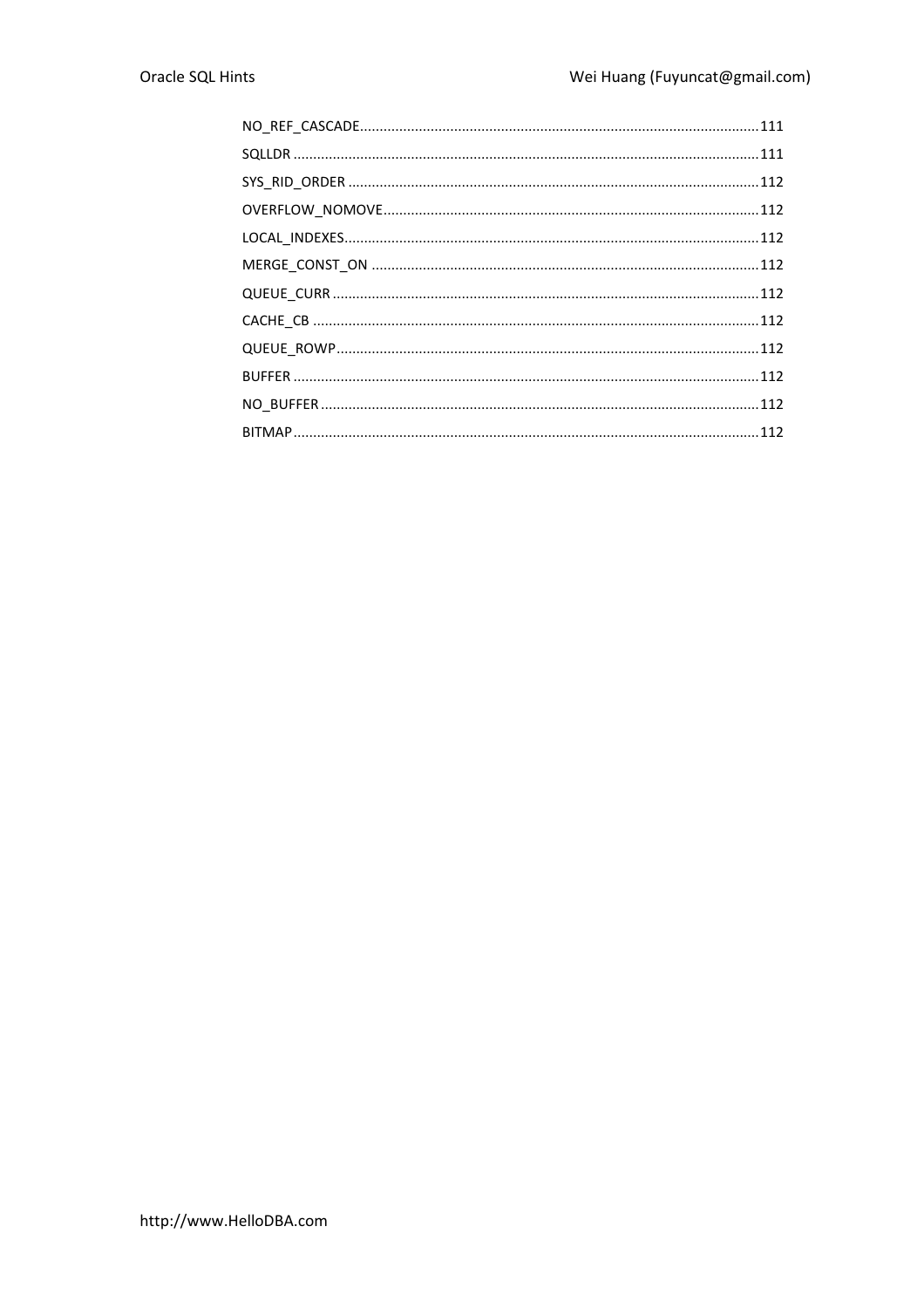# SQL HINT description and demonstration

SQL Hint is one of most important approaches to change the activity of optimizer and SQL execution, it's also pretty important for SQL tuning. For instance, HINT is a part of the SQL Profiler advised by SQL Tuning Advisor. In each Oracle version, corresponding to the SQL features changes, new hints will be introduced, and old hints may be obsolete. Oracle introduced a new dynamic view, V\$SQL\_HINT, to show in which version the hint was involved in, and in which version it began work as outline data. The hints are associated with special SQL features. It will work only if the related features are enabled. Take HASH\_AJ for example, it's a CBO (QKSFM\_CBO) feature hint, and it will not work if the SQL optimizer mode is set to RBO.

Some hints are only effect in the internal recursive SQLs, cannot be used in user SQL directly.

The embedded hints in SQL are a piece of comment, with the format  $/*+$  <hint  $1$ > [<hint  $2$ > ...]\*/. One comment may involve multiple hints, and one SQL may also involve multiple hint comments. And the hint will work only if they exist in the comment following the key words, SELECT, UPDATE, INSERT, MERGE and DELETE. If the SQL is a complex query involved in sub-query, the hint could be written as global or local format. The local format hints exist in the sub-query, and it can only affect the sub-query. While the global format hits exist in the main part of the query, it can be specified to affect any object in whole query by adding <object>@<br/>block>. The alias could be used to replace the object name.

Tip: Since the embedded SQL hint is a piece of comment, its format could also be  $-\rightarrow$   $\langle$ hint $\rangle$ .

For example,

#### HELLODBA.COM>select --+full(u)

#### 2 \* from t\_users u where user  $id = 1$ ;

#### We will descript all of hints, and also give demonstration of their usage.

#### SQL Features

Below hierarchy diagram shows all SQL features and their dependencies. Be aware, some features may be based on multiple features.

| +QKSFM ALL                   | A Universal Feature                |
|------------------------------|------------------------------------|
| +-- QKSFM COMPILATION        | <b>SQL COMPILATION</b>             |
| +----QKSFM CBO               | <b>SQL Cost Based Optimization</b> |
| +------QKSFM ACCESS PATH     | Query access path                  |
| +--------QKSFM AND EQUAL     | Index and-equal access path        |
| +--------QKSFM BITMAP TREE   | Bitmap tree access path            |
| +--------QKSFM FULL          | Full table scan                    |
| +--------QKSFM INDEX         | Index                              |
| +--------QKSFM INDEX ASC     | Index (ascending)                  |
| +--------QKSFM INDEX COMBINE | Combine index for bitmap access    |
| +--------QKSFM_INDEX DESC    | Use index (descending)             |
| +--------QKSFM INDEX FFS     | Index fast full scan               |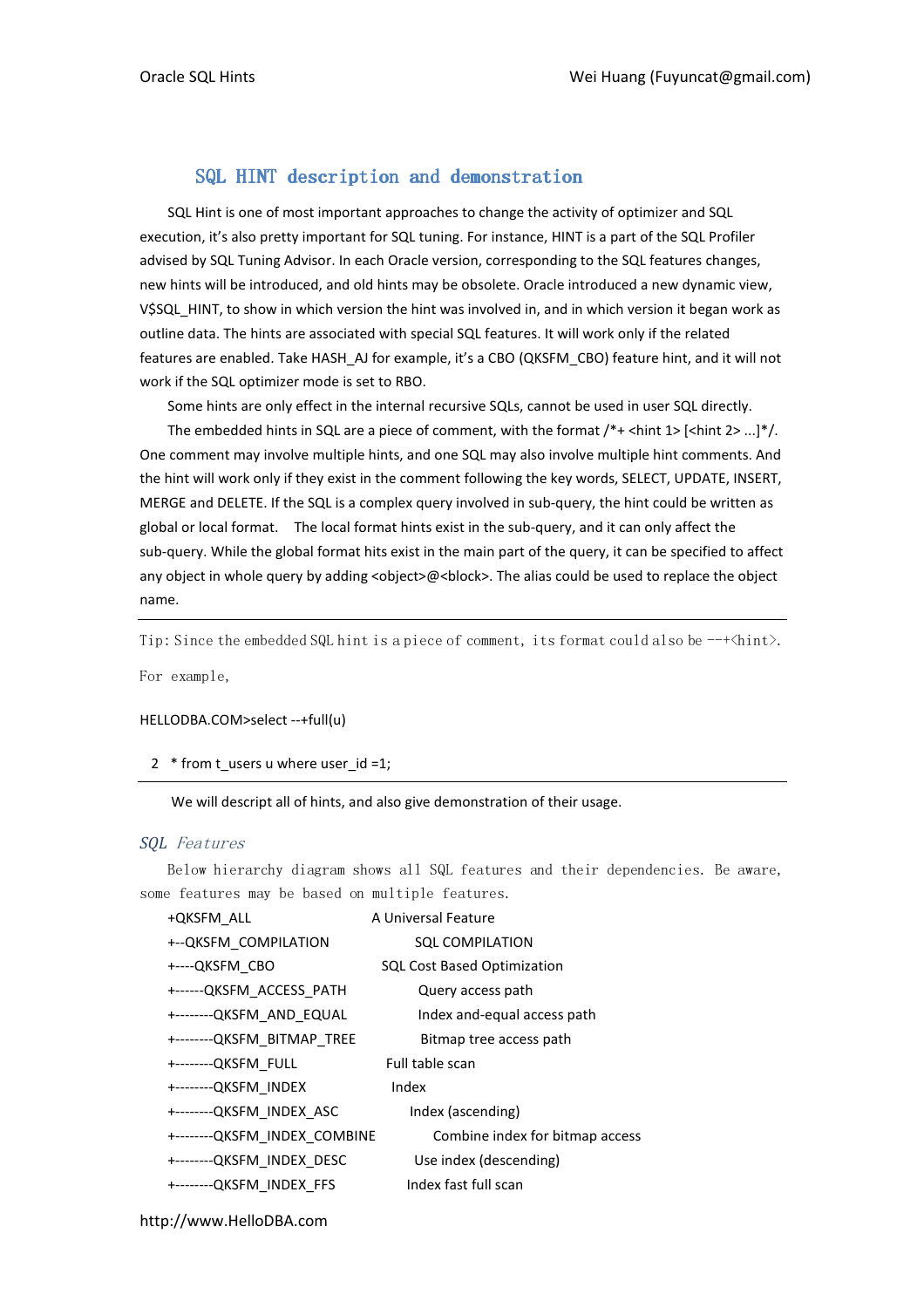| +-------- QKSFM INDEX JOIN                              | Index join                                           |
|---------------------------------------------------------|------------------------------------------------------|
| +--------QKSFM_INDEX_RS_ASC                             | Index range scan                                     |
| +--------QKSFM_INDEX_RS_DESC                            | Index range scan descending                          |
| +--------QKSFM_INDEX_SS                                 | Index skip scan                                      |
| +--------QKSFM_INDEX_SS_ASC                             | Index skip scan ascending                            |
| +--------QKSFM_INDEX_SS_DESC                            | Index skip scan descending                           |
| +--------QKSFM SORT ELIM                                | Sort Elimination Via Index                           |
| +------QKSFM_CBQT                                       | <b>Cost Based Query Transformation</b>               |
| +--------QKSFM_CVM                                      | <b>Complex View Merging</b>                          |
| +--------QKSFM_DIST_PLCMT                               | <b>Distinct Placement</b>                            |
| +--------QKSFM_JOINFAC                                  | Join Factorization                                   |
| +--------QKSFM JPPD                                     | Join Predicate Push Down                             |
| +--------QKSFM_PLACE_GROUP_BY                           | Group-By Placement                                   |
| +--------QKSFM_PULL_PRED pull predicates                |                                                      |
| +--------QKSFM_TABLE_EXPANSION                          | <b>Table Expansion</b>                               |
| +--------QKSFM_UNNEST                                   | unnest query block                                   |
| +------QKSFM CURSOR SHARING                             | Cursor sharing                                       |
| +------QKSFM_DML                                        | <b>DML</b>                                           |
| +------QKSFM_JOIN_METHOD                                | Join methods                                         |
| +--------QKSFM_USE_HASH                                 | Hash join                                            |
| +--------QKSFM_USE_MERGE    Sort-merge join             |                                                      |
| +--------QKSFM_USE_MERGE_CARTESIAN Merge join cartesian |                                                      |
| +--------QKSFM_USE_NL                                   | Nested-loop join                                     |
| +--------QKSFM_USE_NL_WITH_INDEX                        | Nested-loop index join                               |
| +------QKSFM_JOIN_ORDER                                 | Join order                                           |
| +------QKSFM_OPT_MODE                                   | Optimizer mode                                       |
| +--------QKSFM_ALL_ROWS                                 | All rows (optimizer mode)                            |
| +--------QKSFM_CHOOSE                                   | Choose (optimizer mode)                              |
| +--------QKSFM_FIRST_ROWS                               | First rows (optimizer mode)                          |
| +------QKSFM_OR_EXPAND                                  | OR expansion<br>QKSFM JPPD(Join Predicate Push Down) |
| +------QKSFM_OUTLINE                                    | Outlines                                             |
| +------QKSFM PARTITION                                  | Partition                                            |
| +------QKSFM PQ                                         | <b>Parallel Query</b>                                |
| +--------QKSFM_PARALLEL                                 | Parallel table                                       |
| +--------QKSFM_PQ_DISTRIBUTE                            | PQ Distribution method                               |
| +--------QKSFM_PQ_MAP                                   | PQ slave mapper                                      |
| +--------QKSFM_PX_JOIN_FILTER                           | Bloom filtering for joins                            |
| +------QKSFM_STAR_TRANS                                 | <b>Star Transformation</b>                           |
| +------QKSFM_STATS                                      | <b>Optimizer statistics</b>                          |
| +--------QKSFM CARDINALITY                              | Cardinality computation                              |
|                                                         |                                                      |
| +--------QKSFM_COLUMN_STATS                             | Basic column statistics                              |
| +--------QKSFM_CPU_COSTING                              | CPU costing                                          |
| +-------- QKSFM DBMS STATS                              | Statistics gathered by DBMS_STATS                    |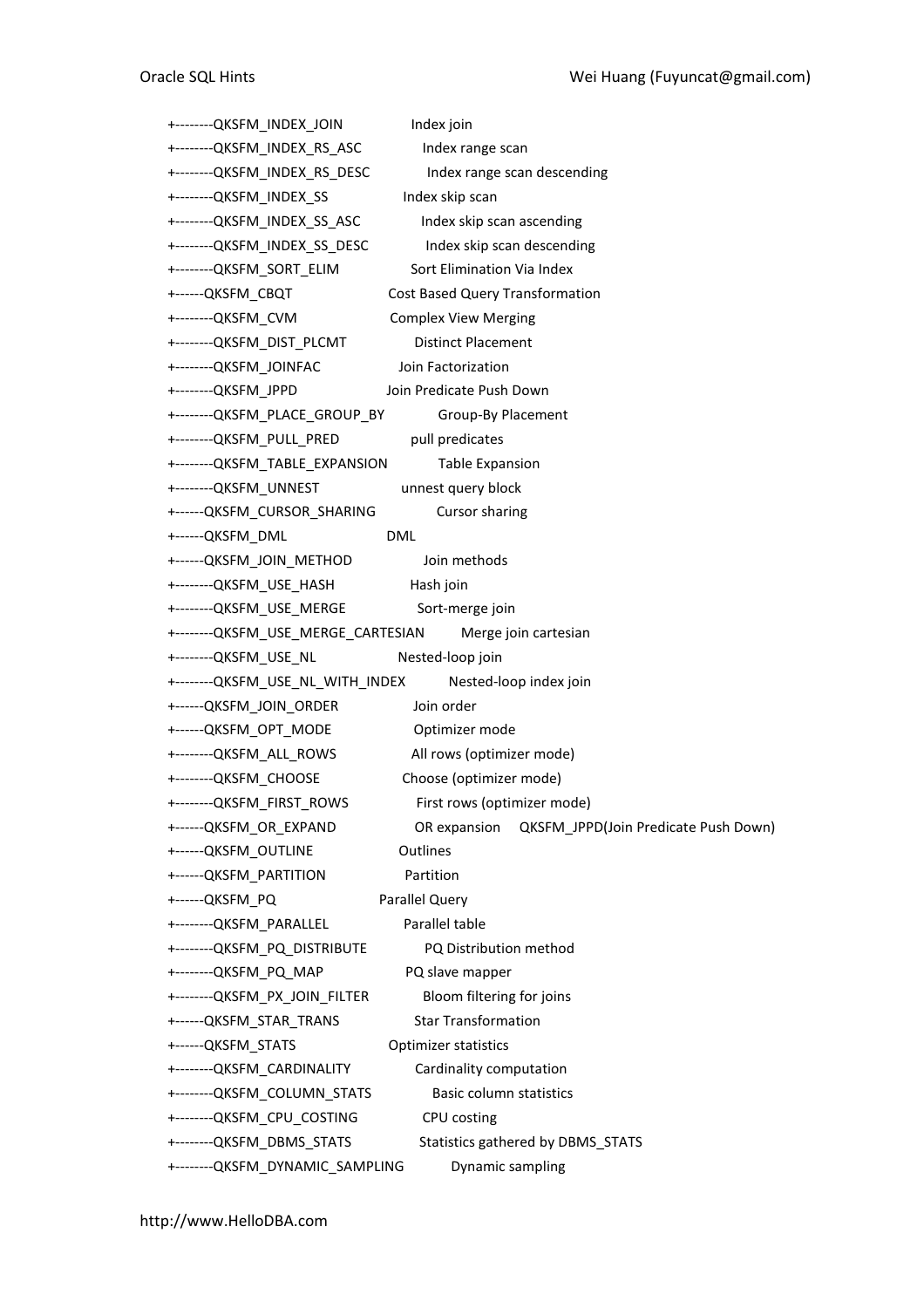+--------QKSFM\_DYNAMIC\_SAMPLING\_EST\_CDN Estimate CDN using dynamic sampling +--------QKSFM\_GATHER\_PLAN\_STATISTICS Gather plan statistics +--------QKSFM\_INDEX\_STATS Basic index statistics +--------QKSFM\_OPT\_ESTIMATE Optimizer estimates +--------QKSFM\_TABLE\_STATS Basic table statistics +---- QKSFM\_QUERY\_REWRITE query rewrite with materialized views +----QKSFM\_RBO SQL Rule Based Optimization +----QKSFM\_SQL\_CODE\_GENERATOR SQL Code Generator +----QKSFM\_SQL\_PLAN\_MANAGEMENT SQL Plan Management +----QKSFM\_TRANSFORMATION Query Transformation +------QKSFM\_CBQT Cost Based Query Transformation +--------QKSFM\_CVM Complex View Merging +--------QKSFM\_DIST\_PLCMT Distinct Placement +--------QKSFM\_JOINFAC Join Factorization +--------QKSFM\_JPPD Join Predicate Push Down +--------QKSFM\_PLACE\_GROUP\_BY Group-By Placement +--------QKSFM\_PULL\_PRED pull predicates +--------QKSFM\_TABLE\_EXPANSION Table Expansion +--------QKSFM\_UNNEST unnest query block +------QKSFM\_HEURISTIC Heuristic Query Transformation +--------QKSFM\_CNT Count(col) to count(\*) +--------QKSFM\_COALESCE\_SQ coalesce subqueries +--------QKSFM\_CSE Common Sub-Expression Elimination +--------QKSFM\_CVM Complex View Merging +--------QKSFM\_FILTER\_PUSH\_PRED Push filter predicates +--------QKSFM\_JPPD Join Predicate Push Down +--------QKSFM\_OBYE Order-by Elimination +--------QKSFM\_OLD\_PUSH\_PRED Old push predicate algorithm (pre-10.1.0.3) +--------QKSFM\_OUTER\_JOIN\_TO\_INNER \_\_\_ Join Conversion +--------QKSFM\_PRED\_MOVE\_AROUND Predicate move around +--------QKSFM\_SET\_TO\_JOIN Transform set operations to joins +--------QKSFM\_SVM Simple View Merging +--------QKSFM\_TABLE\_ELIM Table Elimination +--------QKSFM\_UNNEST unnest query block +--------QKSFM\_USE\_CONCAT Or-optimization +----QKSFM\_XML\_REWRITE XML Rewrite +------QKSFM\_CHECK\_ACL\_REWRITE Check ACL Rewrite +------QKSFM\_COST\_XML\_QUERY\_REWRITE Cost Based XML Query Rewrite +------QKSFM\_XMLINDEX\_REWRITE XMLIndex Rewrite +--QKSFM\_EXECUTION SQL EXECUTION

Then, we will group and introduce them according their feature.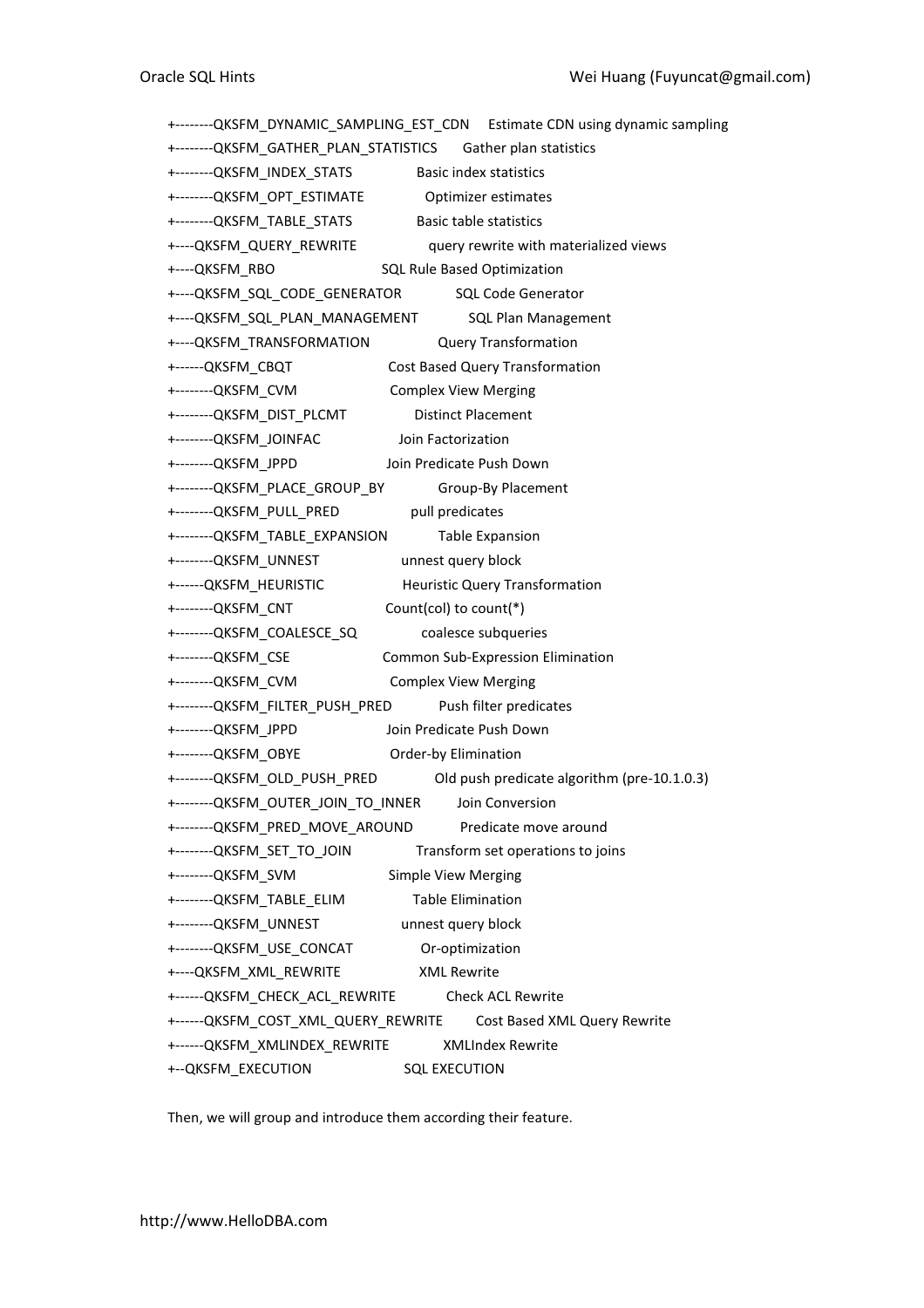# Access Path Hints

#### **CLUSTER**

Usage: CLUSTER([<@Block>] <Table>)

Description: Instructs the optimizer to use a cluster scan to access the specified cluster table

HELLODBA.COM>exec sql\_explain('SELECT /\*+cluster(T)\*/\* FROM T\_EEE T where A >:1', 'BASIC OUTLINE');

|           | Id   Operation                             | Name |  |
|-----------|--------------------------------------------|------|--|
|           | 0   SELECT STATEMENT                       |      |  |
| $1 \perp$ | <b>TABLE ACCESS CLUSTER</b> T EEE          |      |  |
|           | INDEX RANGE SCAN   C KEY2 IDX1<br>$2 \mid$ |      |  |

--------------------------------------------

#### HASH

#### Usage: HASH([<@Block>] <Table>)

Description: Instructs the optimizer to use a hash scan to access the specified hash cluster table HELLODBA.COM>exec sql\_explain('SELECT /\*+ hash(a) full(d) \*/\* FROM T\_AAA A, T\_DDD D WHERE a.c=d.c', 'BASIC OUTLINE');

|  |                | Id   Operation<br>Name        |  |
|--|----------------|-------------------------------|--|
|  |                | 0   SELECT STATEMENT          |  |
|  |                | 1   NESTED LOOPS              |  |
|  |                | 2   TABLE ACCESS FULL   T_DDD |  |
|  | 3 <sup>1</sup> | TABLE ACCESS HASH   T_AAA     |  |

# ROWID

# Usage: ROWID([<@Block>] <Table>)

------------------------------------

Description: Instructs the optimizer to use rowid location to access the specified table directly

HELLODBA.COM>exec sql\_explain('select /\*+rowid(o)\*/\* from t\_objects o where rowid <= :1 and  ${\tt object\_id=100'}$  ,  $\lq$  BASIC OUTLINE');

| Id   Operation                                                      | Name |
|---------------------------------------------------------------------|------|
| 0   SELECT STATEMENT<br>1   TABLE ACCESS BY ROWID RANGE   T OBJECTS |      |

#### FULL

Usage: FULL([<@Block>] <Table>)

Description: Instructs the optimizer to use a table scan to access the specified table

HELLODBA.COM>exec sql\_explain('select /\*+full(o)\*/\* from t\_objects o where rowid = :1 and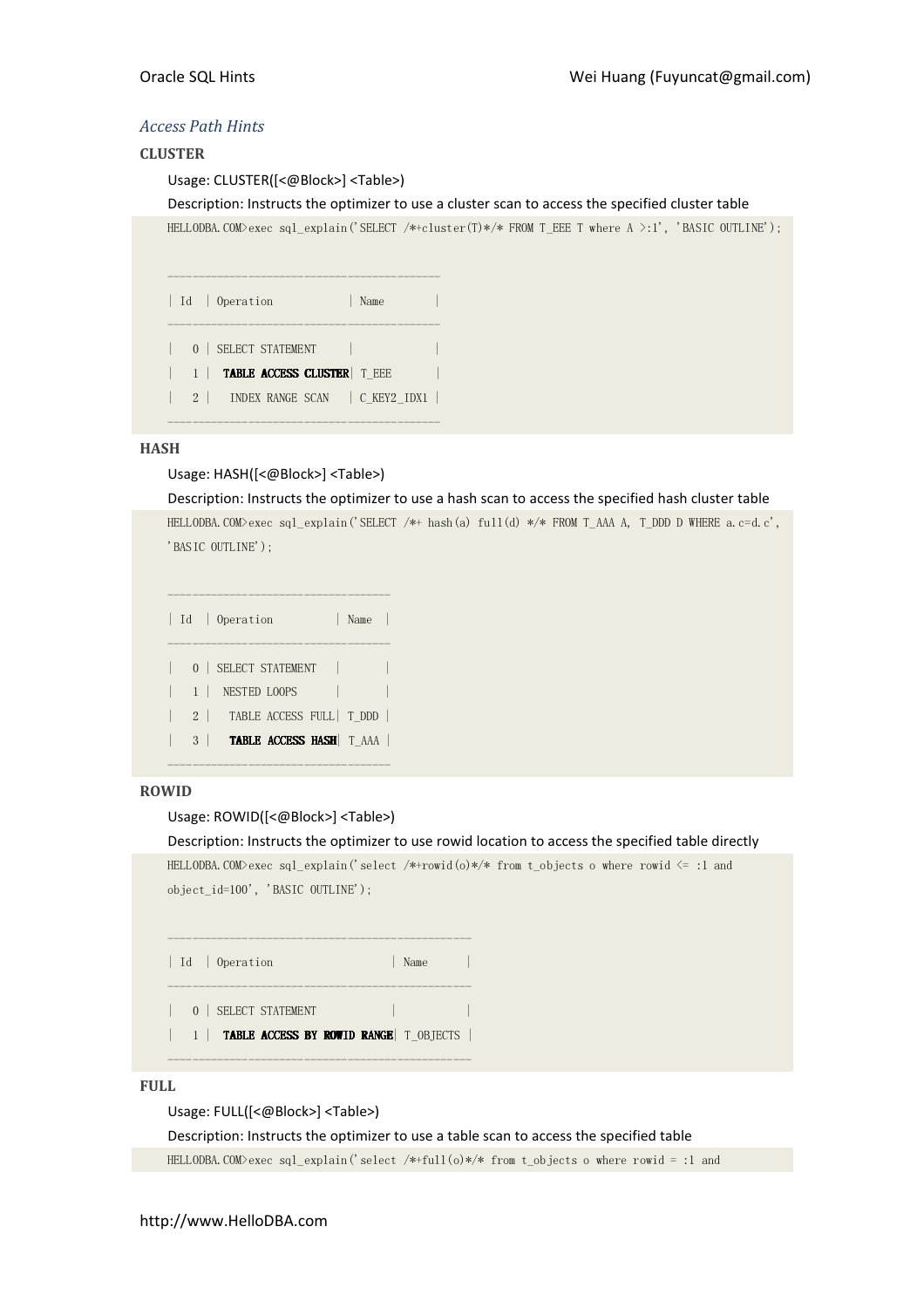| object_id>100','BASIC OUTLINE');         |  |
|------------------------------------------|--|
| Id   Operation<br>Name                   |  |
| 0   SELECT STATEMENT                     |  |
| 1   <b>TABLE ACCESS FULL</b>   T_OBJECTS |  |

#### INDEX

Usage: INDEX([<@Block>] <Table> [ <Index>]) or INDEX([<@Block>] <Table> [(<Indexed

# Columns>)])

#### Description: Instructs the optimizer to use an index scan to access the specified table

```
HELLODBA.COM>exec sql_explain('select /*+index(o (object_id))*/* from t_objects o where rowid = :1 and
object_id>100','BASIC OUTLINE');
```

| Id   Operation                              | Name         |
|---------------------------------------------|--------------|
| SELECT STATEMENT<br>0 <sup>1</sup>          |              |
| 1   TABLE ACCESS BY INDEX ROWID   T OBJECTS |              |
| $2 \perp$<br><b>INDEX RANGE SCAN</b>        | T OBJECTS PK |
|                                             |              |

#### INDEX\_ASC

Usage: INDEX\_ASC([<@Block>] <Table> [ <Index>]) or INDEX\_ASC([<@Block>] <Table> [(<Indexed Columns>)])

Description: Instructs the optimizer to use an index scan to access the specified table. If it uses an index range scan, then it scans the index in ascending order of the indexed values.

Demo: (Please not the output sequence)

```
HELLODBA.COM>select /*+index_asc(o (object_id))*/object_id, object_name from t_objects o where 
object_id<5;
```
---------- --------------------------------------------------------------------------------

OBJECT\_ID OBJECT\_NAME

|  | $2 C$ OBJ# |
|--|------------|
|  |            |

3 I OBJ#

4 TAB\$

#### INDEX\_DESC

Usage: INDEX\_DESC([<@Block>] <Table> [ <Index>]) or INDEX\_DESC([<@Block>] <Table>

[( <Indexed Columns>)])

Description: Instructs the optimizer to use an index scan to access the specified table. If it uses an index range scan, then it scans the index in descending order of the indexed values.

Demo: (Please not the output sequence)

```
HELLODBA.COM>select /*+index_desc(o (object_id))*/object_id, object_name from t_objects o where 
object_id<5;
```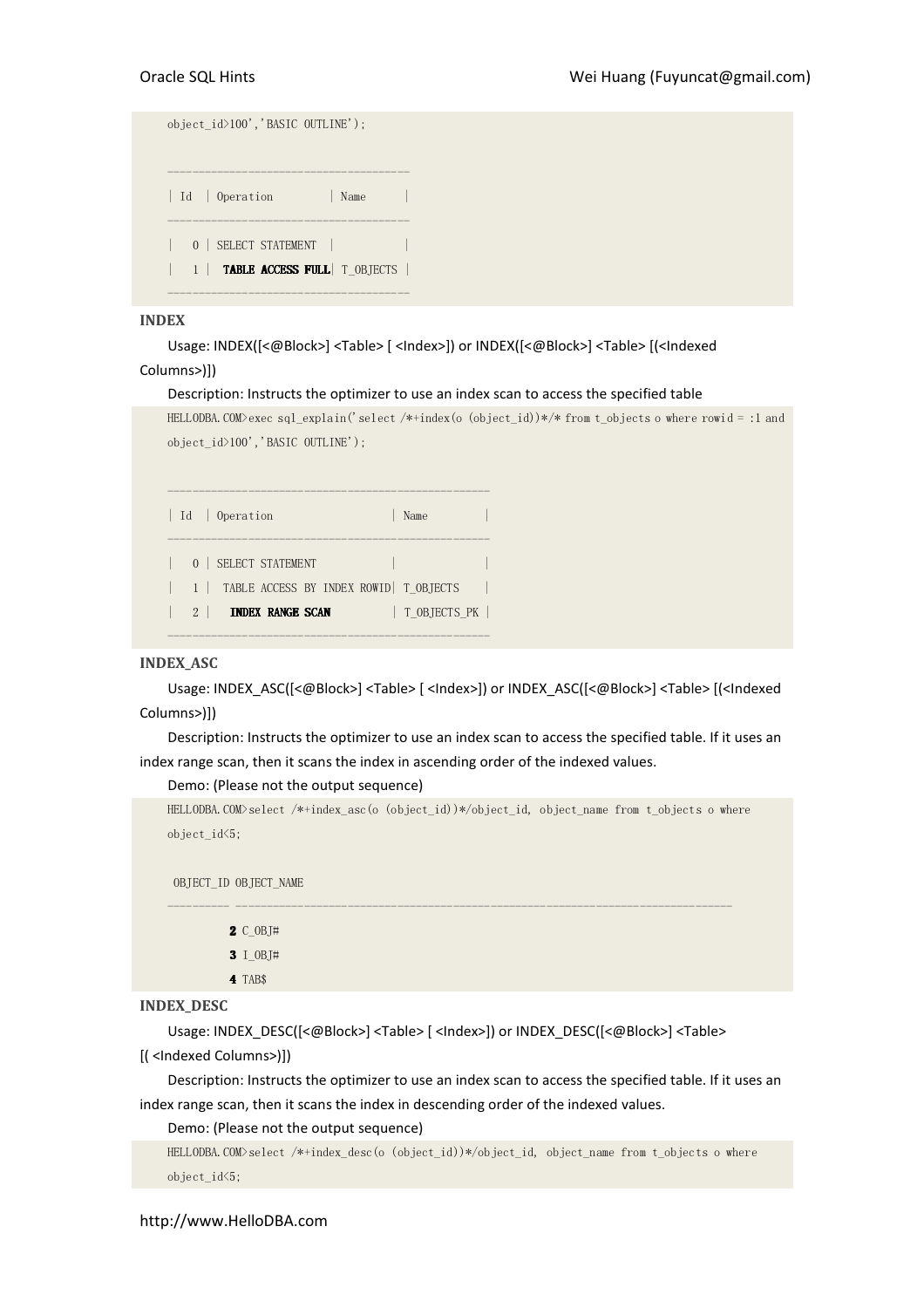OBJECT\_ID OBJECT\_NAME ---------- -------------------------------------------------------------------------------- 4 TAB\$ 3 I\_OBJ#

2 C\_OBJ#

#### NO\_INDEX

Usage: NO\_INDEX([<@Block>] <Table> [ <Index>]) or NO\_INDEX([<@Block>] <Table> [( <Indexed Columns>)])

#### Description: Prevents the optimizer to use an index scan to access the specified table.



#### INDEX\_FFS

Usage: INDEX\_FFS([<@Block>] <Table> [ <Index>]) or INDEX\_FFS([<@Block>] <Table> [( <Indexed Columns>)])

#### Description: Instructs the optimizer to use a fast full index scan to access the specified table.

HELLODBA.COM>exec sql\_explain('SELECT /\*+INDEX\_FFS(t t\_objects\_IDX8)\*/object\_name FROM t\_objects t where owner=:A', 'BASIC OUTLINE');

----------------------------------------------- | Id | Operation | Name | ----------------------------------------------- | 0 | SELECT STATEMENT | | 1 | **INDEX FAST FULL SCAN**| T\_OBJECTS\_IDX8 |

-----------------------------------------------

#### NO\_INDEX\_FFS

Usage: NO\_INDEX\_FFS([<@Block>] <Table> [ <Index>]) or NO\_INDEX\_FFS([<@Block>] <Table> [( <Indexed Columns>)])

#### Description: Prevents the optimizer to use a fast full index scan to access the specified table.

HELLODBA.COM>exec sql\_explain('select /\*+no\_index\_ffs(o t\_objects\_idx8)\*/owner, object\_name from t objects o', 'BASIC OUTLINE');

|  | Id   Operation<br>Name               |  |
|--|--------------------------------------|--|
|  | 0   SELECT STATEMENT                 |  |
|  | <b>TABLE ACCESS FULL</b>   T OBJECTS |  |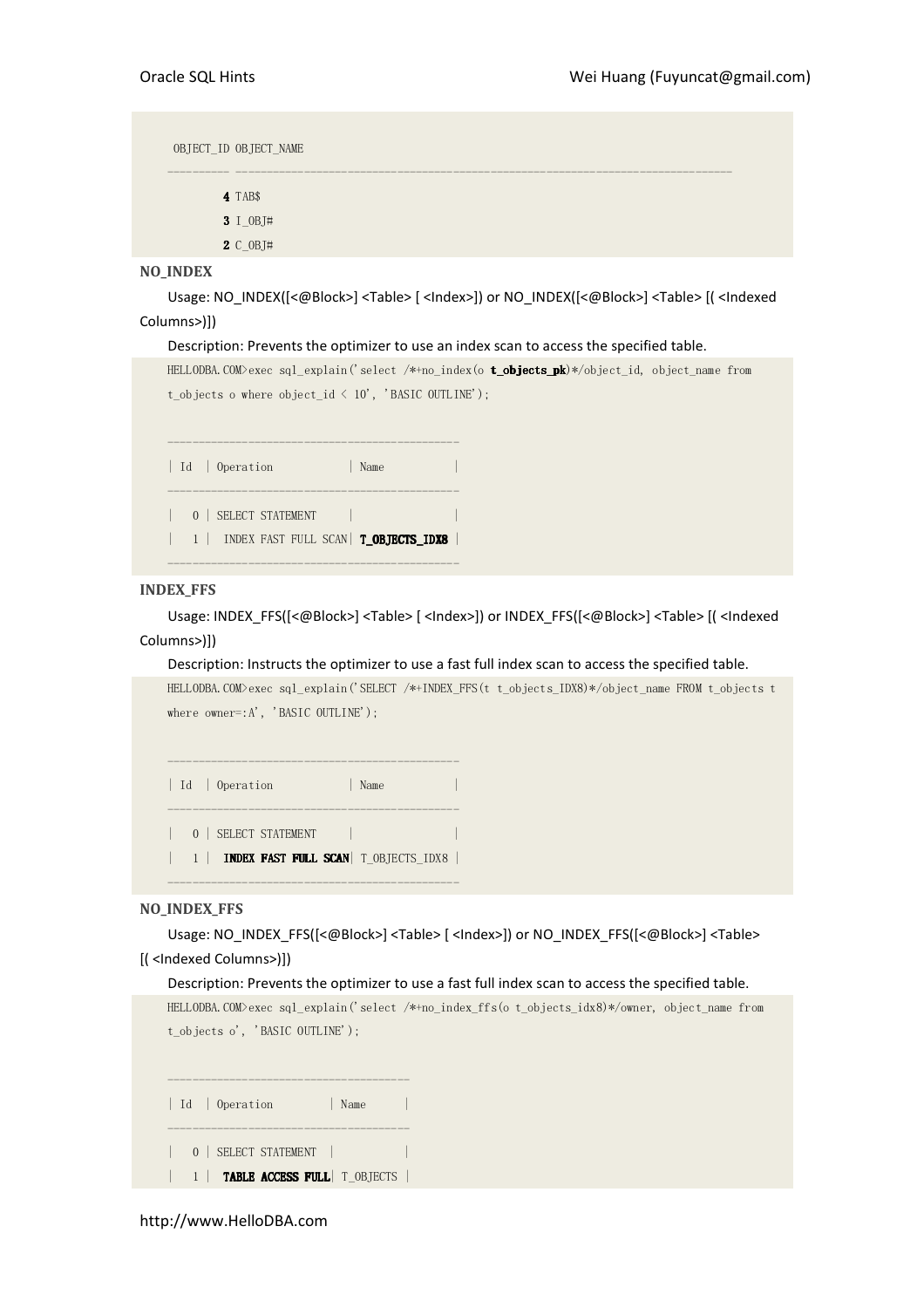#### INDEX\_RRS

Usage: INDEX\_RRS([<@Block>] <Table> [ <Index>]) or INDEX\_RRS([<@Block>] <Table> [( <Indexed Columns>)])

Description: This hint normally works in the internal statement when performing parallel fast full index scan query.

#### Demo: (Only works in 9i)

HELLODBA.COM>create table t (A number, B varchar2(20), constraint t\_pk primary key(A) ) organization index parallel;

```
Table created. 
HELLODBA.COM>select count(*) from t;
```
---------------------------------------

Execution Plan

| $\mathbf{0}$                |                |  |                                 |  | SELECT STATEMENT Optimizer=CHOOSE (Cost=1 Card=1)                                   |  |  |  |                                                                                        |  |
|-----------------------------|----------------|--|---------------------------------|--|-------------------------------------------------------------------------------------|--|--|--|----------------------------------------------------------------------------------------|--|
| $\mathbf{1}$                | $\Omega$       |  | SORT (AGGREGATE)                |  |                                                                                     |  |  |  |                                                                                        |  |
| $\mathcal{D}_{\mathcal{L}}$ | $\overline{1}$ |  | SORT* (AGGREGATE)               |  |                                                                                     |  |  |  | :017628000                                                                             |  |
| 3                           | 2              |  |                                 |  |                                                                                     |  |  |  | INDEX* (FAST FULL SCAN) OF 'T PK' (UNIQUE) $(Cost=1 \text{ Card}=1000000)$ : 017628000 |  |
|                             |                |  | 2 PARALLEL TO SERIAL            |  |                                                                                     |  |  |  | SELECT $/*$ PIV SSF $*/$ SYS OP MSR(COUNT $(*)$ ) FROM (SELECT $/*$                    |  |
|                             |                |  |                                 |  | <b>INDEX_RRS(A2 "T_PK")</b> */ 0 FROM "T" PX_GRANULE(0, BLOCK_RANGE, DYNAMIC)A2) A1 |  |  |  |                                                                                        |  |
|                             |                |  | 3 PARALLEL COMBINED WITH PARENT |  |                                                                                     |  |  |  |                                                                                        |  |

#### INDEX\_SS

Usage: INDEX\_SS([<@Block>] <Table> [ <Index>]) or INDEX\_SS([<@Block>] <Table> [( <Indexed Columns>)])

#### Description: Instructs the optimizer to use an index skip scan to access the specified table.

HELLODBA.COM>exec sql\_explain('select /\*+index\_ss(t t\_tables\_pk)\*/count(status) from t\_tables t where table\_name like :A', 'BASIC OUTLINE');

|                            | Id   Operation                                                   | Name        |  |
|----------------------------|------------------------------------------------------------------|-------------|--|
| $1 \mid$                   | 0   SELECT STATEMENT<br>SORT AGGREGATE                           |             |  |
| $2 \mid$<br>3 <sup>1</sup> | TABLE ACCESS BY INDEX ROWID   T TABLES<br><b>INDEX SKIP SCAN</b> | T TABLES PK |  |

----------------------------------------------------

#### INDEX\_SS\_ASC

Usage: INDEX\_SS\_ASC([<@Block>] <Table> [ <Index>]) or INDEX\_SS\_ASC([<@Block>] <Table> [( <Indexed Columns>)])

Description: Instructs the optimizer to use an index skip scan to access the specified table. And it scans the index in ascending order of the indexed values.

Demo: (Please not the output sequence)

HELLODBA.COM>select /\*+index\_ss\_asc(t t\_tables\_pk)\*/table\_name, status from t\_tables t where table\_name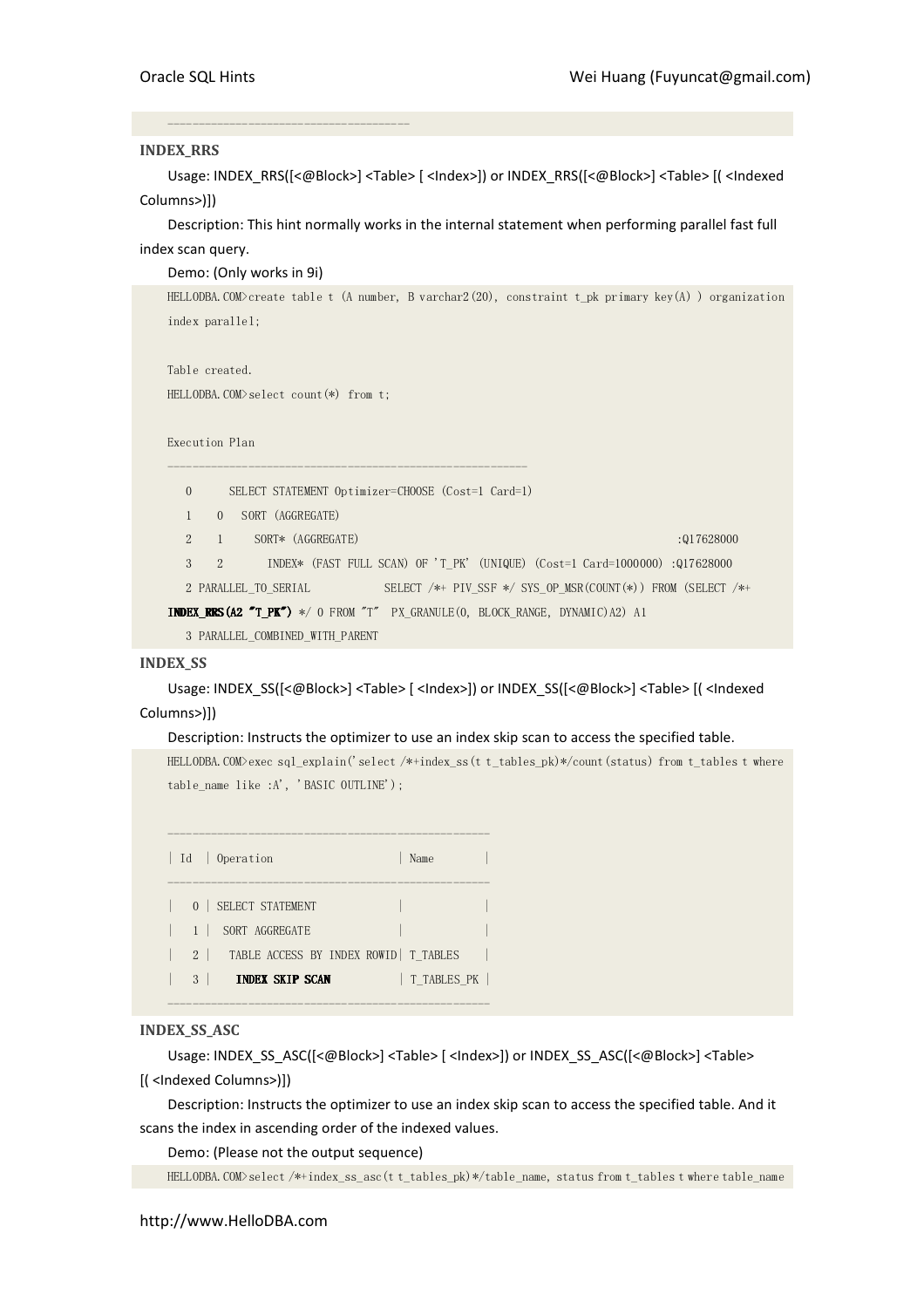| like 'T%' and rownum $\leq 3$ ; |                   |  |
|---------------------------------|-------------------|--|
| TABLE NAME                      | <b>STATUS</b>     |  |
| TAB\$                           | VAL <sub>ID</sub> |  |
| TABCOMPART\$                    | VALID             |  |
| TABLE_PRIVILEGE_MAP             | VALID             |  |

INDEX\_SS\_DESC

Usage: IINDEX\_SS\_DESC([<@Block>] <Table> [ <Index>]) or INDEX\_SS\_DESC([<@Block>] <Table> [( <Indexed Columns>)])

Description: Instructs the optimizer to use an index skip scan to access the specified table. And it scans the index in descending order of the indexed values.

#### Demo: (Please not the output sequence)

TYPED\_VIEW\$ VALID

| HELLODBA.COM>select /*+index ss desc(t t tables $pk$ )*/table name, status from t tables t where |                                            |  |  |  |  |  |  |  |
|--------------------------------------------------------------------------------------------------|--------------------------------------------|--|--|--|--|--|--|--|
|                                                                                                  | table name like 'T%' and rownum $\leq 3$ ; |  |  |  |  |  |  |  |
|                                                                                                  |                                            |  |  |  |  |  |  |  |
| TABLE NAME                                                                                       | <b>STATUS</b>                              |  |  |  |  |  |  |  |
|                                                                                                  |                                            |  |  |  |  |  |  |  |
| TYPE MISC\$                                                                                      | <b>VALID</b>                               |  |  |  |  |  |  |  |
| <b>TYPEHIERARCHY\$</b>                                                                           | VAL TD                                     |  |  |  |  |  |  |  |
|                                                                                                  |                                            |  |  |  |  |  |  |  |

#### NO\_INDEX\_SS

Usage: NO\_INDEX\_SS([<@Block>] <Table> [ <Index>]) or NO\_INDEX\_SS([<@Block>] <Table>

#### [( <Indexed Columns>)])

Description: Prevents the optimizer to use an index skip scan to access the specified table.

```
HELLODBA.COM>exec sql_explain('select /*+no_index_ss(o t_objects_idx8)*/owner, object_name from 
t objects o where object name like :A', 'BASIC OUTLINE');
```

```
----------------------------------------------- 
| Id | Operation | Name
----------------------------------------------- 
| 0 | SELECT STATEMENT |
| 1 | INDEX FAST FULL SCAN| T_OBJECTS_IDX8 |
-----------------------------------------------
```
#### INDEX\_RS\_ASC

Usage: INDEX\_RS\_ASC([<@Block>] <Table> [ <lndex>]) or INDEX\_RS\_ASC([<@Block>] <Table> [( <Indexed Columns>)])

Description: Instructs the optimizer to use an index range scan to access the specified table. And it scans the index in ascending order of the indexed values. If the selected index is a unique index, and predication fulfills unique scan requirements, it will use index unique scan.

Demo: (Please not the output sequence)

```
HELLODBA.COM>select /*+index_rs_asc(o t_objects_pk)*/object_id, object_name from t_objects o where 
object id \leq 5;
```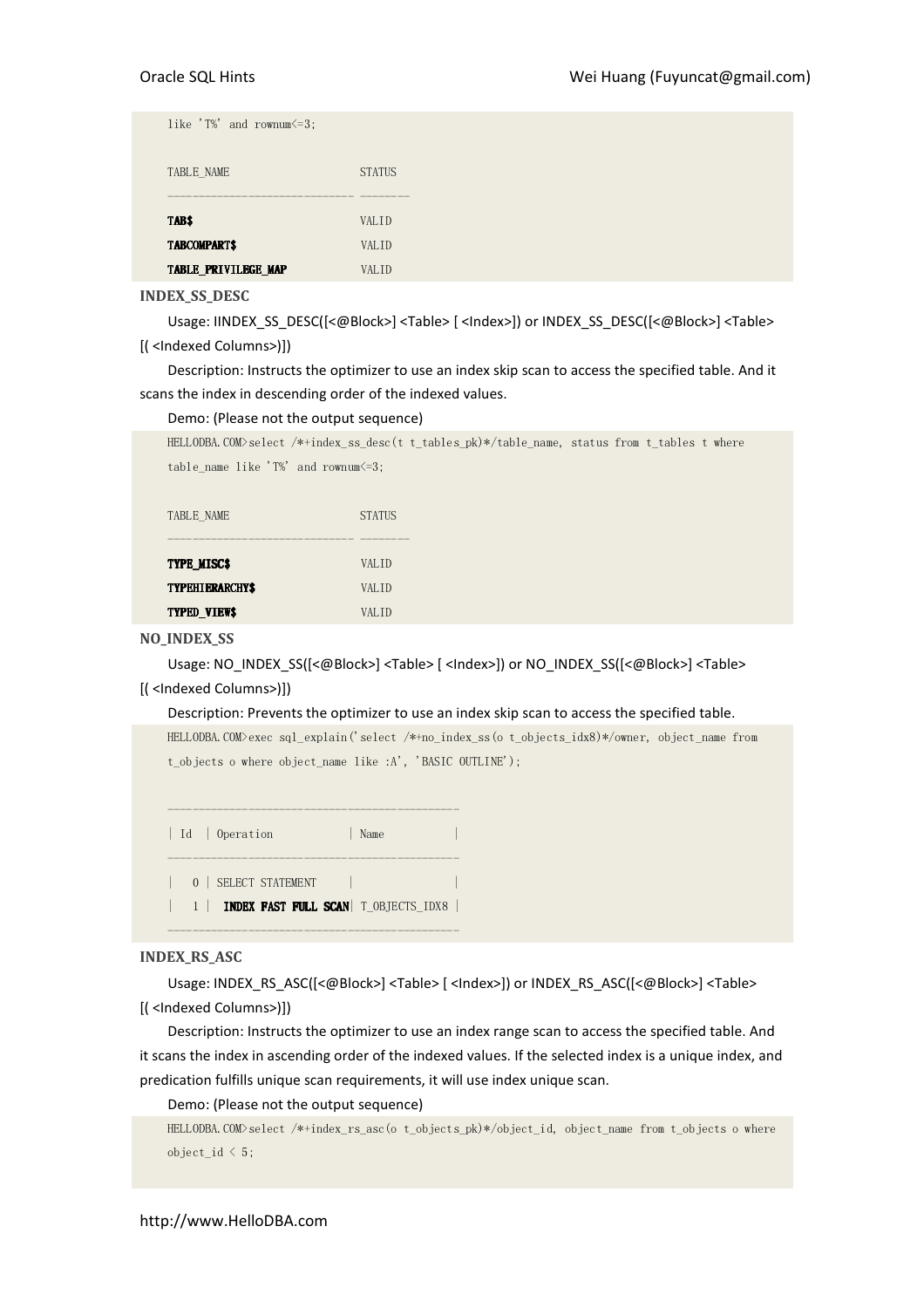----------

OBJECT\_ID OBJECT\_NAME

 2 C\_OBJ# 3 I\_OBJ#

4 TAB\$

INDEX\_RS\_DESC

Usage: INDEX\_RS\_DESC([<@Block>] <Table> [ <Index>]) or INDEX\_RS\_DESC([<@Block>] <Table> [( <Indexed Columns>)])

--------------------------------------------------------------------------------------------

Description: Instructs the optimizer to use an index range scan to access the specified table. And it scans the index in descending order of the indexed values. If the selected index is a unique index, and predication fulfills unique scan requirements, it will use index unique scan.

Demo: (Please not the output sequence)

```
HELLODBA.COM>select /*+index_rs_desc(o t_objects_pk)*/object_id, object_name from t_objects o where 
object_id \leq 5;
```
OBJECT\_ID OBJECT\_NAME

----------

4 TAB\$

3 I\_OBJ#

2 C\_OBJ#

#### AND\_EQUAL

Usage: AND\_EQUAL([<@Block>] <Table> [<lndex 1> <lndex 2> ...]) or AND\_EQUAL([<@Block>] <Table> [(<Index 1 columns>) (<Index 2 columns>) ...])

--------------------------------------------------------------------------------------------

Description: Instructs the optimizer to get intersection of ROWID sets from 2 or more single-column indexes. The duplicated ROWID will be eliminated.

HELLODBA.COM>exec sql\_explain('select /\*+AND\_EQUAL(t T\_TABLES\_IDX1 T\_TABLES\_IDX3)\*/\* from t\_tables t where t.owner=:A and t.tablespace\_name=:B', 'BASIC OUTLINE');

|                     | Id   Operation<br>Name                                                 |  |
|---------------------|------------------------------------------------------------------------|--|
|                     | 0   SELECT STATEMENT<br>1   TABLE ACCESS BY INDEX ROWID   T TABLES     |  |
| $2 \mid$            | <b>AND-EQUAL</b>                                                       |  |
| 3 <sup>1</sup><br>4 | T TABLES IDX1<br>INDEX RANGE SCAN<br>T TABLES IDX3<br>INDEX RANGE SCAN |  |

#### INDEX\_COMBINE

Usage: INDEX\_COMBINE([<@Block>] <Table> [<Index 1> ...]) or AND\_EQUAL([<@Block>] <Table> [(<Index 1 columns>) ...])

Description: Instructs the optimizer to combine the bitmap to access the specified table. If the specified index is not bitmap index, it will try to convert the ROWIDs to bitmap first.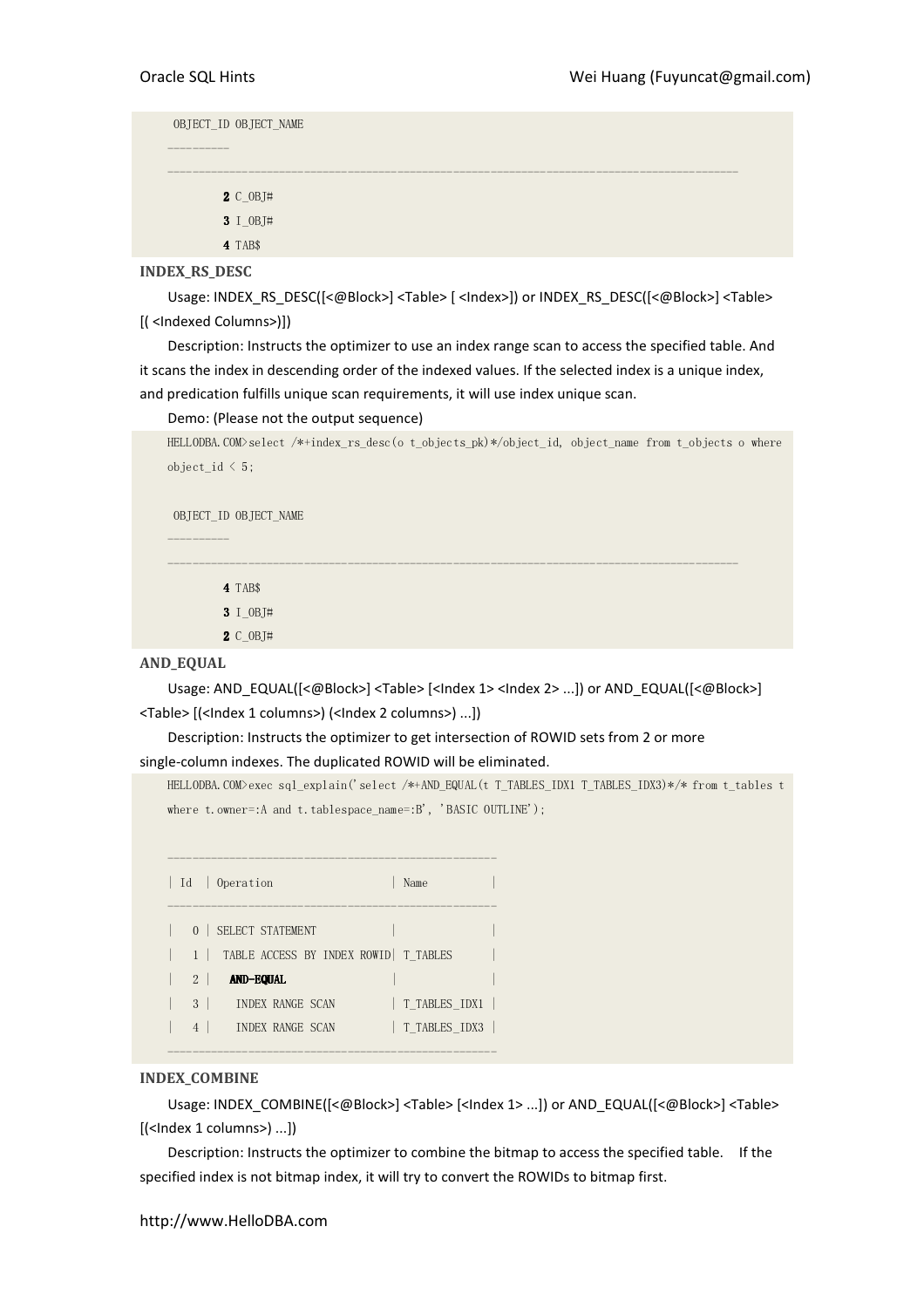HELLODBA.COM>exec sql\_explain('SELECT /\*+INDEX\_COMBINE(t t\_objects\_idx2 t\_objects\_idx8)\*/1 FROM t\_objects t where status=:A and owner=:B', 'BASIC OUTLINE');

|                | Id   Operation                             | Name           |
|----------------|--------------------------------------------|----------------|
|                | 0   SELECT STATEMENT                       |                |
|                | BITMAP CONVERSION TO ROWIDS                |                |
| $2 \mid$       | <b>BITMAP AND</b>                          |                |
| 3 <sup>1</sup> | BITMAP INDEX SINGLE VALUE   T OBJECTS IDX2 |                |
| $\overline{4}$ | BITMAP CONVERSION FROM ROWIDS              |                |
| $5-1$          | SORT ORDER BY                              |                |
| 6              | INDEX RANGE SCAN                           | T OBJECTS IDX8 |

----------------------------------------------------------

#### INDEX\_JOIN

Usage: INDEX\_JOIN([<@Block>] <Table> [<Index1> <Index2> ...]) or INDEX\_JOIN([<@Block>] <Table> [(<Index1 columns>) (<Index2 columns>) ...])

#### Description: Instructs the optimizer to join indexes.

```
HELLODBA.COM>exec sql_explain('SELECT /*+INDEX_JOIN(t t_objects_idx2 t_objects_idx8)*/1 FROM t_objects
t where status=:A and owner=:B', 'BASIC OUTLINE');
```

| Id             | Operation                                  | Name               |  |
|----------------|--------------------------------------------|--------------------|--|
| $\Omega$       | SELECT STATEMENT                           |                    |  |
|                | <b>VTEW</b>                                | index\$_join\$_001 |  |
| $\mathfrak{D}$ | <b>HASH JOIN</b>                           |                    |  |
| 3              | BITMAP CONVERSION TO ROWIDS                |                    |  |
| $\overline{4}$ | BITMAP INDEX SINGLE VALUE   T OBJECTS IDX2 |                    |  |
| 5              | INDEX RANGE SCAN                           | T OBJECTS IDX8     |  |
|                |                                            |                    |  |

----------------------------------------------------------

#### BITMAP\_TREE

Usage: BITMAP\_TREE([<@Block>] <Table> AND(<Index1>[ <Index2> ...])) or

BITMAP\_TREE([<@Block>] <Table> AND((<Index1 columns>)[ (<Index2 columns>) ...]))

Description: Instructs the optimizer to convert ROWIDs to bitmap, then performance bitmap operations.

HELLODBA.COM>exec sql\_explain('select /\*+BITMAP\_TREE(T\_OBJECTS AND(T\_OBJECTS\_IDX4 T\_OBJECTS\_IDX2))\*/ owner from t\_objects where owner like :A and status like :B', 'TYPICAL OUTLINE');

|  | Id   Operation | Name                                                |  |                |  | Rows   Bytes   Cost (%CPU)   Time |  |
|--|----------------|-----------------------------------------------------|--|----------------|--|-----------------------------------|--|
|  |                | <u>al Mary</u>                                      |  | $1190$   15470 |  | $559$ $(1)$ 00:00:03              |  |
|  |                | $\vert$ 1   TABLE ACCESS BY INDEX ROWID   T OBJECTS |  | $1190$   15470 |  | $559 \t(1) \t00:00:03$            |  |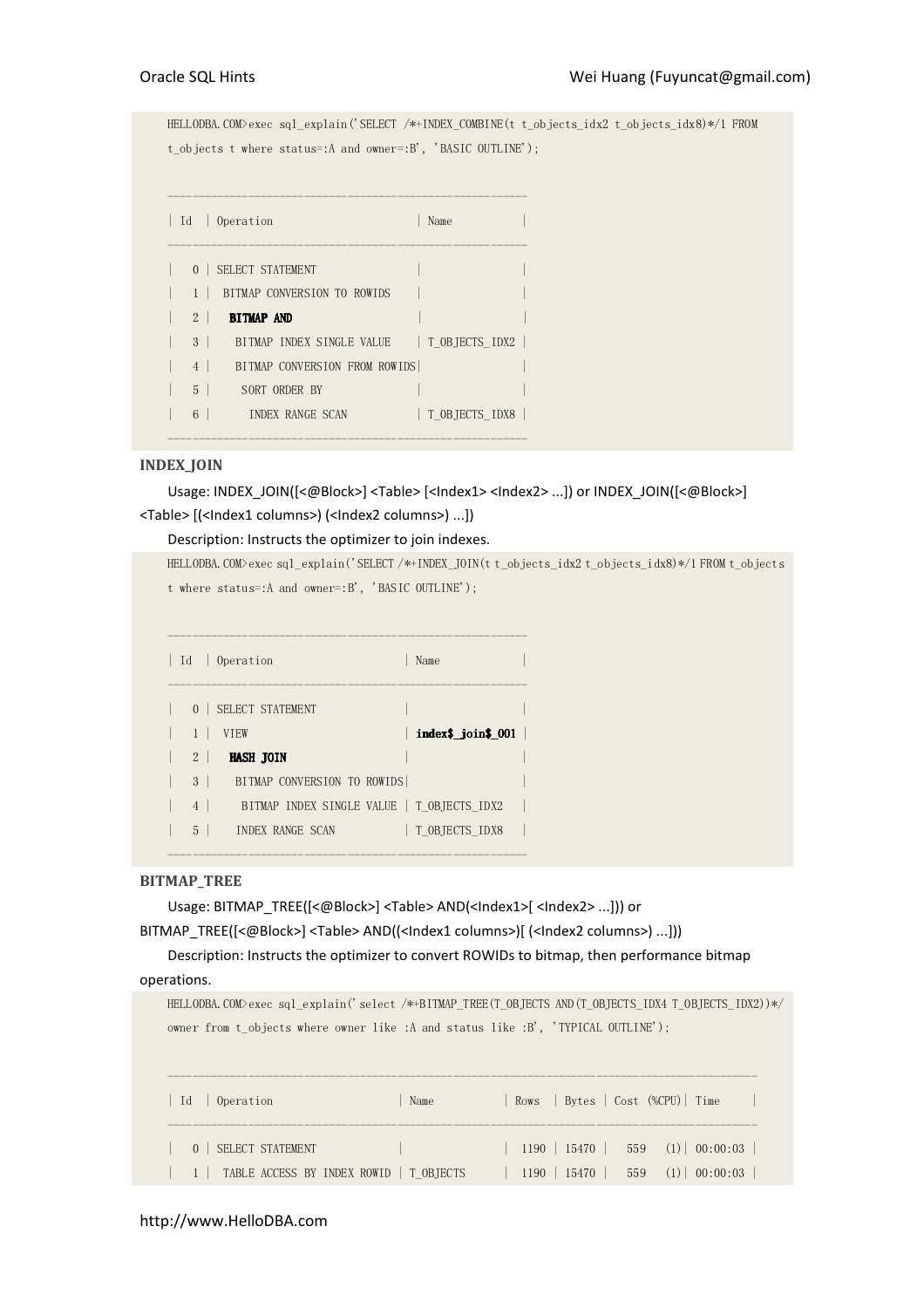|        | 2              | BITMAP CONVERSION TO ROWIDS              |  |  |  |
|--------|----------------|------------------------------------------|--|--|--|
|        | 3              | <b>BITMAP AND</b>                        |  |  |  |
|        | $\overline{4}$ | <b>BITMAP MERGE</b>                      |  |  |  |
| $\ast$ | 5 <sub>5</sub> | BITMAP INDEX RANGE SCAN   T OBJECTS IDX4 |  |  |  |
|        | 6              | <b>BITMAP MERGE</b>                      |  |  |  |
| $\ast$ | 7              | BITMAP INDEX RANGE SCAN   T OBJECTS IDX2 |  |  |  |

-----------------------------------------------------------------------------------------------

#### USE\_INVISIBLE\_INDEXES

Usage: USE\_INVISIBLE\_INDEXES([<@Block>] <Table> ([<Index1>] ...)) or

|  |  | USE_INVISIBLE_INDEXES([<@Block>] <table> ([<index1 columns="">] ))</index1></table> |  |
|--|--|-------------------------------------------------------------------------------------|--|
|  |  |                                                                                     |  |

Description: Instructs the optimizer to use the invisible indexes.

HELLODBA.COM>show parameter visible

| <b>NAME</b>                                                | TYPE    | <b>VALUE</b> |
|------------------------------------------------------------|---------|--------------|
|                                                            |         |              |
| optimizer use invisible indexes                            | boolean | <b>FALSE</b> |
| HELLODBA.COM $\lambda$ alter index t objects pk invisible; |         |              |

Index altered.

HELLODBA.COM>exec sql\_explain('select /\*+qb\_name(M) USE\_INVISIBLE\_INDEXES(o (object\_id))\*/count(1) from t\_objects o where object\_id  $\langle$  1000', 'TYPICAL OUTLINE');

| Operation<br><b>Id</b>                                                       | Name |          | Rows   Bytes   Cost (%CPU)   Time |  |                                         |
|------------------------------------------------------------------------------|------|----------|-----------------------------------|--|-----------------------------------------|
| 0   SELECT STATEMENT                                                         |      |          | $1 \mid \cdot \cdot \cdot \cdot$  |  | $5 \mid 3 \quad (0) \mid 00:00:01 \mid$ |
| SORT AGGREGATE                                                               |      | $1 \mid$ | 5 <sup>1</sup>                    |  |                                         |
| $*$ 2   INDEX RANGE SCAN   <b>T OBJECTS PK</b>   973   4865   3 (0) 00:00:01 |      |          |                                   |  |                                         |

#### NO\_USE\_INVISIBLE\_INDEXES

Usage: NO\_USE\_INVISIBLE\_INDEXES([<@Block>] <Table> ([<Index1>] ...)) or NO\_USE\_INVISIBLE\_INDEXES([<@Block>] <Table>([<Index1 Columns>] ...)) Description: Prevents the optimizer to use the invisible indexes.

HELLODBA.COM>exec sql\_explain('select /\*+qb\_name(M) NO\_USE\_INVISIBLE\_INDEXES(o

 $(t\_objects\_pk))*/count(1)$  from  $t\_objects$  o where  $object\_id \; < 1000'$ , 'TYPICAL OUTLINE');

|  | Id   Operation                                            | Name |          |       |     | Rows   Bytes   Cost (%CPU)   Time |  |
|--|-----------------------------------------------------------|------|----------|-------|-----|-----------------------------------|--|
|  | 0   SELECT STATEMENT                                      |      |          |       |     |                                   |  |
|  | SORT AGGREGATE                                            |      | $1 \mid$ | $5-1$ |     |                                   |  |
|  | $ * 2 $ index fast full scan $\Gamma$ <b>OBJECTS_IDX8</b> |      | 973      | 4865  | 185 | $(2)$ 00:00:02                    |  |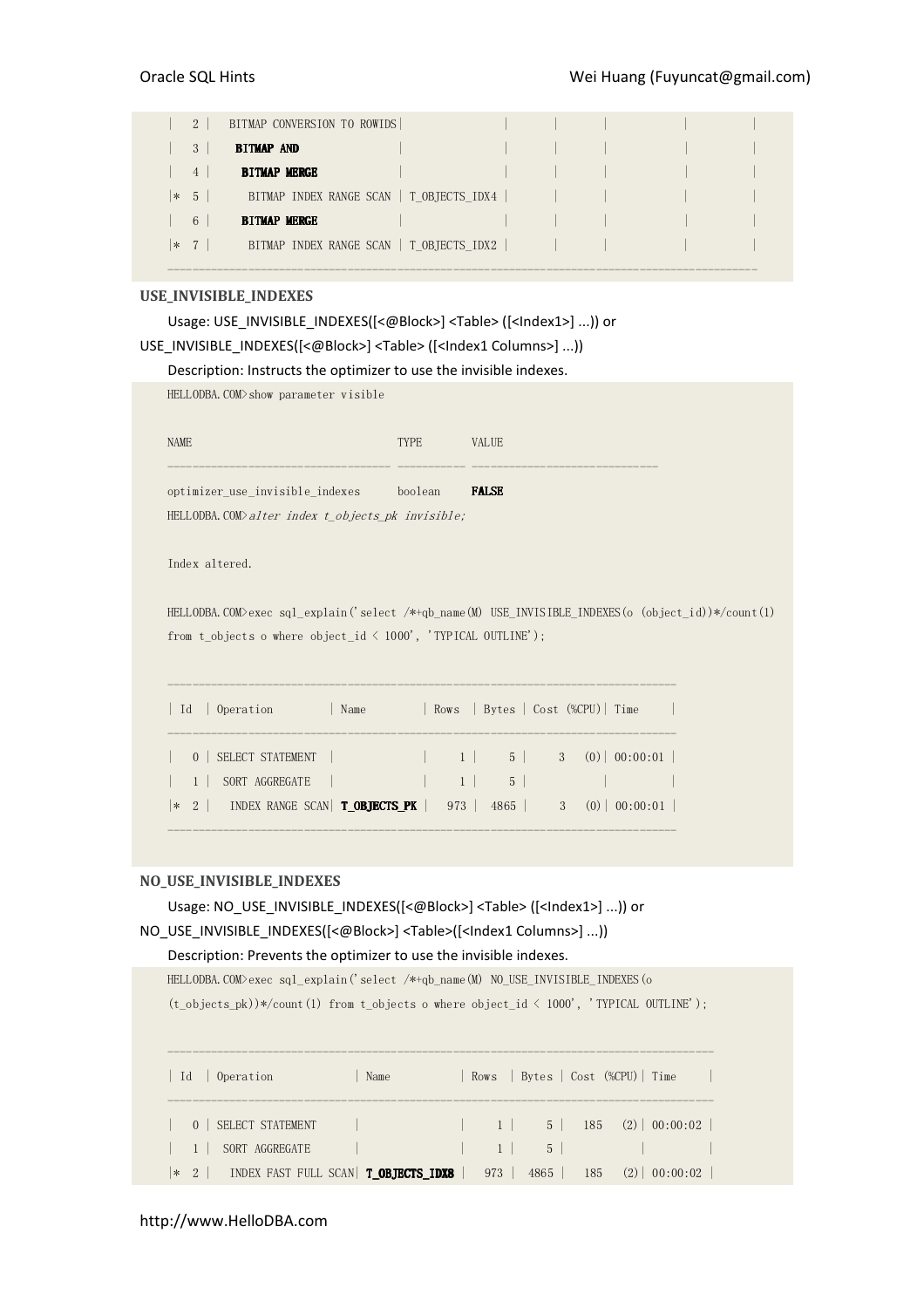### Join Hints

#### NL\_AJ

# Usage: NL\_AJ([<@SubBlock>])

Description: Instructs the optimizer to perform Nested Loop Anti-join with the table in sub-query.

HELLODBA.COM>exec sql\_explain('select /\*+nl\_aj(@inv)\*/\* from t\_tables t where not exists (select /\*+qb\_name(inv)\*/1 from t\_users u where t.owner=u.username)', 'BASIC OUTLINE')

----------------------------------------------------------------------------------------

|  |          | Id   Operation                           | Name |
|--|----------|------------------------------------------|------|
|  |          | 0   SELECT STATEMENT                     |      |
|  |          | NESTED LOOPS ANTI<br>- 1                 |      |
|  |          | TABLE ACCESS FULL   T TABLES<br>$2 \mid$ |      |
|  | $3 \mid$ | INDEX UNIQUE SCAN   T_USERS_UK           |      |
|  |          |                                          |      |

#### **HASH AI**

#### Usage: HASH\_AJ([<@SubBlock>])

#### Description: Instructs the optimizer to perform Hash Anti-join with the table in sub-query.

HELLODBA.COM>exec sql\_explain('select /\*+leading(t) hash\_aj(@inv)\*/\* from t\_tables t where not exists (select /\*+qb\_name(inv)\*/1 from t\_users u where t.owner=u.username)', 'BASIC OUTLINE')

|                | Id   Operation                           | Name |
|----------------|------------------------------------------|------|
|                | 0   SELECT STATEMENT                     |      |
| 1 <sup>1</sup> | HASH JOIN ANTI                           |      |
|                | TABLE ACCESS FULL   T TABLES<br>$2 \mid$ |      |
|                | 3   INDEX FULL SCAN   T USERS UK         |      |
|                |                                          |      |

### MERGE\_AJ

#### Usage: MERGE\_AJ([<@SubBlock>])

#### Description: Instructs the optimizer to perform Merge Anti-join with the table in sub-query.

HELLODBA.COM>exec sql\_explain('select /\*+merge\_aj(@inv)\*/\* from t\_tables t where not exists (select /\*+qb\_name(inv)\*/1from t\_users u where t.owner=u.username)', 'BASIC OUTLINE')

------------------------------------------------------ | Id | Operation | Name ------------------------------------------------------ 0 | SELECT STATEMENT | 1 | **MERGE JOIN ANTI** | 2 | TABLE ACCESS BY INDEX ROWID | T\_TABLES | 3 | INDEX FULL SCAN | T\_TABLES\_IDX1 |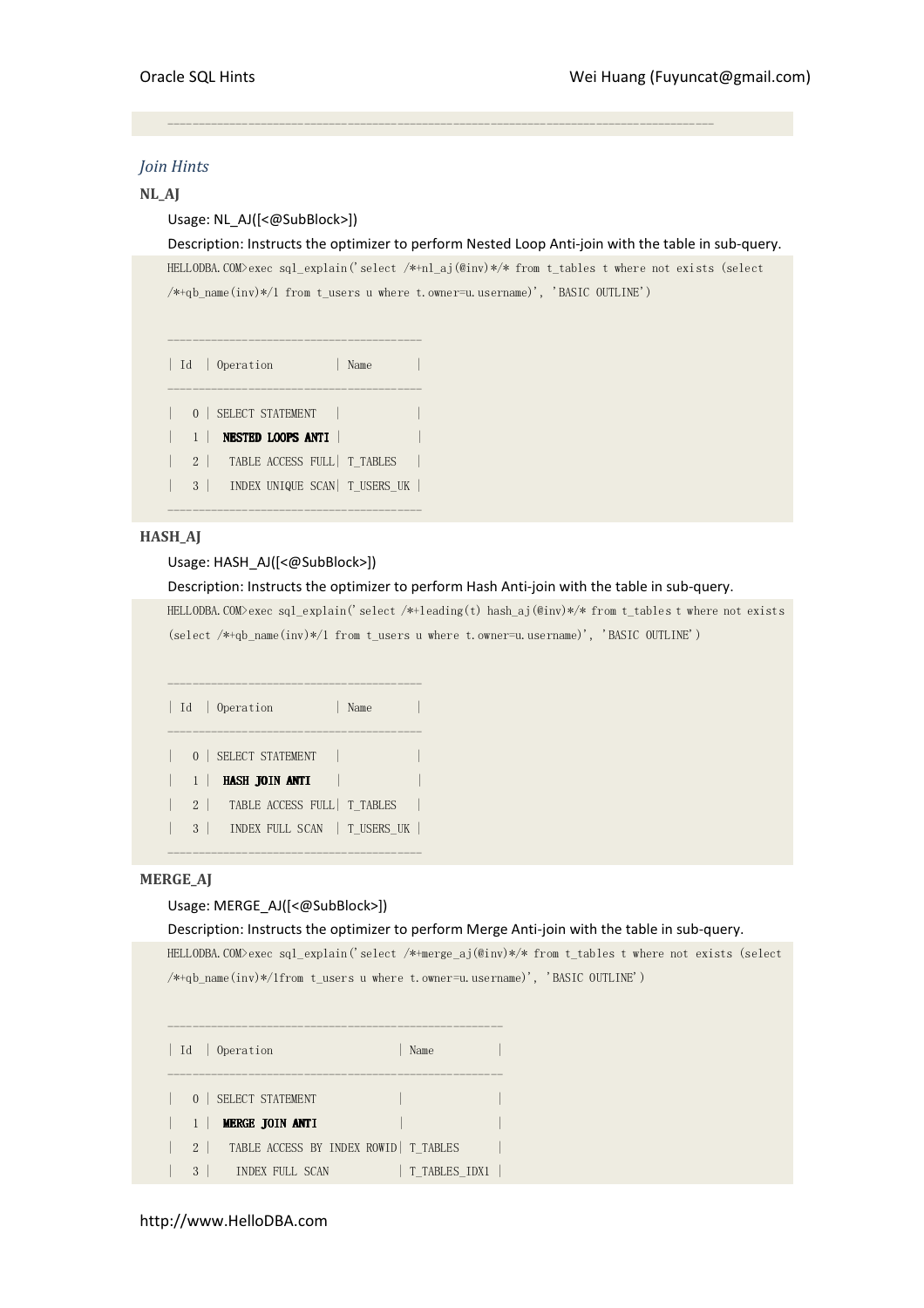| $4 \mid$ | SORT UNIQUE      |            |  |
|----------|------------------|------------|--|
| $5 \mid$ | INDEX FIILL SCAN | T USERS UK |  |
|          |                  |            |  |

#### USE\_HASH

Usage: USE\_HASH([<@Block>] <Table1> [<Table2>])

# Description: instructs the optimizer to use hash- join to join each specified table. Combine with LEADING hint to indicate the join order.

HELLODBA.COM>exec sql\_explain('select /\*+ **use\_hash(o)** leading(t) \*/\* from t\_objects o, t\_tables t where o.owner=t.owner and o.object\_name=t.table\_name and o.object\_id = :A', 'TYPICAL OUTLINE');

| Id<br>Operation                                                                                           | Name         |                             |            |     | Rows   Bytes   Cost (%CPU)   Time                  |
|-----------------------------------------------------------------------------------------------------------|--------------|-----------------------------|------------|-----|----------------------------------------------------|
| 0   SELECT STATEMENT<br><b>HASH JOIN</b><br>$\ast$<br>$\sim$ 1 $\sim$                                     |              | 1 <sup>1</sup>              | 326<br>326 | 144 | $144$ (1) 00:00:01<br>$(1)$ 00:00:01               |
| $2 \mid$<br>TABLE ACCESS FULL                                                                             | T TABLES     | 2071                        | 412K       | 142 | $(1)$ 00:00:01                                     |
| TABLE ACCESS BY INDEX ROWID   TOBJECTS<br>3 <sup>1</sup><br>INDEX UNIQUE SCAN<br>4 <sup>o</sup><br>$\ast$ | T OBJECTS PK | $\vert 1 \vert$<br>$1 \mid$ | 122        |     | $2^{\circ}$<br>$(0)$   00:00:01<br>00:00:01<br>(0) |

#### NO\_USE\_HASH

Usage: NO\_USE\_HASH([<@Block>] <Table1> [<Table2> ...])

Description: instructs the optimizer not use the specified tables as the inner table in hash join. If all tables to be joined are specified in the hint, the optimizer will not consider hash join.

HELLODBA.COM>exec sql\_explain('select /\*+ qb\_name(M) no\_use\_hash(t) \*/\* from t\_objects o, t\_tables t where o.owner=t.owner and o.object\_name=t.table\_name', 'TYPICAL OUTLINE');

| $\vert$ Id |                | Operation                                                  | Name |       |            |          | Rows   Bytes   Cost (%CPU)   Time |
|------------|----------------|------------------------------------------------------------|------|-------|------------|----------|-----------------------------------|
|            |                | 0   SELECT STATEMENT                                       |      | 47585 |            |          | $14M$ 1813 (1) 00:00:08           |
|            | $ * 1 $        | HASH JOIN                                                  |      | 47585 |            | 14M 1813 | $(1)$ 00:00:08                    |
|            | $2 \perp$      | TABLE ACCESS FULL $\textsf{T\_TABLES}$   2071   412K   142 |      |       |            |          | $(1)$ 00:00:01                    |
|            | 3 <sup>1</sup> | TABLE ACCESS FULL   T OBJECTS   47585                      |      |       | 5669K 1670 |          | $(1)$ 00:00:07                    |

--------------------------------------------------------------------------------

--------------------------------------------------------------------------------

#### USE\_MERGE

Usage: USE\_MERGE([<@Block>] <Table1> [<Table2>])

Description: instructs the optimizer to use Merge- join to join each specified table. Combine with LEADING hint to indicate the join order.

```
HELLODBA.COM>exec sql_explain('select /*+ qb_name(M) use_merge(t o) */* from t_objects o, t_tables t 
where o.owner=t.owner and o.object_name=t.table_name', 'TYPICAL OUTLINE');
----------------------------------------------------------------------------------------- 
| Id | Operation | Name | Rows | Bytes |TempSpc| Cost (%CPU)| Time | 
-----------------------------------------------------------------------------------------
```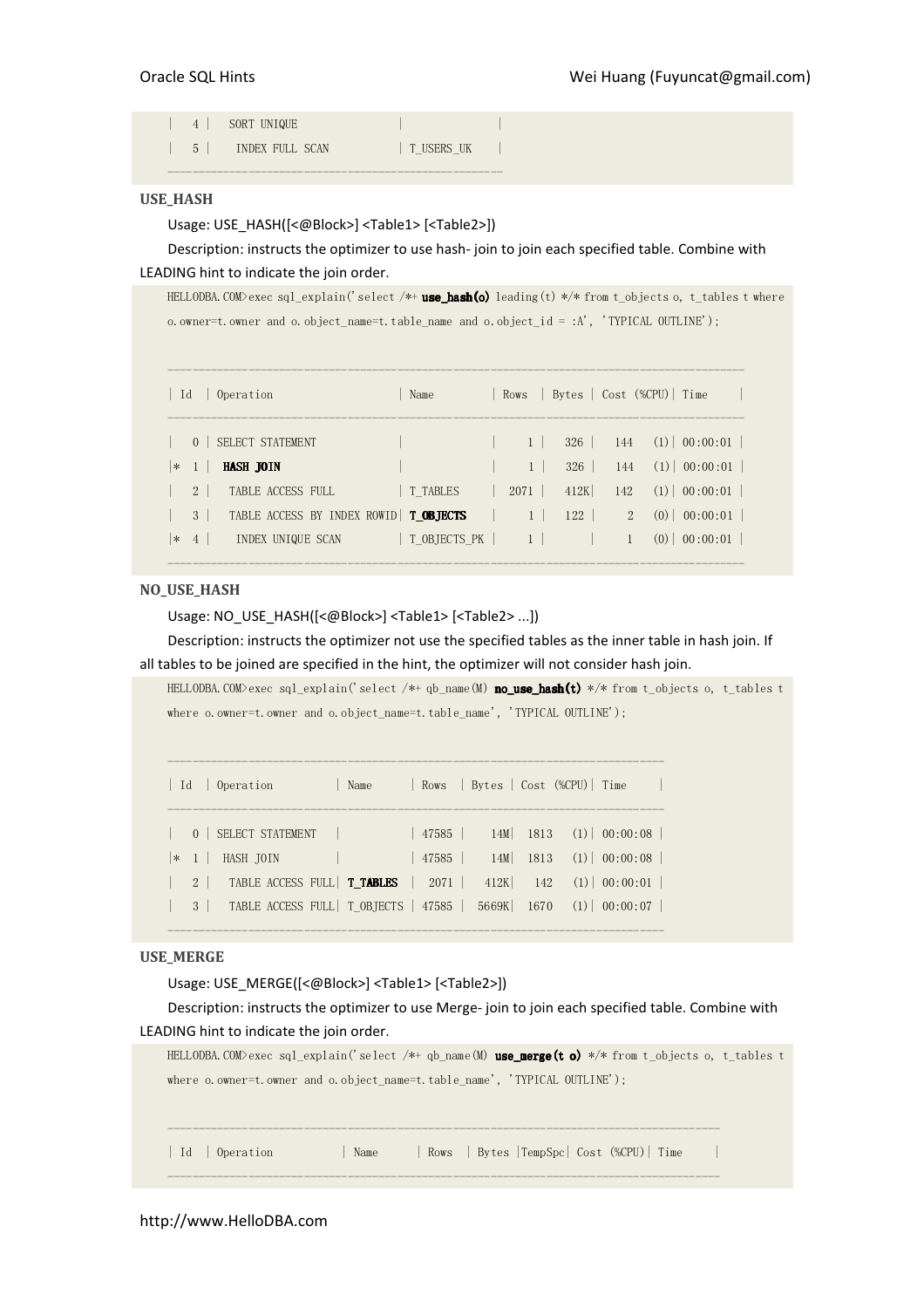|                | 0   SELECT STATEMENT                                                      | 47585  | 14M   |                | 6360 | $(1)$ 00:00:26         |
|----------------|---------------------------------------------------------------------------|--------|-------|----------------|------|------------------------|
|                | <b>MERGE JOIN</b>                                                         | 47585  | 14M   |                | 6360 | $(1)$ 00:00:26         |
| 2 <sup>1</sup> | SORT JOIN                                                                 | 2071 l |       | 412K 1288K 447 |      | $(1)$ 00:00:02         |
|                | $3$ TABLE ACCESS FULL TTABLES $\begin{bmatrix} 2071 & 412K \end{bmatrix}$ |        |       |                | 142  | $(1)$ 00:00:01         |
| $* 4$          | SORT JOIN                                                                 | 47585  | 5669K | $14M$ 5913     |      | $(1) \,   \, 00:00:24$ |
| $5 \mid$       | TABLE ACCESS FULL   T OBJECTS   47585   5669K                             |        |       |                | 1670 | $(1)$ 00:00:07         |

-----------------------------------------------------------------------------------------

#### NO\_USE\_MERGE

Usage: NO\_USE\_MERGE([<@Block>] <Table1> [<Table2> ...])

Description: instructs the optimizer not use the specified tables as the inner table in merge join. If all tables to be joined are specified in the hint, the optimizer will not consider merge join.

HELLODBA.COM>exec sql\_explain('select /\*+ qb\_name(M) no\_use\_merge(to) \*/o.object\_id, t.table\_name from t\_objects o, t\_tables t where o.owner=t.owner and o.object\_name=t.table\_name and o.object\_id < :A', 'TYPICAL OUTLINE');

| Id               |                      | Operation                                    | Name                        | Rows                    |              |               | Bytes   Cost (%CPU)   Time                                               |
|------------------|----------------------|----------------------------------------------|-----------------------------|-------------------------|--------------|---------------|--------------------------------------------------------------------------|
|                  | $\Omega$             | SELECT STATEMENT<br><b>NESTED LOOPS</b>      |                             | 2379<br>2379            | 137K<br>137K |               | $11 \quad (10) \mid 00:00:01 \mid$<br>$11 \quad (10) \mid 00:00:01 \mid$ |
|                  | 2 <sup>1</sup>       | TABLE ACCESS BY INDEX ROWID   T OBJECTS      |                             | 2379                    | 83265        | 10            | $(0)$ 00:00:01                                                           |
| $\ast$<br>$\ast$ | -3<br>$\overline{4}$ | <b>INDEX RANGE SCAN</b><br>INDEX UNIQUE SCAN | T OBJECTS PK<br>T TABLES PK | 428  <br>1 <sup>1</sup> | 24           | 2<br>$\Omega$ | $(0)$   00:00:01  <br>(0)<br>00:00:01                                    |
|                  |                      |                                              |                             |                         |              |               |                                                                          |

#### USE\_NL

#### Usage: USE\_NL([<@Block>] <Table1> [<Table2>])

Description: instructs the optimizer to use Nested-Loop-join to join each specified table. Combine with LEADING hint to indicate the join order.

HELLODBA.COM>exec sql\_explain('select /\*+ qb\_name(M) use\_nl(t o) \*/\* from t\_objects o, t\_tables t where o.owner=t.ownerand o.object\_name=t.table\_name', 'TYPICAL OUTLINE');

| Id     |                | Operation                               | Name        |                |       |                   | Rows   Bytes   Cost (%CPU)   Time |
|--------|----------------|-----------------------------------------|-------------|----------------|-------|-------------------|-----------------------------------|
|        | $\Omega$       | SELECT STATEMENT<br><b>NESTED LOOPS</b> |             | 47585<br>47585 | 14M   | 14M 4830<br>4830  | $(1)$ 00:00:20<br>$(1)$ 00:00:20  |
|        | $2 \mid$       | TABLE ACCESS FULL                       | T OBJECTS   | 47585          | 5669K | 1670              | $(1)$ 00:00:07                    |
|        | 3 <sup>1</sup> | TABLE ACCESS BY INDEX ROWID   T TABLES  |             | 1              | 204   | $\vert 1 \rangle$ | (0)<br>00:00:01                   |
| $\ast$ | $4 \vert$      | INDEX UNIQUE SCAN                       | T TABLES PK | $1 \vert$      |       | $\Omega$          | 00:00:01<br>(0)                   |

#### USE\_NL\_WITH\_INDEX

Usage: USE\_NL\_WITH\_INDEX([<@Block>] <Table> [索引 1 ...]) or USE\_NL\_WITH\_INDEX([<@Block>] <Table> [(<Index 字段列表 1>) ...])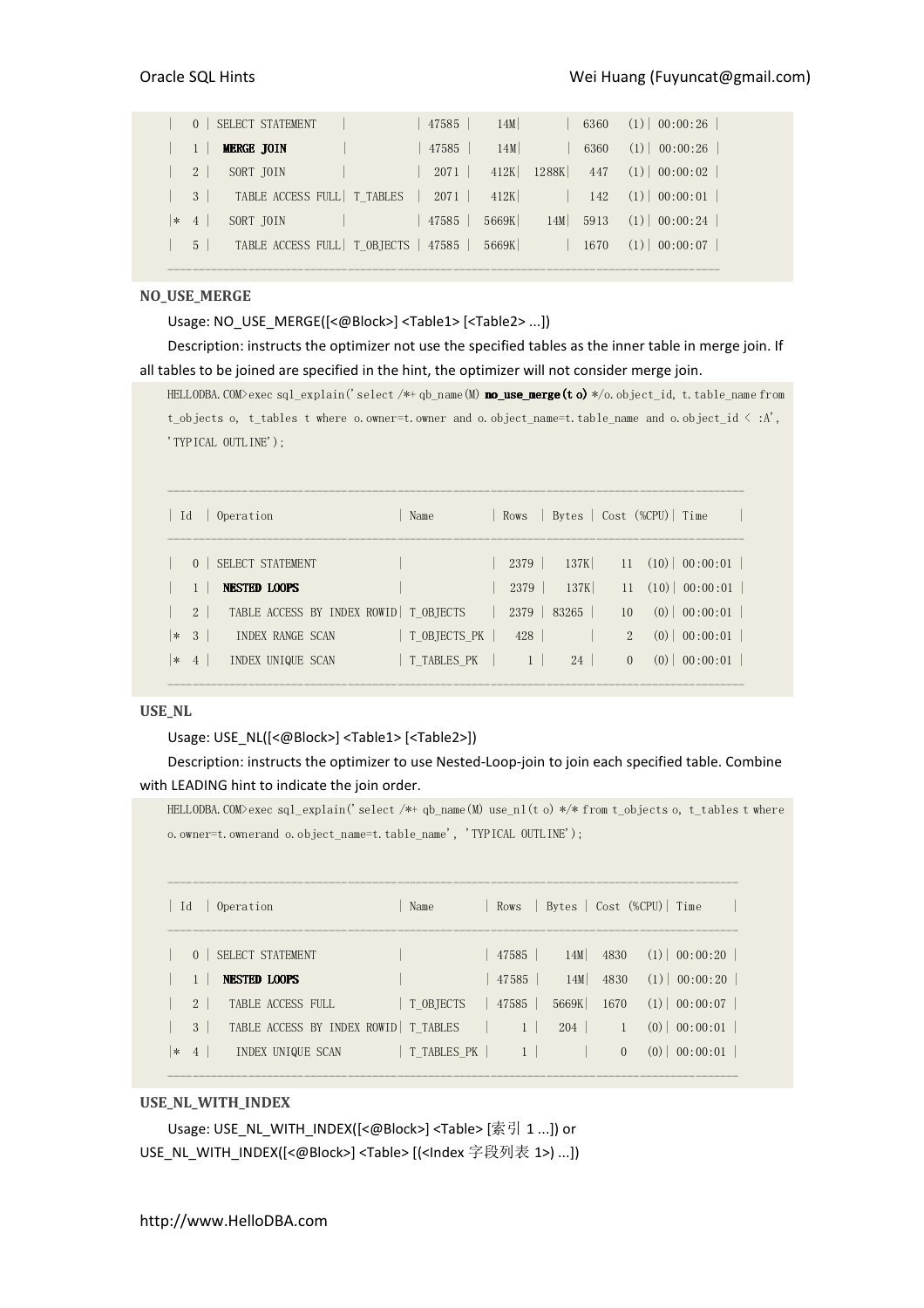#### Description: instructs the optimizer to use the specified table as the inner table in

Nested-Loop-join, and use the specified index to access to the table.

```
HELLODBA.COM>exec sql_explain('select /*+ qb_name(M) use_nl_with_index(o (status owner object_name))
leading(t) */o.object_name, t.* from t_objects o, t_tables t where o.owner=t.owner and 
o.object_name=t.table_name', 'TYPICAL OUTLINE'); 
------------------------------------------------------------------------------------- 
| Id | Operation | Name | Rows | Bytes | Cost (%CPU) | Time |
------------------------------------------------------------------------------------- 
| 0 | SELECT STATEMENT | | 47585 | 10M| 666K (1)| 00:44:28 | 
 | 1 | NESTED LOOPS | | 47585 | 10M| 666K (1)| 00:44:28 | 
| 2 | TABLE ACCESS FULL| T_TABLES | 2071 | 412K| 142 (1)| 00:00:01 | 
|* 3 | INDEX FULL SCAN | T_OBJECTS_IDX1 | 23 | 690 | 322 (1)| 00:00:02 |
```
NO\_USE\_NL

Usage: NO\_USE\_NL([<@Block>] <Table1> [<Table2> ...])

Description: instructs the optimizer not use the specified tables as the inner table in nested-loop join. If all tables to be joined are specified in the hint, the optimizer will not consider nested-loop join. HELLODBA.COM>exec sql\_explain('select /\*+ qb\_name(M) no\_use\_nl(t o) \*/o.object\_id, t.table\_name from t\_objects o, t\_tables t where o.owner=t.owner and o.object\_name=t.table\_name and o.object\_id = :A',

-------------------------------------------------------------------------------------

'TYPICAL OUTLINE');

| $\vert$ Id   |                     | Operation                                                    | Name         |                     |                     |                      | Rows   Bytes   Cost (%CPU)   Time |  |
|--------------|---------------------|--------------------------------------------------------------|--------------|---------------------|---------------------|----------------------|-----------------------------------|--|
|              | $\theta$            | SELECT STATEMENT                                             |              | $1 \vert$           | 59                  | 14                   | $(8)$   00:00:01                  |  |
|              | $2 \mid$            | <b>MERGE JOIN</b><br>TABLE ACCESS BY INDEX ROWID   T OBJECTS |              | 1<br>1 <sup>1</sup> | 59<br>$35 \mid$     | 14<br>$\overline{2}$ | $(8)$ 00:00:01<br>$(0)$ 00:00:01  |  |
| $\ast$<br>∣∗ | 3<br>$\overline{4}$ | INDEX UNIQUE SCAN<br><b>FILTER</b>                           | T OBJECTS PK | $1 \mid$            |                     | $\mathbf{1}$         | (0)<br> 00:00:01                  |  |
|              | 5 <sup>1</sup>      | INDEX FULL SCAN                                              | T TABLES PK  |                     | $2071$   49704   11 |                      | (0)<br>00:00:01                   |  |

#### USE\_MERGE\_CARTESIAN

| Usage: USE MERGE_CARTESIANUSE_SEMI([<@Block>] <table1> [<table2>])</table2></table1>                      |  |  |  |  |  |  |  |
|-----------------------------------------------------------------------------------------------------------|--|--|--|--|--|--|--|
| Description: instructs the optimizer to use Merge Cartesian Join to join each specified table.            |  |  |  |  |  |  |  |
| Demo (11.2.0.1):                                                                                          |  |  |  |  |  |  |  |
| HELLODBA.COM>exec sql_explain('select /*+use_nl(ts) USE_MERGE_CARTESIAN(d) leading(u)*/count(*) from      |  |  |  |  |  |  |  |
| t users u, t datafiles d, t tablespaces ts where ts tablespace name = d tablespace name and               |  |  |  |  |  |  |  |
| u. default tablespace = ts. tablespace name', 'TYPICAL OUTLINE');                                         |  |  |  |  |  |  |  |
|                                                                                                           |  |  |  |  |  |  |  |
|                                                                                                           |  |  |  |  |  |  |  |
| Rows   Bytes   Cost (%CPU)   Time<br>Id<br>Operation<br>Name                                              |  |  |  |  |  |  |  |
|                                                                                                           |  |  |  |  |  |  |  |
| $32 \mid 8 \quad (25) \mid 00:00:01$<br>$1 \mid \cdot \cdot \cdot$<br><b>SELECT STATEMENT</b><br>$\Omega$ |  |  |  |  |  |  |  |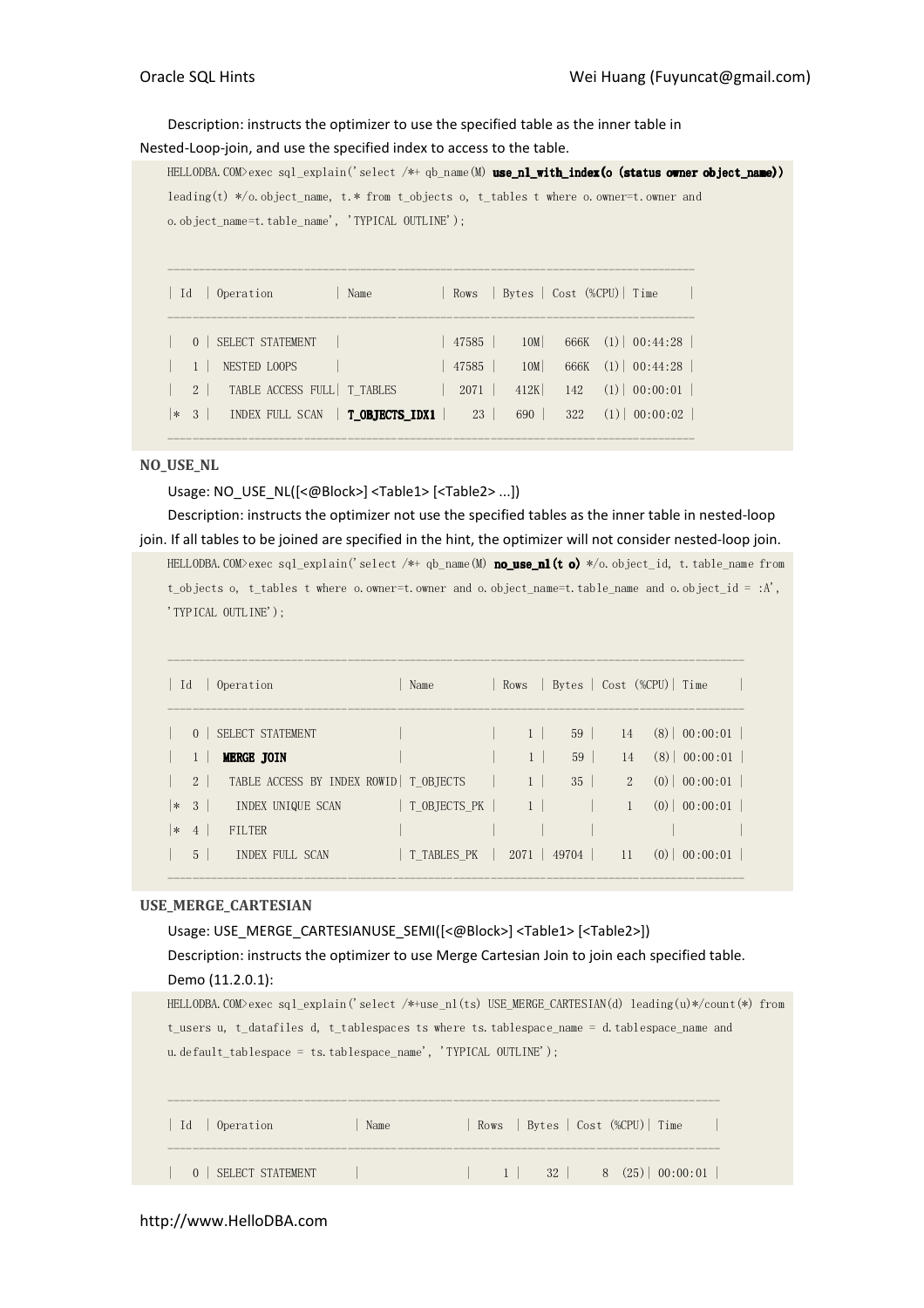|        |                | SORT AGGREGATE              |                 |    | 32              |          |                   |
|--------|----------------|-----------------------------|-----------------|----|-----------------|----------|-------------------|
|        | $\overline{2}$ | <b>MERGE JOIN CARTESIAN</b> |                 | 14 | 448             | 8        | $(25)$   00:00:01 |
|        | 3              | NESTED LOOPS                |                 | 31 | 465             | 3        | $(0)$   00:00:01  |
|        | $\overline{4}$ | TABLE ACCESS FULL           | T USERS         | 31 | 217             | 3        | $(0)$   00:00:01  |
| $\ast$ | $\overline{5}$ | INDEX UNIQUE SCAN           | T TABLESPACE PK |    | 8               | $\Omega$ | 00:00:01<br>(0)   |
|        | 6              | BUFFER SORT                 |                 |    | 17 <sup>7</sup> | 8        | $(25)$ 00:00:01   |
| $\ast$ | $\overline{7}$ | TABLE ACCESS FULL           | T DATAFILES     |    | 17              | 3        | 00:00:01<br>(0)   |
|        |                |                             |                 |    |                 |          |                   |

### LEADING

Usage: LEADING([<@Block>] <Table1> [<Table2> ... ]) Description: instructs the optimizer to use specified sequence to join tables Refer to the demo of USE\_HASH

#### USE\_ANTI

Usage: USE\_ANTII([<@Block>] <Table1> [<Table2>])

Description: instructs the optimizer to use anti-join, can only be observed in the internal statement of parallel anti-join query.

#### Demo (9.2.0.5):

HELLODBA.COM>select /\*+ parallel(o 2) \*/count(\*) from t\_objects o where owner not in (select /\*+ \*/username from t\_users u);

```
Execution Plan
```

| $\mathbf{0}$   |                | SELECT STATEMENT Optimizer=CHOOSE (Cost=47 Card=1 Bytes=16)                 |            |  |
|----------------|----------------|-----------------------------------------------------------------------------|------------|--|
| $\mathbf{1}$   | $\Omega$       | SORT (AGGREGATE)                                                            |            |  |
| $\overline{2}$ | $\mathbf{1}$   | SORT* (AGGREGATE)                                                           | :017863001 |  |
| 3              | $\overline{2}$ | <b>HASH JOIN* (ANTI)</b> $(Cost=47 \text{ Card}=1 \text{Bytes}=16)$         | :017863001 |  |
| $\overline{4}$ | 3              | TABLE ACCESS* (FULL) OF 'T OBJECTS' (Cost=22 Card=32435 Bytes=227045)       | :017863001 |  |
| 5              | 3              | TABLE ACCESS* (FULL) OF 'T USERS' (Cost=2 Card=46 By tes=414)               | :017863000 |  |
|                |                | SELECT $/*$ PIV SSF $*/$ SYS OP MSR(COUNT $(*)$ ) F<br>2 PARALLEL TO SERIAL |            |  |
|                |                | ROM (SELECT /*+ ORDERED NO EXPAND USE HASH(A                                |            |  |
|                |                | 3) USE ANTI (A3) $*/$ 0 FROM (SELECT $/*$ + NO EXP                          |            |  |
|                |                | AND ROWID(A4) $*/$ A4. "OWNER" CO FROM "T OBJEC                             |            |  |
|                |                | TS" PX GRANULE (0, BLOCK RANGE, DYNAMIC) A4)                                |            |  |
|                |                | A2, : 017863000 A3 WHERE A2. CO=A3. CO) A1                                  |            |  |
|                |                | 3 PARALLEL COMBINED WITH PARENT                                             |            |  |
|                |                | 4 PARALLEL COMBINED WITH PARENT                                             |            |  |
|                |                |                                                                             |            |  |

# 5 PARALLEL\_FROM\_SERIAL

# USE\_SEMI

Usage: USE\_SEMI([<@Block>] <Table1> [<Table2>])

Description: instructs the optimizer to use semi-join, can only be observed in the internal statement of parallel semi-join query.

#### Demo (9.2.0.5):

HELLODBA.COM>select /\*+ parallel(o default) \*/\* from t\_objects o where subobject\_name in (select /\*+parallel(t default)\*/table\_name from t\_tables t where o.owner=t.owner);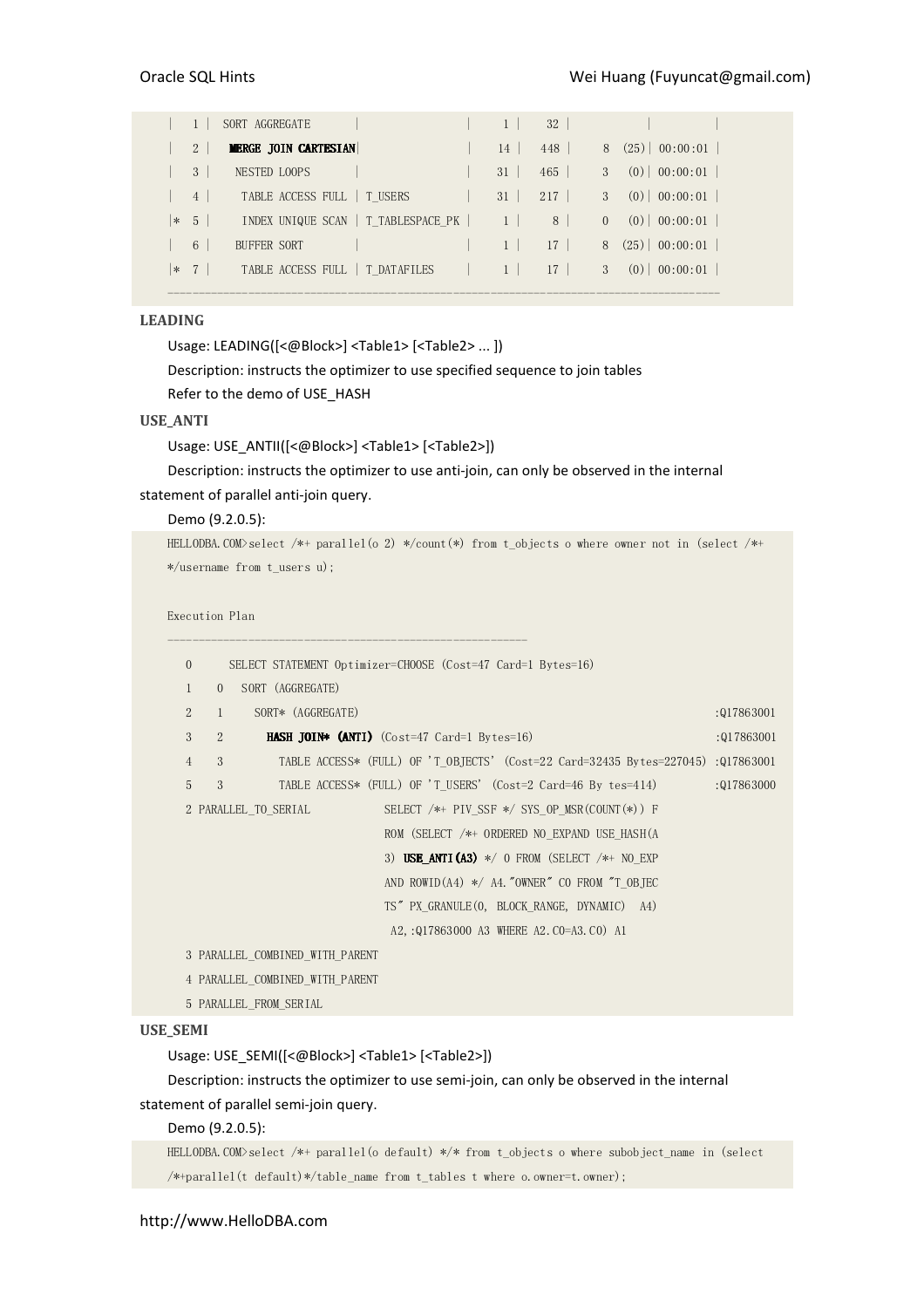| $\mathbf{0}$   |                      | SELECT STATEMENT Optimizer=CHOOSE (Cost=8 Card=26 Bytes=3120)                 |            |
|----------------|----------------------|-------------------------------------------------------------------------------|------------|
| $\mathbf{1}$   | $\overline{0}$       | <b>NESTED LOOPS* (SEMI)</b> (Cost=8 Card=26 Bytes=3120)                       | :Q17689000 |
| $\overline{2}$ | $\mathbf{1}$         | TABLE ACCESS* (FULL) OF 'T OBJECTS' (Cost=6 Card=51 Bytes=4743)               | :Q17689000 |
|                | 3<br>$\mathbf{1}$    | INDEX* (RANGE SCAN) OF 'T TABLES UK1' (NON-UNIQUE)                            | :Q17689000 |
|                | 1 PARALLEL TO SERIAL | SELECT /*+ ORDERED NO EXPAND USE NL (A2) INDE                                 |            |
|                |                      | $X(A2 \text{ T} \text{ TABLES UK1}^{\prime})$ USE SEMI $(A2) \neq A1$ . CO, A |            |
|                |                      | 1. C1, A1. C2, A1. C3, A1. C4, A1. C5, A1. C6, A1. C7, A1.                    |            |
|                |                      | C8, A1. C9, A1. C10, A1. C11, A1. C12 FROM (SELECT /                          |            |
|                |                      | ** NO EXPAND ROWID(A3) */ A3. "OWNER" CO, A3. "                               |            |
|                |                      | OBJECT NAME" C1, A3. "SUBOBJECT NAME" C2, A3. "O                              |            |
|                |                      | BJECT ID" C3, A3. "DATA OBJECT ID" C4, A3. "OBJE                              |            |
|                |                      | CT TYPE" C5, A3. "CREATED" C6, A3. "LAST DDL TIM                              |            |
|                |                      | E" C7, A3. "TIMESTAMP" C8, A3. "STATUS" C9, A3. "T                            |            |
|                |                      | EMPORARY" C10, A3. "GENERATED" C11, A3. "SECONDA                              |            |
|                |                      | RY" C12 FROM "T OBJECTS" PX GRANULE (0, BLOCK                                 |            |
|                |                      | RANGE, DYNAMIC) A3 WHERE A3. "SUBOBJECT NAM                                   |            |
|                |                      | E" IS NOT NULL) A1, "T TABLES" A2 WHERE A1. C2                                |            |
|                |                      | =A2. "TABLE NAME" AND A1. CO=A2. "OWNER"                                      |            |

# NATIVE\_FULL\_OUTER\_JOIN

# Usage: NATIVE\_FULL\_OUTER\_JOIN([<@Block>])

#### Description: instructs the optimizer to use native full out join.

HELLODBA.COM>exec sql\_explain('select /\*+NATIVE\_FULL\_OUTER\_JOIN\*/ts.tablespace\_name,\_ts.block\_size, u.user\_id from t\_tablespaces ts full outer join t\_users u on ts.tablespace\_name=u.default\_tablespace and ts.max\_extents<br>  $\dotsc$  A and u.user\_id>:B', 'TYPICAL OUTLINE');

| Id     |                | Operation                         | Name     | Rows   | Bytes   Cost (%CPU)   Time |                |             |                  |
|--------|----------------|-----------------------------------|----------|--------|----------------------------|----------------|-------------|------------------|
|        | $\Omega$       | SELECT STATEMENT                  |          | 54     | 2322                       |                |             | $5(20)$ 00:00:05 |
|        |                | <b>VTEW</b>                       | VW FOJ 0 | 54     | 2322                       |                |             | $5(20)$ 00:00:05 |
| $\ast$ | 2              | HASH JOIN FULL OUTER              |          | 54     | 1350                       |                |             | $5(20)$ 00:00:05 |
|        | 3              | TABLE ACCESS FULL   T TABLESPACES |          | $15-1$ | 240                        |                | $2^{\circ}$ | $(0)$ 00:00:03   |
|        | $\overline{4}$ | TABLE ACCESS FULL                 | T USERS  | 41     | 369                        | $\overline{2}$ |             | $(0)$ 00:00:03   |
|        |                |                                   |          |        |                            |                |             |                  |

#### NO\_NATIVE\_FULL\_OUTER\_JOIN

# Usage: NO\_NATIVE\_FULL\_OUTER\_JOIN([<@Block>])

#### Description: Prevents the optimizer to use native full out join.

HELLODBA.COM>exec sql\_explain('select /\*+NO\_NATIVE\_FULL\_OUTER\_JOIN\*/ts.tablespace\_name,

ts.block\_size, u.user\_id from t\_tablespaces ts full outer join t\_users u on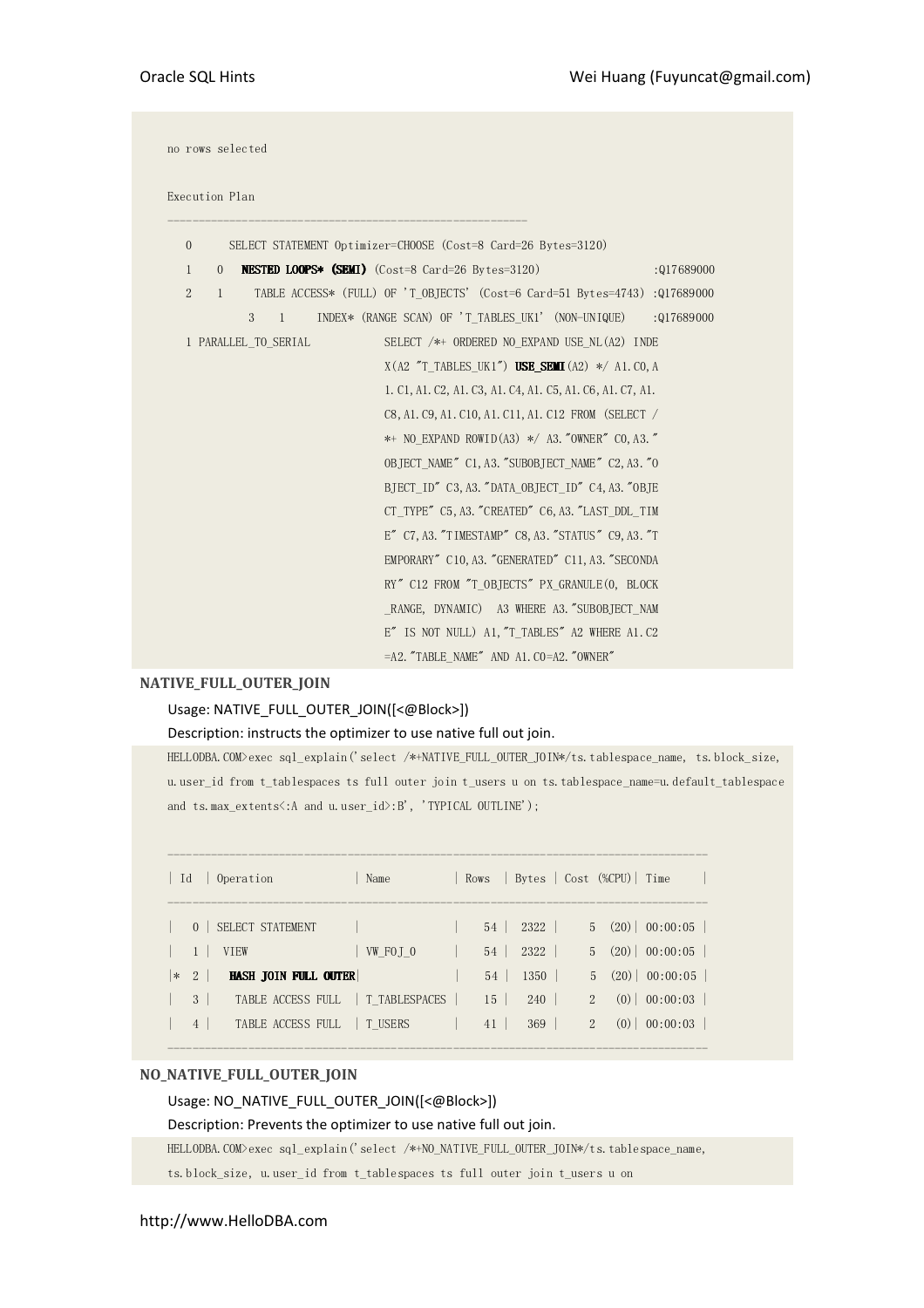ts.tablespace\_name=u.default\_tablespace and ts.max\_extents<:A and u.user\_id>:B', 'TYPICAL OUTLINE');

| Id                   | Operation                                          | Name           |                                                                                 |           |                            | Rows   Bytes   Cost (%CPU)   Time |                  |  |
|----------------------|----------------------------------------------------|----------------|---------------------------------------------------------------------------------|-----------|----------------------------|-----------------------------------|------------------|--|
|                      |                                                    |                |                                                                                 |           |                            |                                   |                  |  |
| 0 <sup>1</sup>       | SELECT STATEMENT                                   |                |                                                                                 | 58   2494 |                            | 82                                | $(0)$   00:00:01 |  |
| 1                    | VIEW                                               |                | 58                                                                              | 2494      |                            | 82                                | (0)   00:00:01   |  |
| 2 <sup>1</sup>       | UNION-ALL                                          |                |                                                                                 |           |                            |                                   |                  |  |
| 3 <sup>1</sup>       | <b>NESTED LOOPS OUTER</b>                          |                | 15                                                                              | 435       |                            | 41                                | (0)   00:00:01   |  |
| 4                    | TABLE ACCESS FULL                                  | T TABLESPACES  | 15                                                                              | 240       |                            | 11                                | $(0)$   00:00:01 |  |
| $5-1$                | VIEW                                               |                | $1$                                                                             | 13        | $\overline{\phantom{a}}$ 2 |                                   | (0)   00:00:01   |  |
| ∗<br>6 <sup>1</sup>  | FILTER                                             |                |                                                                                 |           |                            |                                   |                  |  |
|                      |                                                    |                |                                                                                 |           |                            |                                   |                  |  |
| 7 <sup>1</sup><br>∣∗ | TABLE ACCESS BY INDEX ROWID   T USERS              |                | $\begin{array}{ c c c c c c c c c } \hline & & 1 & 1 & 2 \\ \hline \end{array}$ |           |                            |                                   | $(0)$   00:00:01 |  |
| ∣∗<br>8 <sup>1</sup> | INDEX RANGE SCAN                                   | T_USERS_PK     | 2 <sup>2</sup>                                                                  |           |                            | $\mathbf{1}$                      | $(0)$   00:00:01 |  |
| 9 <sup>1</sup><br> ∗ | FILTER                                             |                |                                                                                 |           |                            |                                   |                  |  |
|                      |                                                    |                |                                                                                 |           |                            |                                   |                  |  |
| 10                   | TABLE ACCESS FULL                                  | $\mid$ T_USERS | 43<br>$\mathbb{R}^n$                                                            | 473       |                            | 19                                | $(0)$   00:00:01 |  |
| $ *11 $              | FILTER                                             |                |                                                                                 |           |                            |                                   |                  |  |
|                      | * 12   TABLE ACCESS BY INDEX ROWID   T_TABLESPACES |                |                                                                                 | 13        |                            | $\frac{1}{2}$                     | $(0)$   00:00:01 |  |
| $ * 13 $             | INDEX UNIQUE SCAN   T_TABLESPACE_PK                |                | 1                                                                               |           |                            | $\overline{0}$                    | $(0)$   00:00:01 |  |
|                      |                                                    |                |                                                                                 |           |                            |                                   |                  |  |

# -

#### NO\_CARTESIAN

#### Usage: NO\_CARTESIAN([<@block>] <Table1> [<Table2> ...])

#### Description: Prevents the optimizer to use Cartesian Join to join each specified table.

HELLODBA.COM>exec sql\_explain('select /\*+ QB\_NAME(M) FULL(D) NO\_CARTESIAN(D) \*/t.owner, t.table\_name, i.owner, i.index\_name, d.\* from t\_datafiles d, t\_constraints c, t\_tables t, t\_indexes i where t.tablespace\_name=d.tablespace\_name and c.owner=t.owner and c.table\_name=t.table\_name and c.r\_owner = i.owner and c.r\_constraint\_name = i.index\_name and d.file\_id = :id', 'BASIC');

|                | Id   Operation                              | Name               |  |
|----------------|---------------------------------------------|--------------------|--|
|                |                                             |                    |  |
|                | 0   SELECT STATEMENT<br>NESTED LOOPS        |                    |  |
| 2 <sup>1</sup> | HASH JOIN                                   |                    |  |
| 3 <sup>1</sup> | NESTED LOOPS                                |                    |  |
| 4              | TABLE ACCESS BY INDEX ROWID   T CONSTRAINTS |                    |  |
| $5-1$          | INDEX FULL SCAN                             | T CONSTRAINTS IDX4 |  |
| 6              | TABLE ACCESS BY INDEX ROWID   T TABLES      |                    |  |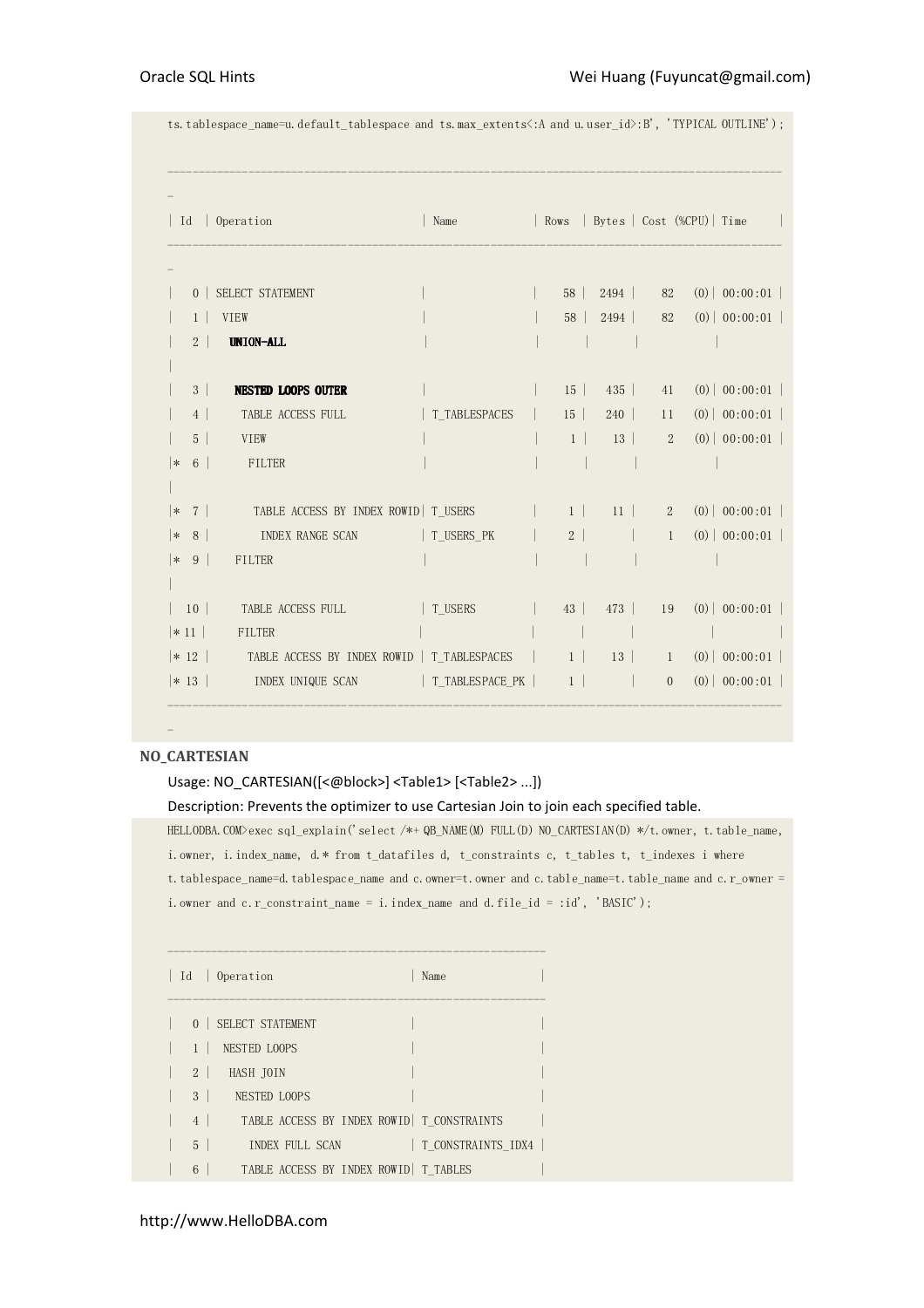|                | INDEX UNIQUE SCAN | T TABLES PK  |  |
|----------------|-------------------|--------------|--|
| 8 <sup>1</sup> | TABLE ACCESS FULL | T DATAFILES  |  |
| $\overline{9}$ | INDEX UNIQUE SCAN | T INDEXES PK |  |
|                |                   |              |  |

#### ORDERED

#### Usage: ORDERED

Description: instructs the optimizer to join tables in the order of their appearance in FROM

# clause.

HELLODBA.COM>exec sql\_explain('SELECT /\*+QB\_NAME(M) ORDERED\*/ \* from **t\_objects o, t\_users u** where user\_id=:A and u.username = o.owner','BASIC');

| $Id$           | Operation                             | Name       |
|----------------|---------------------------------------|------------|
| 0 <sup>1</sup> | SELECT STATEMENT                      |            |
|                | HASH JOIN                             |            |
| 2 <sup>1</sup> | TABLE ACCESS FULL                     | T OBJECTS  |
| 3              | TABLE ACCESS BY INDEX ROWID   T USERS |            |
| $\overline{4}$ | INDEX UNIQUE SCAN                     | T USERS PK |

---------------------------------------------------

#### PX\_JOIN\_FILTER

Usage: PX\_JOIN\_FILTER(<Table>)

Description: Instructs the optimizer to use bitmap filter to perform hash outer join or parallel

# join.

```
HELLODBA.COM>exec sql_explain('SELECT /*+ qb_name(M) PX_JOIN_FILTER(t) */* FROM t_tables t,
t_datafiles d WHERE t.tablespace_name(+) = d.tablespace_name', 'TYPICAL OUTLINE');
```

|         | Id   Operation         |                                            | Name                                    |      | Rows   Bytes   Cost (%CPU)   Time |    |                                   |  |
|---------|------------------------|--------------------------------------------|-----------------------------------------|------|-----------------------------------|----|-----------------------------------|--|
|         | 0   SELECT STATEMENT   |                                            |                                         | 1791 |                                   |    | $627K$ 31 (4) 00:00:01            |  |
| $ * 1 $ | <b>HASH JOIN OUTER</b> |                                            |                                         | 1791 | 627K                              |    | $31 \quad (4) \mid 00:00:01 \mid$ |  |
|         |                        |                                            | 2   TABLE ACCESS FULL   T DATAFILES   6 |      | 708                               |    | 3(0) 00:00:01                     |  |
|         |                        | $ \ast \quad 3$ TABLE ACCESS FULL T TABLES |                                         | 2388 | 562K                              | 28 | $(4)$   00:00:01                  |  |

----------------------------------------------------------------------------------

----------------------------------------------------------------------------------

#### NO\_PX\_JOIN\_FILTER

Usage: NO\_PX\_JOIN\_FILTER(<Table>)

Description: Prevents the optimizer to use bitmap filter to perform hash outer join or parallel join.

|                |      | HELLODBA. COM>exec sql explain('SELECT /*+ qb name (M) NO PX JOIN FILTER(t) */t.owner, d. file id FROM |
|----------------|------|--------------------------------------------------------------------------------------------------------|
|                |      | t tables t, t datafiles d WHERE t tablespace name $(+) = d$ tablespace name', 'TYPICAL OUTLINE');      |
|                |      |                                                                                                        |
|                |      |                                                                                                        |
|                |      |                                                                                                        |
| Id   Operation | Name | Rows   Bytes   Cost (%CPU)   Time                                                                      |

http://www.HelloDBA.com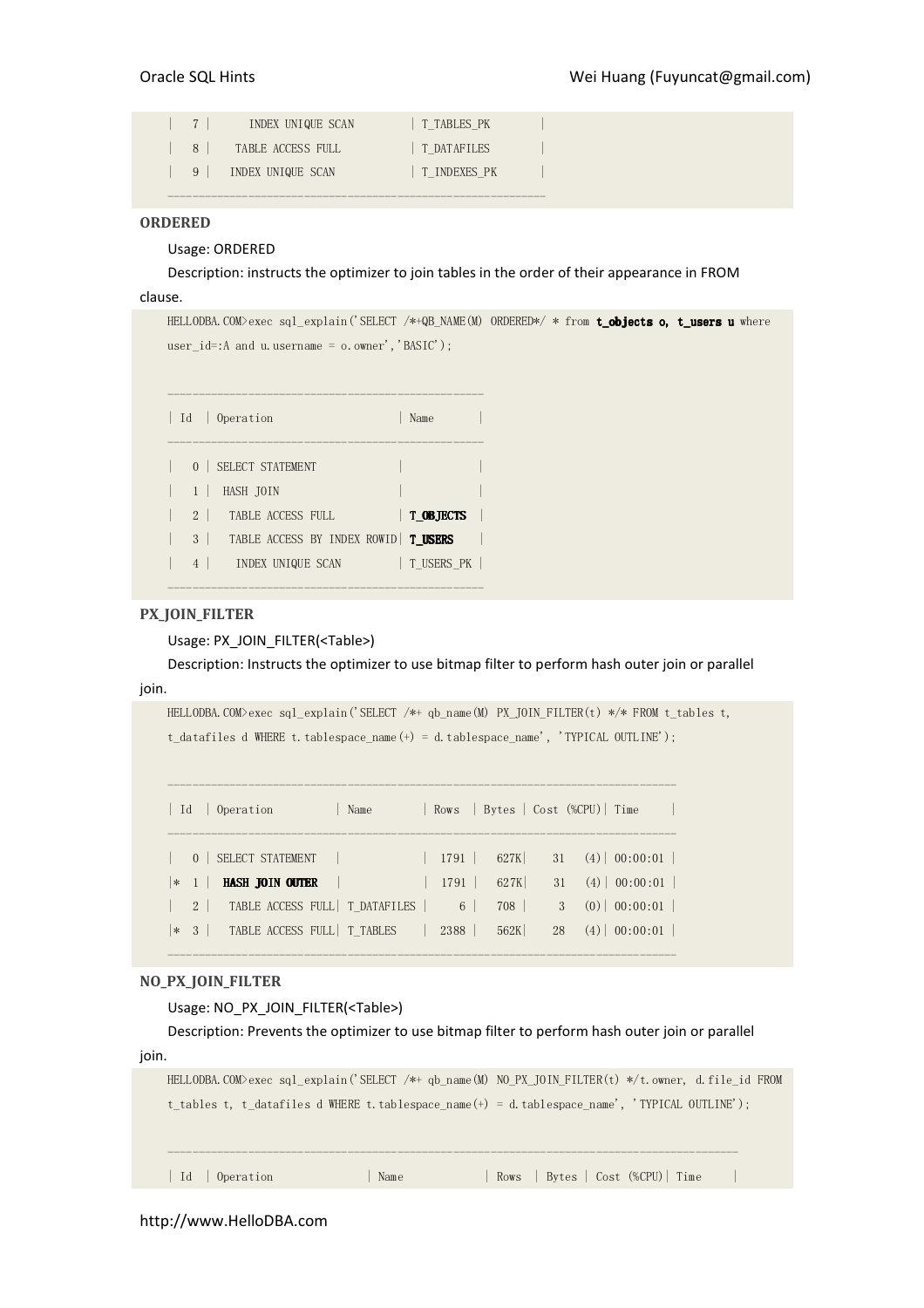|        | SELECT STATEMENT<br>$\Omega$       |                                      | $1791$ 59103    | 19 | (6)<br>$\vert 00:00:01 \vert$ |
|--------|------------------------------------|--------------------------------------|-----------------|----|-------------------------------|
| $\ast$ | HASH JOIN OUTER                    |                                      | 59103<br>1791   | 19 | (6)<br>00:00:01               |
|        | $\mathcal{L}$<br>TABLE ACCESS FULL | T DATAFILES                          | 6<br>114        | 3  | 00:00:01<br>(0)               |
|        | 3<br><b>VIEW</b>                   | $linemath> and cos is 0.01$          | 2388<br>33432   | 16 | $(7)$   00:00:01              |
| $\ast$ | HASH JOIN<br>$\overline{4}$        |                                      |                 |    |                               |
| $\ast$ | $\overline{5}$                     | INDEX FAST FULL SCAN   T TABLES IDX3 | 33432<br>2388   | 9  | 00:00:01<br>(0)               |
|        | 6                                  | INDEX FAST FULL SCAN   T TABLES IDX1 | 33432  <br>2388 | 10 | 00:00:01<br>(0)               |
|        |                                    |                                      |                 |    |                               |

#### NL\_SJ

#### Usage: NL SJ([<@SubBlock>])

Description: Instructs the optimizer to perform Nested Loop Semi-join with the table in

#### sub-query.

```
HELLODBA.COM>exec sql_explain('select * from t_tables t where exists (select /*+nl_sj*/1 from t_objects 
o where t.owner=o.owner)', 'BASIC');
```

|                | Id   Operation          | Name               |
|----------------|-------------------------|--------------------|
|                | 0   SELECT STATEMENT    |                    |
|                | NESTED LOOPS SEMI       |                    |
| $2 \perp$      | TABLE ACCESS FULL       | T TABLES           |
| 3              | PARTITION HASH ITERATOR |                    |
| $\overline{4}$ | INDEX RANGE SCAN        | T OBJECTS IDX PART |

-------------------------------------------------------

#### HASH\_SJ

#### Usage: HASH\_SJ([<@SubBlock>])

#### Description: Instructs the optimizer to perform Hash Semi-join with the table in sub-query..

HELLODBA.COM>exec sql\_explain('select \* from t\_tables t where exists (select /\*+hash\_sj\*/1 from t\_users u where t.owner=u.username)', 'BASIC');

```
------------------------------------------- 
| Id | Operation | Name
------------------------------------------- 
| 0 | SELECT STATEMENT |
| 1 | HASH JOIN RIGHT SEMI|
| 2 | INDEX FULL SCAN | T_USERS_UK |
| 3 | TABLE ACCESS FULL | T_TABLES |
-------------------------------------------
```
#### MERGE\_SJ

#### Usage: MERGE\_SJ([<@SubBlock>])

Description: Instructs the optimizer to perform Merge Semi-join with the table in sub-query. HELLODBA.COM>exec sql\_explain('select \* from t\_tables t where exists (select /\*+merge\_sj\*/1 from t\_objects o where t.owner=o.owner)', 'BASIC');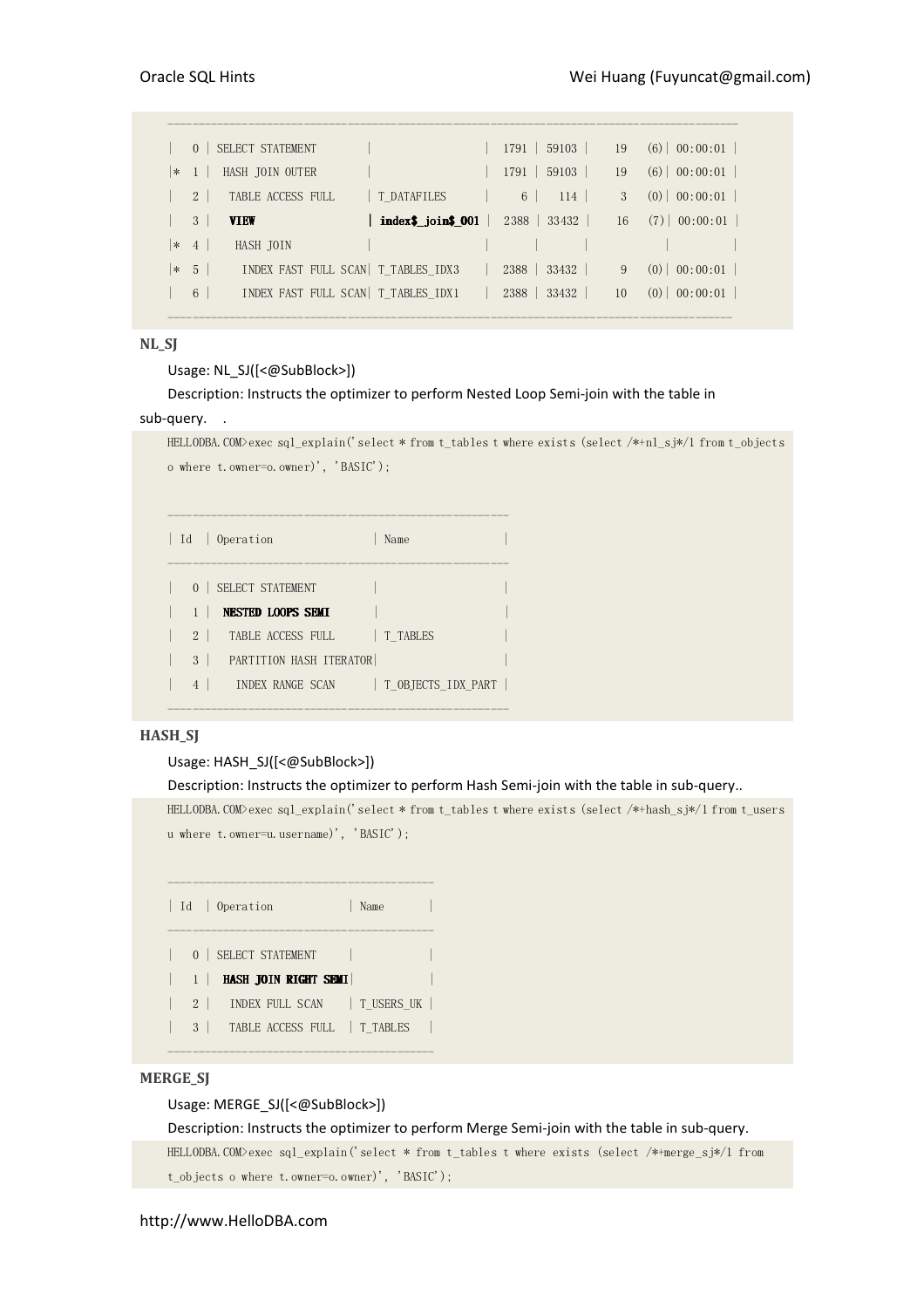| Id   Operation           |                                             | Name          |
|--------------------------|---------------------------------------------|---------------|
| 0   SELECT STATEMENT     |                                             |               |
| $1-1$<br>MERGE JOIN SEMI |                                             |               |
| $2 \mid$                 | TABLE ACCESS BY INDEX ROWID   T TABLES      |               |
| 3 <sup>1</sup>           | INDEX FULL SCAN                             | T TABLES IDX1 |
| 4<br>SORT UNIQUE         |                                             |               |
| 5 <sup>1</sup>           | BITMAP CONVERSION TO ROWIDS                 |               |
| 6<br>$\mathbf{I}$        | BITMAP INDEX FAST FULL SCAN  T OBJECTS IDX4 |               |
|                          |                                             |               |

#### NO\_SEMIJOIN

#### Usage: NO\_SEMIJOIN([<@SubBlock>])

#### Description: Prevent the optimizer to perform Semi-join with the table in sub-query.

HELLODBA.COM>exec sql\_explain('select \* from t\_tables t where exists (select /\*+NO\_SEMIJOIN\*/1 from t\_objects o where t.owner=o.owner)', 'BASIC');

|                | Id   Operation                             | Name     |
|----------------|--------------------------------------------|----------|
|                | 0   SELECT STATEMENT                       |          |
|                | FILTER                                     |          |
| 2 <sup>1</sup> | TABLE ACCESS FULL                          | T TABLES |
| 3              | BITMAP CONVERSION TO ROWIDS                |          |
| $\overline{4}$ | BITMAP INDEX SINGLE VALUE   T OBJECTS IDX4 |          |

-------------------------------------------------------

#### SEMIJOIN

#### Usage: SEMIJOIN([<@SubBlock>])

#### Description: Instructs the optimizer to perform any type of Semi-join with the table in sub-query.

HELLODBA.COM>exec sql\_explain('select \* from t\_tables t where exists (select /\*+SEMIJOIN\*/1 from t\_objects o where t.owner=o.owner)', 'BASIC');

|                | Id   Operation              | Name                                         |  |
|----------------|-----------------------------|----------------------------------------------|--|
|                | 0   SELECT STATEMENT        |                                              |  |
|                | HASH JOIN <b>SEMI</b>       |                                              |  |
| $2 \mid$       | TABLE ACCESS FULL           | T TABLES                                     |  |
| 3 <sup>1</sup> | BITMAP CONVERSION TO ROWIDS |                                              |  |
| $\overline{4}$ |                             | BITMAP INDEX FAST FULL SCAN   T OBJECTS IDX4 |  |

--------------------------------------------------------

#### SEMIJOIN\_DRIVER

```
Usage: SEMIJOIN_DRIVER([<@SubBlock>])
```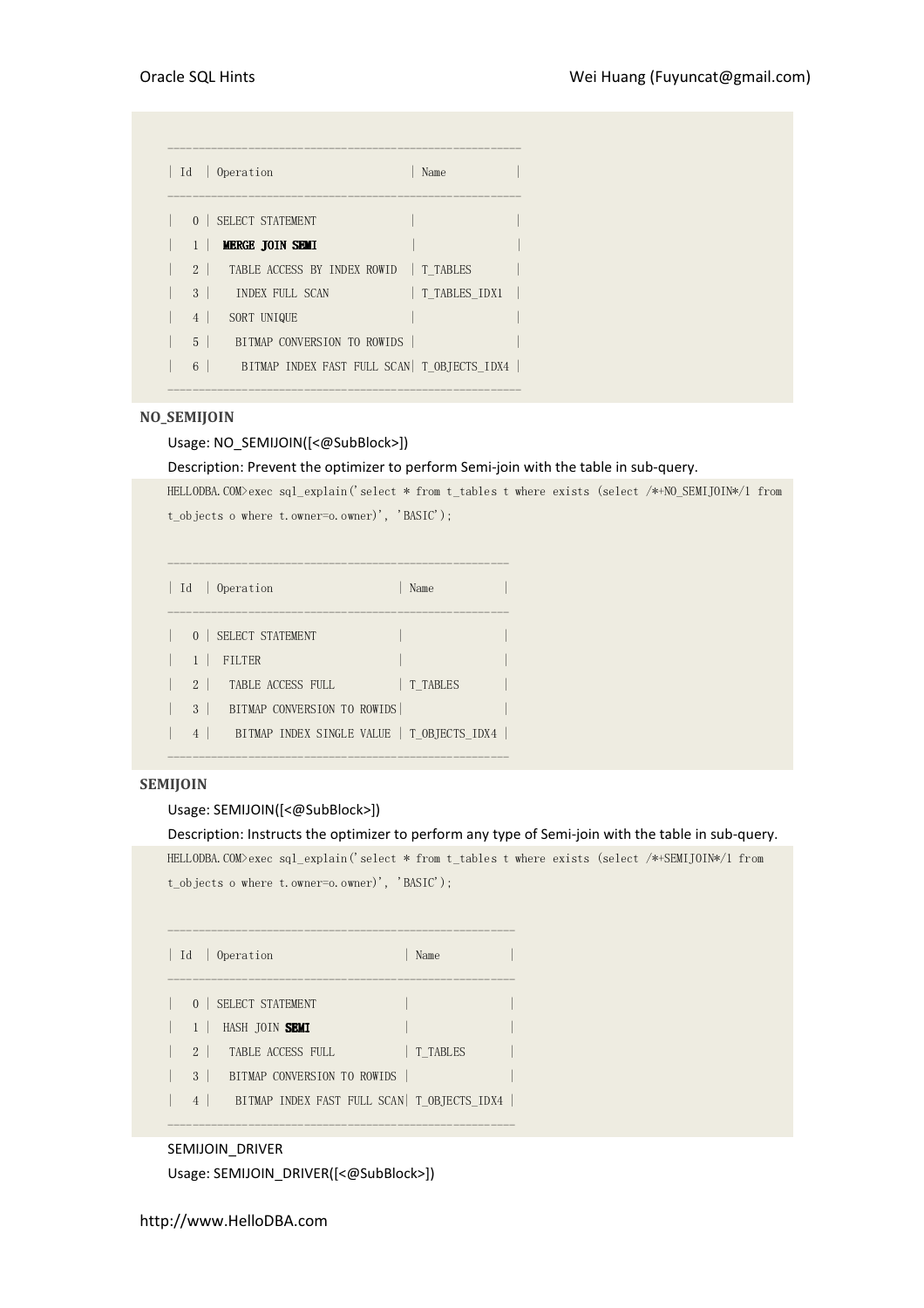# Description: Instructs the optimizer to use the specified sub-query as driver when performing

### Semi-join with.

```
HELLODBA.COM>exec sql_explain('SELECT /*+ SEMIJOIN_DRIVER(@inv1) */* FROM t_datafiles d where
tablespace_name = ANY (select /*+ qb_name(inv1) */ tablespace_name from t_tablespaces ts) and file_id 
= ANY (select /*+ qb_name(inv2) */user_id from t_users u)', 'BASIC');
```

|                | Id   Operation                              | Name |  |
|----------------|---------------------------------------------|------|--|
| 0 <sup>1</sup> | SELECT STATEMENT                            |      |  |
|                | NESTED LOOPS                                |      |  |
| $2 \mid$       | NESTED LOOPS                                |      |  |
|                | TABLE ACCESS FULL   T DATAFILES<br>$3 \mid$ |      |  |
| $4 \vert$      | INDEX UNIQUE SCAN   T TABLESPACE PK         |      |  |
| $5-1$          | INDEX UNIQUE SCAN   T USERS PK              |      |  |

-----------------------------------------------

-----------------------------------------------

#### SWAP\_JOIN\_INPUTS

Usage: SWAP\_JOIN\_INPUTS([<@Block>] <Table1> [<Table2> ...])

Description: Allow the optimizer to swap tables when performing hash-join.

HELLODBA.COM>exec sql\_explain('select /\*+ leading(t) SWAP\_JOIN\_INPUTS(o) \*/\* from t\_tables t, t\_objects o where t.owner=o.owner and t.table\_name=o.object\_name','BASIC OUTLINE COST'); Plan hash value: 2796668393 -----------------------------------------------------

|  | Id   Operation                                                                                    | Name |     | $\sqrt{Cost}$ (%CPU) |
|--|---------------------------------------------------------------------------------------------------|------|-----|----------------------|
|  |                                                                                                   |      |     |                      |
|  | 0   SELECT STATEMENT                                                                              |      | 696 | (3)                  |
|  | $\begin{array}{ c c c c c c } \hline \ \multicolumn{1}{ c }{\text{HASH IDIN}} \hline \end{array}$ |      | 696 | (3)                  |
|  | 2   TABLE ACCESS FULL   T_OBJECTS                                                                 |      | 297 | (3)                  |
|  | 3   TABLE ACCESS FULL   T TABLES                                                                  |      | 28  | $(4)$                |
|  |                                                                                                   |      |     |                      |

-----------------------------------------------------

#### NO\_SWAP\_JOIN\_INPUTS

Usage: NO\_SWAP\_JOIN\_INPUTS([<@Block>] <Table1> [<Table2> ...])

Description: Not allow the optimizer to swap tables when performing hash-join.

#### Demo (11.2.0.1):

HELLODBA.COM>exec sql\_explain('select /\*+NO\_SWAP\_JOIN\_INPUTS(t@inv)\*/distinct object\_name from t\_objects o where object\_name not in (select /\*+qb\_name(inv)\*/table\_name from t\_tables t)', 'TYPICAL OUTLINE');

| Operation<br>- Id            | Name                                                | Rows   Bytes   TempSpc   Cost (%CPU)   Time |
|------------------------------|-----------------------------------------------------|---------------------------------------------|
| SELECT STATEMENT<br>$\Omega$ | <b>The Contract of the Contract of the Contract</b> | 320(6) 00:00:04<br>$120K$  <br>2691         |
| HASH UNIQUE<br>$\pm$ 1       |                                                     | 320 (6) 00:00:04<br>120K<br>$2691$          |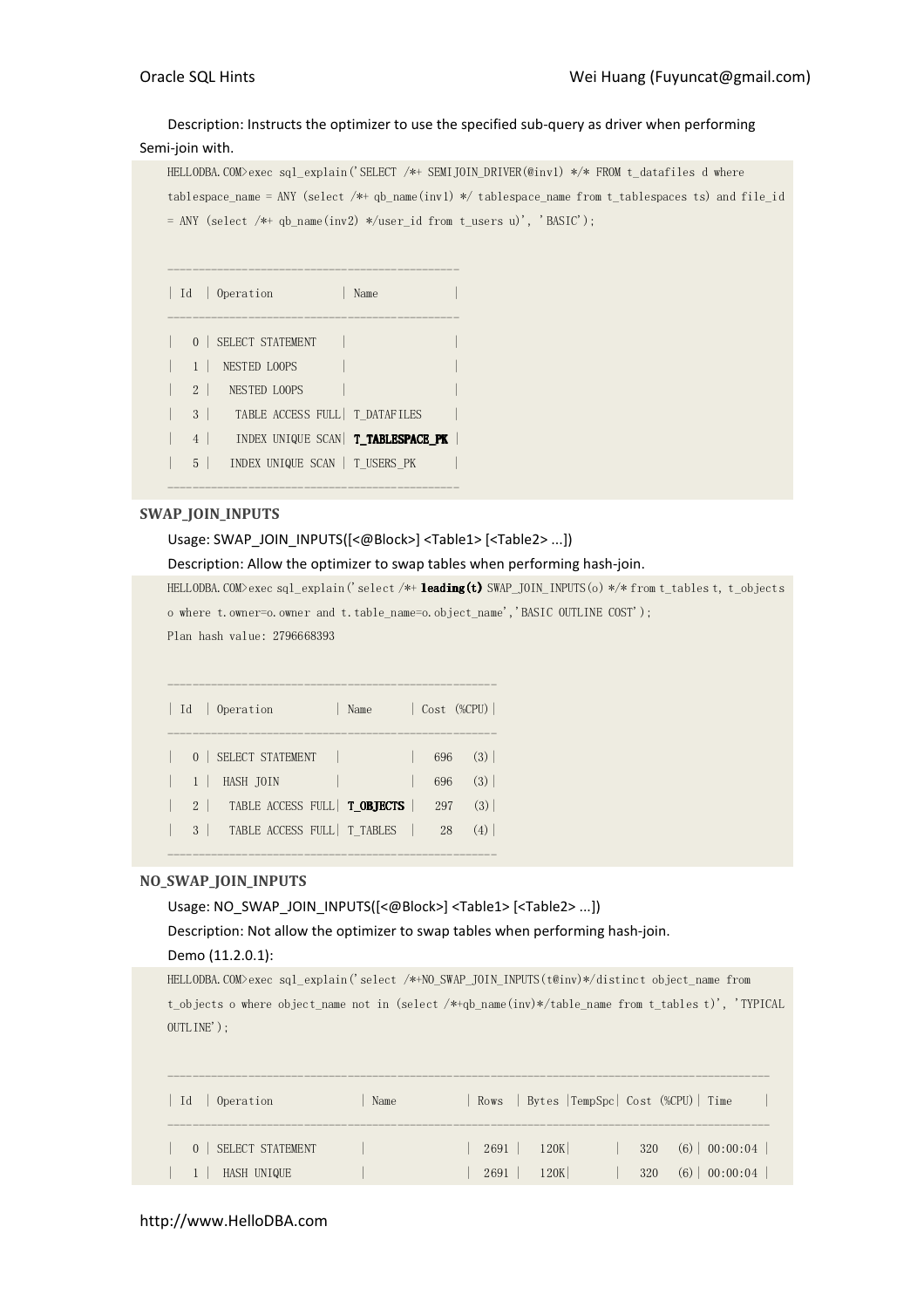|                                             | * 2   HASH JOIN ANTI SNA                                                     |  | $67645$   $3038K$   $2608K$   $309$ (2)   $00:00:04$ |
|---------------------------------------------|------------------------------------------------------------------------------|--|------------------------------------------------------|
| $\begin{array}{c c} \hline 3 & \end{array}$ | INDEX FAST FULL SCAN   T_OBJECTS_IDX8   72116   1760K                        |  | $185$ $(2)$ 00:00:02                                 |
| $\sim$ 4                                    | INDEX FAST FULL SCAN T TABLES PK   2696   56616             5 (0)   00:00:01 |  |                                                      |
|                                             |                                                                              |  |                                                      |

#### Outline Data Hints

#### QB\_NAME

Usage: QB\_NAME(<Valid String>)

Description: Defines a name for a query block, which could be used in other hints as a part of global hint format.

```
HELLODBA.COM>exec sql_explain('select /*+full(@INV U@INV)*/* from t_tables t where exists (select 
/*+qb_name(inv)*(1 from t_users u where user_id = :A)', 'BASIC OUTLINE');
```

```
Outline Data 
------------- 
   /*+ 
       BEGIN_OUTLINE_DATA 
        … … 
       OUTLINE(@"SEL$1") 
      OUTLINE(@"INV")
       OUTLINE_LEAF(@"SEL$1") 
       … … 
       END_OUTLINE_DATA
```
# \*/

#### DB\_VERSION

Usage: DB\_VERSION(<数据库版本>)

Description: It might be a passive hint which indicates the database version of the generated execution plan. It can help to troubleshooting SQL performance issues after RDBMS upgraded. It can be observed in outline data of any execution plan.

#### IGNORE\_OPTIM\_EMBEDDED\_HINTS

Usage: IGNORE\_OPTIM\_EMBEDDED\_HINTS

Description: Instructs the optimizer to ignore the embedded hints. This hint normally be used in 时 SQL Profiler, Stored Outline and other auxiliary data.

```
HELLODBA.COM>exec sql_explain('SELECT /*+ FULL(O) IGNORE_OPTIM_EMBEDDED_HINTS */ * FROM t_objects o 
where object\_id\text{·A}', 'TYPICAL OUTLINE');
```

| - Id   | Operation                                                   | Name         |                |              |                 | Rows   Bytes   Cost (%CPU)   Time        |
|--------|-------------------------------------------------------------|--------------|----------------|--------------|-----------------|------------------------------------------|
|        | SELECT STATEMENT<br>TABLE ACCESS BY INDEX ROWID   T OBJECTS |              | 2379  <br>2379 | 283K<br>283K | 10 <sup>1</sup> | $10 \t(0) \t(00:00:01$<br>$(0)$ 00:00:01 |
| $ * 2$ | <b>INDEX RANGE SCAN</b>                                     | T OBJECTS PK | 428            |              | $\mathfrak{D}$  | $(0)$ 00:00:01                           |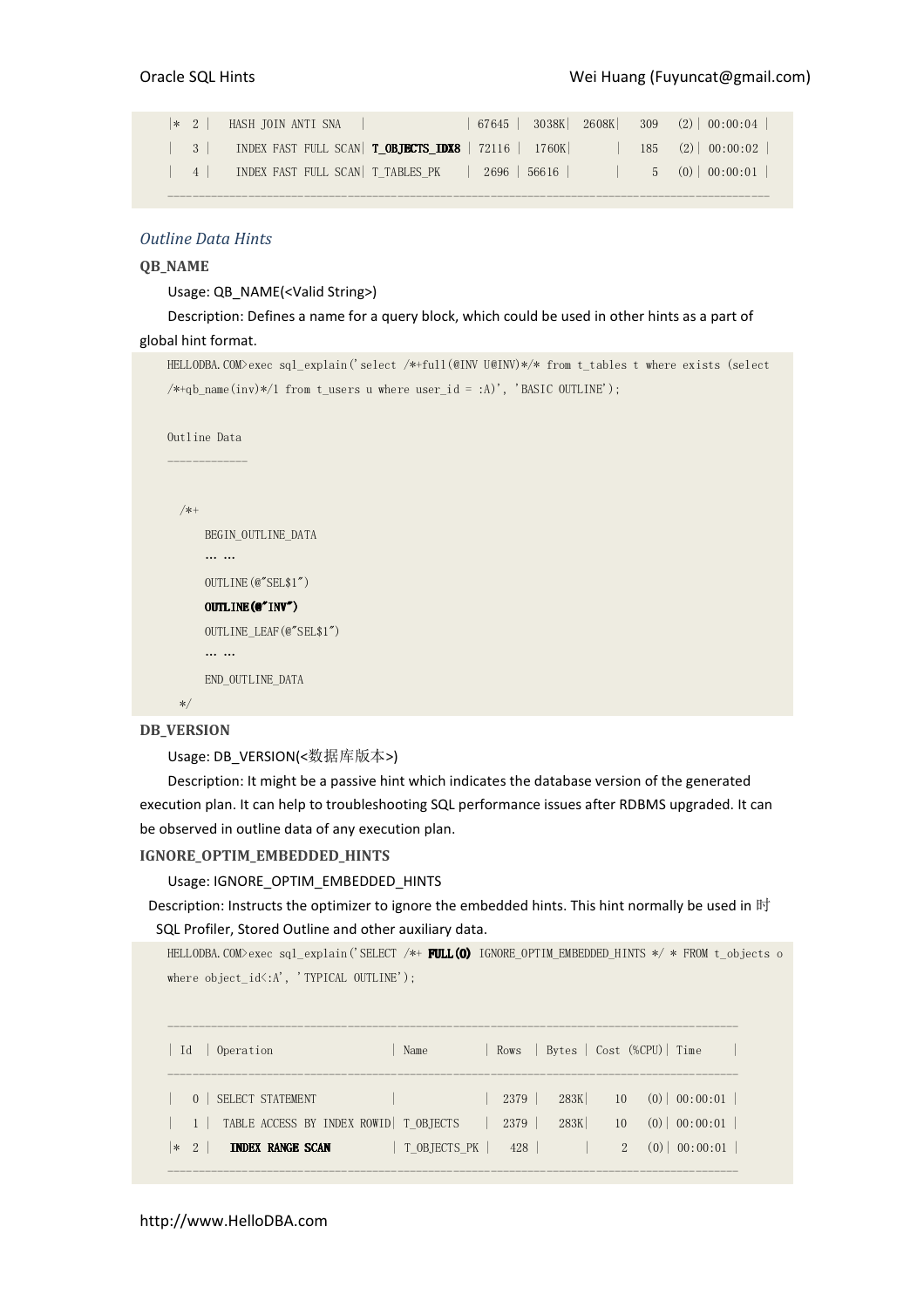#### IGNORE\_WHERE\_CLAUSE

#### Usage: IGNORE\_WHERE\_CLAUSE

Description: Instructs the optimizer to ignore the hints following this hint.。

HELLODBA.COM>exec sql\_explain('SELECT /\*+ full(O) IGNORE\_WHERE\_CLAUSE full(u)\*/ COUNT(\*) from t\_objects

O, t\_users u where o.object\_id=:A and u.user\_id=:B and o.owner=u.username', 'BASIC');

| Id             | $\mathbf{1}$ | Operation                             | Name       |
|----------------|--------------|---------------------------------------|------------|
| 0 <sup>1</sup> |              | SELECT STATEMENT                      |            |
|                |              | SORT AGGREGATE                        |            |
| $2 \mid$       |              | NESTED LOOPS                          |            |
| 3 <sup>1</sup> |              | TABLE ACCESS BY INDEX ROWID   T USERS |            |
| 4              |              | INDEX UNIQUE SCAN                     | T USERS PK |
| 5              |              | TABLE ACCESS FULL                     | T OBJECTS  |

----------------------------------------------------

#### NO\_ACCESS

#### Usage: NO\_ACCESS([<@block>]<View>)

Description: Indicates that the optimizer did not access to the specified view when analyzing the query block, which means it did not adopt any related optimizing method on the view.

HELLODBA.COM>exec sql\_explain('SELECT /\*+ qb\_name(M) no\_merge(v) \*/\* FROM t\_tables t, v\_objects\_sys v WHERE t.owner =v.owner and t.table\_name = v.object\_name AND v.status = :A', 'TYPICAL OUTLINE');

| Id     |                | Operation                     | Name                                |       |       |     | Rows   Bytes   Cost (%CPU)   Time |                          |
|--------|----------------|-------------------------------|-------------------------------------|-------|-------|-----|-----------------------------------|--------------------------|
|        |                | 0   SELECT STATEMENT          |                                     | 15643 | 5560K |     |                                   | $325$ $(3)$ $00:00:04$   |
| $\ast$ |                | HASH JOIN                     |                                     | 15643 | 5560K | 325 |                                   | $(3) \mid 00:00:04 \mid$ |
|        | $2\vert$       | TABLE ACCESS FULL   T TABLES  |                                     | 2696  | 634K  | 28  |                                   | $(4)$   00:00:01         |
|        | 3 <sup>1</sup> | <b>VIEW</b>                   | V OBJECTS SYS $\vert$ 15643 $\vert$ |       | 1878K | 296 |                                   | $(3)$   00:00:03         |
| $\ast$ | 4              | TABLE ACCESS FULL   T OBJECTS |                                     | 15643 | 855K  | 296 |                                   | $(3) \mid 00:00:03$      |

-------------------------------------------------------------------------------------

```
Outline Data 
-------------
```
/\*+

BEGIN\_OUTLINE\_DATA

… …

# NO\_ACCESS(@"M" "V"@"M")  $\textnormal{FULL}\left(\textnormal{\texttt{\texttt{Q}}\,}^{\prime\prime}\textnormal{\texttt{M}}^{\prime\prime}\textnormal{\texttt{}}^{\prime\prime}\textnormal{\texttt{T}}^{\prime\prime}\textnormal{\texttt{C}}^{\prime\prime}\textnormal{\texttt{M}}^{\prime\prime}\right)$

 OUTLINE(@"M") OUTLINE\_LEAF(@"M") … …

http://www.HelloDBA.com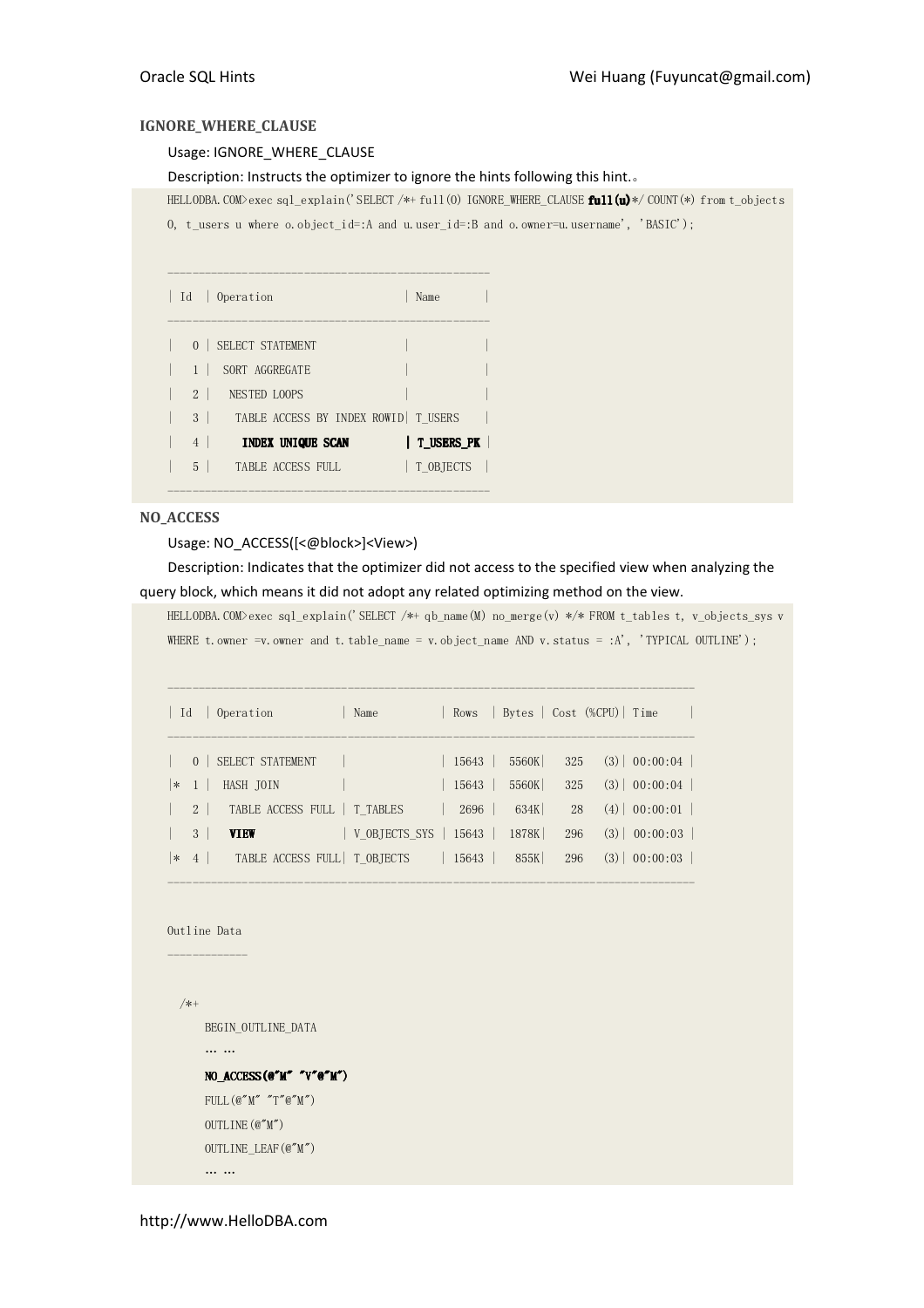END\_OUTLINE\_DATA \*/ OPTIMIZER\_FEATURES\_ENABLE Usage: OPTIMIZER\_FEATURES\_ENABLE(<版本号>) Description: Instructs the optimizer to enable the compatible features of specified version only. HELLODBA.COM>alter session set OPTIMIZER FEATURES ENABLE='10.2.0.4'; Session altered. HELLODBA.COM>exec sql\_explain('SELECT /\*+OPTIMIZER\_FEATURES\_ENABLE(DEFAULT)\*/ \* from t\_users','BASIC OUTLINE', FALSE); … … Outline Data ------------- /\*+ BEGIN\_OUTLINE\_DATA IGNORE\_OPTIM\_EMBEDDED\_HINTS OPTIMIZER\_FEATURES\_ENABLE('11.2.0.1') … … END\_OUTLINE\_DATA \*/ OPT\_PARAM

# Usage: OPT\_PARAM(<Optimizing Parameter> Value)

#### Description: Sets the optimizing parameters

HELLODBA.COM>exec sql\_explain('SELECT /\*+QB\_NAME(M) OPT\_PARAM(''optimizer\_index\_cost\_adj'' 60)\*/ \* from t users u where user  $id\langle :A',$ 'BASIC OUTLINE'); … …

Outline Data

```
-------------
```
/\*+

BEGIN\_OUTLINE\_DATA

 $OPT$ \_PARAM('optimizer\_index\_cost\_adj' 60)

… …

… …

END\_OUTLINE\_DATA

\*/

#### **OUTLINE**

Usage: OUTLINE([<@Block>]) Description: Builds an outline for the specified query block. Refer to the demo in other hints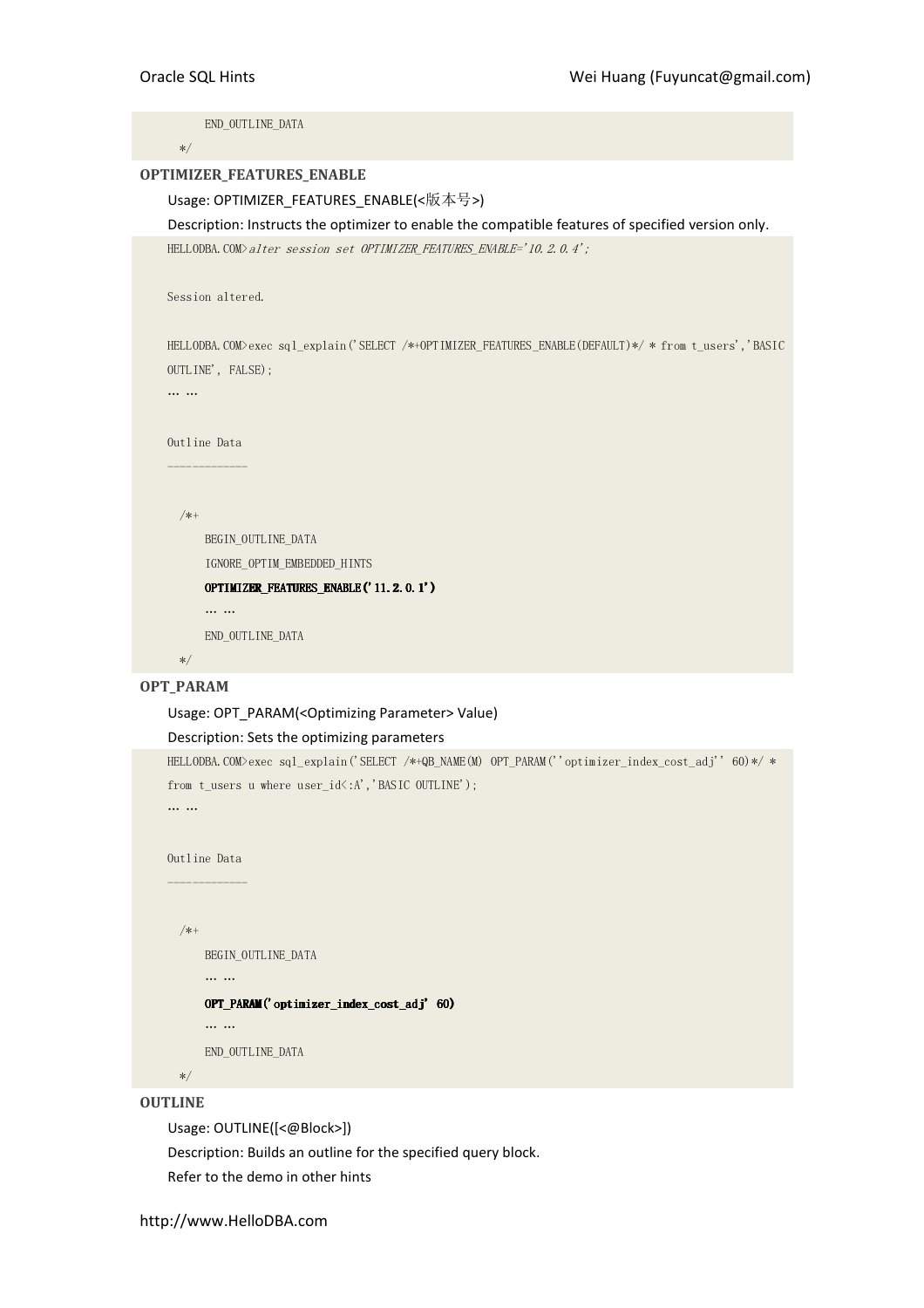#### OUTLINE\_LEAF

Usage: OUTLINE\_LEAF([<@Block>])

Description: Builds an outline leaf for the specified query block. The outline leaf cannot be transformed.

#### Demo (Please note that the view cannot be merged due to the built outline leaf):

HELLODBA.COM>exec sql\_explain('SELECT /\*+ qb\_name(M) OUTLINE\_LEAF(@M) \*/\* FROM t tables t, v\_objects\_sys v WHERE t.owner =v.owner and t.table\_name = v.object\_name AND v.status = :A', 'TYPICAL OUTLINE');

| Id     |                            | Operation                                    | Name                                        |       | Rows Bytes Cost (%CPU) Time |            |                                            |
|--------|----------------------------|----------------------------------------------|---------------------------------------------|-------|-----------------------------|------------|--------------------------------------------|
|        | $\overline{0}$             | SELECT STATEMENT                             |                                             | 15643 | 5560K                       |            | $325$ $(3)$ $00:00:04$                     |
| $\ast$ | $\overline{1}$<br>$2 \mid$ | HASH JOIN<br>TABLE ACCESS FULL   T TABLES    |                                             | 15643 | 5560K<br>$2696$ 634K        | 325<br>28  | $(3) \mid 00:00:04 \mid$<br>$(4)$ 00:00:01 |
| $\ast$ | 3                          | <b>VTEW</b><br>4 TABLE ACCESS FULL T OBJECTS | $\vert$ V OBJECTS SYS $\vert$ 15643 $\vert$ |       | 1878K<br>  $15643$   $855K$ | 296<br>296 | $(3)$   00:00:03  <br>$(3)$   00:00:03     |
|        |                            |                                              |                                             |       |                             |            |                                            |

#### RBO\_OUTLINE

Usage: RBO\_OUTLINE

Description: Instructs the optimizer to construct the outline data based on RBO. Refer to demo in RULE hint

### Query Transformation Hints

#### ANTIJOIN

#### Usage: ANTIJOIN([<@SubBlock>])

#### Description: Instructs the optimizer to perform any type of anti-join with the table in sub query.

HELLODBA.COM>exec sql\_explain('select /\*+antijoin(@inv)\*/\* from t\_tables t where not exists (select /\*+qb\_name(inv)\*/1 from t\_users u where t.owner=u.username)', 'BASIC OUTLINE')



#### COALESCE\_SQ

Usage: COALESCE\_SQ([<@Block>])

Description: Instructs the optimizer to perform sub query coalescent.

HELLODBA.COM>begin

```
2 sql explain('SELECT /*+qb_name(mn) COALESCE SQ(@SUB1) COALESCE SQ(@SUB2)*/d.* FROM t_datafiles
d
```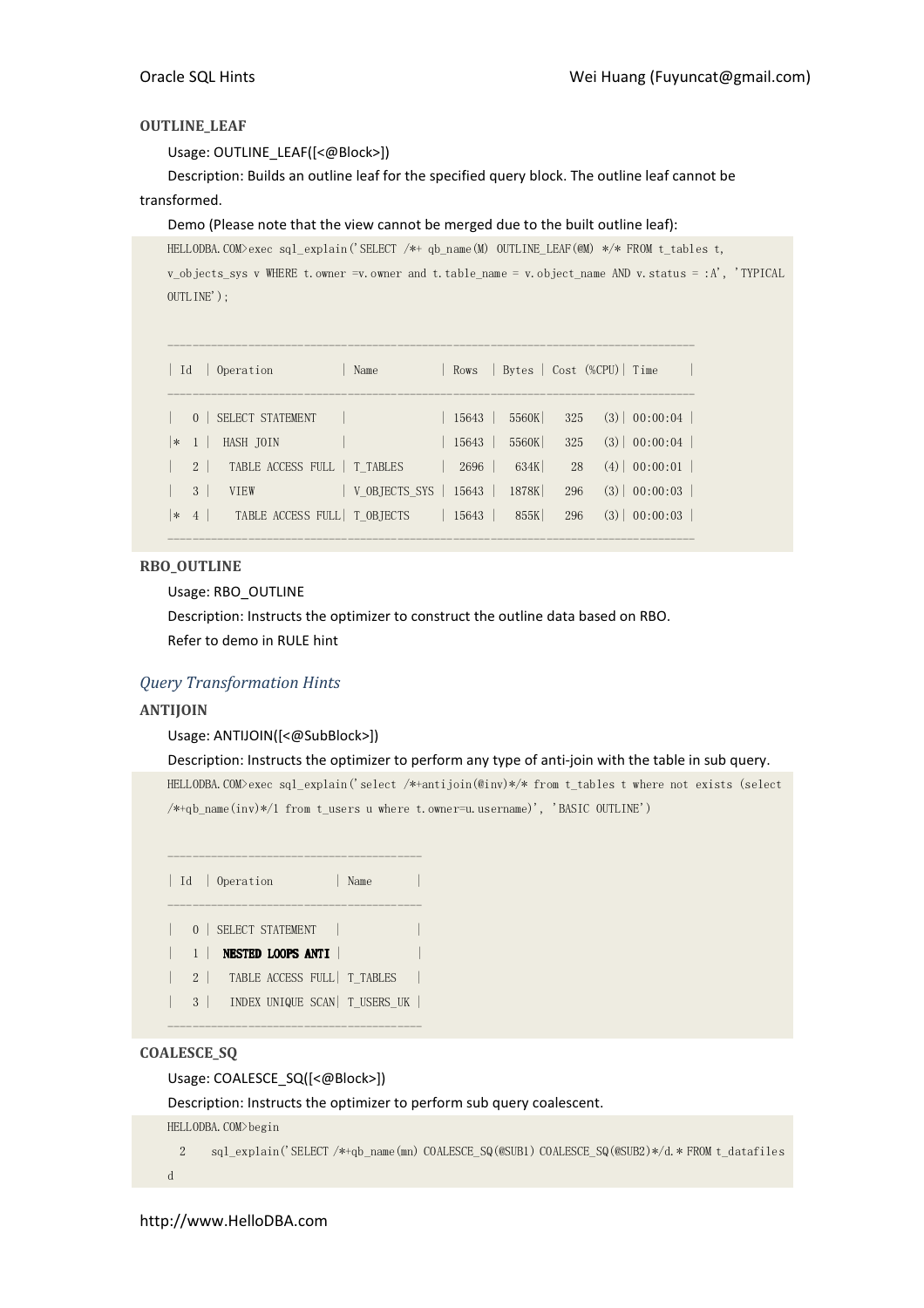3 where exists(select /\*+qb\_name(sub1)\*/1 from t\_tablespaces ts where .tablespace name=ts.tablespace name and ts.block size=:A) 4 and exists(select /\*+qb\_name(sub2)\*/1 from t\_tablespaces ts where d.tablespace\_name=ts.tablespace\_name)', 5 'BASIC OUTLINE PREDICATE'); 6 end; 7 / Plan hash value: 3571377291 -------------------------------------------- | Id | Operation | Name | -------------------------------------------- | 0 | SELECT STATEMENT | |  $|* \; 1 \; |$  **HASH JOIN SEMI**  $| \; | \; |$ | 2 | TABLE ACCESS FULL| T\_DATAFILES | |\* 3 | TABLE ACCESS FULL| T\_TABLESPACES |

#### NO\_COALESCE\_SQ

#### Usage: NO\_COALESCE\_SQ([<@Block>])

--------------------------------------------

Description: Prevents the optimizer to perform sub query coalescent.

HELLODBA.COM>begin

 2 sql\_explain('SELECT /\*+qb\_name(mn) NO\_COALESCE\_SQ(@SUB1) NO\_COALESCE\_SQ(@SUB2)\*/d.\* FROM t\_datafiles d

3 where exists(select /\*+qb\_name(sub1)\*/1 from t\_tablespaces ts where

d.tablespace\_name=ts.tablespace\_name and ts.block\_size=:A)

4 and exists(select /\*+qb\_name(sub2)\*/1 from t\_tablespaces ts where

d.tablespace\_name=ts.tablespace\_name)',

5 'BASIC OUTLINE PREDICATE');

6 end;

7 /

Plan hash value: 3088377872

|           |                   | Id   Operation<br>Name                  |
|-----------|-------------------|-----------------------------------------|
|           |                   | 0   SELECT STATEMENT                    |
| $\vert *$ | $\vert$ 1 $\vert$ | HASH JOIN SEMI                          |
|           |                   | 2 NESTED LOOPS SEMI                     |
|           |                   | 3   TABLE ACCESS FULL   T DATAFILES     |
| ∣∗        |                   | 4   INDEX UNIQUE SCAN   T TABLESPACE PK |
| ∗         | 5                 | TABLE ACCESS FULL   T TABLESPACES       |

#### ELIMINATE\_JOIN

Usage: ELIMINATE\_JOIN([<@Block>] <Table>)

-----------------------------------------------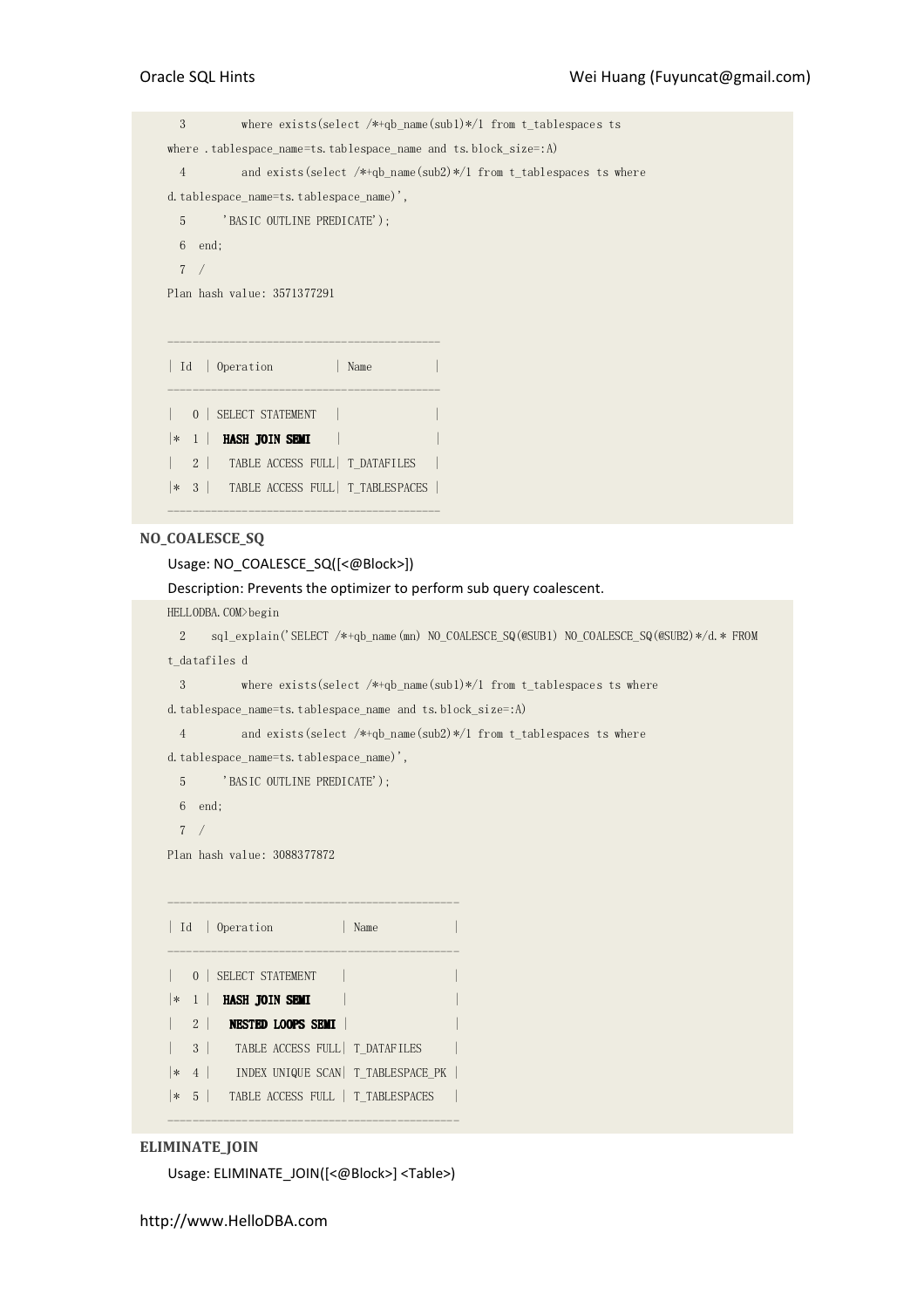## Description: Instructs the optimizer to perform query transformation to eliminate join

HELLODBA.COM>exec sql explain('SELECT /\*+ELIMINATE JOIN(TS)\*/t.\* FROM t\_tables t, t\_tablespaces ts where t.tablespace\_name=ts.tablespace\_name','TYPICAL OUTLINE'); ------------------------------------------------------------------------------ | Id | Operation | Name | Rows | Bytes | Cost (%CPU) | Time ------------------------------------------------------------------------------ | 0 | **SELECT STATEMENT** | | 1842 | 334K| 6 (0)| 00:00:07 | |\* 1 | TABLE ACCESS FULL| T\_TABLES | 1842 | 334K| 6 (0)| 00:00:07 |

# NO ELIMINATE JOIN

Usage: NO\_ELIMINATE\_JOIN([<@Block>] <Table>)

## Description: Prevents the optimizer to perform query transformation to eliminate join

------------------------------------------------------------------------------

HELLODBA.COM>exec sql\_explain('SELECT /\*+NO\_ELIMINATE\_JOIN(TS)\*/t.\* FROM t\_tables t, t\_tablespaces ts where t.tablespace\_name=ts.tablespace\_name','TYPICAL OUTLINE');

| Operation<br>- Id<br>Name                          |      | Rows   Bytes   Cost (%CPU)   Time |                      |
|----------------------------------------------------|------|-----------------------------------|----------------------|
| 0   SELECT STATEMENT                               | 1842 | 379K                              | $142$ (1) 00:00:01   |
| <b>NESTED LOOPS</b>                                | 1842 | 379K                              | $142$ (1) 00:00:01   |
| 2   TABLE ACCESS FULL   T TABLES<br>$*$            | 1842 | 366K                              | $142 \t(1) 00:00:01$ |
| INDEX UNIQUE SCAN   T TABLESPACE PK   1<br>$ * 3 $ |      | 7 <sup>1</sup><br>$\left($        | $(0)$ 00:00:01       |
|                                                    |      |                                   |                      |

## ELIMINATE\_OBY

## Usage: ELIMINATE\_OBY([<@Block>] <Table>)

## Description: Instructs the optimizer to perform query transformation to eliminate ORDER BY.

HELLODBA.COM>exec sql\_explain('select /\*+qb\_name(m) ELIMINATE\_OBY(@inv)\*/count(password) from (select  $/*+qb_name(inv)*/* from t_users order by user_id', 'TYPICAL OUTLINE');$ 

| Id   Operation                                                 | Name | Rows Bytes Cost (%CPU) Time |  |
|----------------------------------------------------------------|------|-----------------------------|--|
|                                                                |      |                             |  |
| 1 SORT AGGREGATE                                               |      |                             |  |
| 2   TABLE ACCESS FULL   T USERS   43   731   19 (0)   00:00:01 |      |                             |  |
|                                                                |      |                             |  |

# NO ELIMINATE OBY

Usage: NO\_ELIMINATE\_OBY([<@Block>] <Table>)

## Description: Prevents the optimizer to perform query transformation to eliminate ORDER BY.

--------------------------------------------------------------------------------------------

HELLODBA.COM>exec sql\_explain('select /\*+qb\_name(m) NO\_ELIMINATE\_OBY(@inv)\*/count(password) from (select /\*+qb\_name(inv)\*/\* from t\_users order by user\_id)', 'TYPICAL OUTLINE');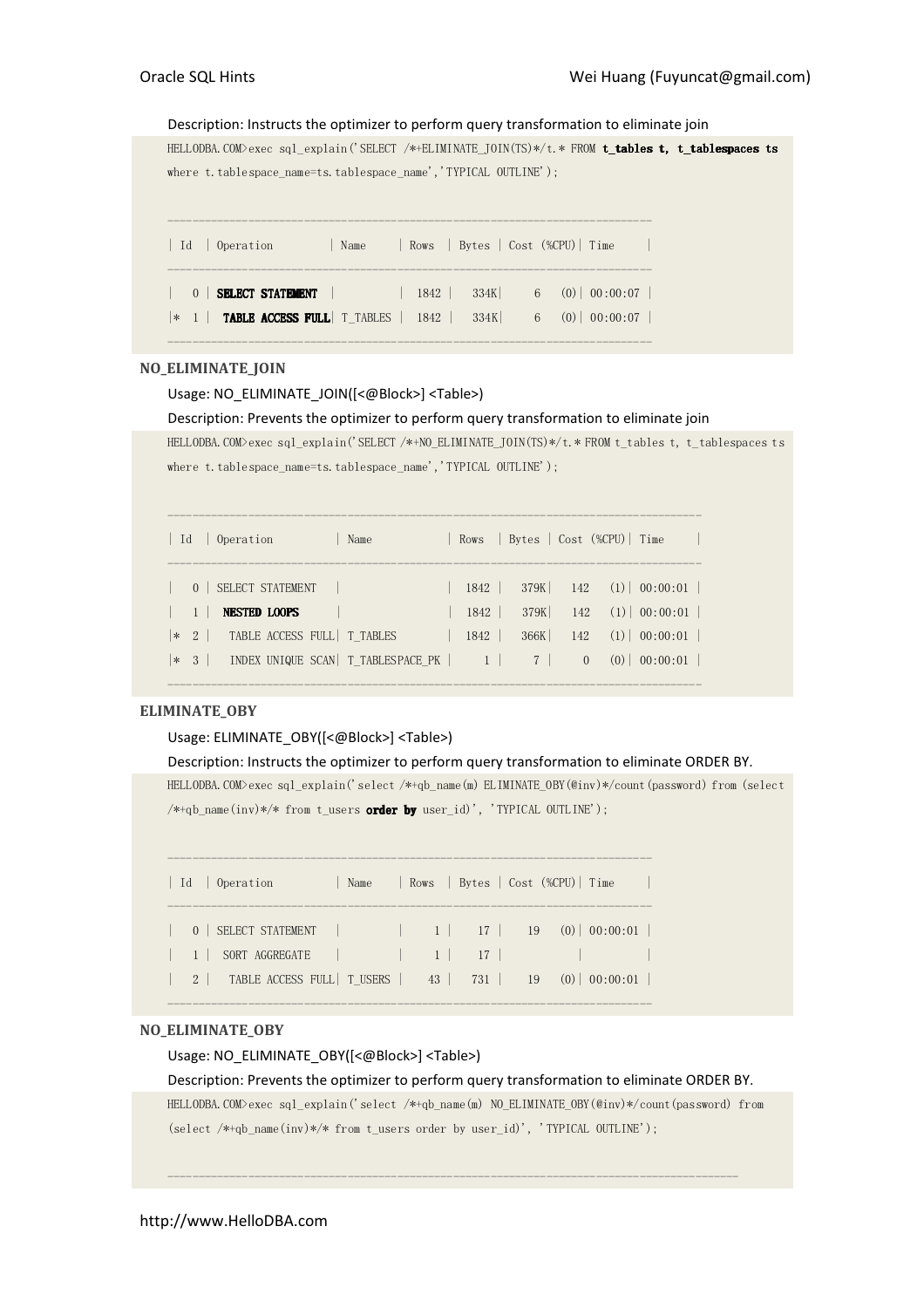| Id             | Operation                             | Name       | Rows |      |                | Bytes   Cost (%CPU)   Time |                  |  |
|----------------|---------------------------------------|------------|------|------|----------------|----------------------------|------------------|--|
| $\Omega$       | SELECT STATEMENT                      |            |      | 17   | $\overline{4}$ |                            | $(0)$ 00:00:01   |  |
|                | SORT AGGREGATE                        |            |      | 17   |                |                            |                  |  |
| $\overline{2}$ | <b>VIEW</b>                           |            | 43   | 731  | $\overline{4}$ |                            | $(0)$ 00:00:01   |  |
| 3              | TABLE ACCESS BY INDEX ROWID   T USERS |            | 43   | 3698 | $\overline{4}$ |                            | $(0)$ 00:00:01   |  |
| $\overline{4}$ | <b>INDEX FULL SCAN</b>                | T USERS PK | 43   |      |                |                            | $(0)$   00:00:01 |  |
|                |                                       |            |      |      |                |                            |                  |  |

# EXPAND\_GSET\_TO\_UNION

## Usage: EXPAND\_GSET\_TO\_UNION([<@Block>])

Description: Instructs the optimizer to transformation Grouping Sets to UNION.

HELLODBA.COM>exec sql\_explain('select /\*+EXPAND\_GSET\_TO\_UNION REWRITE\*/owner, status, count(object\_name) from t\_objects group by owner, rollup(status)', 'TYPICAL OUTLINE'); Plan hash value: 1905288239

| Id<br>Operation                                              | Name           | Rows       |       |     | Bytes   Cost (%CPU)   Time |  |
|--------------------------------------------------------------|----------------|------------|-------|-----|----------------------------|--|
| SELECT STATEMENT<br>$\Omega$                                 |                | 54         | 1890  | 333 | $(1)$ 00:00:02             |  |
| <b>VIEW</b>                                                  |                | 54         | 1890  | 333 | $(1)$ 00:00:02             |  |
| UNION-ALL<br>2 <sup>1</sup>                                  |                |            |       |     |                            |  |
| $3-1$<br>SORT GROUP BY NOSORT                                |                | $32-1$     | 832   | 322 | $(1)$ 00:00:02             |  |
| $\overline{4}$<br>INDEX FULL SCAN                            | T OBJECTS IDX1 | 47585      | 1208K | 322 | $(1)$ 00:00:02             |  |
| MAT VIEW REWRITE ACCESS FULL MV_OBJECTS_GP<br>5 <sup>1</sup> |                | $22 \perp$ | 242   | 11  | (0)<br>00:00:01            |  |

-------------------------------------------------------------------------------------------------

-------------------------------------------------------------------------------------------------

## NO\_EXPAND\_GSET\_TO\_UNION

# Usage: NO\_EXPAND\_GSET\_TO\_UNION([<@Block>])

## Description: Prevents the optimizer to transformation Grouping Sets to UNION.

HELLODBA.COM>exec sql\_explain('select /\*+NO\_EXPAND\_GSET\_TO\_UNION REWRITE\*/owner, status, count(object\_name) from t\_objects group by owner, rollup(status)', 'TYPICAL OUTLINE');

| $32 \mid 416 \mid 322 \n(1) \mid 00:00:02 \mid$<br>SELECT STATEMENT<br>$\Omega$<br>SORT GROUP BY ROLLUP<br>416<br>$32 \perp$ | Operation<br>Name | Rows   Bytes   Cost (%CPU)   Time |
|------------------------------------------------------------------------------------------------------------------------------|-------------------|-----------------------------------|
|                                                                                                                              |                   |                                   |
|                                                                                                                              |                   | $322 \t(1) 00:00:02$              |
| 604K<br>$2^{1}$<br>INDEX FULL SCAN                                                                                           |                   | $322 \t(1) 00:00:02$              |

## EXPAND\_TABLE

Usage: EXPAND\_TABLE([<@Block>] <Table>)

--------------------------------------------------

Description: Instructs the optimizer to perform query transformation to expand partitioned table. HELLODBA.COM>exec sql\_explain('select /\*+EXPAND\_TABLE(o)\*/\* from t\_objects\_list o','BASIC OUTLINE');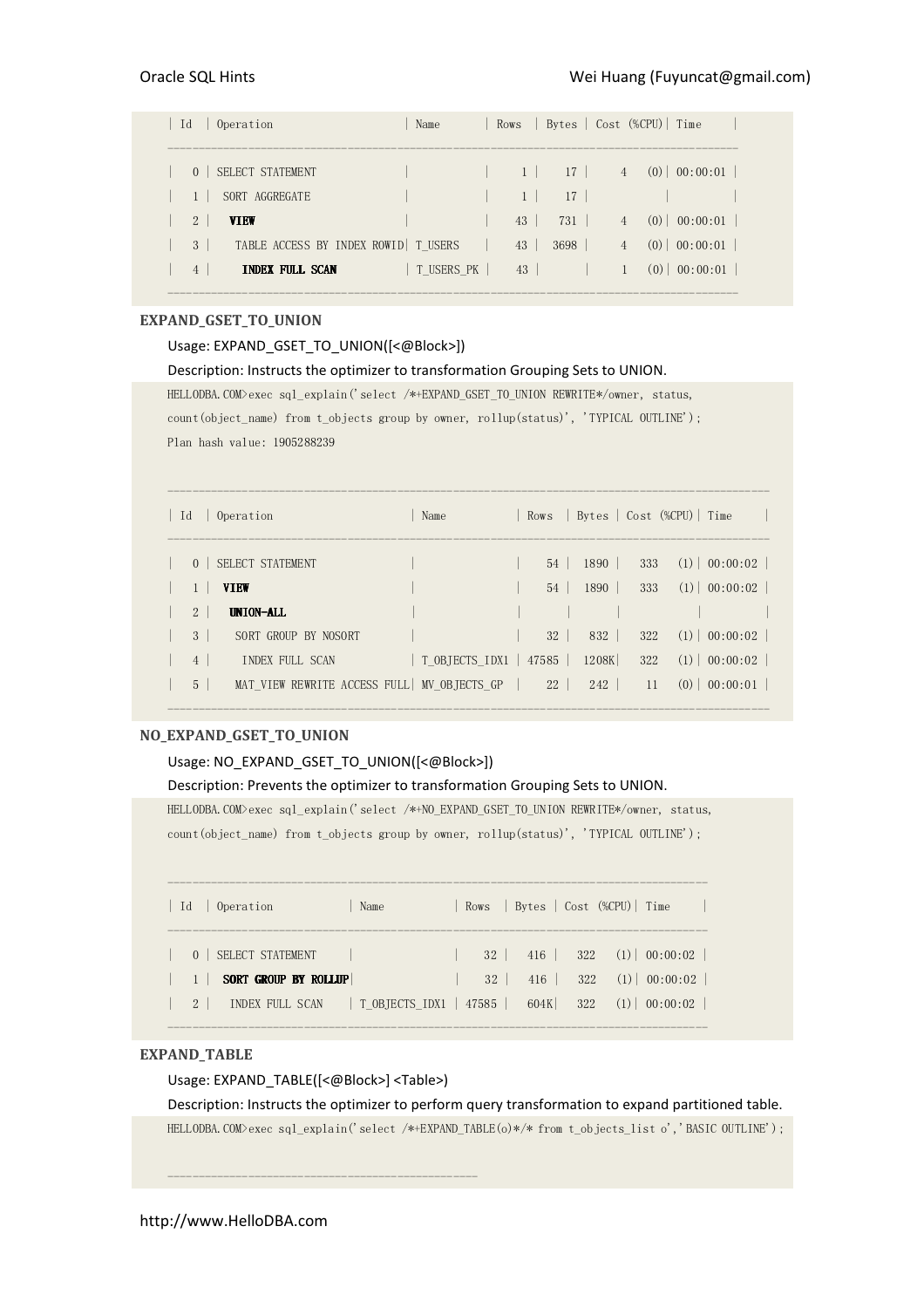|                | Id   Operation                     | Name    |
|----------------|------------------------------------|---------|
| 0 <sup>1</sup> | SELECT STATEMENT                   |         |
|                | <b>VTEW</b>                        | VW TE 1 |
| $2^{1}$        | UNION-ALL                          |         |
| $3-1$          | PARTITION LIST ALL                 |         |
| $\overline{4}$ | TABLE ACCESS FULL   T OBJECTS LIST |         |
| $\sqrt{2}$     | PARTITION LIST SINGLE              |         |
| 6              | TABLE ACCESS FULL   T OBJECTS LIST |         |
|                |                                    |         |

# NO\_EXPAND\_TABLE

## Usage: NO\_EXPAND\_TABLE([<@Block>] <Table>)

Description: Prevents the optimizer to perform query transformation to expand partitioned table.

HELLODBA.COM>exec sql\_explain('select /\*+NO\_EXPAND\_TABLE(o)\*/\* from t\_objects\_list o','BASIC OUTLINE');

```
| Id | Operation | Name | |
--------------------------------------------- 
| 0 | SELECT STATEMENT | | 
| 1 | PARTITION LIST ALL| | 
| 2 | TABLE ACCESS FULL| T_OBJECTS_LIST | 
---------------------------------------------
```
---------------------------------------------

# STAR

# Usage: STAR

Description: Instructs the optimizer to use the old method in 8i to perform start query. The old method of star query utilizes nested-loop join.

|                  | HELLODBA.COM>begin                                                   |                                                             |      |  |                                                                                 |  |  |
|------------------|----------------------------------------------------------------------|-------------------------------------------------------------|------|--|---------------------------------------------------------------------------------|--|--|
| $\overline{2}$   |                                                                      |                                                             |      |  | sql explain('select /*+ QB NAME(Q) STAR OPTIMIZER FEATURES ENABLE(''8.1.7'') */ |  |  |
| 3                |                                                                      |                                                             |      |  | u user id, i table type, t degree, count (R CONSTRAINT NAME)                    |  |  |
| 4                |                                                                      | from t constraints c, t tables t, t users u, t indexes i    |      |  |                                                                                 |  |  |
| 5                |                                                                      | where c. table name = t. table name and c. owner = t. owner |      |  |                                                                                 |  |  |
| 6                | and c. r owner = $u$ username and c. constraint name = i. index name |                                                             |      |  |                                                                                 |  |  |
| 7                |                                                                      |                                                             |      |  | and t. status = :A and u. default tablespace = :B and i. index type = :C        |  |  |
| 8                |                                                                      | group by u.user_id, i.table_type, t.degree',                |      |  |                                                                                 |  |  |
| 9                | 'TYPICAL OUTLINE');                                                  |                                                             |      |  |                                                                                 |  |  |
| $10$ end:        |                                                                      |                                                             |      |  |                                                                                 |  |  |
| 11<br>$\sqrt{2}$ |                                                                      |                                                             |      |  |                                                                                 |  |  |
|                  | Plan hash value: 2020912536                                          |                                                             |      |  |                                                                                 |  |  |
|                  |                                                                      |                                                             |      |  |                                                                                 |  |  |
|                  |                                                                      |                                                             |      |  |                                                                                 |  |  |
| Id               | Operation                                                            |                                                             | Name |  | Bytes   Cost  <br>Rows                                                          |  |  |
| $\Omega$         | <b>SELECT STATEMENT</b>                                              |                                                             |      |  | 1703<br>13 <sup>1</sup><br>109                                                  |  |  |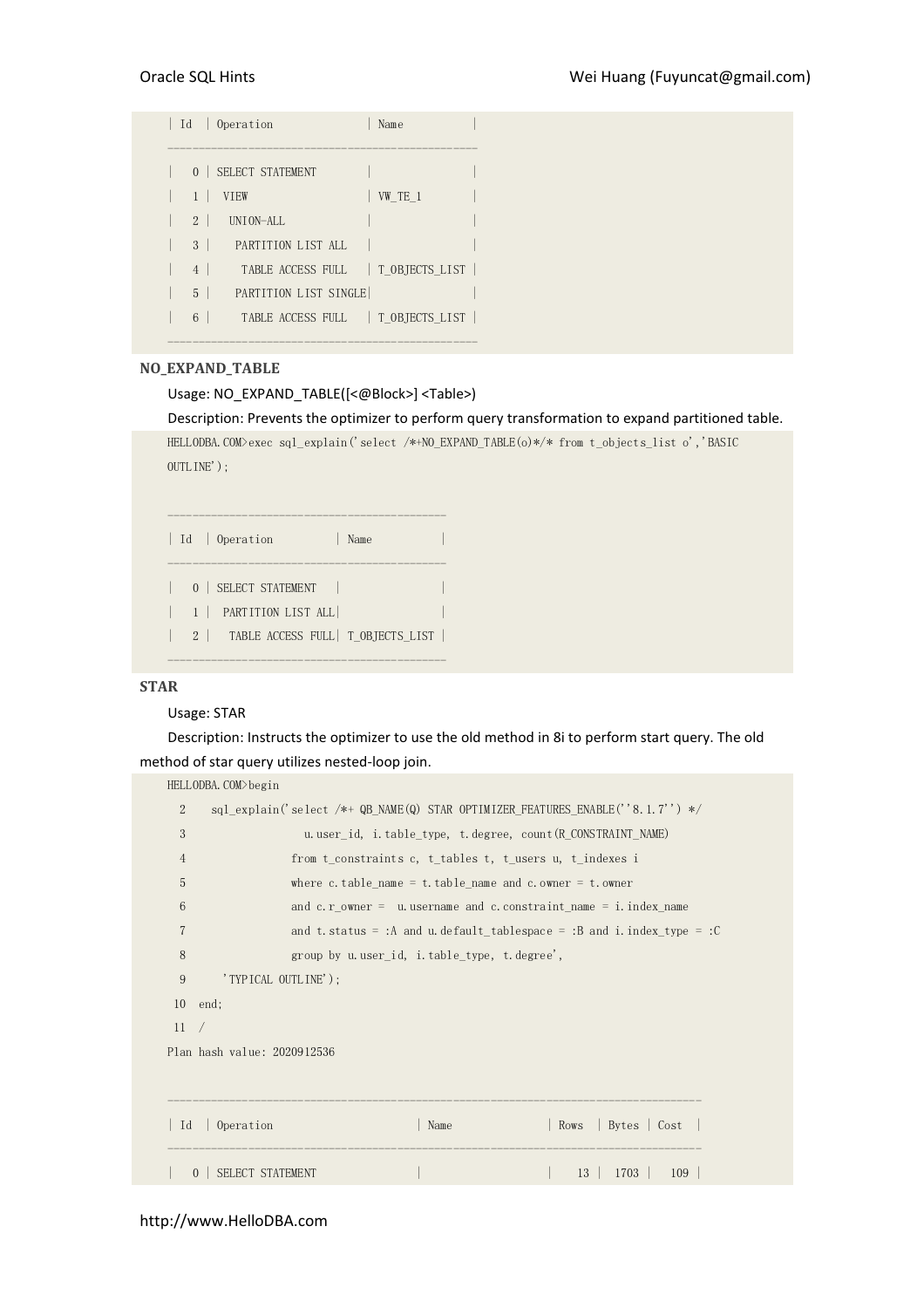|        | $\mathbf{1}$   | SORT GROUP BY                               |           |                 | $13 \mid 1703 \mid$ | 109             |
|--------|----------------|---------------------------------------------|-----------|-----------------|---------------------|-----------------|
| $\ast$ | 2              | <b>HASH JOIN</b>                            |           | 58 <sup>1</sup> | 7598                | 101             |
|        | 3 <sup>1</sup> | <b>NESTED LOOPS</b>                         |           | 58 <sup>1</sup> | 5626                | 83              |
|        | 4              | <b>NESTED LOOPS</b>                         |           | 58 <sup>1</sup> | 3248                | 25              |
|        | $ * 5 $        | TABLE ACCESS FULL                           | T USERS   | $6 \mid$        | 108                 | 1 <sup>1</sup>  |
|        | 6              | TABLE ACCESS BY INDEX ROWID   T CONSTRAINTS |           | 10 <sup>1</sup> | 380                 | $4\overline{ }$ |
|        | $ * 7 $        | INDEX RANGE SCAN T CONSTRAINTS IDX4         |           | 59              |                     | 2 <sup>1</sup>  |
|        | $ * 8 $        | TABLE ACCESS BY INDEX ROWID   T TABLES      |           | 1 <sup>1</sup>  | 41                  | 1 <sup>1</sup>  |
|        | $ * 9 $        | INDEX UNIQUE SCAN T TABLES PK               |           |                 |                     |                 |
|        | $ * 10 $       | TABLE ACCESS FULL                           | T INDEXES |                 | 648   22032         | 17 <sup>1</sup> |
|        |                |                                             |           |                 |                     |                 |

## STAR\_TRANSFORMATION

Usage: STAR\_TRANSFORMATION([<@Block>] [<Fact Table>] [SUBQUERIES(<Dimension Table1> < Dimension Table 2>[ < Dimension Table 3>...])])

Description: Instructs the optimizer to perform star query transformation.

HELLODBA.COM>alter session set star\_transformation\_enabled=true;

Session altered.

HELLODBA.COM>exec sql\_explain('select /\*+ QB\_NAME(Q) STAR\_TRANSFORMATION FACT(T) NO\_FACT(TS)\*/\* from t\_tables t, t\_tablespaces ts, t\_users u where t.tablespace\_name=ts.tablespace\_name and t.owner=u.username','TYPICAL OUTLINE');

---------------------------------------------------------------------------------------------------

| Id   Operation   |                                                                                       |                                               |  |  |                                   |
|------------------|---------------------------------------------------------------------------------------|-----------------------------------------------|--|--|-----------------------------------|
|                  |                                                                                       |                                               |  |  |                                   |
|                  | 0   SELECT STATEMENT                                                                  |                                               |  |  | 1840   691K   1515 (1)   00:00:07 |
| $ *1 $ HASH JOIN |                                                                                       |                                               |  |  | 1840   691K   1515 (1)   00:00:07 |
|                  | 2 TABLE ACCESS FULL                                                                   | T_TABLESPACES   15   1425   11 (0)   00:00:01 |  |  |                                   |
| $\vert * \vert$  | $3$   <b>HASH JOIN</b>                                                                |                                               |  |  | 1840   521K   1503 (1)   00:00:07 |
|                  | 4 TABLE ACCESS FULL                                                                   | T_USERS   43   3698   19 $(0)$   00:00:01     |  |  |                                   |
|                  | 5   TABLE ACCESS BY INDEX ROWID   <b>T_TABLES</b>   1842   366K   1484 (1)   00:00:06 |                                               |  |  |                                   |
|                  | 6 BITMAP CONVERSION TO ROWIDS                                                         |                                               |  |  |                                   |
|                  | 7 BITMAP AND                                                                          |                                               |  |  |                                   |

http://www.HelloDBA.com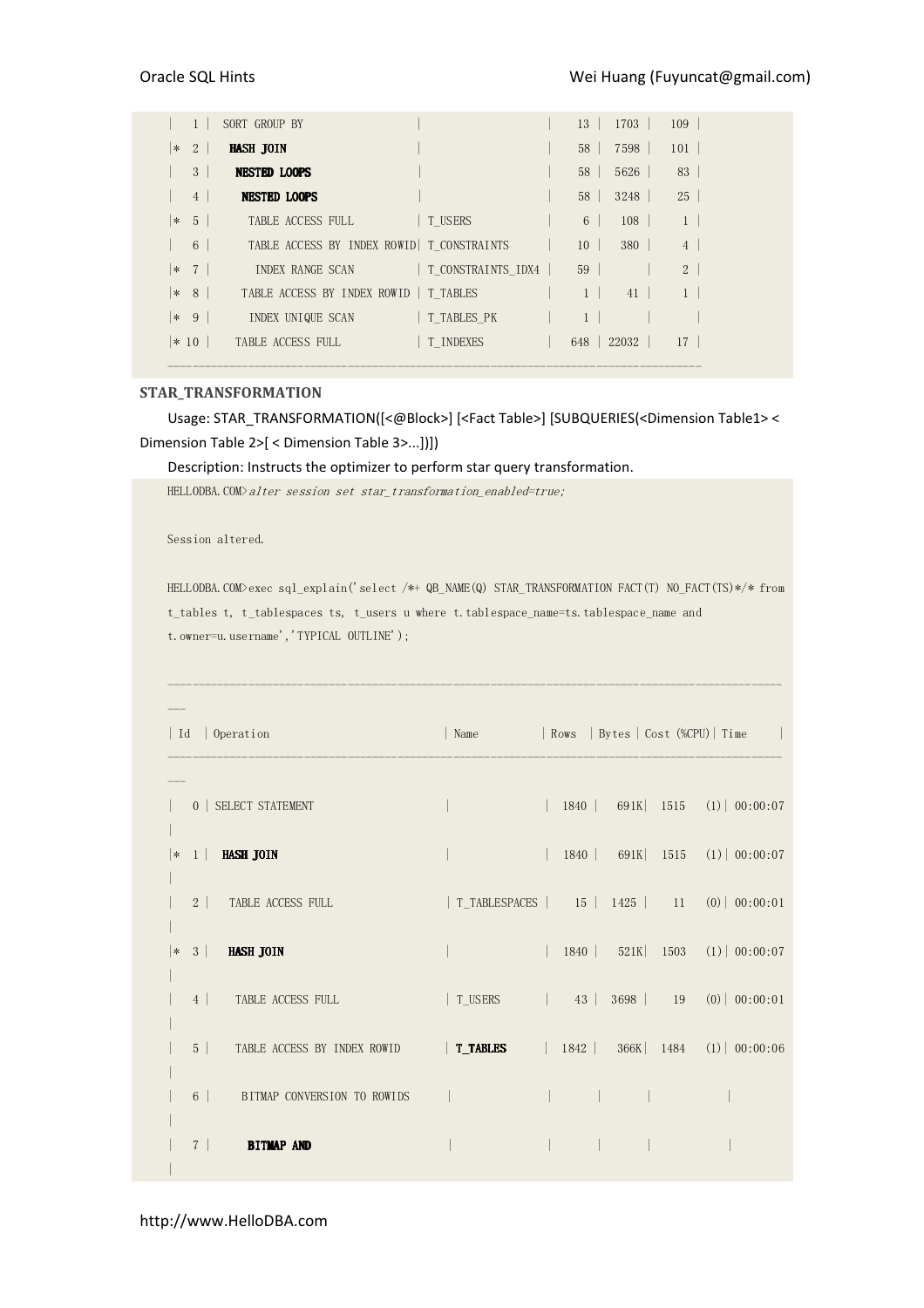# Oracle SQL Hints **Canadian Company** Wei Huang (Fuyuncat@gmail.com)

|  | 8 BITMAP MERGE                                                                  |  |  |  |
|--|---------------------------------------------------------------------------------|--|--|--|
|  |                                                                                 |  |  |  |
|  | 9 BITMAP KEY ITERATION                                                          |  |  |  |
|  |                                                                                 |  |  |  |
|  |                                                                                 |  |  |  |
|  |                                                                                 |  |  |  |
|  |                                                                                 |  |  |  |
|  |                                                                                 |  |  |  |
|  | $*$ 12   INDEX RANGE SCAN   T_TABLES_IDX1       1 (0)   00:00:01                |  |  |  |
|  | 13 BITMAP MERGE                                                                 |  |  |  |
|  |                                                                                 |  |  |  |
|  | 14 BITMAP KEY ITERATION                                                         |  |  |  |
|  |                                                                                 |  |  |  |
|  | 15   TABLE ACCESS FULL   T_TABLESPACES   15   1425   11 (0)   00:00:01          |  |  |  |
|  |                                                                                 |  |  |  |
|  | 16   BITMAP CONVERSION FROM ROWIDS                                              |  |  |  |
|  |                                                                                 |  |  |  |
|  | $ * 17 $ INDEX RANGE SCAN $ T_{\text{IABLES\_IDX3}} $ $ $ $ 10\rangle 00:00:01$ |  |  |  |
|  |                                                                                 |  |  |  |
|  |                                                                                 |  |  |  |

# NO\_STAR\_TRANSFORMATION

# Usage: NO\_STAR\_TRANSFORMATION([<@Block>])

# Description: Prevents the optimizer to perform star query transformation.

HELLODBA.COM>exec sql\_explain('select /\*+ QB\_NAME(Q) NO\_STAR\_TRANSFORMATION(@Q)\*/\* from t\_tables t, t tablespaces ts, t\_users u where t.tablespace\_name=ts.tablespace\_name and t.owner=u.username','TYPICAL OUTLINE');

|        |                | Id   Operation<br>  Name                                            |                                                   |             | Rows Bytes Cost (%CPU) Time        |
|--------|----------------|---------------------------------------------------------------------|---------------------------------------------------|-------------|------------------------------------|
|        |                | 0   SELECT STATEMENT                                                |                                                   |             | $1840$   691K   173 (2)   00:00:01 |
| $\ast$ | 1 <sup>1</sup> | <b>HASH JOIN</b>                                                    |                                                   | $1840$ 691K | $173$ $(2)$ $00:00:01$             |
|        |                | 2   TABLE ACCESS FULL   T TABLESPACES   15   1425   11 (0) 00:00:01 |                                                   |             |                                    |
| $* 3$  |                | HASH JOIN                                                           |                                                   | $1840$ 521K | $161$ $(1)$ $00:00:01$             |
|        | 4              | TABLE ACCESS FULL   T USERS                                         | $\begin{array}{ c c c c c c } \hline \end{array}$ |             | $3698$   19 (0)   00:00:01         |
|        |                | $ * 5 $<br>TABLE ACCESS FULL   T TABLES                             |                                                   | $1842$ 366K | $142$ (1) 00:00:01                 |
|        |                |                                                                     |                                                   |             |                                    |

# FACT

Usage: FACT([<@Block>] <Table>)

Description: Instructs the optimizer to use the specified table as fact table when performing star query transformation.

见 STAR\_TRANSFORMATION 示例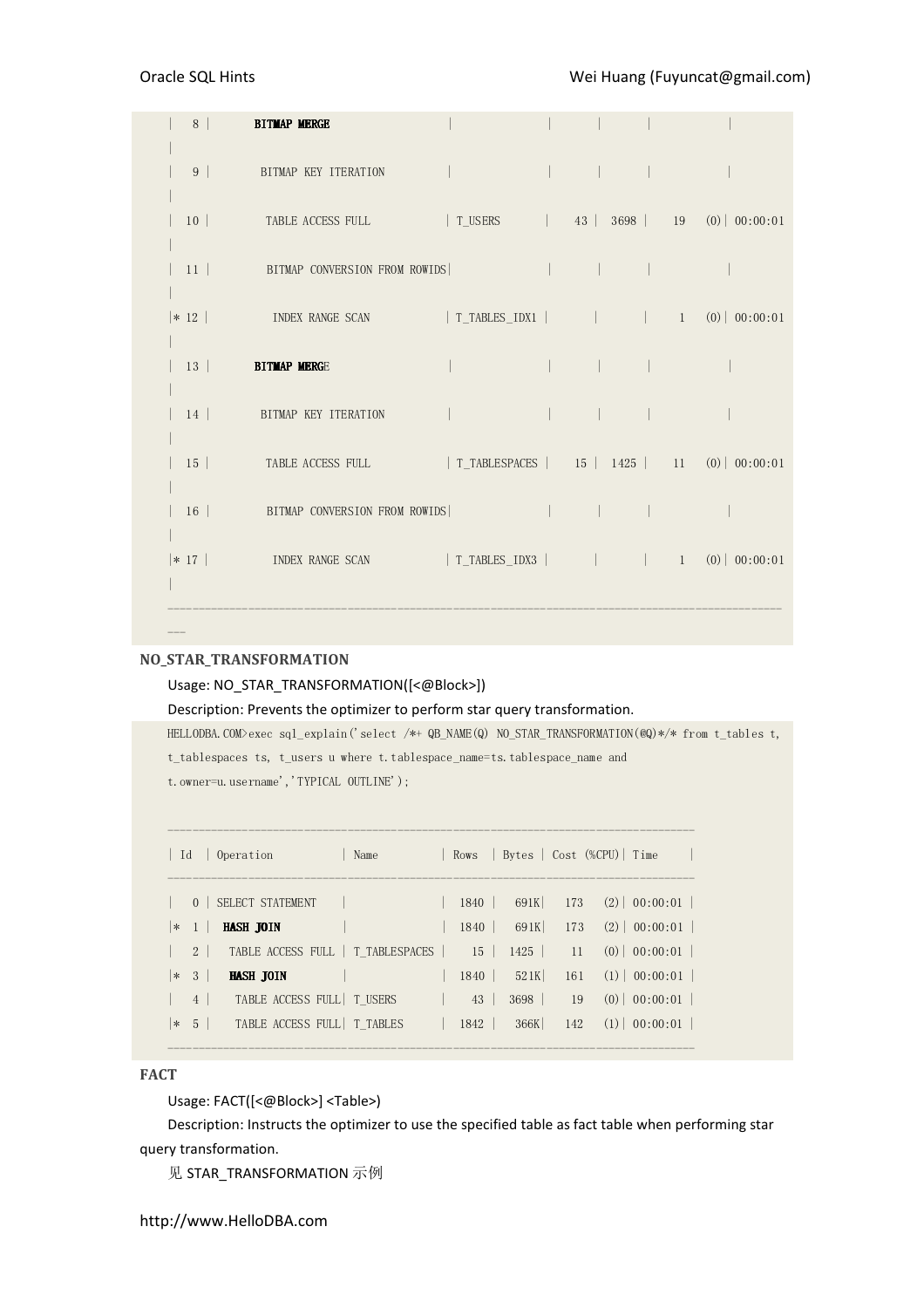# NO\_FACT

Usage: NO\_FACT([<@Block>] <Table>)

Description: Prevents the optimizer to use the specified table as fact table when performing star query transformation.

Refer to the demo of STAR\_TRANSFORMATION

# FACTORIZE\_JOIN

Usage: FACTORIZE\_JOIN(<Data Set>(<Table>@<blok1>

<Table>@<block2>[ <Table>@<block3> ...]))

Description: Instructs the optimizer to merge the sub queries in UNION/UNION-ALL to an inline

# view.

| o. object name from t objects o, t users u |    |                                                                                                                                                 |                              |                                                                                                                                                                                                                                            |  |  |  |  |  |
|--------------------------------------------|----|-------------------------------------------------------------------------------------------------------------------------------------------------|------------------------------|--------------------------------------------------------------------------------------------------------------------------------------------------------------------------------------------------------------------------------------------|--|--|--|--|--|
|                                            |    |                                                                                                                                                 |                              |                                                                                                                                                                                                                                            |  |  |  |  |  |
|                                            |    |                                                                                                                                                 |                              |                                                                                                                                                                                                                                            |  |  |  |  |  |
|                                            |    |                                                                                                                                                 |                              |                                                                                                                                                                                                                                            |  |  |  |  |  |
|                                            |    |                                                                                                                                                 |                              |                                                                                                                                                                                                                                            |  |  |  |  |  |
|                                            |    |                                                                                                                                                 |                              |                                                                                                                                                                                                                                            |  |  |  |  |  |
| 'TYPICAL OUTLINE');<br>8                   |    |                                                                                                                                                 |                              |                                                                                                                                                                                                                                            |  |  |  |  |  |
| 9<br>end;                                  |    |                                                                                                                                                 |                              |                                                                                                                                                                                                                                            |  |  |  |  |  |
|                                            |    |                                                                                                                                                 |                              |                                                                                                                                                                                                                                            |  |  |  |  |  |
|                                            |    |                                                                                                                                                 |                              |                                                                                                                                                                                                                                            |  |  |  |  |  |
|                                            |    |                                                                                                                                                 |                              |                                                                                                                                                                                                                                            |  |  |  |  |  |
| Name                                       |    |                                                                                                                                                 |                              |                                                                                                                                                                                                                                            |  |  |  |  |  |
|                                            |    |                                                                                                                                                 |                              |                                                                                                                                                                                                                                            |  |  |  |  |  |
|                                            |    |                                                                                                                                                 |                              |                                                                                                                                                                                                                                            |  |  |  |  |  |
|                                            |    |                                                                                                                                                 | (3)   00:00:02               |                                                                                                                                                                                                                                            |  |  |  |  |  |
| WW JF SET\$A6672D85                        |    |                                                                                                                                                 |                              |                                                                                                                                                                                                                                            |  |  |  |  |  |
|                                            | 26 | 1118<br>6                                                                                                                                       | $(0)$   00:00:01             |                                                                                                                                                                                                                                            |  |  |  |  |  |
|                                            |    |                                                                                                                                                 |                              |                                                                                                                                                                                                                                            |  |  |  |  |  |
| TABLE ACCESS FULL   T USERS                | 13 | 325<br>3                                                                                                                                        | $(0)$ 00:00:01               |                                                                                                                                                                                                                                            |  |  |  |  |  |
| TABLE ACCESS FULL   T USERS                | 13 | 325<br>3                                                                                                                                        | $(0)$ 00:00:01               |                                                                                                                                                                                                                                            |  |  |  |  |  |
|                                            |    | where o. owner=u. username and u. lock date=: A<br>where $o.$ owner=u. username and u. $lock\_date=:B'$ ,<br>$\vert$ Rows<br> 81522 <br>  81522 | 5891K<br>193<br>5891K<br>193 | select /*+ FACTORIZE_JOIN(@SET\$1(0@SB1 0@SB2)) qb_name(sb1) */ u.username, u.created,<br>select /*+ qb_name(sb2) */ u. username, u. created, o. object_name from t_objects o, t_users<br>  Bytes   Cost (%CPU)   Time<br>$(3)$   00:00:02 |  |  |  |  |  |

## NO\_FACTORIZE\_JOIN

Usage: NO\_FACTORIZE\_JOIN(<Data Set>)

Description: Prevents the optimizer to merge the sub queries in UNION/UNION-ALL to an inline

--------------------------------------------------------------------------------------------

view.

```
HELLODBA.COM>begin 
  2 sql_explain(' 
  3 select /*+ NO_FACTORIZE_JOIN(@SET$1) qb_name(sb1) */ u.username, u.created, o.object_name
from t_objects o, t_users u 
  4 where o.owner=u.username and u.lock_date=:A 
  5 union all
```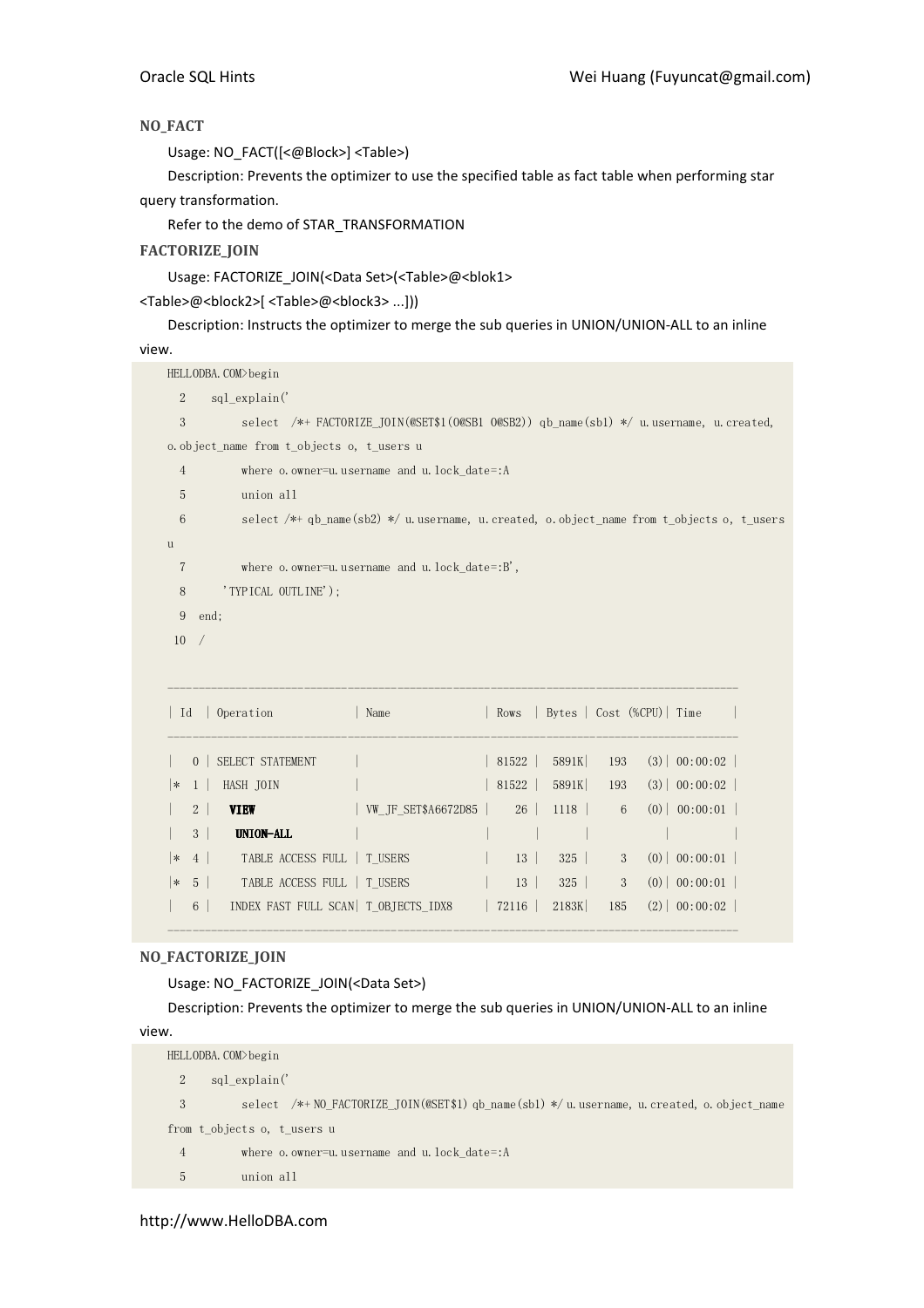6 select /\*+ qb\_name(sb2) \*/ u.username, u.created, o.object\_name from t\_objects o, t\_users u 7 where o.owner=u.username and u.lock\_date=:B', 8 'TYPICAL OUTLINE'); 9 end; 10 / ----------------------------------------------------------------------------------------- | Id | Operation | Name | Rows | Bytes | Cost (%CPU)| Time | ----------------------------------------------------------------------------------------- | 0 | SELECT STATEMENT | | 81522 | 4458K| 379 (52)| 00:00:04 | | 1 | UNION-ALL | | | | | | |\* 2 | HASH JOIN | | 40761 | 2229K | 190 (3) | 00:00:02 | |\* 3 | TABLE ACCESS FULL | T\_USERS | 13 | 325 | 3 (0)| 00:00:01 | | 4 | INDEX FAST FULL SCAN| T\_OBJECTS\_IDX8 | 72116 | 2183K| 185 (2)| 00:00:02 | |\* 5 | HASH JOIN | | 40761 | 2229K| 190 (3)| 00:00:02 | |\* 6 | TABLE ACCESS FULL | T\_USERS | 13 | 325 | 3 (0)| 00:00:01 | | 7 | INDEX FAST FULL SCAN| T\_OBJECTS\_IDX8 | 72116 | 2183K| 185 (2)| 00:00:02 |

# MATERIALIZE

#### Usage: MATERIALIZE

Description: Instructs the optimizer to materialize the inline view, which will generate a temp table based on the view.

-----------------------------------------------------------------------------------------

HELLODBA.COM>exec sql\_explain('with v as (select /\*+ MATERIALIZE qb\_name(wv) \*/\* from t\_objects o where object\_id<:A) select count(\*) from v', 'BASIC OUTLINE');

| Id             | 0 Operation                      | Name                        |
|----------------|----------------------------------|-----------------------------|
| $\overline{0}$ | SELECT STATEMENT                 |                             |
| $1 \perp$      | <b>TEMP TABLE TRANSFORMATION</b> |                             |
| $2 \mid$       | LOAD AS SELECT                   | SYS TEMP OFD9D6601 F201F06C |
| $3-1$          | TABLE ACCESS FULL                | T OBJECTS                   |
| 4              | SORT AGGREGATE                   |                             |
| 5 <sup>5</sup> | <b>VTEW</b>                      |                             |
| 6 <sup>1</sup> | TABLE ACCESS FULL                | SYS TEMP OFD9D6601 F201F06C |

# INLINE

#### Usage: INLINE

Description: Prevents the optimizer to materialize the inline view

HELLODBA.COM>alter session set "\_with\_subquery"=materialize;

Session altered.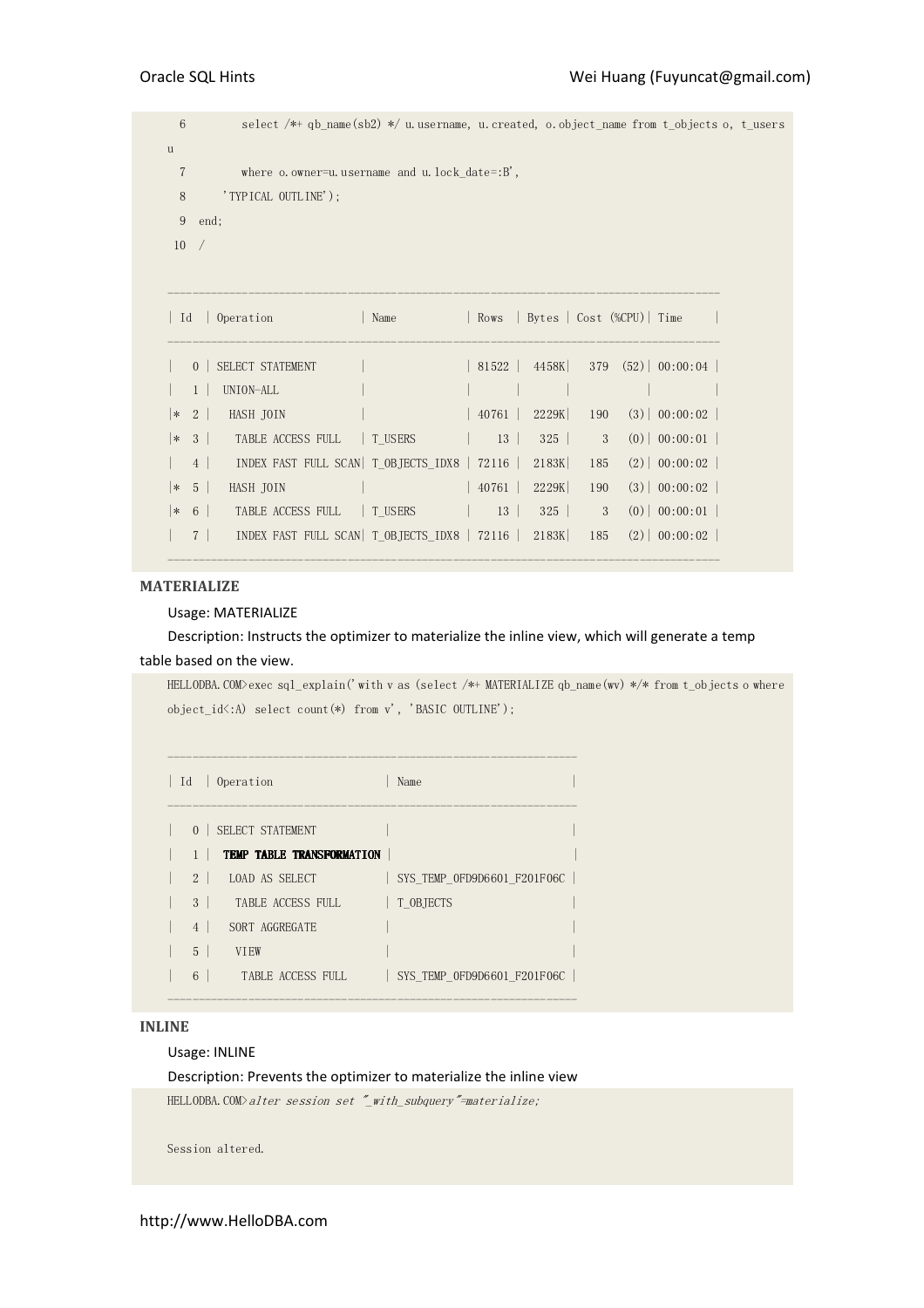HELLODBA.COM>exec sql\_explain('with v as (select /\*+ INLINE qb\_name(wv) \*/\* from t\_objects o where object\_id<:A) selectcount(\*) from v', 'BASIC OUTLINE'); ------------------------------------------------ | Id | Operation | Name ------------------------------------------------ | 0 | SELECT STATEMENT | 1 | SORT AGGREGATE | | | 2 | INDEX FAST FULL SCAN| T\_OBJECTS\_IDX8 | ------------------------------------------------

# MERGE

Usage: MERGE([<@Block>] [<Table>]) or MERGE([<View>] [<Table>])

Description: Instructs the optimizer to perform query transformation to merge the specified view or sub query.

```
HELLODBA.COM>exec sql_explain('select /*+ qb_name(M) merge(@inv) */* from t_tables t, (select /*+ 
qb name(inv)*/* from t_objects o where object type = :A) v where t.owner=v.owner and
t.table_name=v.object_name', 'BASIC OUTLINE');
```

```
------------------------------------------------------- 
| Id | Operation | Name
------------------------------------------------------- 
| 0 | SELECT STATEMENT
| 1 | HASH JOIN
| 2 | TABLE ACCESS BY INDEX ROWID | T_OBJECTS
| 3 | INDEX RANGE SCAN | T_OBJECTS_IDX7 |
| 4 | TABLE ACCESS FULL | T_TABLES
```
-------------------------------------------------------

# NO\_MERGE

Usage: NO\_MERGE([<@Block>] [<Table>]) or NO\_MERGE([<view>] [<Table>])

Description: Prevents the optimizer to perform query transformation to merge the specified view or sub query.。

```
HELLODBA.COM>exec sql_explain('select /*+ qb_name(M) no_merge(@inv) */* from t_tables t, (select /*+ 
qb_name(inv)*/* from t_objects o where object_type = :A) v where t.owner=v.owner and 
t.table_name=v.object_name', 'BASIC OUTLINE');
```

|                | Id   Operation<br>Name                  |  |
|----------------|-----------------------------------------|--|
|                | 0   SELECT STATEMENT                    |  |
|                | HASH JOIN                               |  |
| $2 \mid$       | VIEW                                    |  |
| $3-1$          | TABLE ACCESS BY INDEX ROWID   T OBJECTS |  |
| $\overline{4}$ | T OBJECTS IDX7<br>INDEX RANGE SCAN      |  |
| 5              | TABLE ACCESS FULL<br>T TABLES           |  |

--------------------------------------------------------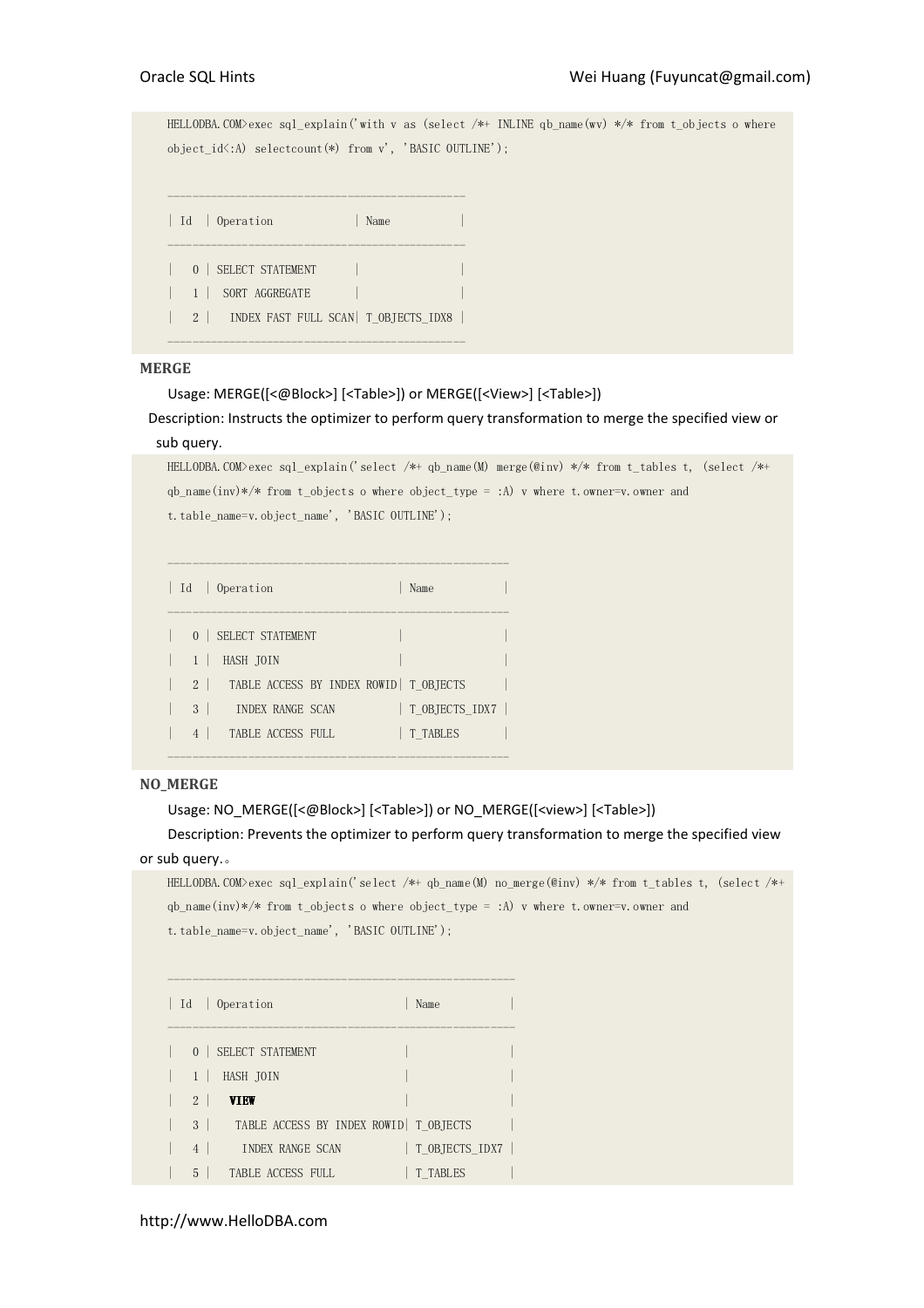## NO\_PRUNE\_GSETS

## Usage: NO\_PRUNE\_GSETS

Description: Prevents the optimizer to prune Grouping Sets query.

--------------------------------------------------------

HELLODBA.COM>exec sql\_explain('select /\*+ qb\_name(m) \*/v.owner, v.table\_name, v.constraint\_type, cns\_cnt from (select /\*+ NO\_PRUNE\_GSETS qb\_name(gv) \*/owner, table\_name, constraint\_type, count(constraint\_name) cns\_cnt from t\_constraints c group by cube(owner, table\_name, constraint\_type))

 ${\tt v}$  where  ${\tt v}.\, {\tt owner}$  = ''DEMO''', 'BASIC OUTLINE');

|                | Id   Operation<br>Name                      |  |
|----------------|---------------------------------------------|--|
|                | 0   SELECT STATEMENT                        |  |
| $1 \perp$      | VIEW                                        |  |
|                | 2 FILTER                                    |  |
| $3-1$          | SORT GROUP BY                               |  |
| 4              | <b>GENERATE CUBE</b>                        |  |
| $5-1$          | SORT GROUP BY                               |  |
| $6-1$          | TABLE ACCESS BY INDEX ROWID   T CONSTRAINTS |  |
| 7 <sup>1</sup> | T CONSTRAINTS IDX3  <br>INDEX RANGE SCAN    |  |
|                |                                             |  |

# NO\_QUERY\_TRANSFORMATION

# Usage: NO\_QUERY\_TRANSFORMATION

## Description: Prevents the optimizer to perform any query transformation

HELLODBA.COM>exec sql\_explain('select /\*+NO\_QUERY\_TRANSFORMATION\*/\* from (select \* from t\_tables)', 'BASIC');

|           | Id   Operation<br>Name           |  |
|-----------|----------------------------------|--|
|           | 0   SELECT STATEMENT             |  |
| $1 \perp$ | <b>VIEW</b>                      |  |
|           | 2   TABLE ACCESS FULL   T TABLES |  |
|           |                                  |  |

## OR\_EXPAND

Usage: OR\_EXPAND([<@Block>] <Table> <Column1> [<Column2> ...])

## Description: Instructs the optimizer to perform OR EXPAND query transformation.

```
HELLODBA.COM>exec sql explain('select /*+OR_EXPAND(o created)*/* from t_objects o where created = :A
or (owner = :B and object_name=:C)', 'TYPICAL OUTLINE');
```

| Id   Operation       | Name | Rows   Bytes   Cost (%CPU)   Time             |
|----------------------|------|-----------------------------------------------|
| 0   SELECT STATEMENT |      | $32 \mid 3456 \mid 4 \quad (0) \mid 00:00:05$ |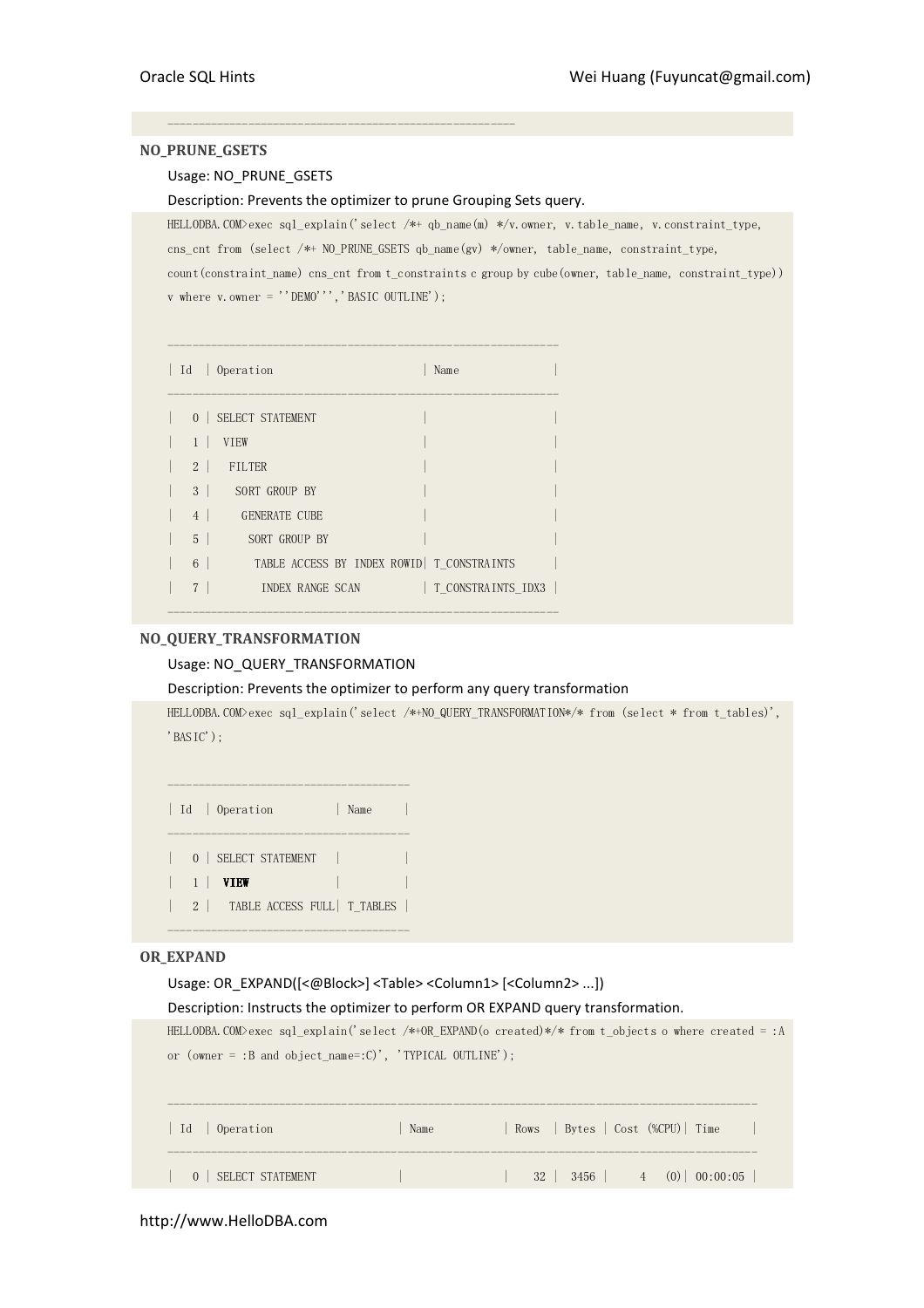|          | <b>CONCATENATION</b>                    |                |    |        |         |                  |  |
|----------|-----------------------------------------|----------------|----|--------|---------|------------------|--|
| $2 \mid$ | TABLE ACCESS BY INDEX ROWID   T OBJECTS |                |    | 108    |         | 3(0) 00:00:04    |  |
| $ * \t3$ | INDEX SKIP SCAN                         |                |    |        | $2^{1}$ | $(0)$   00:00:03 |  |
| $ * 4 $  | TABLE ACCESS BY INDEX ROWID   T OBJECTS |                | 31 | 3348   |         | $(0)$ 00:00:02   |  |
| $*$ 5    | <b>INDEX RANGE SCAN</b>                 | T OBJECTS IDX5 |    | $31$ 1 |         | $(0)$   00:00:02 |  |

-----------------------------------------------------------------------------------------------

## OUTER\_JOIN\_TO\_INNER

# Usage: OUTER\_JOIN\_TO\_INNER([<@Block>])

Description: Instructs the optimizer to perform query transformation to transform outer join to 指示 inner join.

HELLODBA.COM>exec sql\_explain('select /\*+qb\_name(M) OUTER\_JOIN\_TO\_INNER(@M)\*/ t.owner, u.user\_id from t\_tables t, t\_users u where t.owner=u.username(+) and u.created  $\langle :A',$  'TYPICAL OUTLINE');

| Id     |                | Operation                               | Name          |                |              |                                  | Rows   Bytes   Cost (%CPU)   Time               |
|--------|----------------|-----------------------------------------|---------------|----------------|--------------|----------------------------------|-------------------------------------------------|
|        | $\Omega$       | SELECT STATEMENT<br><b>NESTED LOOPS</b> |               | 343<br>343     | 9947<br>9947 | $\overline{4}$<br>$\overline{4}$ | $\vert 00:00:01 \vert$<br>(0)<br>$(0)$ 00:00:01 |
|        | 2 <sup>1</sup> | TABLE ACCESS BY INDEX ROWID   T USERS   |               | 2 <sup>1</sup> | 44           | $\mathfrak{D}$                   | 00:00:01<br>(0)                                 |
| $\ast$ | - 3            | INDEX RANGE SCAN                        | T USERS IDX1  | 2 <sup>1</sup> |              |                                  | 00:00:01<br>(0)                                 |
| $*$    | $-4$           | INDEX RANGE SCAN                        | T TABLES IDX1 | 150            | 1050         |                                  | 00:00:01<br>(0)                                 |

# NO\_OUTER\_JOIN\_TO\_INNER

## Usage: NO\_OUTER\_JOIN\_TO\_INNER

Description: Prevents the optimizer to perform query transformation to transform outer join to 指示 inner join.

HELLODBA.COM>exec sql\_explain('select /\*+qb\_name(M) NO\_OUTER\_JOIN\_TO\_INNER\*/ t.owner, u.user\_id from t\_tables t, t\_users u where t.owner=u.username(+) and u.created  $\langle :A',$  'TYPICAL OUTLINE');

| Id    |                           | Operation                                                          | Name |    | Rows Bytes Cost (%CPU) Time        |               |                                 |
|-------|---------------------------|--------------------------------------------------------------------|------|----|------------------------------------|---------------|---------------------------------|
| $ * $ |                           | 0   SELECT STATEMENT<br>FILTER                                     |      |    | $2696$   78184   7 (15)   00:00:01 |               |                                 |
| $*2$  |                           | HASH JOIN RIGHT OUTER                                              |      |    | $2696$   78184                     |               | $7(15)$ 00:00:01                |
|       | $\mathcal{E}$<br>$4 \mid$ | TABLE ACCESS FULL   T USERS<br>INDEX FAST FULL SCAN  T TABLES IDX1 |      | 31 | 682  <br>2696   18872              | $\mathcal{E}$ | 3(0) 00:00:01<br>$(0)$ 00:00:01 |

#### ELIMINATE\_OUTER\_JOIN

Usage: ELIMINATE\_OUTER\_JOIN([<@Block>])

Description: Instructs the optimizer to perform query transformation to eliminate outer join

# (10g).

HELLODBA.COM>exec sql\_explain('select /\*+qb\_name(M) ELIMINATE\_OUTER\_JOIN(@M)\*/ t.owner, u.user\_id from t\_tables t, t\_users u where t.owner=u.username(+) and u.created  $\langle :A', \cdot \text{'}TYPICAL \text{ } OUTLINE' \rangle$ ;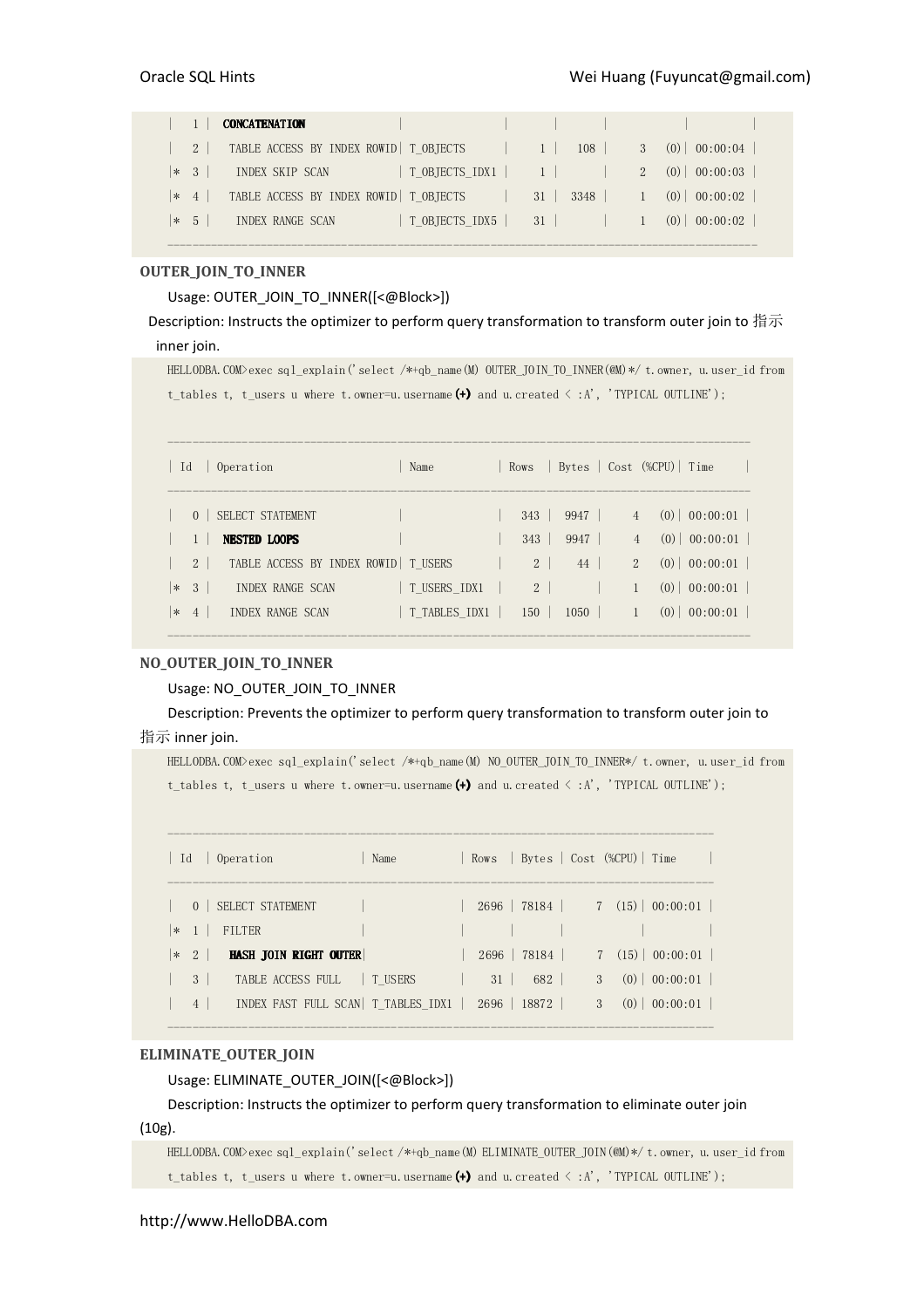| Operation<br>Id                                         | Name          | Rows           | Bytes   Cost (%CPU)   Time |                |     |                |
|---------------------------------------------------------|---------------|----------------|----------------------------|----------------|-----|----------------|
| SELECT STATEMENT<br>$\Omega$                            |               | 103            | 2575                       | $\overline{4}$ |     | $(0)$ 00:00:01 |
| <b>NESTED LOOPS</b>                                     |               | 103            | 2575                       |                | (0) | 00:00:01       |
| TABLE ACCESS BY INDEX ROWID   T_USERS<br>2 <sup>1</sup> |               | $\overline{2}$ | 38                         | $\mathcal{L}$  |     | $(0)$ 00:00:01 |
| -3<br><b>INDEX RANGE SCAN</b><br>$\ast$                 | T USERS IDX1  | 2              |                            |                | (0) | 00:00:01       |
| INDEX RANGE SCAN<br>$\ast$<br>$\overline{4}$            | T TABLES IDX1 | 48             | 288                        |                | (0) | 00:00:01       |

# NO\_ELIMINATE\_OUTER\_JOIN

# Usage: NO\_ELIMINATE\_OUTER\_JOIN

Description: Prevents the optimizer to perform query transformation to eliminate outer join (10g).

HELLODBA.COM>exec sql\_explain('select /\*+qb\_name(M) NO\_ELIMINATE\_OUTER\_JOIN(@M)\*/ t.owner, u.user\_id from t\_tables t, t\_users u where t.owner=u.username(+) and u.created < :A', 'TYPICAL OUTLINE');

| $\vert$ Id |                 | Operation                           | Name               | Rows |                |              | Bytes   Cost (%CPU)   Time |                                      |
|------------|-----------------|-------------------------------------|--------------------|------|----------------|--------------|----------------------------|--------------------------------------|
|            | $\Omega$        | SELECT STATEMENT                    |                    |      | $2071$ 51775   |              |                            | $13(16) \mid 00:00:01$               |
| $\vert *$  | $1 \mid$        | <b>FILTER</b>                       |                    |      |                |              |                            |                                      |
| ∣∗         | 2 <sup>1</sup>  | HASH JOIN RIGHT OUTER               |                    |      | $2071$   51775 |              |                            | 13(16)   00:00:01                    |
|            | 3 <sup>1</sup>  | <b>VTEW</b>                         | index\$ join\$ 002 |      |                |              |                            | $43$   $817$   6 $(17)$   $00:00:01$ |
| ∣∗         | 4 <sup>1</sup>  | HASH JOIN                           |                    |      |                |              |                            |                                      |
| ∣∗         | 5 <sup>1</sup>  | HASH JOIN                           |                    |      |                |              |                            |                                      |
|            | $6\overline{6}$ | INDEX FAST FULL SCAN   T USERS IDX1 |                    |      | 43   817       | $\mathbf{1}$ |                            | $(0)$   00:00:01                     |
|            | $\overline{7}$  | INDEX FAST FULL SCAN   T USERS PK   |                    | 43   | 817            | $\mathbf{1}$ |                            | $(0)$ 00:00:01                       |
|            | 8               | INDEX FAST FULL SCAN   T USERS UK   |                    | 43   | 817            | $\mathbf{1}$ |                            | $(0)$ 00:00:01                       |
|            | 9               | INDEX FULL SCAN   T TABLES IDX1     |                    |      | $2071$   12426 | 6            |                            | $(0)$   00:00:01                     |

# PLACE\_DISTINCT

## Usage: PLACE\_DISTINCT

## Description: Instructs the optimizer to perform Distinct Placement query transformation.

HELLODBA.COM>exec sql\_explain('select /\*+full(u) full(t) place\_distinct\*/distinct t.tablespace\_name, u.account\_status from t\_tables t, t\_users u where t.owner=u.username', 'BASIC OUTLINE');

| Id | Operation | Name ------------------------------------------------- 0 | SELECT STATEMENT  $| 1 |$  HASH UNIQUE 2 | HASH JOIN | | 3 | TABLE ACCESS FULL | T\_USERS |

-------------------------------------------------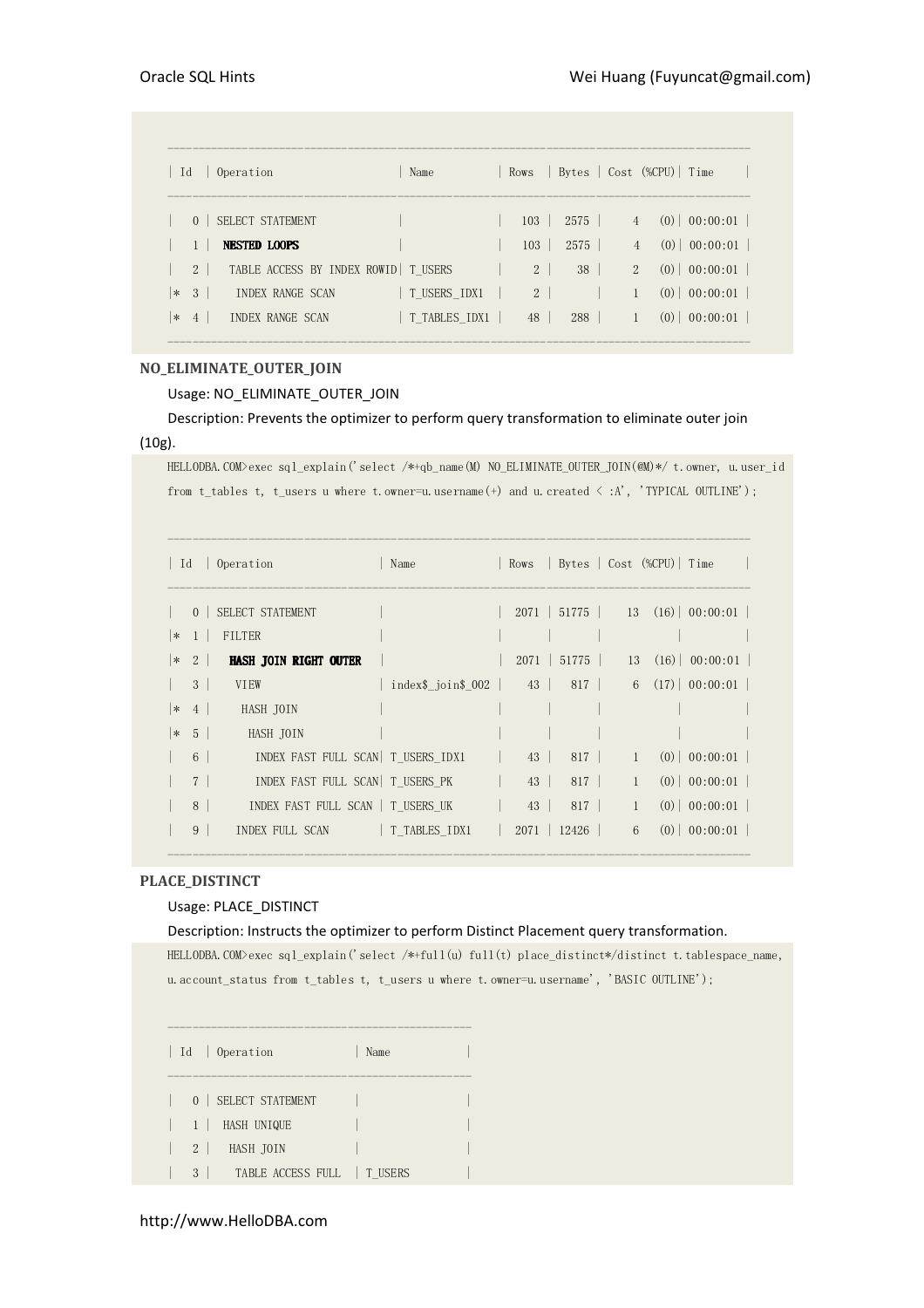|                | VW DTP 1B35BAOF<br>VTEW      |
|----------------|------------------------------|
| 5 <sup>1</sup> | <b>HASH UNIQUE</b>           |
| 6 <sup>1</sup> | TABLE ACCESS FULL   T TABLES |
|                |                              |

## NO\_PLACE\_DISTINCT

## Usage: NO\_PLACE\_DISTINCT

Description: Prevents the optimizer to perform Distinct Placement query transformation.

HELLODBA.COM>exec sql\_explain('select /\*+full(u) full(t) no\_place\_distinct\*/distinct

t.tablespace\_name, u.account\_status from t\_tables t, t\_users u where t.owner=u.username', 'BASIC');

|                | Id   Operation<br>Name       |  |
|----------------|------------------------------|--|
|                | 0   SELECT STATEMENT         |  |
|                | <b>HASH UNIQUE</b>           |  |
| 2 <sup>1</sup> | HASH JOIN                    |  |
| $3-1$          | TABLE ACCESS FULL   T USERS  |  |
| 4              | TABLE ACCESS FULL   T TABLES |  |

----------------------------------------

# PLACE\_GROUP\_BY

Usage: PLACE\_GROUP\_BY([<@Block>] (<Table>) [<Temp View Number>])

## Description: Instructs the optimizer to perform Group By Placement query transformation.

HELLODBA.COM>exec sql\_explain('SELECT /\*+ qb\_name(m) place\_group\_by(@m (t@m) 10000) \*/owner,

max(maxbytes) FROM t\_tables t, t\_datafiles d WHERE t.tablespace\_name = d.tablespace\_name GROUP BY t.owner', 'BASIC OUTLINE');

Plan hash value: 1494419902

|                | Id   Operation                      | Name                         |
|----------------|-------------------------------------|------------------------------|
|                | 0   SELECT STATEMENT                |                              |
| $1 \perp$      | HASH GROUP BY                       |                              |
| 2 <sup>1</sup> | HASH JOIN                           |                              |
|                | 3   TABLE ACCESS FULL   T DATAFILES |                              |
| 4              | VIEW                                | $\vert$ VW GBF 10000 $\vert$ |
| $5-1$          | <b>HASH GROUP BY</b>                |                              |
| 6              | TABLE ACCESS FULL T TABLES          |                              |

----------------------------------------------

#### NO\_PLACE\_GROUP\_BY

Usage: NO\_PLACE\_GROUP\_BY([<@Block>] (<Table>) )

Description: Prevents the optimizer to perform Group By Placement query transformation.

HELLODBA.COM>exec sql\_explain('SELECT /\*+ qb\_name(m) no\_place\_group\_by(@m) \*/owner, max(maxbytes) FROM t tables t, t datafiles d WHERE t.tablespace name = d.tablespace name GROUP BY t.owner', 'BASIC OUTLINE');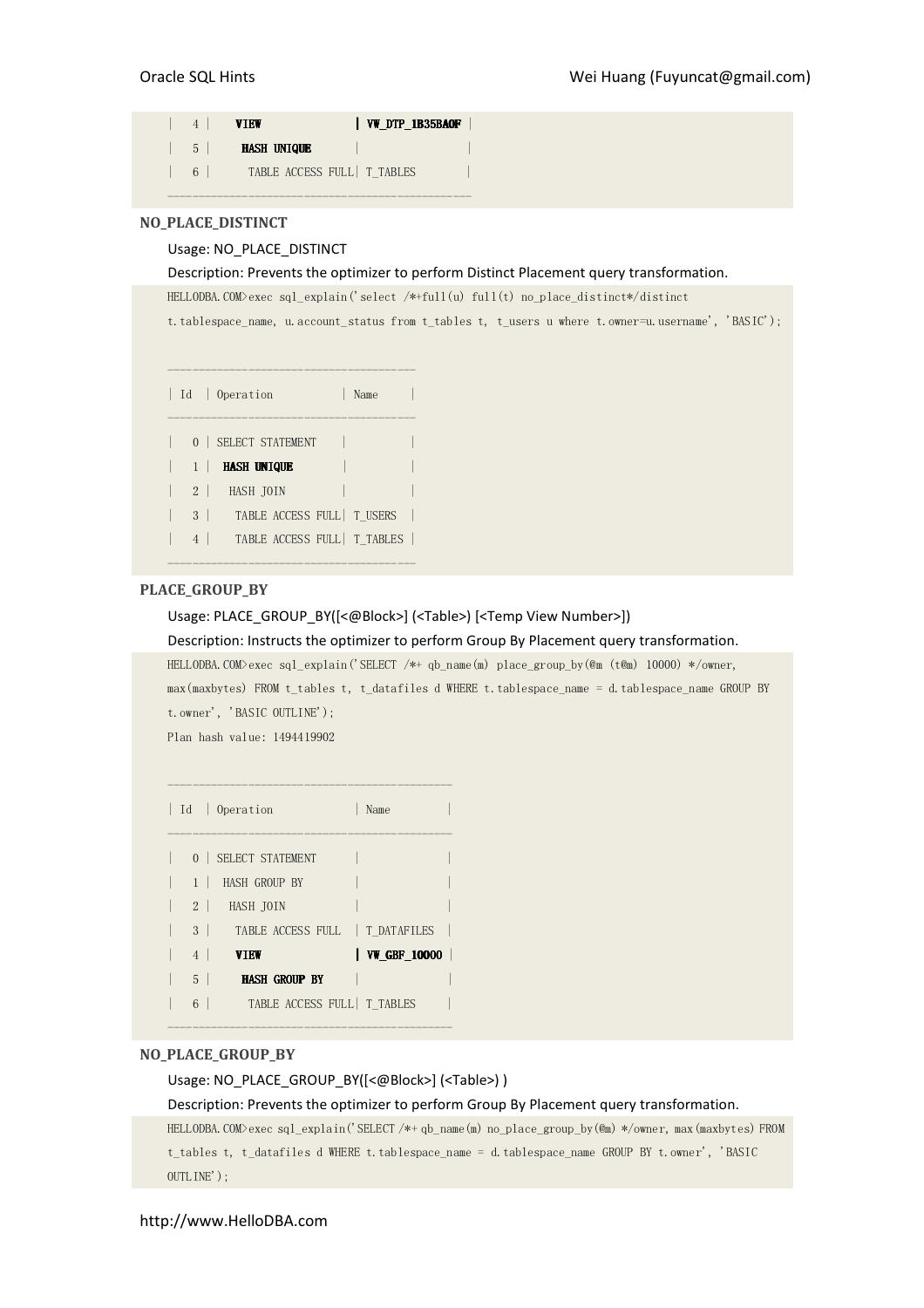| Id             | Operation                            | Name               |
|----------------|--------------------------------------|--------------------|
| 0 <sup>1</sup> | SELECT STATEMENT                     |                    |
|                | <b>HASH GROUP BY</b>                 |                    |
| 2 <sup>1</sup> | HASH JOIN                            |                    |
| $3-1$          | TABLE ACCESS FULL                    | T DATAFILES        |
| 4              | <b>VTEW</b>                          | index\$ join\$ 001 |
| $5-1$          | HASH JOIN                            |                    |
| $6-1$          | INDEX FAST FULL SCAN   T TABLES IDX3 |                    |
| $\overline{7}$ | INDEX FAST FULL SCAN   T TABLES IDX1 |                    |

## PRECOMPUTE\_SUBQUERY

## Usage: PRECOMPUTE\_SUBQUERY

Description: Instructs the optimizer to pre-compute cost of sub query, then perform query optimizing based on the result. This hint may change the result of the query.

HELLODBA.COM>exec sql\_explain('select /\*+ PRECOMPUTE\_SUBQUERY(@inv) \*/\* from t\_tables t where status in (select  $/*+qb\_name(inv)*(status from t_indexes i where status is not null)',$  'TYPICAL');

| Id   Operation                                                                                                                               | Name |  | Rows   Bytes   Cost (%CPU)   Time |
|----------------------------------------------------------------------------------------------------------------------------------------------|------|--|-----------------------------------|
| $0$ SELECT STATEMENT $\vert$ 2070 $\vert$ 412K 142 (1) 00:00:01  <br>$*$ 1   TABLE ACCESS FULL   T TABLES   2070   412K   142 (1)   00:00:01 |      |  |                                   |

Predicate Information (identified by operation id): ---------------------------------------------------

1 - filter("STATUS"='N/A' OR "STATUS"='UNUSABLE' OR "STATUS"='VALID')

## PULL PRED

Usage: PULL\_PRED([<@Block>]<View> [<Predication Position 1> ...])

Description: Instructs the optimizer to pull the complex predication in the view to the main

query.

|                | HELLODBA.COM>begin                                                                           |
|----------------|----------------------------------------------------------------------------------------------|
| $\overline{2}$ | sql explain('                                                                                |
| 3              | SELECT $/*+qb$ name (outy) <b>PULL PRED (COUTY V 2)</b> */ owner, table name, rownum         |
| $\overline{4}$ | <b>FROM</b>                                                                                  |
| 5              | (SELECT $/*+qb$ name (inv)*/t. owner, t. table name, t. last analyzed                        |
| 6              | FROM t tables t, t datafiles d                                                               |
| 7              | WHERE t. tablespace name $=$ d. tablespace name                                              |
| 8              | AND (t. last analyzed) $\langle$ (SELECT /*+qb name (subq1)*/ MAX(created) FROM t objects o) |
| 9              | AND (d. user_blocks) > (SELECT /*+qb_name(subq2)*/ MAX(LEAF BLOCKS) FROM t_indexes_i)        |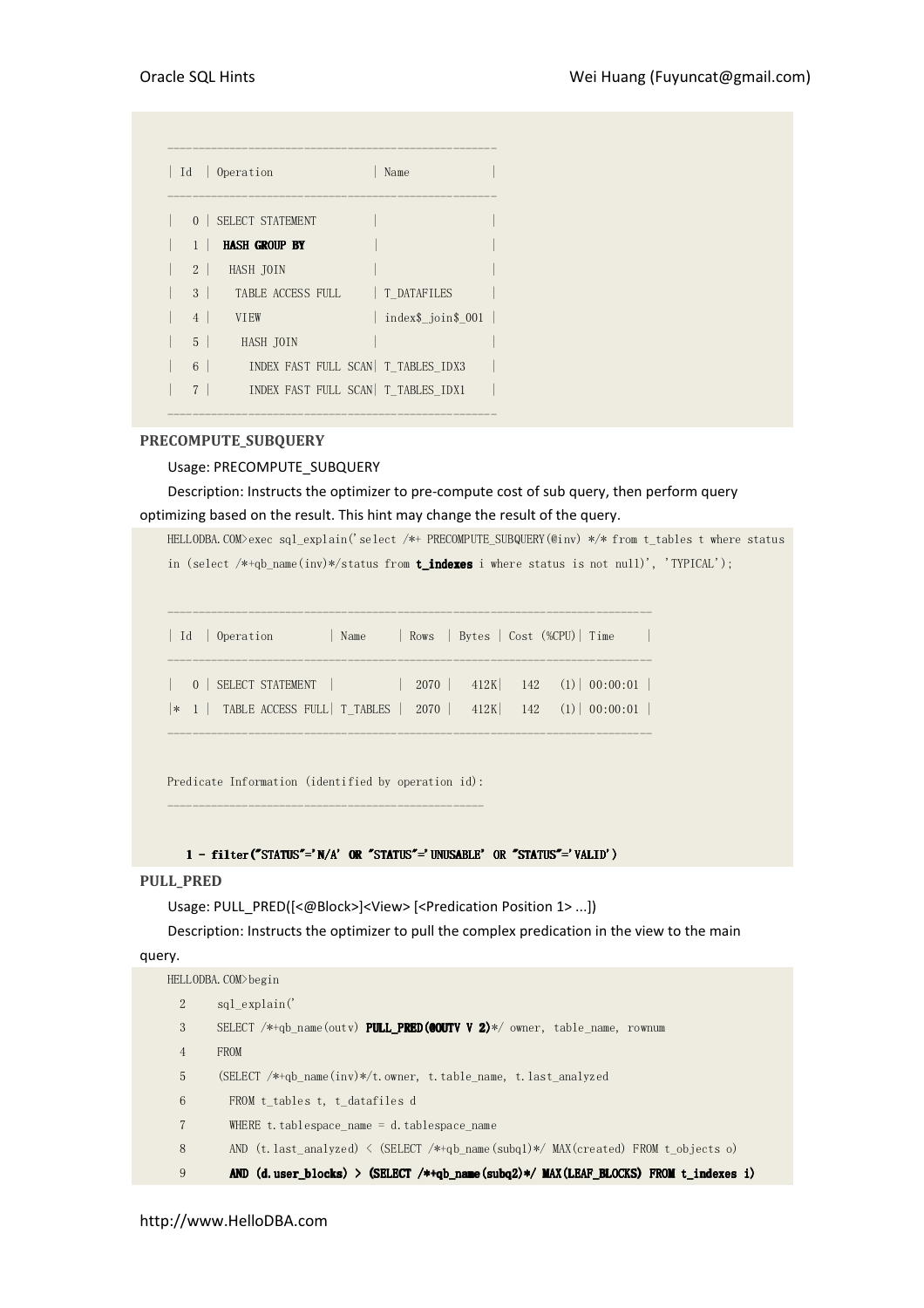| $\vert$ Id           | Operation                                           | Name             | Rows           |                     |                  | Bytes   Cost (%CPU)   Time |  |
|----------------------|-----------------------------------------------------|------------------|----------------|---------------------|------------------|----------------------------|--|
|                      | 0   SELECT STATEMENT                                |                  |                | $92 \mid 4324 \mid$ | 500              | $(1)$   00:00:02           |  |
|                      | $1  $ COUNT                                         |                  |                |                     |                  |                            |  |
| $2\vert$<br> ∗       | VIEW                                                |                  |                | 92   4324           | 148              | (3)   00:00:01             |  |
| 3 <sup>2</sup>       | SORT ORDER BY                                       |                  | 92             | 4692                | 148              | (3)   00:00:01             |  |
| 4                    | MERGE JOIN                                          |                  | 92             | 4692                | 145              | (2)   00:00:01             |  |
| 5 <sup>1</sup>       | TABLE ACCESS BY INDEX ROWID   T DATAFILES           |                  |                | $14$ 168            | $2^{\circ}$      | (0)   00:00:01             |  |
| 6 <sup>1</sup>       | INDEX FULL SCAN                                     | T DATAFILES IDX1 |                | $14$                | $\overline{1}$   | $(0)$   00:00:01           |  |
| 7 <sup>1</sup><br> ∗ | SORT JOIN                                           |                  | 92             | 3588                | 143              | (2)   00:00:01             |  |
| 8 <sup>1</sup><br> ∗ | TABLE ACCESS FULL                                   | T TABLES         | 92             | 3588                | 142              | (1)   00:00:01             |  |
| 9 <sup>°</sup>       | SORT AGGREGATE                                      |                  |                | $1 \vert 8 \vert$   |                  |                            |  |
| 10 <sup>1</sup>      | INDEX FULL SCAN (MIN/MAX)   T_OBJECTS_IDX5          |                  |                | $ 47585 $ 371K      | $\boldsymbol{2}$ | $(0)$   00:00:01           |  |
| 11 <sup>1</sup>      | SORT AGGREGATE                                      |                  | 1 <sup>1</sup> | 3                   |                  |                            |  |
| 12 <sup>1</sup>      | TABLE ACCESS FULL TABLE                             | T INDEXES        |                | 5833   17499        | 352              | $(1)$   00:00:02           |  |
|                      | Predicate Information (identified by operation id): |                  |                |                     |                  |                            |  |

 8 - filter("T"."TABLESPACE\_NAME" IS NOT NULL AND "T"."LAST\_ANALYZED"< (SELECT /\*+ QB\_NAME  $('SUBQ1'')$  \*/ MAX("CREATED") FROM "T\_OBJECTS" "0"))

## NO\_PULL\_PRED

Usage: NO\_PULL\_PRED([<@Block>]<View> [<Predication Position 1> ...]))

Description: Prevents the optimizer to pull the complex predication in the view to the main

## query.

```
HELLODBA.COM>begin 
  2 sql_explain(' 
  3 SELECT /*+qb_name(outv) NO_PULL_PRED(@OUTV V 2)*/ owner, table_name, rownum 
  4 FROM 
  5 (SELECT /*+qb_name(inv)*/t.owner, t.table_name, t.last_analyzed
```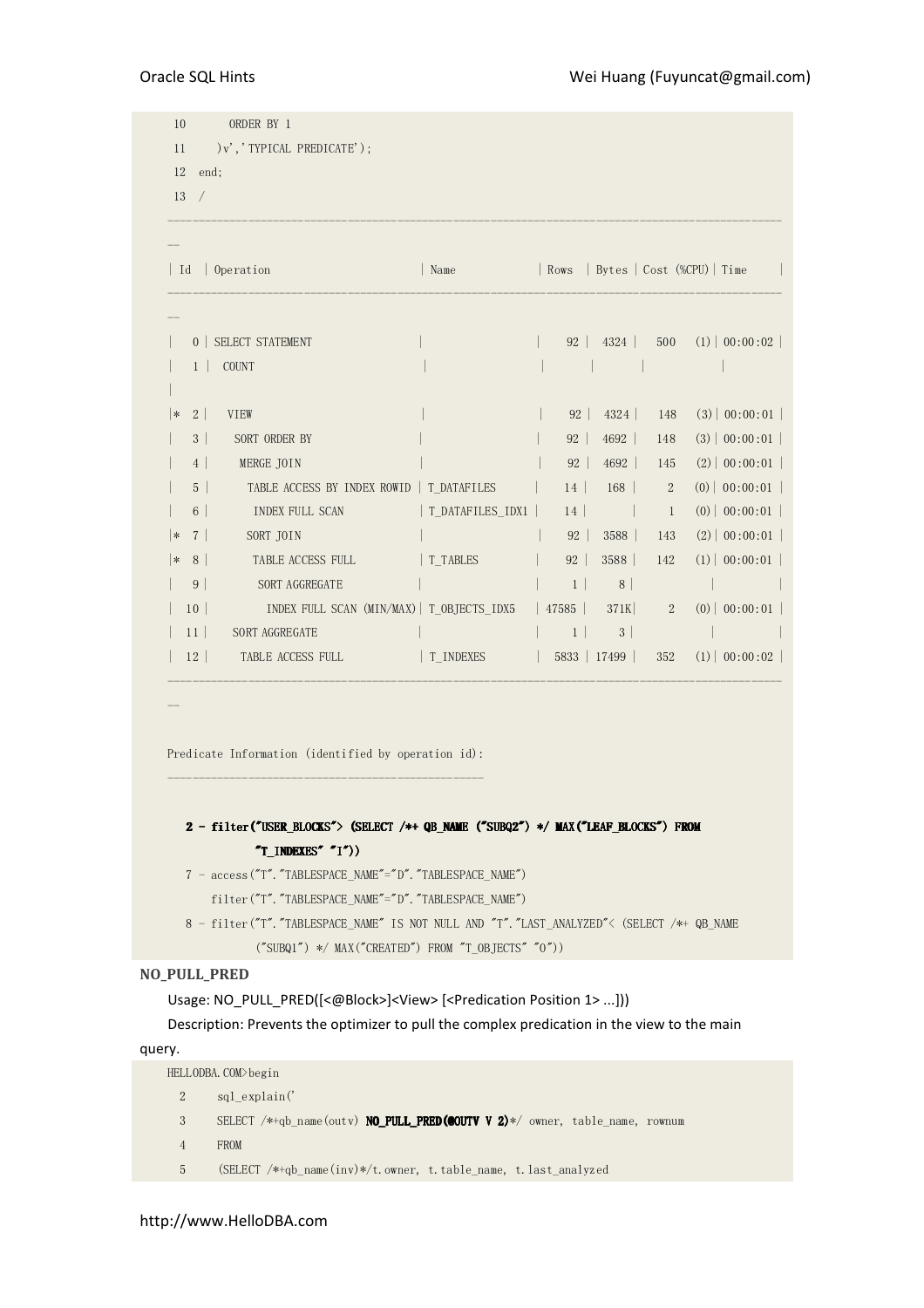| 6   | FROM t tables t                                                                               |
|-----|-----------------------------------------------------------------------------------------------|
| 7   | WHERE (t. last analyzed) $\langle$ (SELECT /*+qb name(subq1)*/ MAX(created) FROM t objects o) |
| 8   | AND (t. sample size) > (SELECT /*+qb name(subq2)*/ MAX(sample size) FROM t indexes i)         |
| 9   | AND owner like ''A%''                                                                         |
| 10  | ORDER BY 1                                                                                    |
| 11  | $)v'$ , 'TYPICAL'):                                                                           |
|     | $12$ end;                                                                                     |
| 13/ |                                                                                               |
|     |                                                                                               |
|     |                                                                                               |

| Id |                | Operation                                          | Name          | Rows           | Bytes   Cost (%CPU)  Time |                |                        |
|----|----------------|----------------------------------------------------|---------------|----------------|---------------------------|----------------|------------------------|
|    |                |                                                    |               |                |                           |                |                        |
|    | $0-1$          | SELECT STATEMENT                                   |               |                | 43                        |                | $357$ (1) 00:00:02     |
|    | 1              | <b>COUNT</b>                                       |               |                |                           |                |                        |
| ∗  | 2 <sup>1</sup> | <b>VIEW</b>                                        |               | $1 \perp$      | 43                        | 355            | $(1)$ 00:00:02         |
|    | $ * 3 $        | TABLE ACCESS BY INDEX ROWID   T TABLES             |               | $1 \mid$       | 35                        | 3 <sup>1</sup> | $(0)$   00:00:01       |
| ∣∗ | $4 \vert$      | INDEX RANGE SCAN                                   | T TABLES IDX1 | 2 <sup>2</sup> |                           | $2^{\circ}$    | $(0)$ 00:00:01         |
|    | 5 <sup>5</sup> | SORT AGGREGATE                                     |               | $1 \perp$      | 3 <sup>1</sup>            |                |                        |
|    | 6 <sup>1</sup> | TABLE ACCESS FULL                                  | T INDEXES     |                | 5833   17499              |                | $352 \t(1) \t00:00:02$ |
|    | 7 <sup>1</sup> | SORT AGGREGATE                                     |               | $1 \vert$      | 8 <sup>1</sup>            |                |                        |
|    | 8              | INDEX FULL SCAN (MIN/MAX)   T_OBJECTS_IDX5   47585 |               |                | 371K                      | $2^{\circ}$    | $(0)$   00:00:01       |
|    |                |                                                    |               |                |                           |                |                        |

Predicate Information (identified by operation id): ---------------------------------------------------

```
 2 - filter("LAST_ANALYZED"< (SELECT /*+ QB_NAME ("SUBQ1") */ MAX("CREATED") FROM 
           T_0BJECTS''''0')
```
# 3 - filter("T"."SAMPLE\_SIZE"> (SELECT /\*+ QB\_NAME ("SUBQ2") \*/ MAX("SAMPLE\_SIZE") FROM  $T$  indexes"  $'I")$ )

 $4 - \arccos("OWNER" LIKE 'A"')$ 

filter("OWNER" LIKE 'A%')

## OLD\_PUSH\_PRED

## Usage: OLD\_PUSH\_PRED([<@Block>]<View>)

Description: Instructs the optimizer to perform old push predication query transformation.

HELLODBA.COM>alter session set "\_OPTIMIZER\_COST\_BASED\_TRANSFORMATION"=off;

-------------------------------------------------------------

Session altered.

HELLODBA.COM>exec sql\_explain('SELECT /\*+ NO\_MERGE(v) OLD\_PUSH\_PRED(v) \*/\* FROM t\_tables t,  $v\_objects\_sys$  v WHERE t.owner =v.owner(+) and t.table\_name = v.object\_name(+) AND t.tablespace\_name  $=$  :A', 'BASIC PREDICATE');

http://www.HelloDBA.com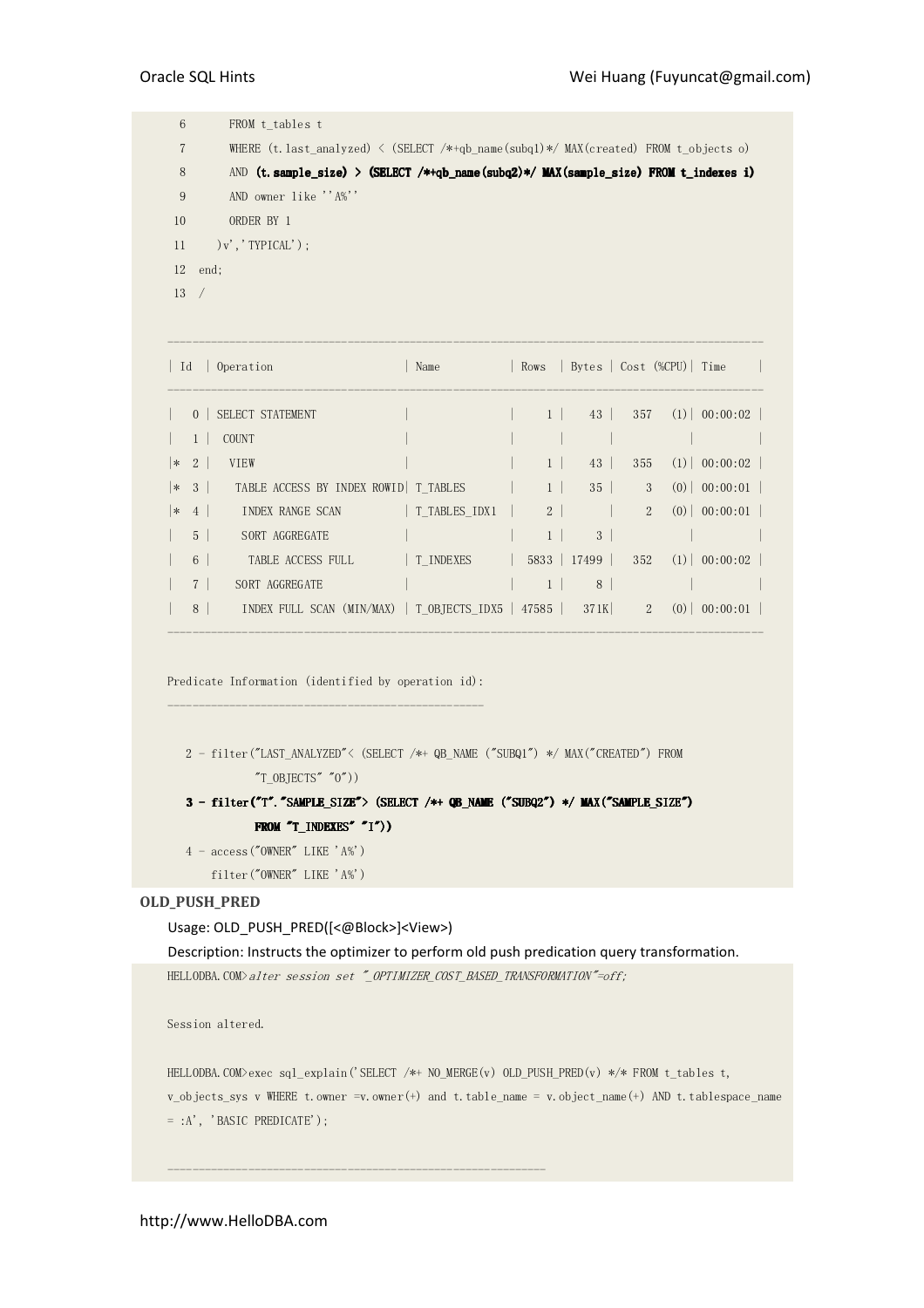| Id             | Operation                               | Name               |  |
|----------------|-----------------------------------------|--------------------|--|
|                |                                         |                    |  |
| $\overline{0}$ | SELECT STATEMENT                        |                    |  |
|                | NESTED LOOPS OUTER                      |                    |  |
| $2 \mid$       | TABLE ACCESS BY INDEX ROWID   T TABLES  |                    |  |
| $ * 3 $        | INDEX RANGE SCAN                        | T TABLES IDX3      |  |
| $4 \vert$      | <b>PARTITION HASH SINGLE</b>            |                    |  |
| $ * 5 $        | VIEW PUSHED PREDICATE                   | V OBJECTS SYS      |  |
| $6 \mid$       | TABLE ACCESS BY INDEX ROWID   T OBJECTS |                    |  |
| $ * 7 $        | INDEX RANGE SCAN                        | T OBJECTS IDX PART |  |
|                |                                         |                    |  |

## PUSH\_PRED

Usage: PUSH\_PRED([<@Block>]<View> [<Predication Position 1> ...])

Description: Instructs the optimizer to perform query transformation to push the predication to the view.

HELLODBA.COM>exec sql\_explain('SELECT /\*+ NO\_MERGE(v) PUSH\_PRED(v) \*/\* FROM t\_tables t, v\_objects\_sys v WHERE t. owner =v. owner(+) and t. table\_name = v. object\_name(+) AND t. tablespace\_name = :A', 'TYPICAL'); Plan hash value: 4224448473

| Id     |                | Operation                               | Name           | Rows           | Bytes   Cost (%CPU)   Time |                |                |
|--------|----------------|-----------------------------------------|----------------|----------------|----------------------------|----------------|----------------|
|        | $\Omega$       | SELECT STATEMENT                        |                | 2033           | 559K                       | 758            | $(1)$ 00:00:04 |
|        |                | NESTED LOOPS OUTER                      |                | 2033           | 559K                       | 758            | $(1)$ 00:00:04 |
|        | 2 <sup>1</sup> | TABLE ACCESS BY INDEX ROWID             | T TABLES       | 184            | 37536                      | 21             | $(0)$ 00:00:01 |
| $\ast$ | 3 <sup>1</sup> | INDEX RANGE SCAN                        | T TABLES IDX3  | 184            |                            |                | $(0)$ 00:00:01 |
|        | 4              | VIEW PUSHED PREDICATE                   | V OBJECTS SYS  | $1 \vert$      | 78                         | $\overline{4}$ | $(0)$ 00:00:01 |
| $\ast$ | 5 <sup>5</sup> | <b>FILTER</b>                           |                |                |                            |                |                |
|        | 6              | TABLE ACCESS BY INDEX ROWID   T OBTECTS |                | 1 <sup>1</sup> | $77 \mid$                  | $\overline{4}$ | $(0)$ 00:00:01 |
| $\ast$ | 7              | INDEX RANGE SCAN                        | T OBJECTS IDX8 |                |                            | 3              | $(0)$ 00:00:01 |

## NO\_PUSH\_PRED

Usage: NO\_PUSH\_PRED([<@Block>]<View>)

Description: Prevents the optimizer to perform query transformation to push the predication to the view.

HELLODBA.COM>exec sql\_explain('SELECT /\*+ NO\_PUSH\_PRED(v) \*/\* FROM t\_tables t, v\_objects\_sys v WHERE t.owner =v.owner(+) and t.table\_name = v.object\_name(+) AND t.tablespace\_name = :A', 'BASIC PREDICATE');

------------------------------------------------------- | Id | Operation | Name ------------------------------------------------------- 0 | SELECT STATEMENT  $| 1 |$  NESTED LOOPS OUTER | 2 | TABLE ACCESS BY INDEX ROWID | T\_TABLES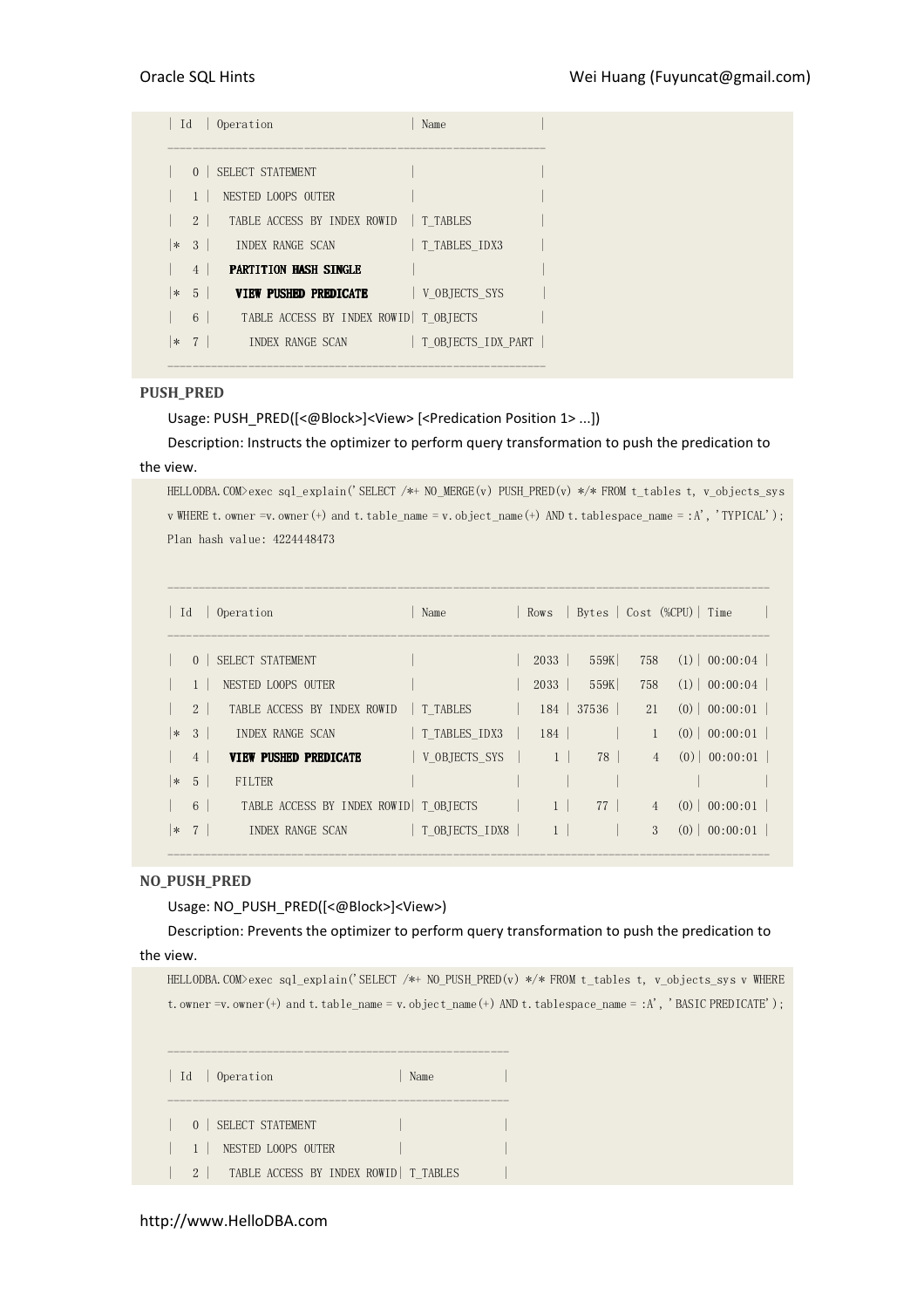|\* 3 | INDEX RANGE SCAN | T\_TABLES\_IDX3 | | 4 | TABLE ACCESS BY INDEX ROWID | T\_OBJECTS | |\* 5 | INDEX RANGE SCAN | T\_OBJECTS\_IDX8 | -------------------------------------------------------

Predicate Information (identified by operation id): ---------------------------------------------------

 $3 - \text{access("T".}$  "TABLESPACE\_NAME"=:A)

 $5$  -  $\mathrm{access}("OWNER" (+)='SYS' AND "T". "TABLE\_NAME" = "OBJECT\_NAME" (+))$ 

 $filter("T"."OWNER" = "OWNER" (+))$ 

# PUSH\_SUBQ

# Usage: PUSH\_SUBQ([<@SubBlock>])

Description: Instructs the optimizer to evaluate the sub query first when optimizing.

HELLODBA.COM>exec sql\_explain('select /\*+push\_subq(@inv)\*/\* from t\_objects o where created > (select /\*+qb\_name(inv)\*/max(created) from t\_users)', 'TYPICAL');

| - Id |                         | Operation                             | Name                                         |              | Rows   Bytes   Cost (%CPU)   Time |            |     |                                                                     |  |
|------|-------------------------|---------------------------------------|----------------------------------------------|--------------|-----------------------------------|------------|-----|---------------------------------------------------------------------|--|
| l∗   | $\Omega$                | SELECT STATEMENT<br>TABLE ACCESS FULL | T OBJECTS                                    | 3606<br>3606 | 352K<br>352K                      | 296<br>295 |     | $(3) \begin{array}{ c} 00:00:03 \end{array}$<br>$(3) \mid 00:00:03$ |  |
|      | $2^{\circ}$<br>$3 \mid$ | SORT AGGREGATE                        | INDEX FULL SCAN (MIN/MAX)   T_USERS_IDX1   1 |              | 8<br>8 <sup>1</sup>               |            | (0) | 00:00:01                                                            |  |

--------------------------------------------------------------------------------------------

Predicate Information (identified by operation id): ---------------------------------------------------

 1 - filter("CREATED"> (SELECT /\*+ PUSH\_SUBQ QB\_NAME ("INV") \*/ MAX("CREATED") FROM "T\_USERS" "T\_USERS"))

# NO\_PUSH\_SUBQ

## Usage: NO\_PUSH\_SUBQ([<@SubBlock>])

Description: Prevents the optimizer to evaluate the sub query first when optimizing.

HELLODBA.COM>exec sql\_explain('select /\*+no\_push\_subq(@inv)\*/\* from t\_objects o where created > (select  $\verb|{\ast_{\text{q}}b\_name(inv)}{\ast}/\text{max(created)}\text{ from t\_users)}',\text{ 'TYPICAL'});$ 

| Operation<br>Id                          | Name      | Rows   Bytes   Cost (%CPU)   Time |                                            |
|------------------------------------------|-----------|-----------------------------------|--------------------------------------------|
| 0   SELECT STATEMENT                     |           |                                   | $72116$   $7042K$   $299$ (4)   $00:00:03$ |
| <b>FILTER</b><br>$\vert * \vert 1 \vert$ |           |                                   |                                            |
| $2 \mid$<br>TABLE ACCESS FULL            | T OBJECTS | 7042K 298<br>72116                | (4)<br>00:00:03                            |
| 3<br>SORT AGGREGATE                      |           | 8                                 |                                            |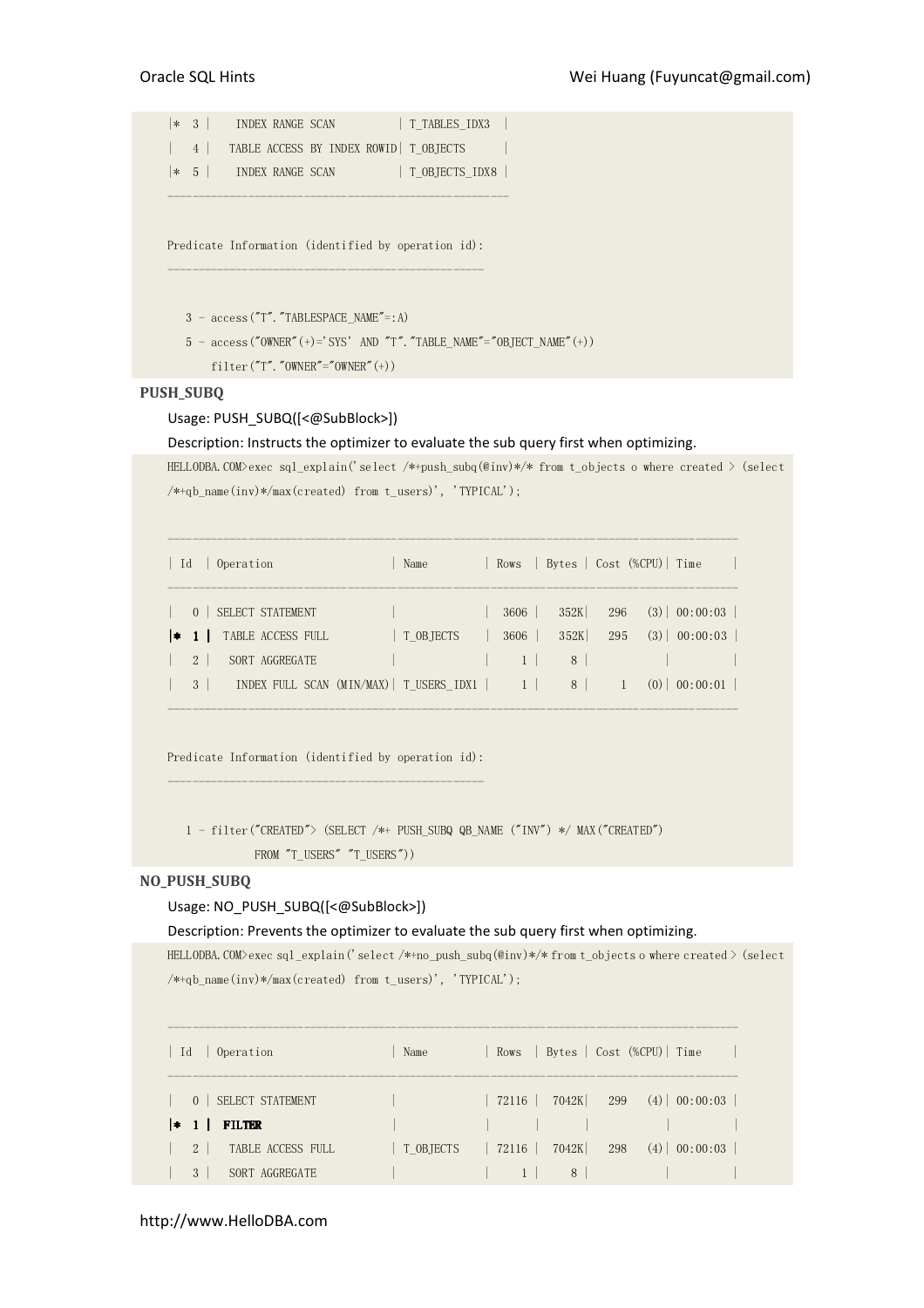| 4 | INDEX FULL SCAN (MIN/MAX)| T\_USERS\_IDX1 | 1 | 8 | 1 (0)| 00:00:01 | --------------------------------------------------------------------------------------------

Predicate Information (identified by operation id): ---------------------------------------------------

 1 - filter("CREATED"> (SELECT /\*+ NO\_PUSH\_SUBQ QB\_NAME ("INV") \*/ MAX("CREATED") FROM "T\_USERS" "T\_USERS"))

## **REWRITE**

#### Usage: REWRITE([<@Block>] [<Materialized VIew>])

#### Description: Instructs the optimizer to re-write the query block to a materialized view.

HELLODBA.COM>exec sql\_explain('select /\*+qb\_name(m) rewrite(@m MV\_TABLES)\*/ t.owner, t.table\_name from t\_tables t, t\_objects o where t.owner = o.owner and t.table\_name = o.object\_name and o.object\_type = ''TABLE'' and t.tablespace\_name is not null and created>:A', 'TYPICAL OUTLINE');

| Id   Operation                                                                                        | Name                                                                                                                                                                                                                                 | Rows   Bytes   Cost (%CPU)   Time     |
|-------------------------------------------------------------------------------------------------------|--------------------------------------------------------------------------------------------------------------------------------------------------------------------------------------------------------------------------------------|---------------------------------------|
| SELECT STATEMENT<br>$ *$ 1   MAT_VIEW REWRITE ACCESS FULL   MV_TABLES   119   4284   7 (0)   00:00:01 | <u> Albert Starten von der Starten und der Entschaft der Entschaft der Entschaft der Entschaft der Entschaft der Entschaft der Entschaft der Entschaft der Entschaft der Entschaft der Entschaft der Entschaft der Entschaft der</u> | $119$   $4284$   $7$ (0)   $00:00:01$ |

## NO\_REWRITE

## Usage: NO\_REWRITE([<@Block>])

Description: Prevents the optimizer re-write the query block to a materialized view.

HELLODBA.COM>exec sql\_explain('select /\*+qb\_name(m) no\_rewrite(@m)\*/t.owner, t.table\_name from t\_tables t, t\_objects o where t.owner = o.owner and t.table\_name = o.object\_name and o.object\_type = ''TABLE'' and t.tablespace name is not null and created>:A', 'TYPICAL OUTLINE');

---------------------------------------------------------------------------------------------------

| Id<br>Operation                                  | Name      | Rows   Bytes   Cost (%CPU)   Time |    |                                                   |  |
|--------------------------------------------------|-----------|-----------------------------------|----|---------------------------------------------------|--|
|                                                  |           |                                   |    |                                                   |  |
| SELECT STATEMENT<br>$\overline{0}$               |           |                                   |    | $126 \mid 10458 \mid 64 \n(5) \mid 00:00:01 \mid$ |  |
| <b>NESTED LOOPS</b><br>1 <sup>1</sup>            |           |                                   |    |                                                   |  |
|                                                  |           |                                   |    |                                                   |  |
| 2 <sup>1</sup><br>NESTED LOOPS                   |           | $126 \mid 10458 \mid$             | 64 | $(5)$   00:00:01                                  |  |
| $\mathbf{3}$<br>TABLE ACCESS BY INDEX ROWID      | T OBJECTS | $126$ 6048                        | 58 | $(6)$   00:00:01                                  |  |
| BITMAP CONVERSION TO ROWIDS<br>$4\overline{ }$   |           |                                   |    |                                                   |  |
| 5 <sup>5</sup><br>BITMAP AND                     |           |                                   |    |                                                   |  |
|                                                  |           |                                   |    |                                                   |  |
| $6\overline{6}$<br>BITMAP CONVERSION FROM ROWIDS |           |                                   |    |                                                   |  |
| SORT ORDER BY                                    |           |                                   |    |                                                   |  |
|                                                  |           |                                   |    |                                                   |  |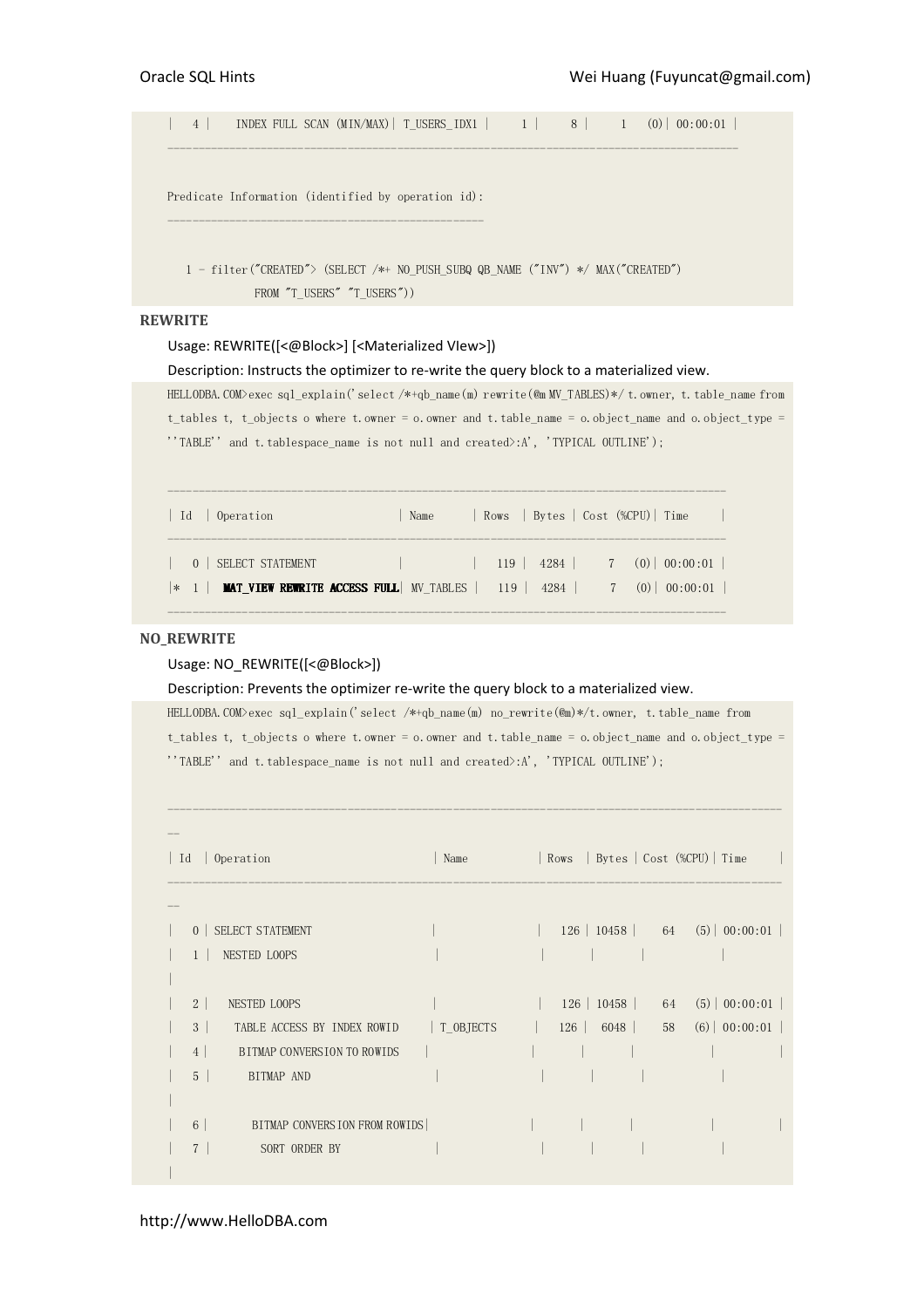| 8<br>∣∗  | INDEX RANGE SCAN              | T OBJECTS IDX5 | 2523         |    | 3        | 00:00:01<br>(0) |
|----------|-------------------------------|----------------|--------------|----|----------|-----------------|
| 9        | BITMAP CONVERSION FROM ROWIDS |                |              |    |          |                 |
| 10       | SORT ORDER BY                 |                |              |    |          |                 |
|          |                               |                |              |    |          |                 |
| $ *11 $  | INDEX RANGE SCAN              | T OBJECTS IDX7 | 2523         |    | 25       | $(0)$ 00:00:01  |
| $ * 12 $ | INDEX UNIQUE SCAN             | T TABLES PK    |              |    | $\Omega$ | 00:00:01<br>(0) |
| $ * 13$  | TABLE ACCESS BY INDEX ROWID   | T TABLES       | $\mathbf{1}$ | 35 |          | 00:00:01<br>(0) |
|          |                               |                |              |    |          |                 |
|          |                               |                |              |    |          |                 |

## NO\_MULTIMV\_REWRITE

#### Usage: NO\_MULTIMV\_REWRITE

Description: Not allow the optimizer re-write the query block to multiple materialized views.

HELLODBA.COM>create materialized view mv\_objects\_sys enable query rewrite

```
 2 as select * from t_objects where owner ='SYS';
```
Materialized view created.

HELLODBA.COM>create materialized view mv\_objects\_demo enable query rewrite

2 as select \* from t\_objects where owner ='DEMO';

Materialized view created.

HELLODBA.COM>exec sql\_explain('select /\*+ \*/\* from t\_objects where owner in (''SYS'', ''DEMO'')', 'BASIC');

|                             | Id   Operation<br>Name                                |  |
|-----------------------------|-------------------------------------------------------|--|
| $\Omega$                    | SELECT STATEMENT                                      |  |
|                             | <b>VTEW</b>                                           |  |
| $\mathcal{D}_{\mathcal{L}}$ | UNION-ALL                                             |  |
| 3                           | <b>MAT VIEW REWRITE</b> ACCESS FULL MV OBJECTS SYS    |  |
| $\overline{4}$              | <b>MAT VIEW REWRITE</b> ACCESS FULL   MV OBJECTS DEMO |  |

----------------------------------------------------------

----------------------------------------------------------

HELLODBA.COM>exec sql\_explain('select /\*+ **NO\_MULTIMV\_REWRITE** \*/\* from t\_objects where owner in (''SYS'', ''DEMO'')', 'BASIC');

Plan hash value: 3629755566

| Id   Operation<br>Name            |  |
|-----------------------------------|--|
| 0   SELECT STATEMENT              |  |
| 1   TABLE ACCESS FULL   T_OBJECTS |  |

http://www.HelloDBA.com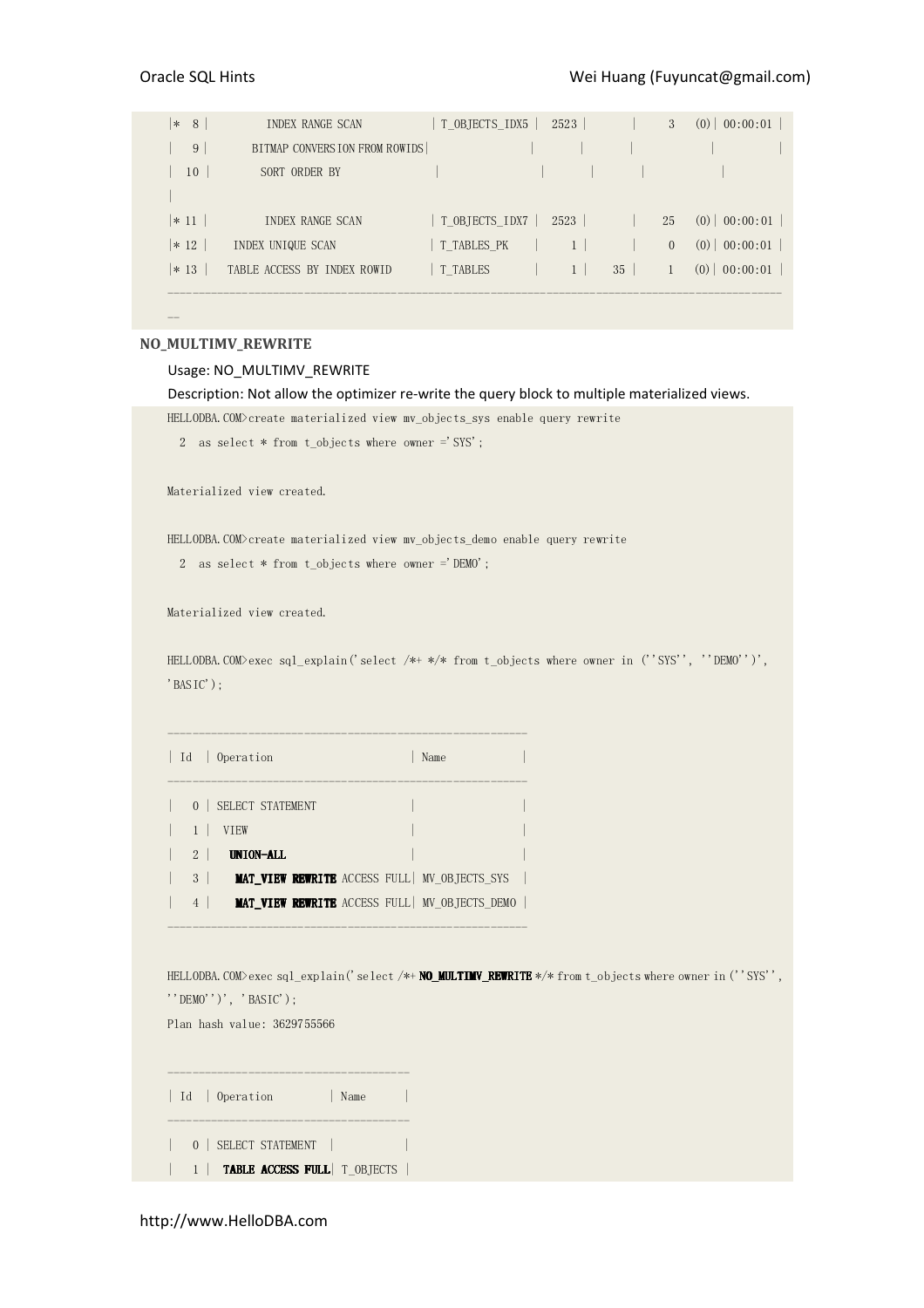# NO\_BASETABLE\_MULTIMV\_REWRITE

---------------------------------------

## Usage: NO\_BASETABLE\_MULTIMV\_REWRITE

Description: No allow the optimizer re-write query to a combine query on the materialized view and its base table.

```
HELLODBA.COM>exec sql_explain('select /*+ REWRITE */* from t_objects where owner in (''SYS'',
''SYSTEM'')', 'BASIC'); 
--------------------------------------------------------- 
| Id | Operation | Name
--------------------------------------------------------- 
| 0 | SELECT STATEMENT
| 1 | VIEW
\vert 2 \vert UNION-ALL
| 3 | MAT_VIEW REWRITE ACCESS FULL| MV_OBJECTS_SYS |
| 4 | TABLE ACCESS FULL | T_OBJECTS
---------------------------------------------------------
```
HELLODBA.COM>exec sql\_explain('select /\*+ REWRITE NO\_BASETABLE\_MULTIMV\_REWRITE \*/\* from t\_objects where owner in (''SYS'', ''SYSTEM'')', 'BASIC');

```
--------------------------------------- 
| Id | Operation | Name
--------------------------------------- 
| 0 | SELECT STATEMENT | | 
| 1 | TABLE ACCESS FULL| T_OBJECTS |
---------------------------------------
```
## REWRITE\_OR\_ERROR

Usage: REWRITE\_OR\_ERROR

Description: Force the optimizer to re-write query to materialized view, raise error if re-writing failed.

```
HELLODBA.COM>explain plan for select /*+ REWRITE_OR_ERROR */* from t_objects where owner in ('SYS', 
'SYSTEM');
```
explain plan for select /\*+ REWRITE\_OR\_ERROR \*/\* from t\_objects where owner in ('SYS', 'SYSTEM')

ERROR at line 1:

\*\*\*\*\*\*\*\*\*\*\*\*\*\*\*\*\*\*\*\*\*\*

ORA-30393: a query block in the statement did not rewrite

SET\_TO\_JOIN

Usage: SET\_TO\_JOIN([<@Block>])

Description: Instructs the optimizer to transform data set operations to join.

HELLODBA.COM>exec sql\_explain('select /\*+SET\_TO\_JOIN(@"SET\$1")\*/ owner from t\_tables intersect select owner from t\_objects', 'TYPICAL OUTLINE');

------------------------------------------------------------------------------------------------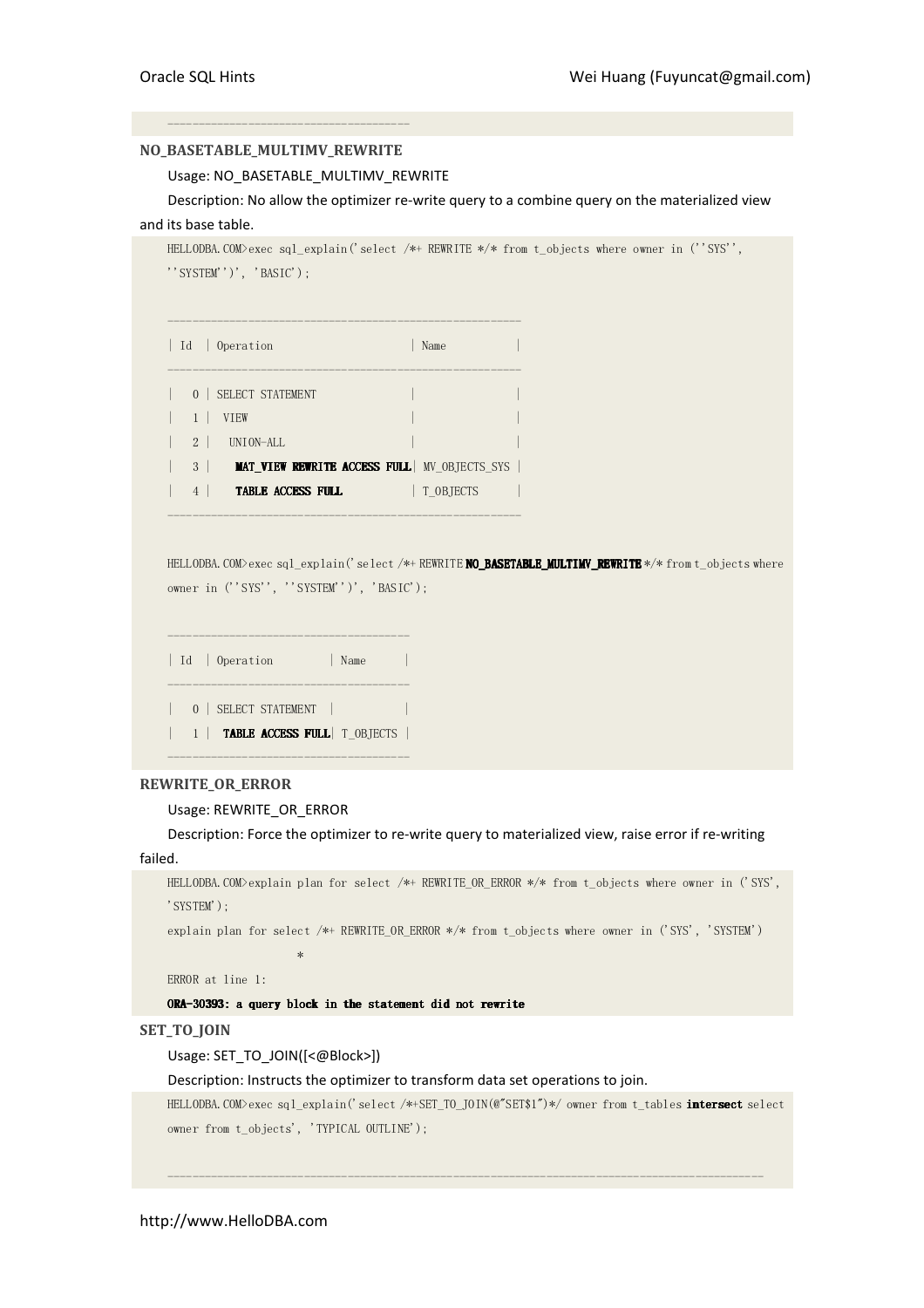| Id<br>Operation<br>Rows  <br>Name                                          | Bytes   Cost (%CPU)   Time       |
|----------------------------------------------------------------------------|----------------------------------|
|                                                                            |                                  |
| SELECT STATEMENT<br>210<br>21<br>$\Omega$                                  | 16(75)   00:00:17                |
| 210<br>HASH UNIQUE<br>21                                                   | 16(75)   00:00:17                |
| 168M<br>17M<br>2<br><b>HASH JOIN</b><br>$\ast$                             | $(34)$ 00:00:06<br>6             |
| T TABLES_IDX1<br>3 <sup>1</sup><br>INDEX FAST FULL SCAN<br>2071<br>$10355$ | $(0)$ 00:00:03<br>$2^{1}$        |
| BITMAP CONVERSION TO ROWIDS<br>232K<br>47585<br>4 <sup>1</sup>             | $\overline{2}$<br>$(0)$ 00:00:03 |
| T OBJECTS IDX4  <br>$5^{\circ}$<br>BITMAP INDEX FULL SCAN                  |                                  |

## NO\_SET\_TO\_JOIN

## Usage: NO\_SET\_TO\_JOIN([<@Block>])

## Description: Prevents the optimizer to transform data set operations to join.

HELLODBA.COM>exec sql\_explain('select /\*+NO\_SET\_TO\_JOIN\*/ owner from t\_tables **intersect** select owner from t\_objects', 'BASIC OUTLINE');

|                | Id   Operation                             | Name          |  |
|----------------|--------------------------------------------|---------------|--|
| 0 <sup>1</sup> | SELECT STATEMENT                           |               |  |
|                | <b>INTERSECTION</b>                        |               |  |
| 2 <sup>1</sup> | SORT UNIQUE NOSORT                         |               |  |
| $3-1$          | INDEX FULL SCAN                            | T TABLES IDX1 |  |
| $\overline{4}$ | SORT UNIQUE                                |               |  |
| $5-1$          | BITMAP CONVERSION TO ROWIDS                |               |  |
| 6              | BITMAP INDEX FAST FULL SCAN T OBJECTS IDX4 |               |  |

---------------------------------------------------------

---------------------------------------------------------

# TRANSFORM\_DISTINCT\_AGG

# Usage: TRANSFORM\_DISTINCT\_AGG(<@Block>)

Description: Instructs the optimizer to perform Distinct Aggregated Function transformation.

HELLODBA.COM>alter session set "\_optimizer\_distinct\_agg\_transform"=false;

Session altered.

HELLODBA.COM>exec sql\_explain('select /\*+qb\_name(M) TRANSFORM\_DISTINCT\_AGG(@M)\*/owner, avg(avg\_row\_len), count(distinct table\_name) from t\_tables group by owner', 'TYPICAL OUTLINE');

| Operation<br>Id                           | Name            | Rows                   |    | Bytes   Cost (%CPU)   Time |
|-------------------------------------------|-----------------|------------------------|----|----------------------------|
|                                           |                 |                        |    |                            |
| SELECT STATEMENT<br>$\overline{0}$        |                 | 900<br>18 <sup>1</sup> | 29 | $(7)$ 00:00:01             |
| <b>HASH GROUP BY</b>                      |                 | 18<br>900              | 29 | $(7)$ 00:00:01             |
| $2^{\circ}$<br><b>VIEW</b>                | <b>WW</b> DAG 0 | 2696<br>131K           | 29 | $(7)$ 00:00:01             |
| <b>HASH GROUP BY</b><br>3                 |                 | 83576<br>2696          | 29 | $(7)$   00:00:01           |
| TABLE ACCESS FULL   T TABLES<br>$4 \vert$ |                 | 2696<br>83576          | 27 | 00:00:01<br>(0)            |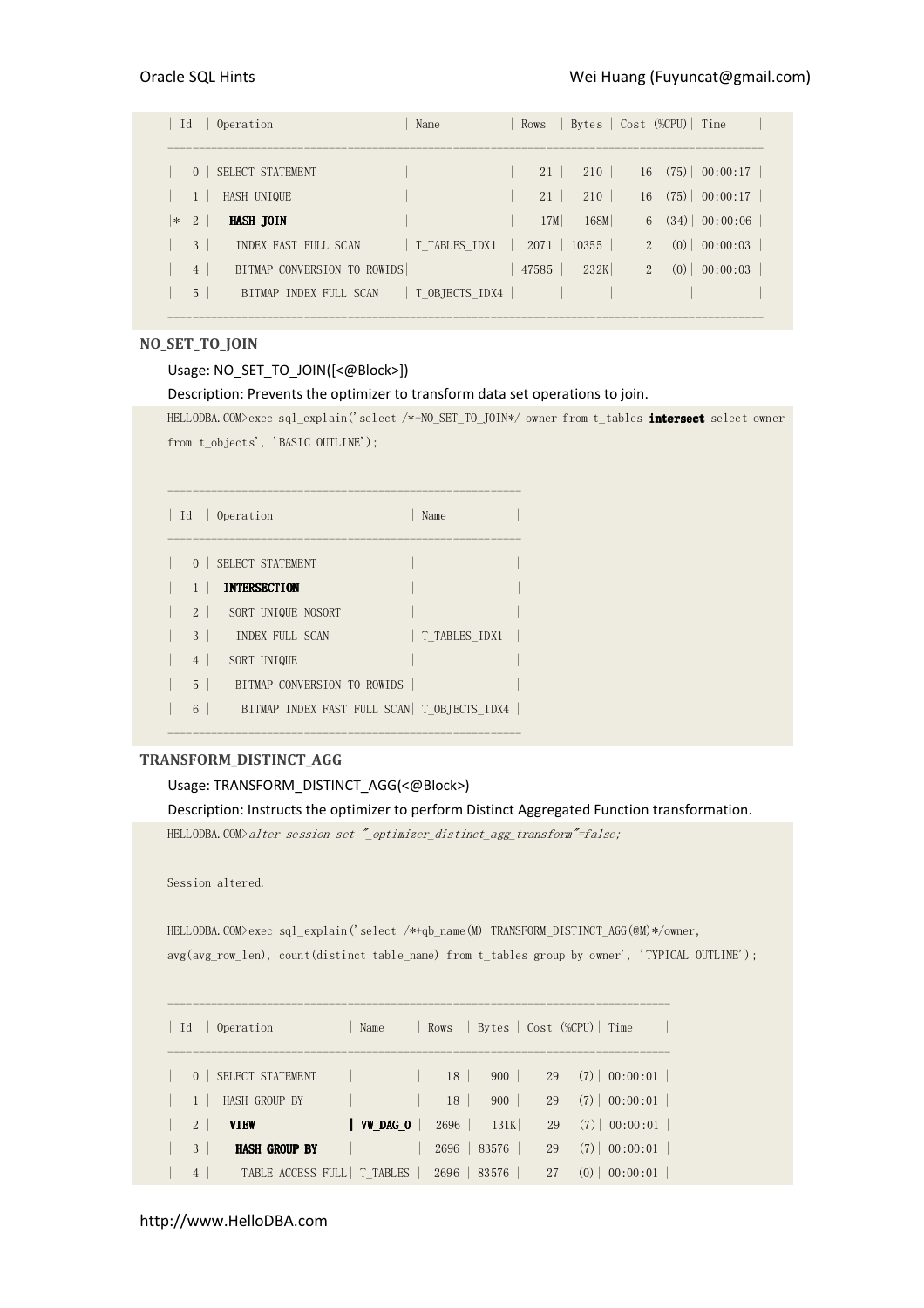# NO\_TRANSFORM\_DISTINCT\_AGG

# Usage: NO\_TRANSFORM\_DISTINCT\_AGG

Description: Prevents the optimizer to perform Distinct Aggregated Function transformation.

HELLODBA.COM>exec sql\_explain('select /\*+NO\_TRANSFORM\_DISTINCT\_AGG\*/owner, avg(avg\_row\_len), count(distinct table name) from t\_tables group by owner', 'TYPICAL OUTLINE');

---------------------------------------------------------------------------------

| Id Operation                                                        | Name |    |     | Rows   Bytes   Cost (%CPU)   Time |
|---------------------------------------------------------------------|------|----|-----|-----------------------------------|
| 0 SELECT STATEMENT                                                  |      | 18 |     | $558$   29 (7)   00:00:01         |
| 1 SORT GROUP BY                                                     |      | 18 | 558 | 29(7) 00:00:01                    |
| 2   TABLE ACCESS FULL   T TABLES   2696   83576   27 (0)   00:00:01 |      |    |     |                                   |

-------------------------------------------------------------------------------

-------------------------------------------------------------------------------

# **UNNEST**

## Usage: UNNEST([<@SubBlock>])

# Description: Instructs the optimizer to perform query transformation to un-nest the specified query block.

HELLODBA.COM>exec sql\_explain('select /\*+ UNNEST(@INV) \*/distinct object\_name from t\_objects o where

object\_name not in (select /\*+qb\_name(inv)\*/table\_name from t\_tables t)', 'TYPICAL OUTLINE');

| Id     |                | Operation                       | Name                           |  |                                          |            | Rows   Bytes   Cost (%CPU)   Time      |
|--------|----------------|---------------------------------|--------------------------------|--|------------------------------------------|------------|----------------------------------------|
|        | $\Omega$       | SELECT STATEMENT<br>HASH UNIQUE |                                |  | 2030   85260  <br>$2030 \mid 85260 \mid$ | 344<br>344 | $(5)$   00:00:02  <br>$(5)$   00:00:02 |
| $\ast$ | 2              | HASH JOIN RIGHT ANTI            |                                |  | 44305   1817K                            | 335        | $(2)$ 00:00:02                         |
|        | 3              | INDEX FULL SCAN                 | T TABLES PK                    |  | $2071$   37278                           |            | $11$ (0) 00:00:01                      |
|        | $\overline{4}$ | INDEX FULL SCAN                 | T OBJECTS IDX1   47585   1115K |  |                                          | 322        | $(1)$   00:00:02                       |

# NO\_UNNEST

## Usage: NO\_UNNEST([<@SubBlock>])

Description: Prevents the optimizer to perform query transformation to un-nest the specified query block.

```
HELLODBA.COM>exec sql_explain('select /*+ NO_UNNEST(@INV) */distinct object_name from t_objects o where 
object_name not in (select /*+qb_name(inv)*/table_name from t_tables t)', 'BASIC PREDICATE');
```

|   |                | Id   Operation                             | Name |  |
|---|----------------|--------------------------------------------|------|--|
|   | 0 <sup>1</sup> | SELECT STATEMENT                           |      |  |
|   | $1 \perp$      | HASH UNIQUE                                |      |  |
|   |                | $ \cdot 2 $ INDEX FULL SCAN T OBJECTS IDX1 |      |  |
| ∗ |                | 3   INDEX RANGE SCAN   T_TABLES_PK         |      |  |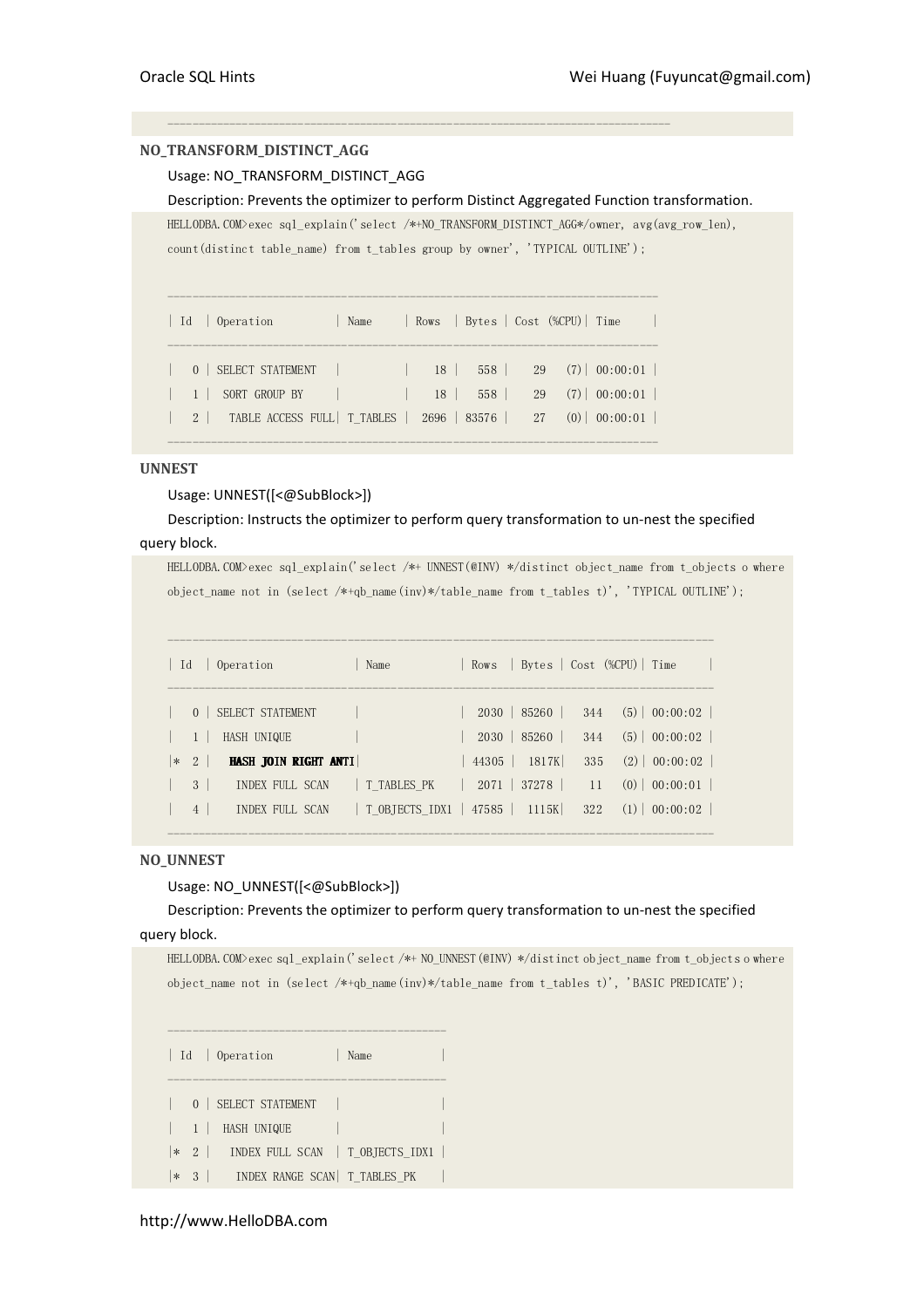Predicate Information (identified by operation id): ---------------------------------------------------

---------------------------------------------

# $2$  -filter( NOT EXISTS (SELECT /\*+ NO\_UNNEST QB\_NAME ("INV") \*/ 0 FROM  $T_{{\text{I}^{\text{R}}}}$  and  $T_{{\text{I}^{\text{R}}}}$  and  $T_{{\text{I}^{\text{R}}}}$  and  $T_{{\text{I}^{\text{R}}}}$  and  $T_{{\text{I}^{\text{R}}}}$  and  $T_{{\text{I}^{\text{R}}}}$  and  $T_{{\text{I}^{\text{R}}}}$

3 - access("TABLE\_NAME"=:B1)

# USE\_CONCAT

Usage: USE\_CONCAT([<@Block>])

Description: Instructs the optimizer to concat multiple results output from OR conjunct

# predications.

HELLODBA.COM>exec sql\_explain('select /\*+qb\_name(M) USE\_CONCAT(@M)\*/\* from t\_objects o where created = :A or (owner = :B and object\_name=:C)', 'TYPICAL OUTLINE');

| Id     |                | Operation                               | Name           |                 |      |                | Rows   Bytes   Cost (%CPU)   Time |
|--------|----------------|-----------------------------------------|----------------|-----------------|------|----------------|-----------------------------------|
|        | $\Omega$       | SELECT STATEMENT                        |                | 28 <sup>1</sup> | 2800 |                | $6$ (0) 00:00:01                  |
|        |                | <b>CONCATENATION</b>                    |                |                 |      |                |                                   |
|        | 2 <sup>1</sup> | TABLE ACCESS BY INDEX ROWID   T OBJECTS |                |                 | 100  | $\overline{4}$ | $(0)$   00:00:01                  |
| $\ast$ | 3 <sup>7</sup> | INDEX RANGE SCAN                        | T OBJECTS IDX8 |                 |      | 3              | $(0)$ 00:00:01                    |
|        | $\ast$ 4       | TABLE ACCESS BY INDEX ROWID   T OBJECTS |                | 27 <sup>1</sup> | 2700 | $2^{\circ}$    | $(0)$ 00:00:01                    |
| $*$ 5  |                | <b>INDEX RANGE SCAN</b>                 | T OBJECTS IDX5 | 27              |      |                | (0)<br>$00:00:01$                 |

-----------------------------------------------------------------------------------------------

## NO\_EXPAND

# Usage: NO\_EXPAND([<@Block>])

# Description: Prevents the optimizer to concat multiple results output from OR conjunct predications.

HELLODBA.COM>exec sql\_explain('select /\*+qb\_name(M) NO\_EXPAND(@M)\*/\* from t\_objects o where created = :A or (owner = :B and object\_name=:C)', 'TYPICAL OUTLINE');

|        | Id             | Operation                     | Name                           |                 |      |              | Rows   Bytes   Cost (%CPU)   Time |                                    |
|--------|----------------|-------------------------------|--------------------------------|-----------------|------|--------------|-----------------------------------|------------------------------------|
|        | $\Omega$       | SELECT STATEMENT              |                                | 27 <sup>1</sup> | 2700 |              |                                   | $11 \quad (10) \mid 00:00:01 \mid$ |
|        |                | TABLE ACCESS BY INDEX ROWID   | T OBJECTS                      | 27 <sup>2</sup> |      |              |                                   | $2700$   11 (10)   00:00:01        |
|        | 2 <sup>1</sup> | BITMAP CONVERSION TO ROWIDS   |                                |                 |      |              |                                   |                                    |
|        | 3 <sup>1</sup> | BITMAP OR                     |                                |                 |      |              |                                   |                                    |
|        | 4 <sup>1</sup> | BITMAP CONVERSION FROM ROWIDS |                                |                 |      |              |                                   |                                    |
| *      | 5 <sup>1</sup> | INDEX RANGE SCAN              | $\vert$ T OBJECTS IDX5 $\vert$ |                 |      | $\mathbf{1}$ |                                   | $(0)$ 00:00:01                     |
|        | 6 <sup>1</sup> | BITMAP CONVERSION FROM ROWIDS |                                |                 |      |              |                                   |                                    |
|        | 7 <sup>1</sup> | SORT ORDER BY                 |                                |                 |      |              |                                   |                                    |
| $\ast$ | 8              | INDEX RANGE SCAN              | T OBJECTS IDX8                 |                 |      | 3            |                                   | $(0)$   00:00:01                   |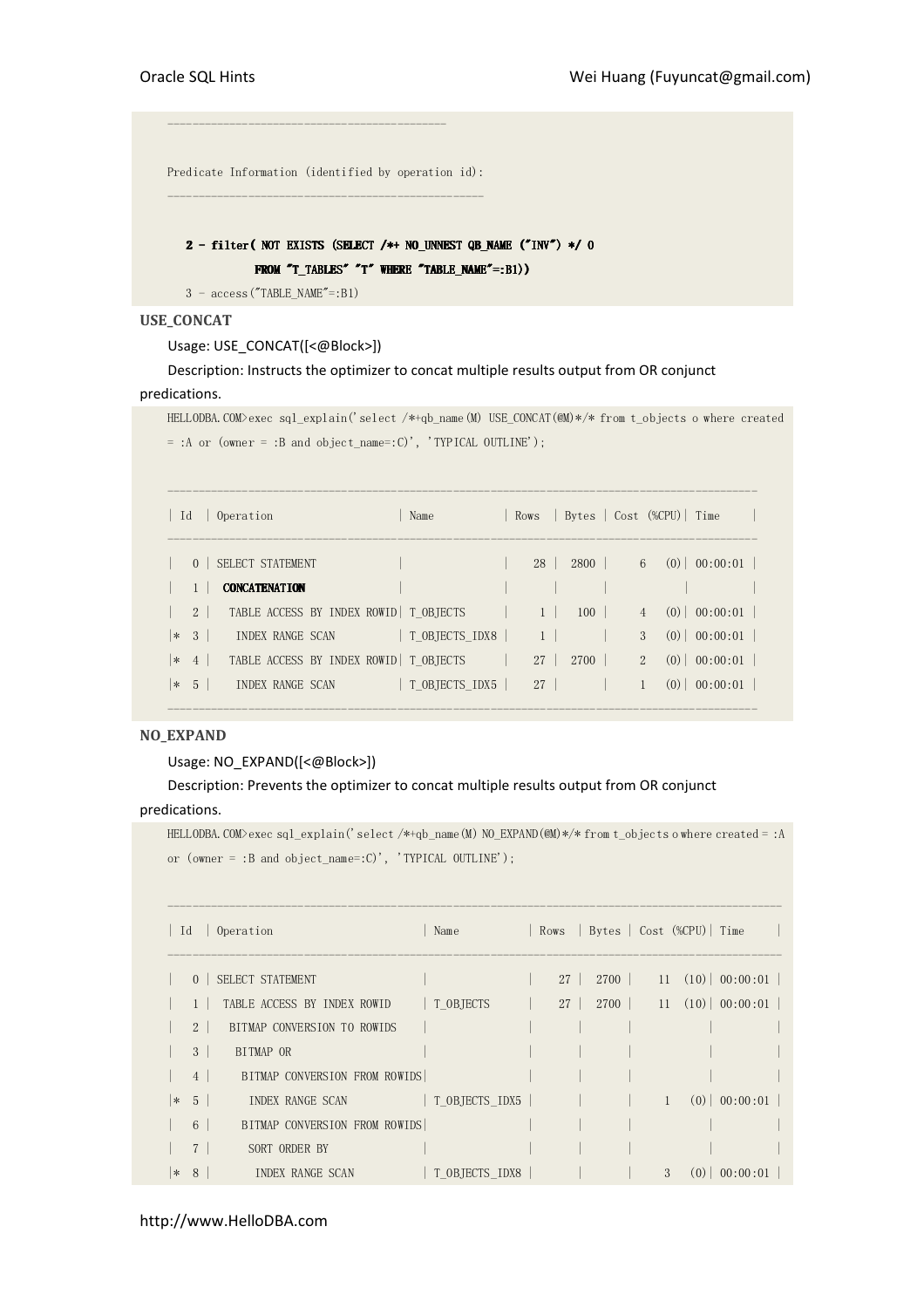## USE\_TTT\_FOR\_GSETS

# Usage: USE\_TTT\_FOR\_GSETS

Description: Instructs the optimizer to transform Grouping Sets query to insertion and loading on multiple temporary tables.

---------------------------------------------------------------------------------------------------

HELLODBA.COM>exec sql\_explain('select /\*+ USE\_TTT\_FOR\_GSETS qb\_name(gv) \*/owner,

count(constraint\_name) cns\_cnt from t\_constraints c group by cube(owner)','BASIC');

| $\vert$ Id     | Operation                       | Name                        |  |
|----------------|---------------------------------|-----------------------------|--|
|                | 0   SELECT STATEMENT            |                             |  |
|                | TEMP TABLE TRANSFORMATION       |                             |  |
| $2 \perp$      | LOAD AS SELECT                  |                             |  |
|                | 3   SORT GROUP BY NOSORT ROLLUP |                             |  |
| 4              | <b>INDEX FULL SCAN</b>          | T CONSTRAINTS IDX3          |  |
| $\overline{5}$ | <b>VTEW</b>                     |                             |  |
| 6              | TABLE ACCESS FULL               | SYS TEMP OFD9D6605 F2042F13 |  |

---------------------------------------------------------------------

# NO\_ORDER\_ROLLUPS

Usage: NO\_ORDER\_ROLLUPS

Description: Unknown. Might to instructs the optimizer to perform query transformation for ROLLUP in old version.

# OPAQUE\_XCANONICAL

Usage: OPAQUE\_XCANONICAL

Description: Unknown. Might be used for regular expression.

# LIKE\_EXPAND

Usage: LIKE\_EXPAND

Description: Unknown.

# Statistics Data Hints

## **CARDINALITY**

Usage: CARDINALITY([<@Block>] [<Table>] <Cardinality Size>)

Description: Specify the cardinality size of specified object of query block for the optimizer.

```
HELLODBA.COM>exec sql_explain('select /*+ FULL(T) CARDINALITY(@"SEL$1" 10) */* from T_TABLES T, T_USERS 
u where t.owner=u.username', 'TYPICAL');
```

| $\vert$ Id | Operation<br>Name                         |                 |             |    | Rows   Bytes   Cost (%CPU)   Time  |
|------------|-------------------------------------------|-----------------|-------------|----|------------------------------------|
|            | 0   SELECT STATEMENT                      | 10 <sup>1</sup> | 3530        |    | $31 \quad (4) \mid 00:00:01 \mid$  |
|            | HASH JOIN<br>$ * 1$                       | $2696$          | 929K        |    | $31 \quad (4) \mid 00:00:01 \mid$  |
|            | TABLE ACCESS FULL   T_USERS  <br>$2 \mid$ | 31              | 3472        |    | 3 <sup>3</sup><br>$(0)$   00:00:01 |
|            | TABLE ACCESS FULL   T TABLES<br>$3 \mid$  |                 | $2696$ 634K | 28 | $(4)$   00:00:01                   |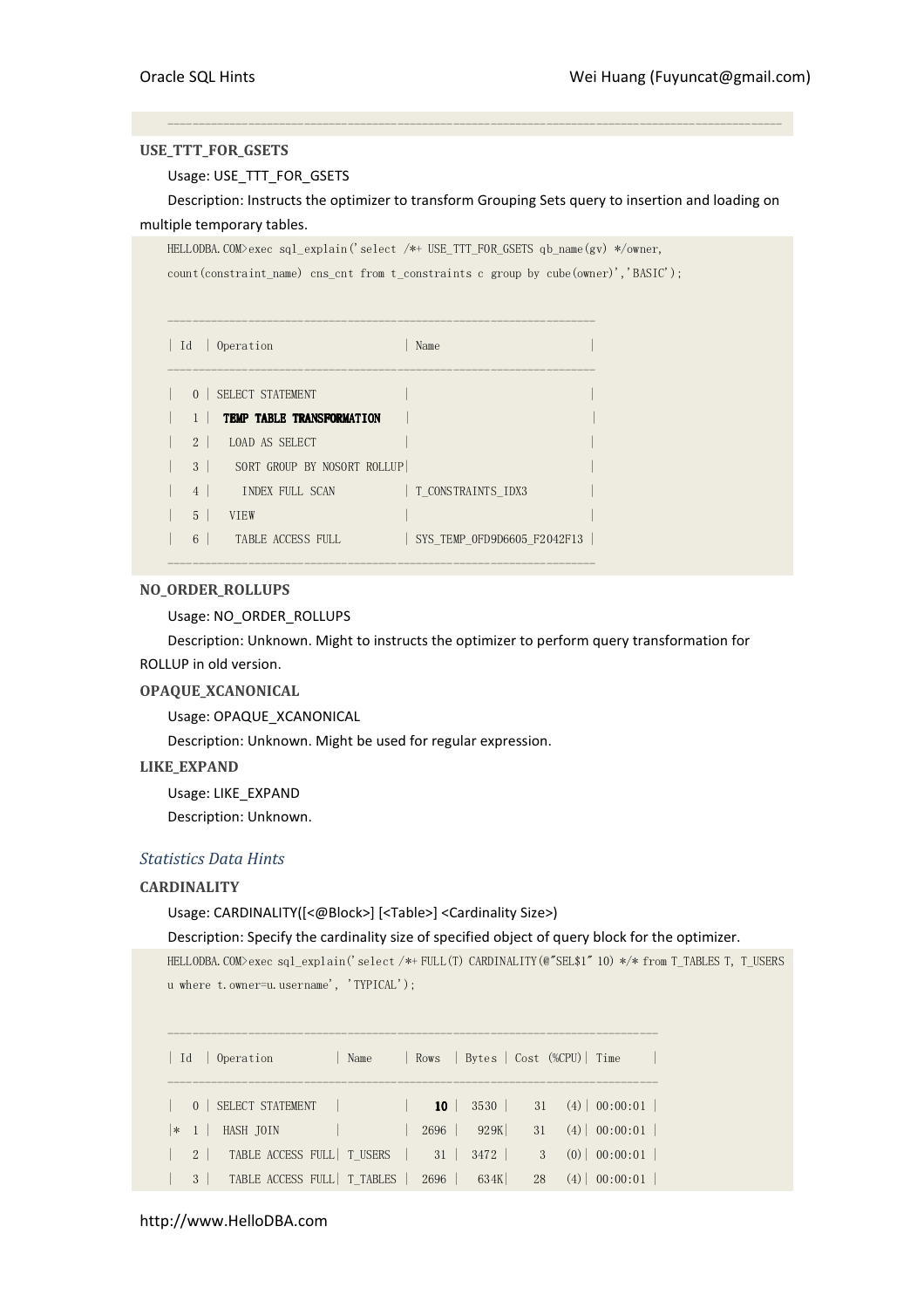# CPU\_COSTING

# Usage: CPU\_COSTING

Description: Instructs the optimizer to consider CPU cost when optimizing.

-------------------------------------------------------------------------------

HELLODBA.COM>alter session set "\_optimizer\_cost\_model"=io;

Session altered.

HELLODBA.COM>exec sql\_explain('select /\*+CPU\_COSTING\*/\* from t\_users, t\_tables','TYPICAL OUTLINE');

| $\vert$ Id     | Operation                    | Name | Rows  |      |     | Bytes   Cost (% <b>CPU</b> )   Time |                          |  |
|----------------|------------------------------|------|-------|------|-----|-------------------------------------|--------------------------|--|
| $\Omega$       | SELECT STATEMENT             |      | 83576 | 28M  | 835 |                                     | $(3) \mid 00:00:09 \mid$ |  |
|                | MERGE JOIN CARTESIAN         |      | 83576 | 28M  | 835 |                                     | $(3) \mid 00:00:09$      |  |
| $2 \mid$       | TABLE ACCESS FULL   T USERS  |      | 31    | 3472 | 3   |                                     | $(0)$   00:00:01         |  |
| 3              | <b>BUFFER SORT</b>           |      | 2696  | 634K | 832 |                                     | $(4)$   00:00:09         |  |
| $\overline{4}$ | TABLE ACCESS FULL   T TABLES |      | 2696  | 634K | 27  |                                     | $(4)$   00:00:01         |  |

---------------------------------------------------------------------------------

## NO\_CPU\_COSTING

## Usage: NO\_CPU\_COSTING

Description: Prevents the optimizer to consider CPU cost when optimizing.

```
HELLODBA.COM>exec sql_explain('select /*+NO_CPU_COSTING*/* from t_users','TYPICAL OUTLINE'); 
… … 
Note
```
-----

- cpu costing is off (consider enabling it)

# DBMS\_STATS

Usage: DBMS\_STATS

Description: Used in the internal statement generated by DBMS\_STAS when gathering statistic data, it will instruct the optimizer that the statement is for gathering statistics data only, should not be performed an extra process, e.g. auto tuning.

## Demo (Below statement was abstracted from the trace file of table statistics data gathering):

select /\*+ no\_parallel(t) no\_parallel\_index(t) dbms\_stats cursor\_sharing\_exact use\_weak\_name\_resl dynamic\_sampling(0) no\_monitoring no\_substrb\_pad \*/ count(\*) from "DEMO"."T\_OBJECTS" sample block ( 9.1911764706,1) t

# DYNAMIC\_SAMPLING

Usage: DYNAMIC\_SAMPLING([<@Block>] [<Table>] <Level>)

Description: Specify the sampling level of specified table of query block, from 0 to 10.

HELLODBA.COM>exec dbms\_stats.delete\_table\_stats('DEMO', 'T\_OBJECTS\_DUMMY');

PL/SQL procedure successfully completed.

HELLODBA.COM>exec sql\_explain('select /\*+ DYNAMIC\_SAMPLING(3) \*/\* from t\_objects\_dummy o, t\_users u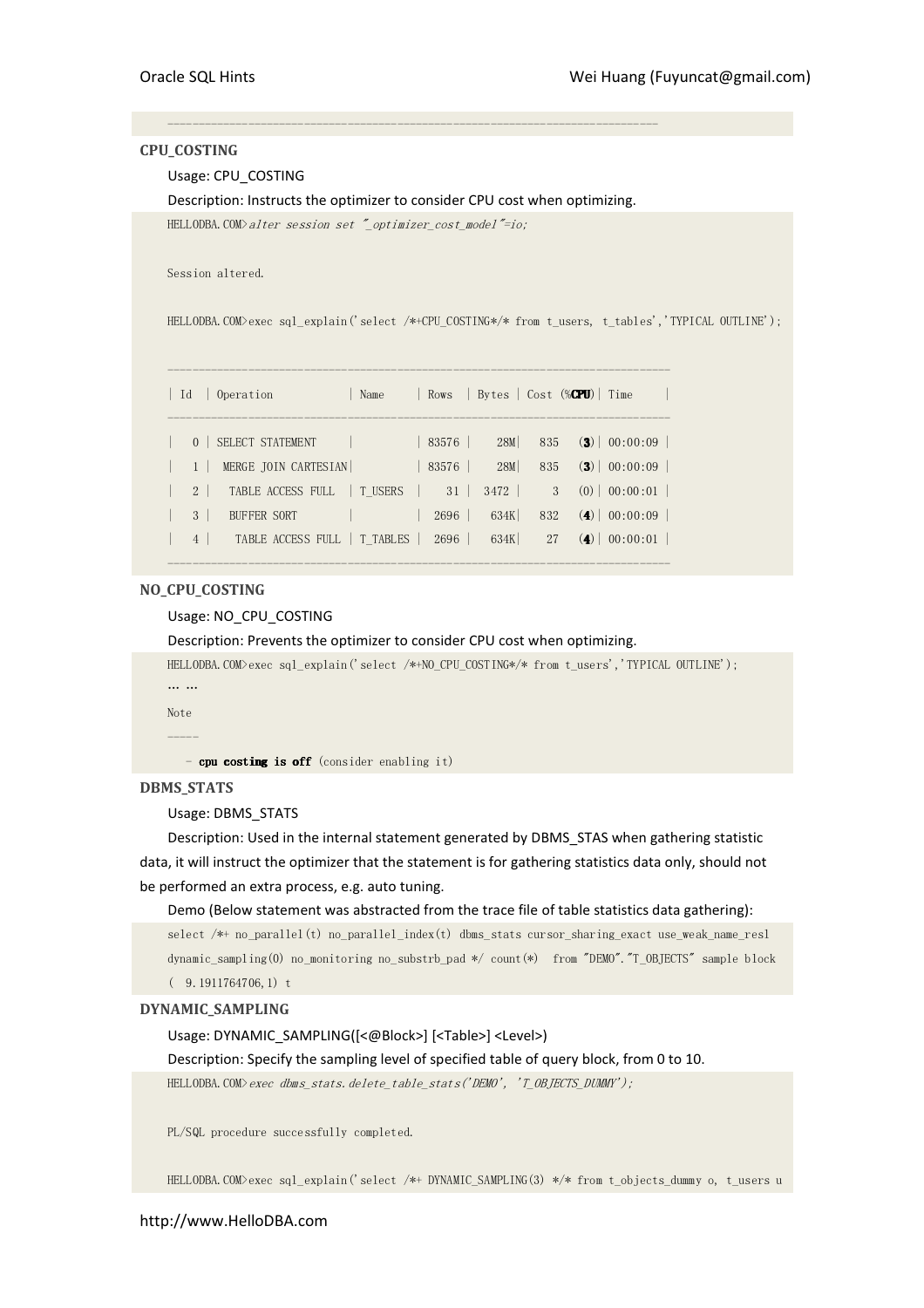```
where o.owner=u.username', 'TYPICAL');
... ... 
Note 
-----
```
## - dynamic sampling used for this statement (level=3)

## DYNAMIC\_SAMPLING\_EST\_CDN

Usage: DYNAMIC\_SAMPLING\_EST\_CDN([<@Block>] <Table>)

Description: Force the optimizer to perform dynamic sampling even if there is statistics data of the specified table.

HELLODBA.COM>exec dbms\_stats.gather\_table\_stats('DEMO', 'T\_OBJECTS\_DUMMY');

PL/SQL procedure successfully completed.

HELLODBA.COM>exec sql\_explain('select /\*+ DYNAMIC\_SAMPLING(3) DYNAMIC\_SAMPLING\_EST\_CDN(O) \*/\* from t\_objects\_dummy o, t\_users u where o.owner=u.username', 'TYPICAL'); ... ...

Note -----

 $-d$ ynamic sampling used for this statement (level=3)

#### GATHER\_PLAN\_STATISTICS

## Usage: GATHER\_PLAN\_STATISTICS

Description: Instructs the SQL executor to gather the running statistics data of the execution plan. HELLODBA.COM>exec sql\_explain('select /\*+qb\_name(M) GATHER\_PLAN\_STATISTICS\*/\* from t\_tables t, t\_users u where t.owner=u.username', 'BASIC LAST ALLSTATS', FALSE);

---------------------------------------------------------------------------------------------------

| Id Operation                                      | Name |  | Starts E-Rows   A-Rows   A-Time   Buffers   OMem   1Mem   Used-Mem |                                |  |
|---------------------------------------------------|------|--|--------------------------------------------------------------------|--------------------------------|--|
| 1   HASH JOIN<br>∣∗                               |      |  | $\vert$ 1 2069 2071 00:00:00.01 2082 767K 767K 1161K (0)           |                                |  |
| TABLE ACCESS FULL TUSERS   1 43<br>2 <sup>1</sup> |      |  | $43 \mid 00:00:00.01$ 7                                            |                                |  |
| 3 <sup>1</sup>                                    |      |  |                                                                    | $2075$ $\vert$ $\vert$ $\vert$ |  |
|                                                   |      |  |                                                                    |                                |  |

## NO\_STATS\_GSETS

----

#### Usage: NO\_STATS\_GSETS

Description: Instructs the SQL executor not gather the running statistics of the internal statement generated by the Grouping Sets query.

HELLODBA.COM>SELECT /\*+gather\_plan\_statistics\*/ owner, object\_type, count(object\_id) obj\_cnt FROM t objects o GROUP BY GROUPING SETS (owner, object type);

... ...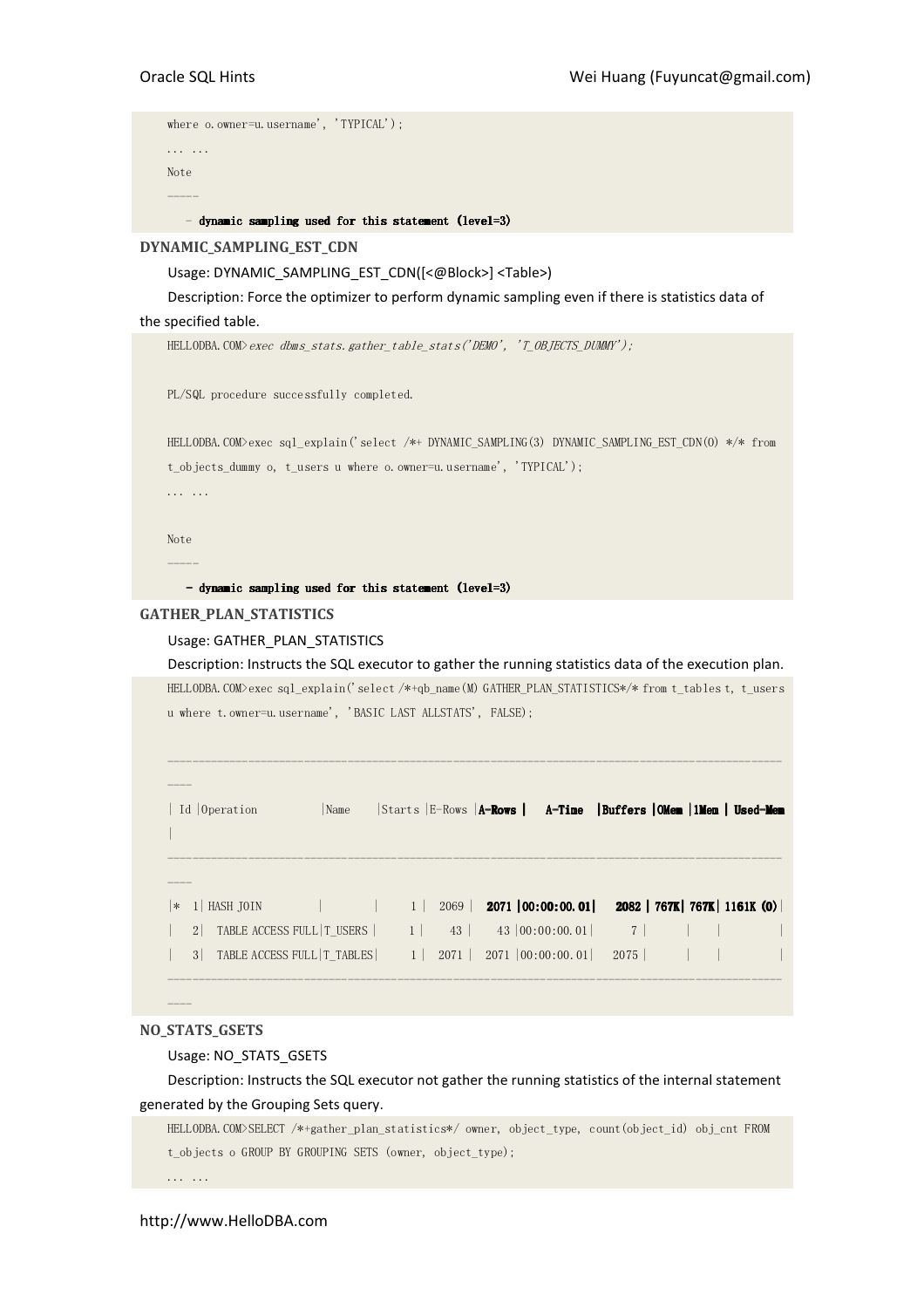| 67 rows selected.                                                                                                                                                                                  |                                                                |
|----------------------------------------------------------------------------------------------------------------------------------------------------------------------------------------------------|----------------------------------------------------------------|
| HELLODBA.COM>SELECT /*+gather plan statistics NO STATS GSETS*/ owner, object type, count (object id)<br>obj cnt FROM t objects o GROUP BY GROUPING SETS (owner, object type);<br>67 rows selected. |                                                                |
| HELLODBA. COM>select substr(sql text, 1, 50), sharable mem, executions, buffer gets from $\sqrt{s}$ sql where<br>sql text like 'SELECT /*+gather plan statistics%';                                |                                                                |
| SUBSTR(SQL TEXT, 1, 50)<br><b>BUFFER GETS</b>                                                                                                                                                      | SHARABLE MEM EXECUTIONS                                        |
| SELECT $/*+$ gather plan statistics*/ owner, object t<br>SELECT /*+gather plan statistics <b>NO STATS GSETS</b> */                                                                                 | $\mathbf{1}$<br>4034<br>38421<br>38428<br>$\mathbf{1}$<br>1490 |

OPT\_ESTIMATE

Usage: OPT\_ESTIMATE([<@Block>] <Object Type> <Object> <Data to be adjusted>=<Number>) Description: Instructs the optimizer to use the adjusted object statistics data. < Object Type>

could be QUERY\_BLOCK/TABLE/INDEX\_FILTER/INDEX\_SCAN/INDEX\_SKIP\_SCAN/JOIN; <Object> could be <@Block>/<Table>/<Index of the Table>/JOIN(<Join Object1> <Join Object2>); <Data to be adjusted> could be ROWS/SCALE\_ROWS/MIN/MAX.

OPT\_ESTIMATE/COLUMN\_STATS/INDEX\_STATS/TABLE\_STATS hints are normally used as a part of SQL Profiler data.

HELLODBA.COM>exec sql\_explain('SELECT /\*+QB\_NAME(M) OPT\_ESTIMATE(INDEX\_SCAN U T\_USERS\_PK ROWS=8)\*/ \* from t\_users u where user  $id\langle :A', 'TYPICAL' \rangle$ ;

| Id |          | Operation                                                     | Name       |                            | Rows   Bytes   Cost (%CPU)   Time |     |                                             |  |
|----|----------|---------------------------------------------------------------|------------|----------------------------|-----------------------------------|-----|---------------------------------------------|--|
|    | $\Omega$ | SELECT STATEMENT<br>1   TABLE ACCESS BY INDEX ROWID   T USERS |            | $2 \mid$<br>2 <sup>1</sup> | 224                               |     | $224$   2 (0)   00:00:01  <br>2(0) 00:00:01 |  |
|    | $*$ 2    | INDEX RANGE SCAN                                              | T USERS PK | 8 <sup>1</sup>             |                                   | (0) | 00:00:01                                    |  |

------------------------------------------------------------------------------------------

## COLUMN\_STATS

Usage: COLUMN\_STATS(<Table> <字段> <SCALE|NULL> [<Data1 to be adjusted >=<Number  $1 > ...]$ 

Description: Instructs the optimizer to use the adjusted column statistics data. SCALE|NULL indicates the optimizer to scale the statistics data or not. <Data to be adjusted> could be length, distinct, nulls, min and max.

```
HELLODBA.COM>exec sql_explain('select /*+qb_name(M) OPT_ESTIMATE(TABLE O scale_rows=721) 
COLUMN_STATS(t_objects, OBJECT_NAME, scale, length=666666) */object_name from t_objects o', 'TYPICAL 
OUTLINE');
```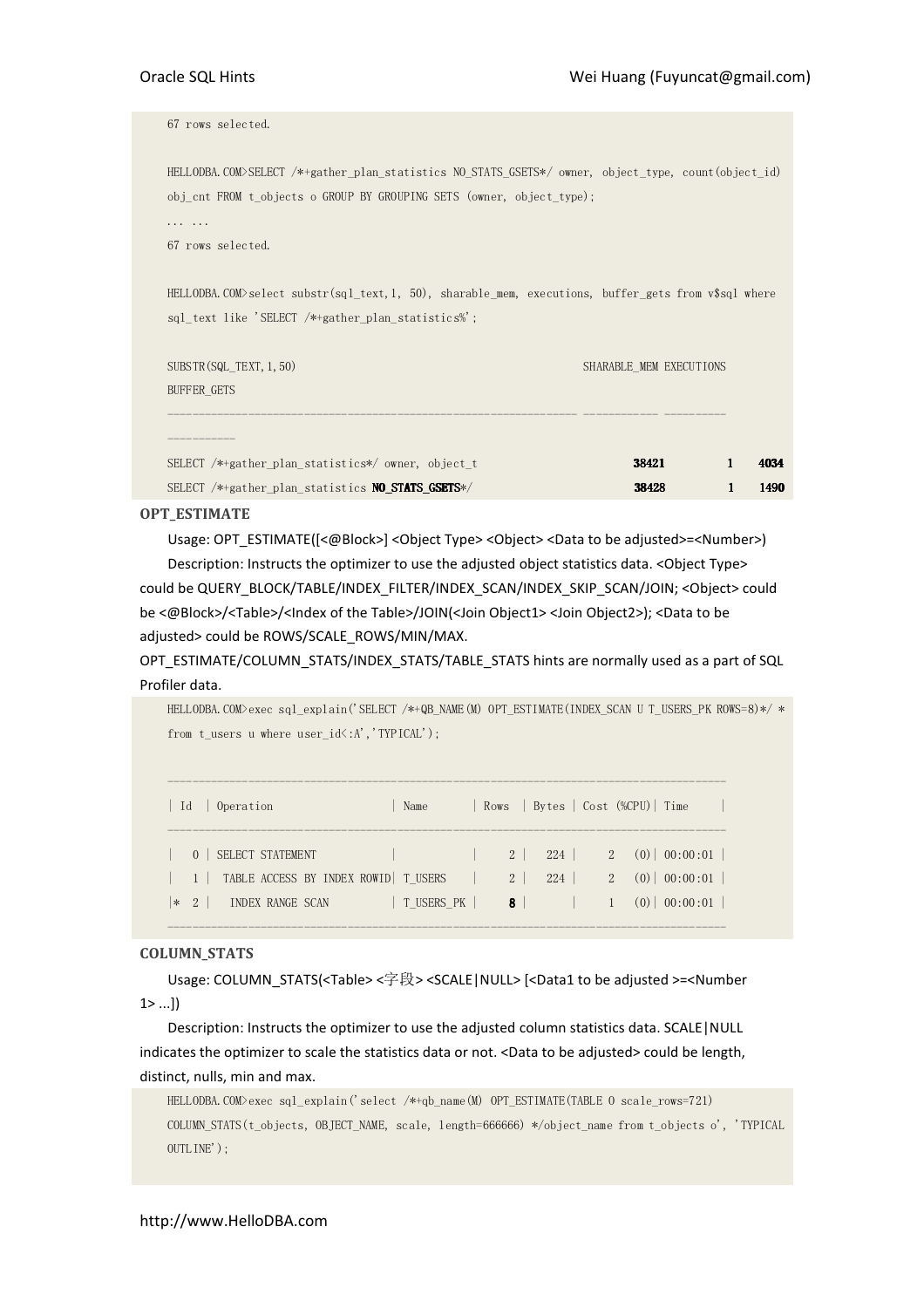| 0 Operation<br>Id.                                                | Name |            |       | Rows   Bytes   Cost (%CPU)   Time                         |
|-------------------------------------------------------------------|------|------------|-------|-----------------------------------------------------------|
| 0   SELECT STATEMENT<br>1   INDEX FAST FULL SCAN   T OBJECTS IDX8 |      | 51M<br>51M | 4958M | $4958M$ $185$ $(2)$ $00:00:02$<br>$185 \t(2) \t(00:00:02$ |

# INDEX\_STATS

Usage: INDEX\_STATS(<Table> <Index><SCALE|NULL> [<Data1 to be adjusted>=<Number 1> ...]) Description: Instructs the optimizer to use the adjusted index statistics data. SCALE|NULL indicates the optimizer to scale the statistics data or not. <Data to be adjusted> could be blocks, index rows, keys and clustering factor.

HELLODBA.COM>exec sql\_explain('select /\*+qb\_name(M) index(o (object\_id)) OPT\_ESTIMATE(TABLE O scale\_rows=721) INDEX\_STATS(t\_objects, t\_objects\_pk, scale, clustering\_factor=66666) \*/object\_name from t\_objects o where object\_id < 10000', 'TYPICAL OUTLINE');

| Operation<br>- Id                                                                                          | Name              |                |      |            | Rows   Bytes   Cost (%CPU)   Time                            |
|------------------------------------------------------------------------------------------------------------|-------------------|----------------|------|------------|--------------------------------------------------------------|
| SELECT STATEMENT<br>1   TABLE ACCESS BY INDEX ROWID   T OBTECTS<br><b>INDEX RANGE SCAN</b><br>$ *2\rangle$ | T OBJECTS PK 9723 | 7010K<br>7010K | 200M | 9023<br>20 | $200M$ 9023 (1) 00:01:31<br>$(1)$ 00:01:31<br>$(0)$ 00:00:01 |

# TABLE\_STATS

Usage: TABLE\_STATS(<Table> <SCALE | NULL> [<Data1 to be adjusted >=<Number 1> ...]) Description: Instructs the optimizer to use the adjusted table statistics data. SCALE|NULL indicates the optimizer to scale the statistics data or not. <Data to be adjusted> could be blocks and rows.

HELLODBA.COM>exec sql\_explain('select /\*+qb\_name(M) OPT\_ESTIMATE(TABLE t\_objects scale\_rows=0.1) TABLE\_STATS(t\_objects,scale, blocks=10 rows=1000) \*/\* from t\_objects', 'TYPICAL OUTLINE');

| Id   Operation                                                                                                                              | Name |  |  | Rows Bytes Cost (%CPU) Time |  |
|---------------------------------------------------------------------------------------------------------------------------------------------|------|--|--|-----------------------------|--|
| 0   SELECT STATEMENT   $4765$   $567K$   $1666$ (1)   00:00:07  <br>  1   TABLE ACCESS FULL   T_OBJECTS   4765   567K   1666 (1)   00:00:07 |      |  |  |                             |  |

-------------------------------------------------------------------------------

## Optimizer Hints

## NUM\_INDEX\_KEYS

Usage: NUM\_INDEX\_KEYS([<@Block>] <Table> <Index> <Index Key Number>) Description: Instructs the optimizer to how many index keys when performing INLIST ITERATOR operation.

HELLODBA.COM>exec sql\_explain('SELECT /\*+ NUM\_INDEX\_KEYS(o T\_OBJECTS\_IDX8 2) \*/\* FROM t\_objects o WHERE owner = :A AND object\_name IN (:B1, :B2, :B3)', 'BASIC OUTLINE PREDICATE');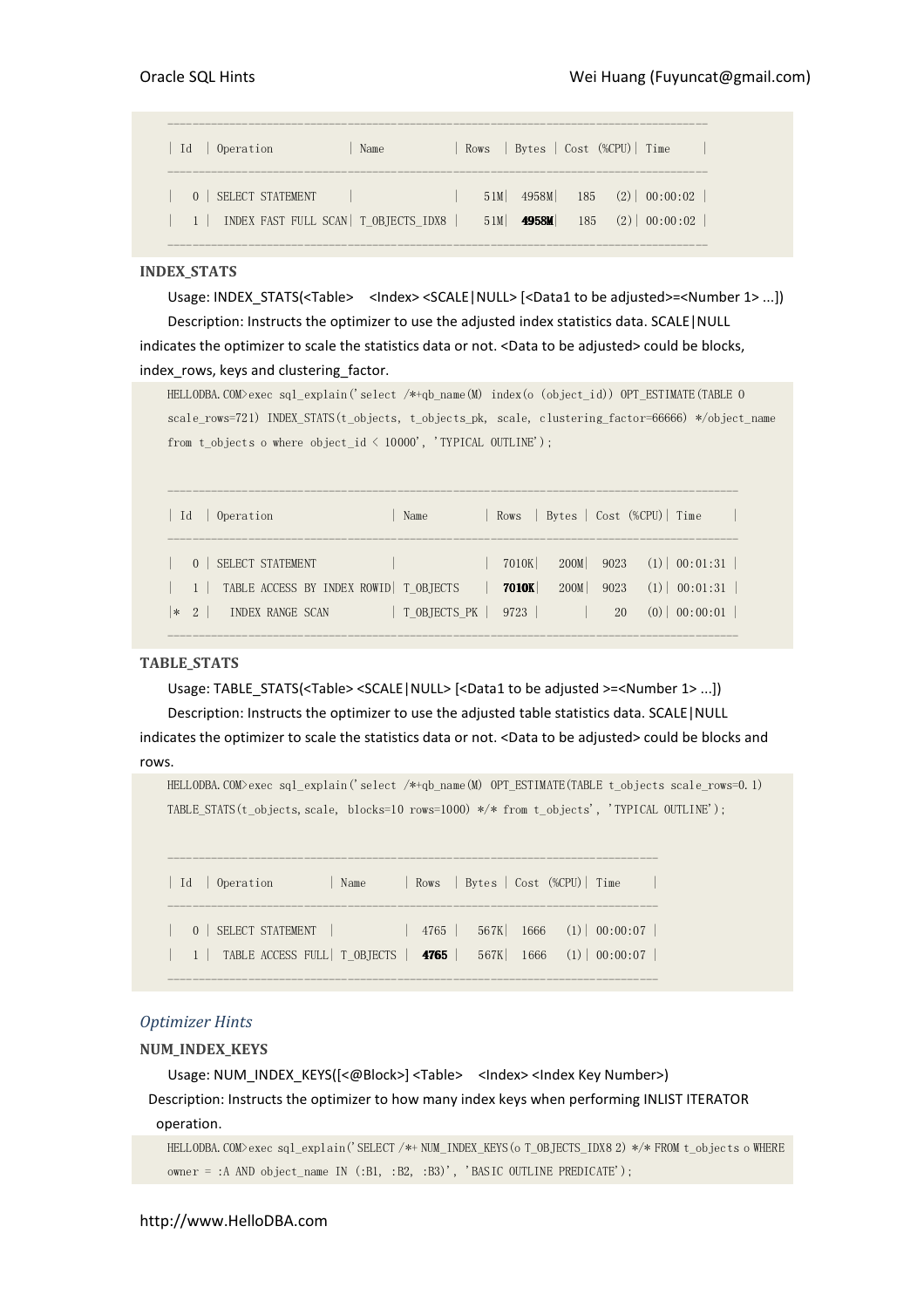```
… … 
    Outline Data 
    ------------- 
       /*+ 
           BEGIN_OUTLINE_DATA 
          NUM_INDEX_KEYS(@"SEL$1" "O"@"SEL$1" "T_OBJECTS_IDX8" 2)
          INDEX_RS_ASC(@"SEL$1" "O"@"SEL$1" ("T_OBJECTS". "OWNER"
                   "T_OBJECTS"."OBJECT_NAME" "T_OBJECTS"."SUBOBJECT_NAME" 
                   "T_OBJECTS"."OBJECT_ID" "T_OBJECTS"."DATA_OBJECT_ID" 
                   "T_OBJECTS"."OBJECT_TYPE" "T_OBJECTS"."CREATED" "T_OBJECTS"."STATUS")) 
           OUTLINE_LEAF(@"SEL$1") 
           OPTIMIZER_FEATURES_ENABLE('10.2.0.4') 
           IGNORE_OPTIM_EMBEDDED_HINTS 
           END_OUTLINE_DATA 
       */ 
    Predicate Information (identified by operation id):
    ---------------------------------------------------
       3 - access("OWNER"=:A AND ("OBJECT_NAME"=:B1 OR "OBJECT_NAME"=:B2 OR
                  "OBJECT_NAME"=:B3))
BIND_AWARE 
    Usage: BIND_AWARE 
    Description: Instructs the optimizer to be aware the changes of bind variable value, and can auto 
tune SQL using extended cursor sharing consequently. 
    HELLODBA.COM>var owner varchar2(30) 
    HELLODBA.COM>exec :owner := 'DEMO'; 
    PL/SQL procedure successfully completed. 
    HELLODBA.COM>select /*+bind_aware*/* from t_objects where owner = :owner;
    ... ... 
    HELLODBA.COM>select sql_id, sql_text, is_bind_aware from v$sql where sql_text like 'select 
    /*+bind_aware*/%'; 
    SQL_ID SQL_TEXT IS_BIND_AWARE
    ------------- -------------------------------------------------------------- ------------- 
    6asc1cwrbw925 select /*+bind_aware*/* from t_objects where owner = :owner Y
```
NO\_BIND\_AWARE

Usage: NO\_BIND\_AWARE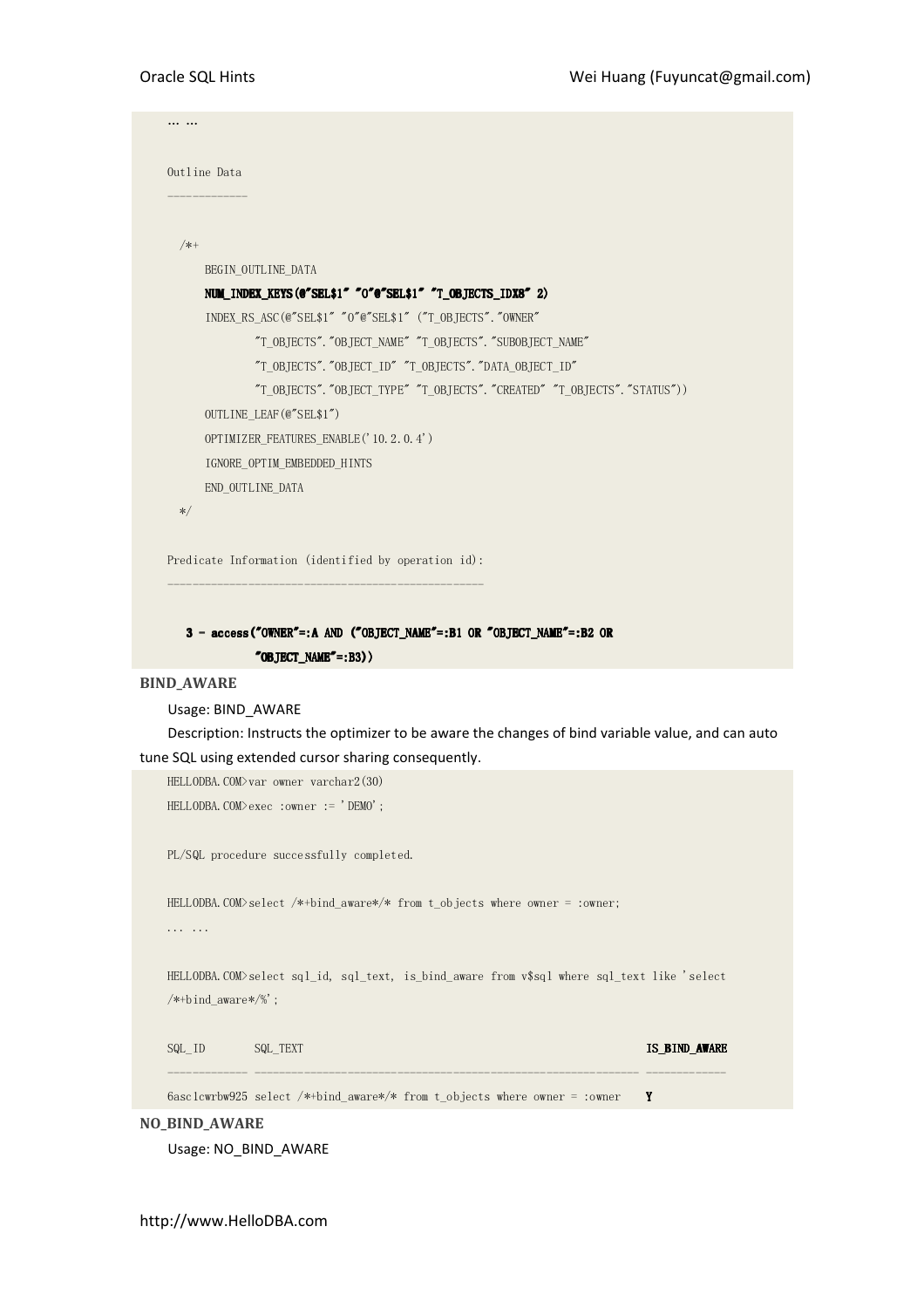Description: Prevents the optimizer to be aware the changes of bind variable value, and will not auto tune SQL using extended cursor sharing consequently.

|                             | auto tune SQL using extended cursor sharing consequently.                     |             |                                                                                                        |  |
|-----------------------------|-------------------------------------------------------------------------------|-------------|--------------------------------------------------------------------------------------------------------|--|
|                             |                                                                               |             | HELLODBA. COM>select /*+no_bind_aware*/* from t_objects where owner = :owner;                          |  |
| .                           |                                                                               |             |                                                                                                        |  |
|                             |                                                                               |             |                                                                                                        |  |
|                             |                                                                               |             | HELLODBA.COM>select sql_id, sql_text, is_bind_aware from v\$sql where sql_text like 'select            |  |
| $/*+no\_bind\_aware*/\%$ ;  |                                                                               |             |                                                                                                        |  |
|                             |                                                                               |             |                                                                                                        |  |
| $SQL$ $ID$                  | SQL_TEXT                                                                      |             | IS_BIND_AWARE                                                                                          |  |
|                             |                                                                               |             |                                                                                                        |  |
|                             |                                                                               |             |                                                                                                        |  |
|                             |                                                                               |             | 586x9p08ag5f3 select /*+no_bind_aware*/* from t_objects where owner = :owner N                         |  |
| <b>CURSOR_SHARING_EXACT</b> |                                                                               |             |                                                                                                        |  |
|                             | Usage: CURSOR_SHARING_EXACT                                                   |             |                                                                                                        |  |
|                             |                                                                               |             | Description: Instructs the optimizer match the statement exactly when using shared cursor, and it      |  |
|                             | will not convert the explicit data to a bind variable.                        |             |                                                                                                        |  |
|                             | HELLODBA.COM>show parameter cursor_sharing                                    |             |                                                                                                        |  |
|                             |                                                                               |             |                                                                                                        |  |
| <b>NAME</b>                 |                                                                               | <b>TYPE</b> | <b>VALUE</b>                                                                                           |  |
|                             |                                                                               |             |                                                                                                        |  |
| cursor_sharing              |                                                                               | string      | <b>SIMILAR</b>                                                                                         |  |
|                             | HELLODBA. COM $>$ select count(*) from t_objects o where owner = 'DEMO';      |             |                                                                                                        |  |
|                             |                                                                               |             |                                                                                                        |  |
|                             |                                                                               |             |                                                                                                        |  |
|                             |                                                                               |             |                                                                                                        |  |
|                             |                                                                               |             | HELLODBA.COM>select sql_text from v\$sql where sql_text like 'select count(*) from t_objects%';        |  |
|                             |                                                                               |             |                                                                                                        |  |
| SQL_TEXT                    |                                                                               |             |                                                                                                        |  |
|                             |                                                                               |             |                                                                                                        |  |
|                             | select count(*) from t_objects o where $\overline{\text{owner}} =$ :"SYS_B_O" |             |                                                                                                        |  |
|                             |                                                                               |             |                                                                                                        |  |
|                             |                                                                               |             |                                                                                                        |  |
|                             | HELLODBA. COM>select count(*) from t_objects o where owner = 'DEMO';          |             |                                                                                                        |  |
|                             |                                                                               |             |                                                                                                        |  |
|                             |                                                                               |             |                                                                                                        |  |
|                             |                                                                               |             | HELLODBA.COM>select sql_text from v\$sql where sql_text like 'select /*+CURSOR_SHARING_EXACT*/count(*) |  |
| from t_objects%;            |                                                                               |             |                                                                                                        |  |
|                             |                                                                               |             |                                                                                                        |  |
| SQL_TEXT                    |                                                                               |             |                                                                                                        |  |
|                             |                                                                               |             |                                                                                                        |  |
|                             |                                                                               |             |                                                                                                        |  |
|                             |                                                                               |             |                                                                                                        |  |
|                             |                                                                               |             | select /*+CURSOR_SHARING_EXACT*/count(*) from t_objects o where <b>owner = 'DEMO'</b>                  |  |
| <b>DML_UPDATE</b>           |                                                                               |             |                                                                                                        |  |
|                             | Usage: DML_UPDATE                                                             |             |                                                                                                        |  |

Description: Used in the internal statement (UPD\_JOININDEX) when updating Bitmap Join Index.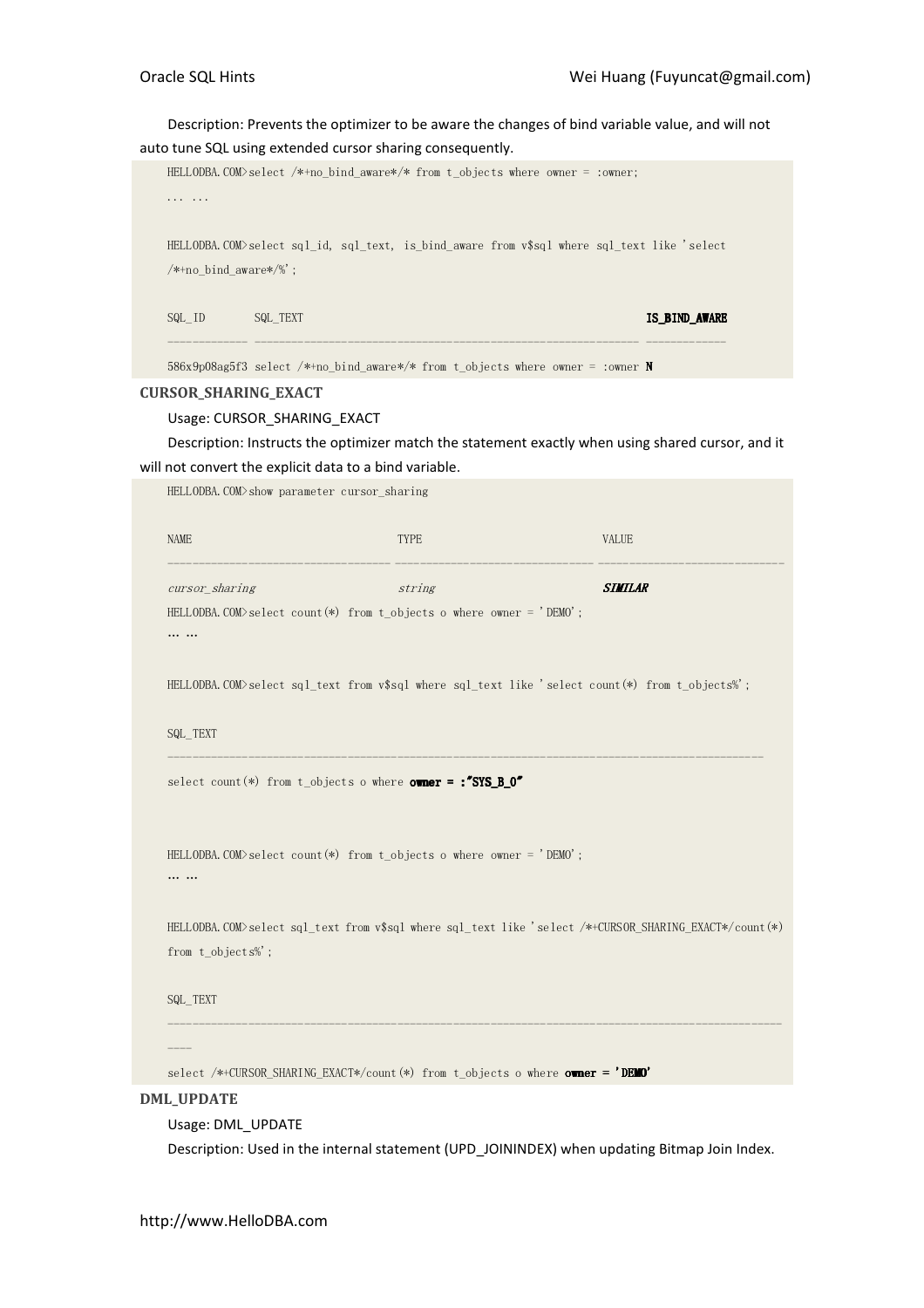## **FBTSCAN**

Usage: FBTSCAN

Description: Instructs the optimizer to query the Flashback Table instead of the base table when 用 performing Flashbask query. This hint may affect the query result.

HELLODBA.COM>var scn number

HELLODBA.COM>begin

2 select dbms\_flashback.get\_system\_change\_number into :scn from dual;

3 end;

4 /

PL/SQL procedure successfully completed.

HELLODBA.COM>insert into t\_tables(owner, table\_name) values('NONE', 'NOTHING');

1 row created.

HELLODBA.COM>commit;

Commit complete.

HELLODBA. COM>SELECT /\*+ QB\_NAME(V) FBTSCAN FULL(S) \*/ count(SYS\_FBT\_INSDEL) FROM T\_TABLES as of SCN :SCN S;

COUNT(SYS\_FBT\_INSDEL) ---------------------

## 67

HELLODBA.COM>SELECT /\*+ QB\_NAME(V) FULL(S) \*/ count(SYS\_FBT\_INSDEL) FROM T\_TABLES as of SCN :SCN S;

COUNT(SYS\_FBT\_INSDEL)

--------------------- **District Contract Only 1999** 

## ALL\_ROWS

## Usage: ALL\_ROWS

Description: Instructs the optimizer to optimize the statement with a goal of best throughput HELLODBA.COM>exec sql\_explain('select /\*+ all\_rows \*/\* from t\_objects o where rownum  $\leq 10$ ', 'TYPICAL OUTLINE');

| Id   Operation          | Name |  | Rows   Bytes   Cost (%CPU)   Time                                             |
|-------------------------|------|--|-------------------------------------------------------------------------------|
| 0   SELECT STATEMENT    |      |  | $10 \parallel 1220 \parallel 1670 \parallel (1) \parallel 00:00:07 \parallel$ |
| COUNT STOPKEY<br>$* 1 $ |      |  |                                                                               |
| $2 \mid$                |      |  | TABLE ACCESS FULL   T_OBJECTS   47585   5669K   1670 (1)   00:00:07           |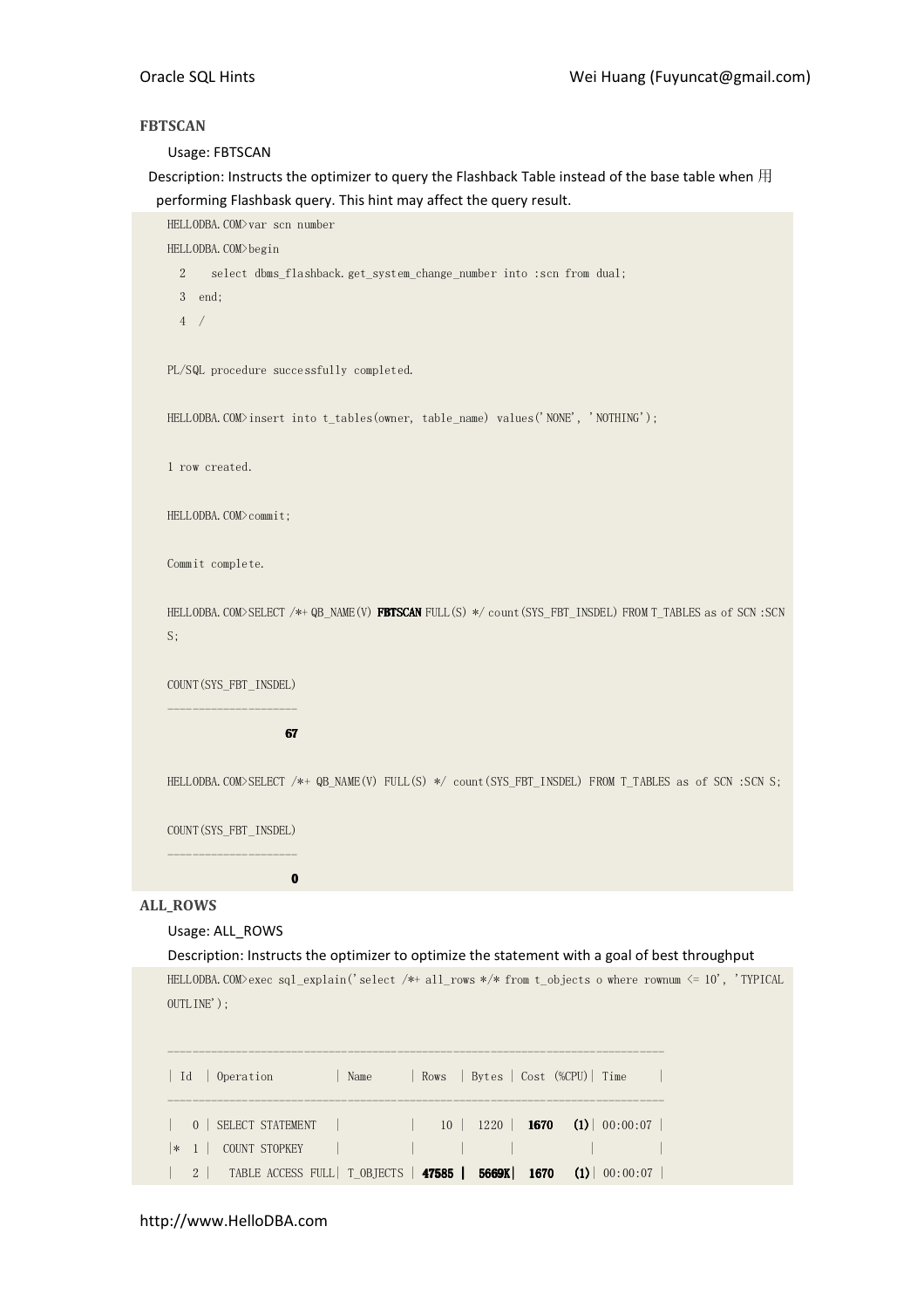## FIRST\_ROWS

Usage: FIRST\_ROWS([<Row Number>])

Description: instructs the optimizer to optimize a statement block with a goal o fast response to return the first n rows.

--------------------------------------------------------------------------------

```
HELLODBA.COM>exec sql_explain('select /*+ first_rows(10) */* from t_objects o', 'TYPICAL OUTLINE');
------------------------------------------------------------------------------- 
| Id | Operation | Name | Rows | Bytes | Cost (%CPU) | Time |
------------------------------------------------------------------------------- 
| 0 | SELECT STATEMENT | | 10 | 1220 | 5 (0) | 00:00:01 |
| 1 | TABLE ACCESS FULL | T_OBJECTS | 10 | 1220 | 5 (0) | 00:00:01 |
-------------------------------------------------------------------------------
```
## RULE

# Usage: RULE

Description: Instructs the optimizer to choose the best execution based on rules.

```
HELLODBA.COM>exec sql explain('select /*+ rule */* from t objects o where object id > 0', 'TYPICAL
OUTLINE'); 
… … 
Outline Data 
------------- 
   /*+ 
       BEGIN_OUTLINE_DATA 
       … … 
       RBO_OUTLINE RBO_OUTLINE 
       … … 
       END_OUTLINE_DATA 
   */
```
# **CHOOSE**

Usage: CHOOSE

## Description: Instructs the optimizer to choose the optimizing mode according to current

#### environment.

```
HELLODBA.COM>exec dbms_stats.delete_table_stats('DEMO', 'T_OBJECTS_DUMMY');
PL/SQL procedure successfully completed. 
HELLODBA.COM>exec sql_explain('select /*+ choose */* from t_objects_dummy o where rownum <= 10', 'BASIC 
NOTE'); 
… … 
Note 
----- 
   - rule based optimizer used (consider using cbo)
```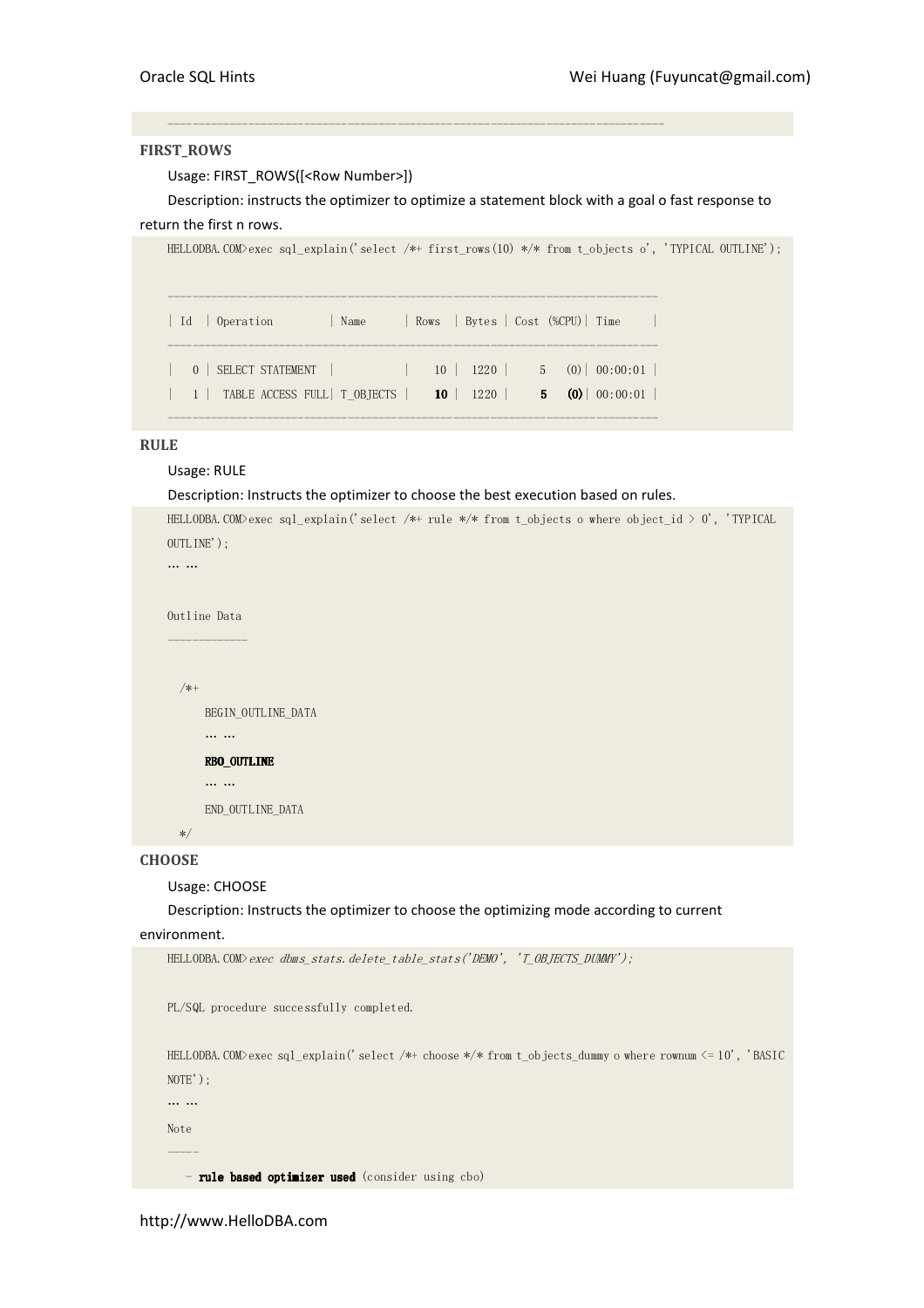# ORDERED\_PREDICATES

## Usage: ORDERED\_PREDICATES

Description: Instructs the optimizer to analyze the non-index accessing predictions in a special order. If two predications matched the same rule, they will be analyzed in the order of their appearance in the WHERE clause.

- 1. Predication without user-defined function/type and sub query.
- 2. Predication with user-defined function/type as well as related statistics data
- 3. Predication without user-defined function/type, without related statistics data.
- 4. Predication not appearing in WHERE clause, which may be generated by query transformation.
- 5. Predication with sub query.

## Demo (Compare the cost of below two execution plans)

HELLODBA.COM>exec sql\_explain('select /\*+ full(o) \*/\* from t\_objects o, t\_tables t where o.owner = t.owner and o.object\_name = t.table\_name and exists (select 1 from t\_tables t where o.object\_name=t.table\_name) and o.owner in (select username from t\_users) and to\_char(object\_id)=:B and

| $object_type = :A', 'TYPICAL');$ |  |  |
|----------------------------------|--|--|
|----------------------------------|--|--|

| Id     |                | Operation                                  | Name        |                |                |              | Rows   Bytes   Cost (%CPU)   Time |
|--------|----------------|--------------------------------------------|-------------|----------------|----------------|--------------|-----------------------------------|
|        | $\Omega$       | SELECT STATEMENT                           |             | $1 \perp$      | 372            | 297          | $(3) \mid 00:00:03 \mid$          |
|        |                | NESTED LOOPS                               |             |                |                |              |                                   |
|        | 2 <sup>1</sup> | NESTED LOOPS                               |             | 1              | 372            | 297          | $(3) \mid 00:00:03$               |
|        | $\mathcal{S}$  | NESTED LOOPS SEMI                          |             | 1 <sup>1</sup> | 131            | 296          | $(3) \mid 00:00:03$               |
|        | 4              | NESTED LOOPS                               |             | $1 \perp$      | 110            | 295          | $(3) \mid 00:00:03$               |
| $\ast$ | 5 <sup>1</sup> | TABLE ACCESS FULL                          | T OBJECTS   | $1 \mid$       | 100            | 295          | $(3) \mid 00:00:03$               |
| $\ast$ | 6              | INDEX UNIQUE SCAN                          | T USERS UK  | $1 \mid$       | $10-1$         | $\Omega$     | $(0)$ 00:00:01                    |
| $\ast$ | 7 <sup>7</sup> | INDEX RANGE SCAN                           | T TABLES PK |                | $1097$   23037 | $\mathbf{1}$ | $(0)$ 00:00:01                    |
| $\ast$ | 8              | INDEX UNIQUE SCAN                          | T TABLES PK | 1 <sup>1</sup> |                | $\Omega$     | $(0)$ 00:00:01                    |
|        | 9              | TABLE ACCESS BY INDEX ROWID   T TABLES   1 |             |                | 241            | $\mathbf{1}$ | $(0)$   00:00:01                  |

HELLODBA.COM>exec sql\_explain('select /\*+ full(o) ORDERED\_PREDICATES \*/\* from t\_objects o, t\_tables t where  $o.$  owner = t. owner and  $o.$  object\_name = t. table\_name and exists (select 1 from t\_tables t where o.object\_name=t.table\_name) and o.owner in (select username from t\_users) and to\_char(object\_id)=:B and  ${\tt object\_type} \ = \ : {\tt A'} \ , \ \ '{\tt TYPICAL'} \ ) \ ;$ 

| Operation<br>Id                | Name |                |     |     | Rows   Bytes   Cost (%CPU)   Time |
|--------------------------------|------|----------------|-----|-----|-----------------------------------|
| 0   SELECT STATEMENT           |      | 1 <sup>1</sup> | 372 | 298 | $(3) \mid 00:00:03$               |
| NESTED LOOPS                   |      |                |     |     |                                   |
| 2 <sup>1</sup><br>NESTED LOOPS |      | $1 \vert$      | 372 | 298 | $(3) \mid 00:00:03$               |
| 3<br>NESTED LOOPS SEMI         |      |                | 131 | 297 | (3)<br>00:00:03                   |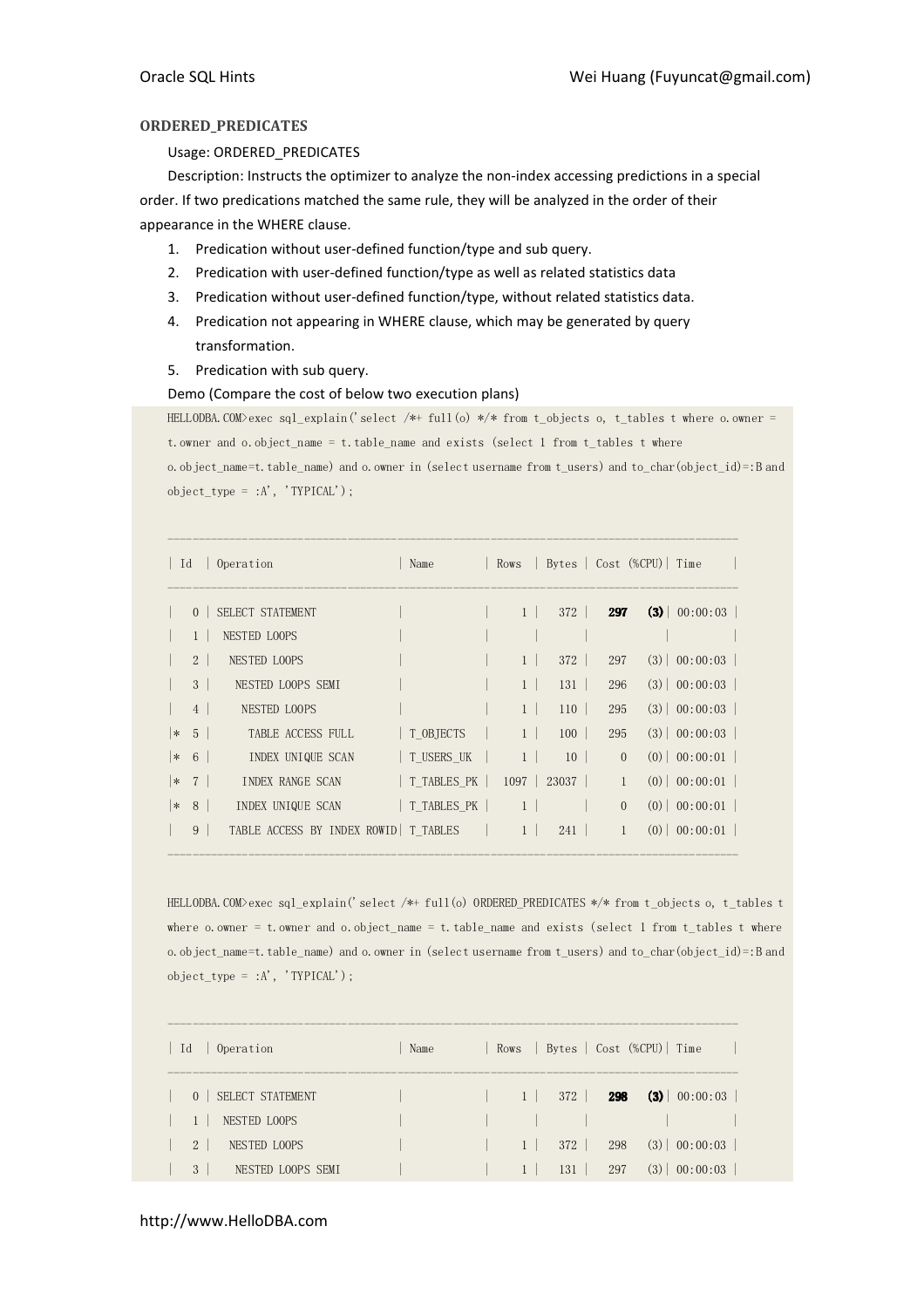|        | $\overline{4}$ | NESTED LOOPS                           |                            | 110                   | 296      | $(3) \mid 00:00:03$ |
|--------|----------------|----------------------------------------|----------------------------|-----------------------|----------|---------------------|
| $*$    | $-5$           | TABLE ACCESS FULL                      | T OBJECTS                  | 100<br>1 <sup>1</sup> | 296      | $(3) \mid 00:00:03$ |
| $* 6$  |                | INDEX UNIQUE SCAN                      | T USERS UK                 | 10<br>$1 \perp$       | $\Omega$ | $(0)$   00:00:01    |
|        | $ *$ 7         | INDEX RANGE SCAN                       | T TABLES PK   1097   23037 |                       |          | $(0)$ 00:00:01      |
| $\ast$ | -8             | INDEX UNIQUE SCAN                      | T TABLES PK                |                       | $\Omega$ | $(0)$ 00:00:01      |
|        | 9              | TABLE ACCESS BY INDEX ROWID   T TABLES |                            | 241                   |          | (0)<br>00:00:01     |

--------------------------------------------------------------------------------------------

# SKIP\_EXT\_OPTIMIZER

Usage: SKIP\_EXT\_OPTIMIZER

Description: Instructs the optimizer skip the extended optimizer.

#### SKIP\_UNQ\_UNUSABLE\_IDX

```
Usage: SKIP_UNQ_UNUSABLE_IDX([<@Block>] <Table> [<Index1> ...]) or
```

```
SKIP_UNQ_UNUSABLE_IDX([<@Block>] <Table> [(<Index1 Columns>) ...])
```
#### Description: Instructs the optimizer to skip the UNUSABLE indexes.

```
HELLODBA.COM\lambdaalter index t_tables_pk unusable;
```

```
Index altered.
```
HELLODBA.COM>select /\*+ index(t t\_tables\_pk) \*/count(1) from t\_tables t;

select /\*+ index(t t\_tables\_pk) \*/count(1) from t\_tables t

```
ERROR at line 1:
```
\*

ORA-01502: index 'DEMO.T\_TABLES\_PK' or partition of such index is in unusable state

HELLODBA.COM>select /\*+ SKIP\_UNQ\_UNUSABLE\_IDX(t) index(t t\_tables\_pk) \*/count(1) from t\_tables t;

```
COUNT(1)----------
```
2696

## Run Time Hints

## APPEND

#### Usage: APPEND

Description: Instructs SQL executor to insert data in appending mode.

HELLODBA.COM>exec sql\_explain('insert /\*+append\*/ into t\_objects\_bak select \* from t\_objects', 'BASIC OUTLINE')

```
-------------------------------------------- 
| Id | Operation | Name | |
-------------------------------------------- 
| 0 | INSERT STATEMENT | |
| 1 | LOAD AS SELECT | T_OBJECTS_BAK | 
| 2 | TABLE ACCESS FULL | T_OBJECTS |
```
--------------------------------------------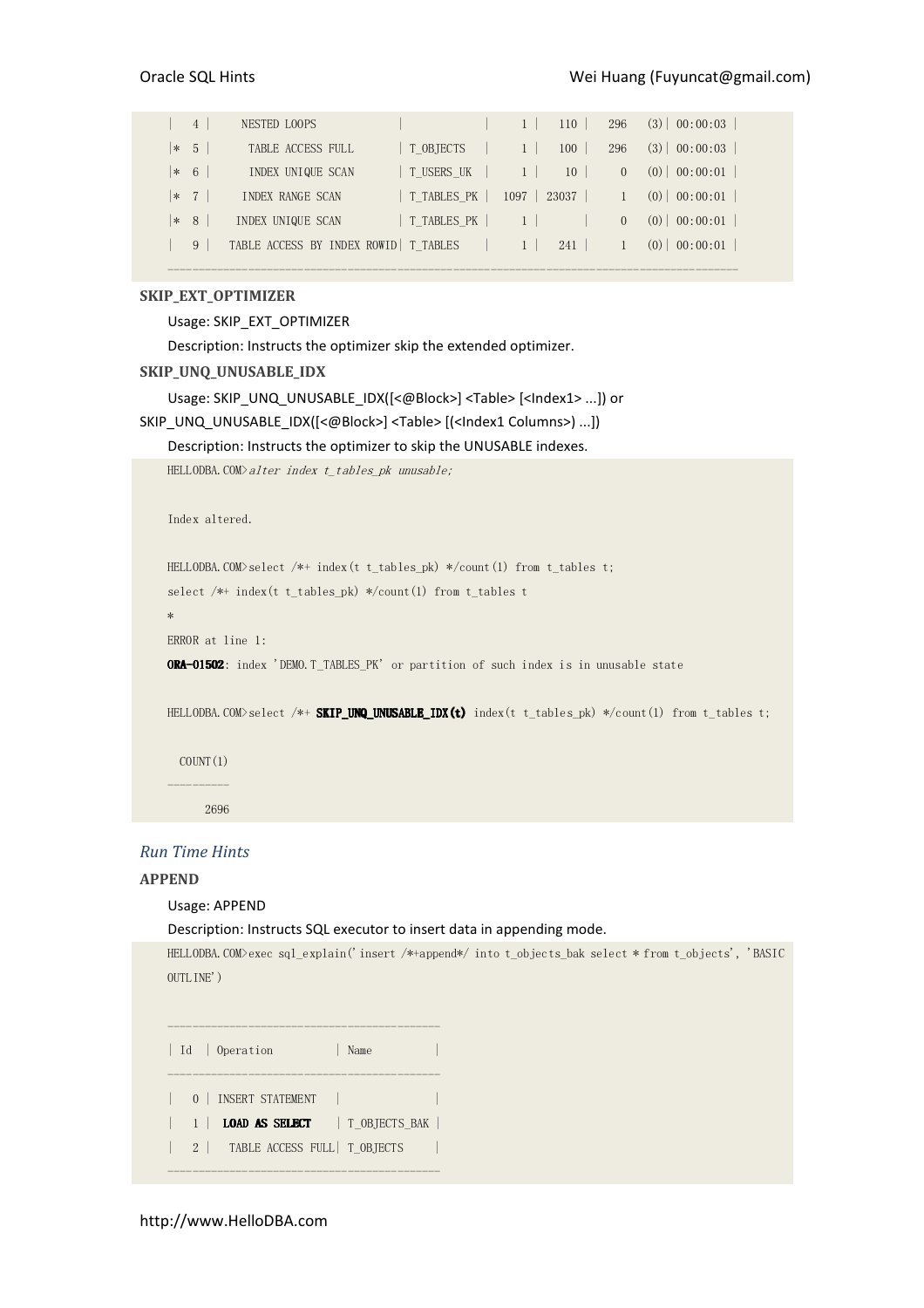# APPEND\_VALUES

Usage: APPEND\_VALUES

Description: Instructs SQL executor to insert data in appending mode. It just works in the INSERT … VALUES statement.

HELLODBA.COM>exec sql\_explain('insert /\*+append\_values\*/ into t\_objects(object\_id, owner, object\_name, status) values $(:1, :2, :3, :4)'$ , 'BASIC OUTLINE')

| Id | Operation | Name | -------------------------------------- | 0 | INSERT STATEMENT | | | 1 | **LOAD AS SELECT** | T\_OBJECTS | | 2 | BULK BINDS GET | |

--------------------------------------

--------------------------------------

# NOAPPEND

## Usage: NOAPPEND

Description: Instructs SQL executor to insert data in appending mode.

HELLODBA.COM>exec sql\_explain('insert /\*+noappend\*/ into t\_objects\_bak select \* from t\_objects', 'BASIC OUTLINE')

|                | Id   Operation                                 | Name      |  |
|----------------|------------------------------------------------|-----------|--|
| 0 <sup>1</sup> | INSERT STATEMENT                               |           |  |
|                | <b>LOAD TABLE CONVENTIONAL</b>   T OBJECTS BAK |           |  |
| $2 \mid$       | TABLE ACCESS FULL                              | T OBJECTS |  |

--------------------------------------------------

# NLJ\_BATCHING

## Usage: NLJ\_BATCHING

## Description: Instructs the optimizer to use nested-loop join to access table in batch.

HELLODBA.COM>exec sql\_explain('select /\*+ use\_nl(o t) index(o T\_OBJECTS\_M\_IDX8) index(t T\_TABLES\_IDX3) LEADING(t) NLJ\_BATCHING(o)\*/count(LIO) from T\_OBJECTS\_M 0, T\_TABLES t where o.owner=t.owner and o.object\_name=t.table\_name and t.tablespace\_name=:A', 'TYPICAL OUTLINE');

|        | Id q            | Operation            |                                        | Name             | Rows           |       |                | Bytes   Cost (%CPU)   Time |  |
|--------|-----------------|----------------------|----------------------------------------|------------------|----------------|-------|----------------|----------------------------|--|
|        |                 | 0   SELECT STATEMENT |                                        |                  |                | 68    | 914            | $(1)$ 00:00:10             |  |
|        |                 | SORT AGGREGATE       |                                        |                  | 1 <sup>1</sup> | 68    |                |                            |  |
|        | $2^{\circ}$     | <b>NESTED LOOPS</b>  |                                        |                  |                |       |                |                            |  |
|        | 3 <sup>1</sup>  | NESTED LOOPS         |                                        |                  | 7985           | 530K  | 914            | $(1)$ 00:00:10             |  |
|        | 4               |                      | TABLE ACCESS BY INDEX ROWID   T TABLES |                  | $299 \mid$     | 10465 | 16             | $(0)$   00:00:01           |  |
| $\ast$ | $5\overline{)}$ | INDEX RANGE SCAN     |                                        | T TABLES IDX3    | 299            |       |                | $(0)$ 00:00:01             |  |
| $*$    | - 6             | INDEX RANGE SCAN     |                                        | T OBJECTS M IDX8 |                |       | $\overline{2}$ | $(0)$ 00:00:01             |  |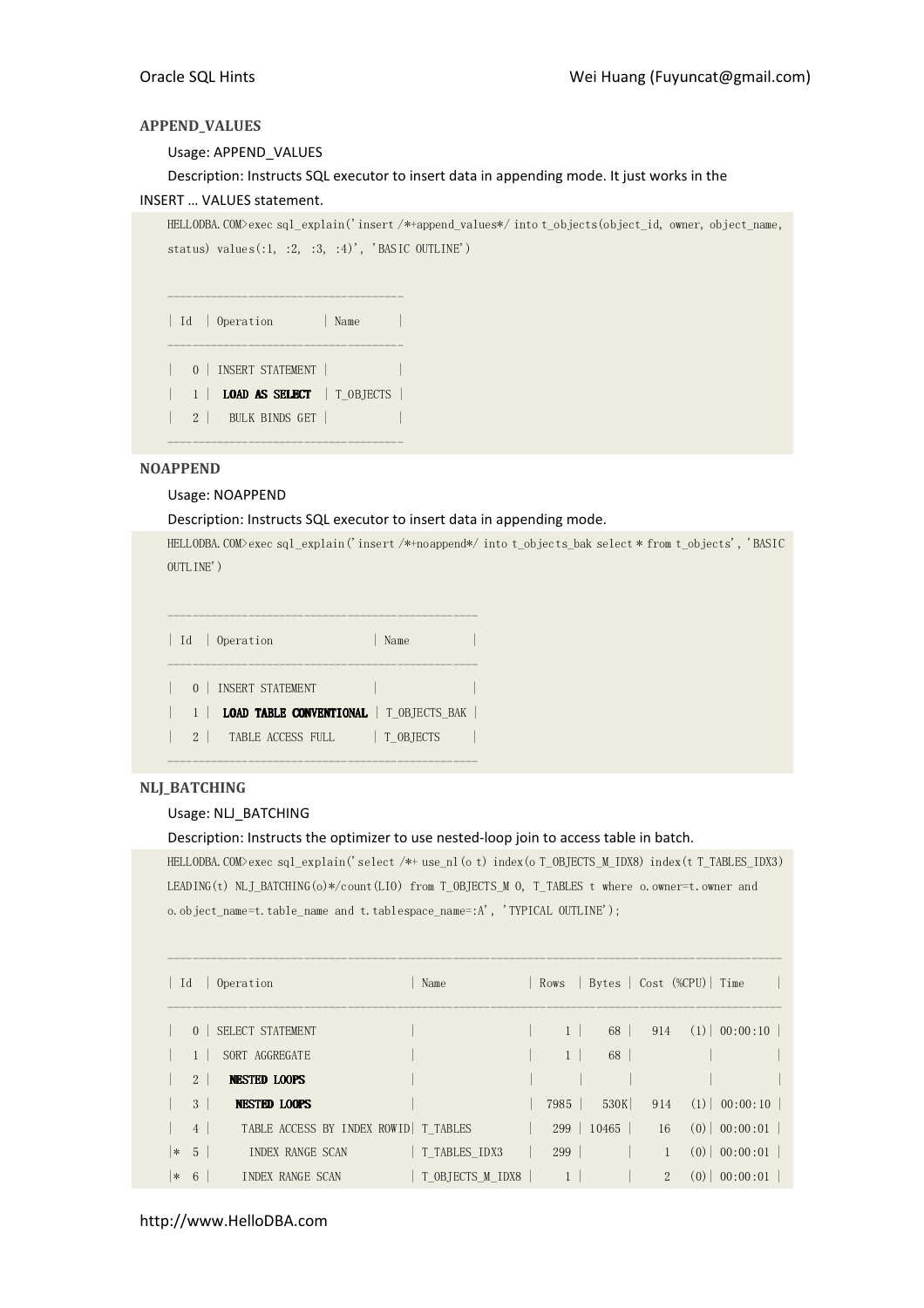| 7 | **TABLE ACCESS BY INDEX ROWID** | T\_OBJECTS\_M | 27 | 891 | 3 (0) | 00:00:01 | ---------------------------------------------------------------------------------------------------

## NO\_NLJ\_BATCHING

# Usage: NO\_NLJ\_BATCHING([<@Block>] <Table>)

## Description: Prevents the optimizer to use nested-loop join to access table in batch.

HELLODBA.COM>exec sql\_explain('select /\*+ use\_nl(o t) index(o T\_OBJECTS\_M\_IDX8) index(t T\_TABLES\_IDX3) LEADING(t) NO\_NLJ\_BATCHING(o)\*/count(LIO) from T\_OBJECTS\_M 0, T\_TABLES t where o.owner=t.owner and o.object\_name=t.table\_name and t.tablespace\_name=:A', 'TYPICAL OUTLINE');

| Id     |                | Operation                                        | Name             |                |                       |                | Rows   Bytes   Cost (%CPU)   Time  |
|--------|----------------|--------------------------------------------------|------------------|----------------|-----------------------|----------------|------------------------------------|
|        | 0 <sup>1</sup> | SELECT STATEMENT                                 |                  | 1 <sup>1</sup> | 68                    |                | $914$ (1) 00:00:10                 |
|        |                | SORT AGGREGATE                                   |                  | $\mathbf{1}$   | 68                    |                |                                    |
|        | 2 <sup>1</sup> | <b>TABLE ACCESS BY INDEX ROWID</b>   T OBJECTS M |                  | $27 \mid$      | 891                   |                | 3(0) 00:00:01                      |
|        | 3 <sup>1</sup> | <b>NESTED LOOPS</b>                              |                  | 7985           | 530K                  |                | $914$ (1) 00:00:10                 |
|        | 4              | TABLE ACCESS BY INDEX ROWID   T TABLES           |                  |                | $299 \mid 10465 \mid$ |                | $16$ (0) 00:00:01                  |
| $\ast$ | 5 <sup>1</sup> | INDEX RANGE SCAN                                 | T TABLES IDX3    | 299            |                       |                | $(0)$   00:00:01  <br>$\mathbf{1}$ |
|        | $* 6$          | INDEX RANGE SCAN                                 | T OBJECTS M IDX8 | $1 \mid$       |                       | $\overline{2}$ | $(0)$   00:00:01                   |
|        |                |                                                  |                  |                |                       |                |                                    |

## NLJ\_PREFETCH

## Usage: NLJ\_PREFETCH([<@Block>] <Table>)

Description: Instructs the optimizer to use nested-loop join to pre-fetch the table.

HELLODBA.COM>exec sql\_explain('select /\*+ use\_nl(o t) index(o T\_OBJECTS\_M\_IDX8) index(t T\_TABLES\_IDX3) LEADING(t) NLJ\_PREFETCH(o)\*/count(LIO) from T\_OBJECTS\_M O, T\_TABLES t where o.owner=t.owner and o.object\_name=t.table\_name and t.tablespace\_name=:A', 'TYPICAL OUTLINE');

| Id |                | Operation                                        | Name             |              |          |       |                | Rows   Bytes   Cost (%CPU)   Time |  |
|----|----------------|--------------------------------------------------|------------------|--------------|----------|-------|----------------|-----------------------------------|--|
|    | $0-1$          | SELECT STATEMENT                                 |                  | $\mathbf{1}$ |          | 68    |                | $914$ (1) 00:00:10                |  |
|    |                | SORT AGGREGATE                                   |                  | 1            |          | 68    |                |                                   |  |
|    | 2 <sup>1</sup> | <b>TABLE ACCESS BY INDEX ROWID</b>   T OBJECTS M |                  | $27 \mid$    |          | 891   |                | 3(0) 00:00:01                     |  |
|    | $3-1$          | <b>NESTED LOOPS</b>                              |                  | 7985         |          | 530K  |                | $914$ (1) 00:00:10                |  |
|    | 4              | TABLE ACCESS BY INDEX ROWID   T TABLES           |                  | 299          |          | 10465 |                | $16$ (0) 00:00:01                 |  |
| ∣∗ | - 5            | INDEX RANGE SCAN                                 | T TABLES IDX3    | 299          |          |       | 1              | $(0)$   00:00:01                  |  |
| ∗  | - 6            | INDEX RANGE SCAN                                 | T OBJECTS M IDX8 |              | $1 \mid$ |       | $\overline{2}$ | $(0)$   00:00:01                  |  |
|    |                |                                                  |                  |              |          |       |                |                                   |  |

## NO\_NLJ\_PREFETCH

## Usage: NO\_NLJ\_PREFETCH([<@Block>] <Table>)

#### Description: Prevents the optimizer to use nested-loop join to pre-fetch the table.

HELLODBA.COM>exec sql\_explain('select /\*+ use\_nl(o t) index(o T\_OBJECTS\_M\_IDX8) index(t T\_TABLES\_IDX3) LEADING(t) NO\_NLJ\_PREFETCH(o)\*/count(LIO) from T\_OBJECTS\_M O, T\_TABLES t where o.owner=t.owner and o.object\_name=t.table\_name and t.tablespace\_name=:A', 'TYPICAL OUTLINE');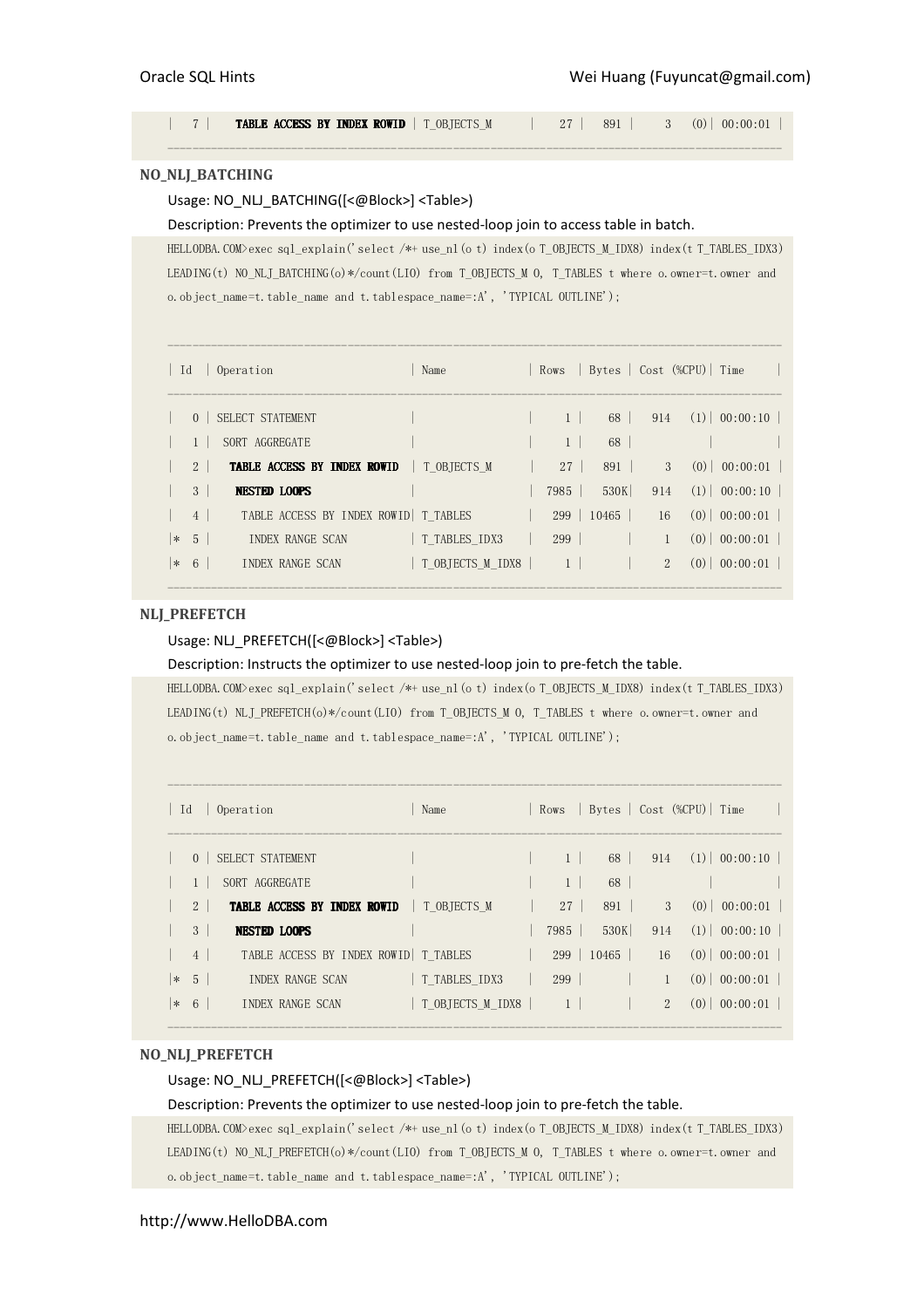| Id     |                | Operation                                 | Name                             | Rows            |                       |               | Bytes   Cost (%CPU)   Time |                |
|--------|----------------|-------------------------------------------|----------------------------------|-----------------|-----------------------|---------------|----------------------------|----------------|
|        |                | 0   SELECT STATEMENT                      |                                  |                 | 68                    |               | $914$ (1) 00:00:10         |                |
|        |                | SORT AGGREGATE                            |                                  | 1               | 68                    |               |                            |                |
|        | 2 <sup>1</sup> | <b>NESTED LOOPS</b>                       |                                  |                 |                       |               |                            |                |
|        | 3 <sup>1</sup> | NESTED LOOPS                              |                                  | 7985            | 530K                  |               | $914$ (1) 00:00:10         |                |
|        | $4 \vert$      | TABLE ACCESS BY INDEX ROWID   T TABLES    |                                  |                 | $299 \mid 10465 \mid$ |               | $16$ (0) 00:00:01          |                |
| $*$    | 5 <sub>1</sub> | INDEX RANGE SCAN                          | T TABLES IDX3                    | 299             |                       | $\mathbf{1}$  |                            | $(0)$ 00:00:01 |
| $\ast$ | 6              | INDEX RANGE SCAN                          | $\vert$ T OBJECTS M IDX8 $\vert$ | 1 <sup>1</sup>  |                       | $2^{1}$       |                            | $(0)$ 00:00:01 |
|        |                | TABLE ACCESS BY INDEX ROWID   T_OBJECTS_M |                                  | 27 <sup>1</sup> | 891                   | $\mathcal{S}$ |                            | $(0)$ 00:00:01 |

# **CACHE**

# Usage: CACHE([<@Block>] <Table>)

## Description: Instructs Oracle to put the read data block to the end of MRU in LRU chain.

HELLODBA.COM>select name, value from v\$mystat m, v\$statname n where m.statistic# = n.statistic# and name like 'table scans% tables)';

| <b>NAME</b> |                            | <b>VALUE</b> |
|-------------|----------------------------|--------------|
|             |                            |              |
|             | table scans (short tables) | 37           |
|             | table scans (long tables)  |              |

HELLODBA.COM>select /\*+full(t) cache(t)\*/count(\*) from t\_objects t; … …

HELLODBA.COM>select name, value from v\$mystat m, v\$statname n where m.statistic# = n.statistic# and name like 'table scans% tables)';

|       | table scans (long tables)  |              |
|-------|----------------------------|--------------|
|       | table scans (short tables) | 37           |
|       |                            |              |
| NAME. |                            | <b>VALUE</b> |

#### **NOCACHE**

# Usage: NOCACHE([<@Block>] <Table>)

Description: Instructs Oracle to put the read data block to the end of LRU in LRU chain. HELLODBA.COM>alter system flush buffer\_cache;

System altered.

HELLODBA.COM>select name, value from v\$mystat m, v\$statname n where m.statistic# = n.statistic# and name like 'table scans% tables)';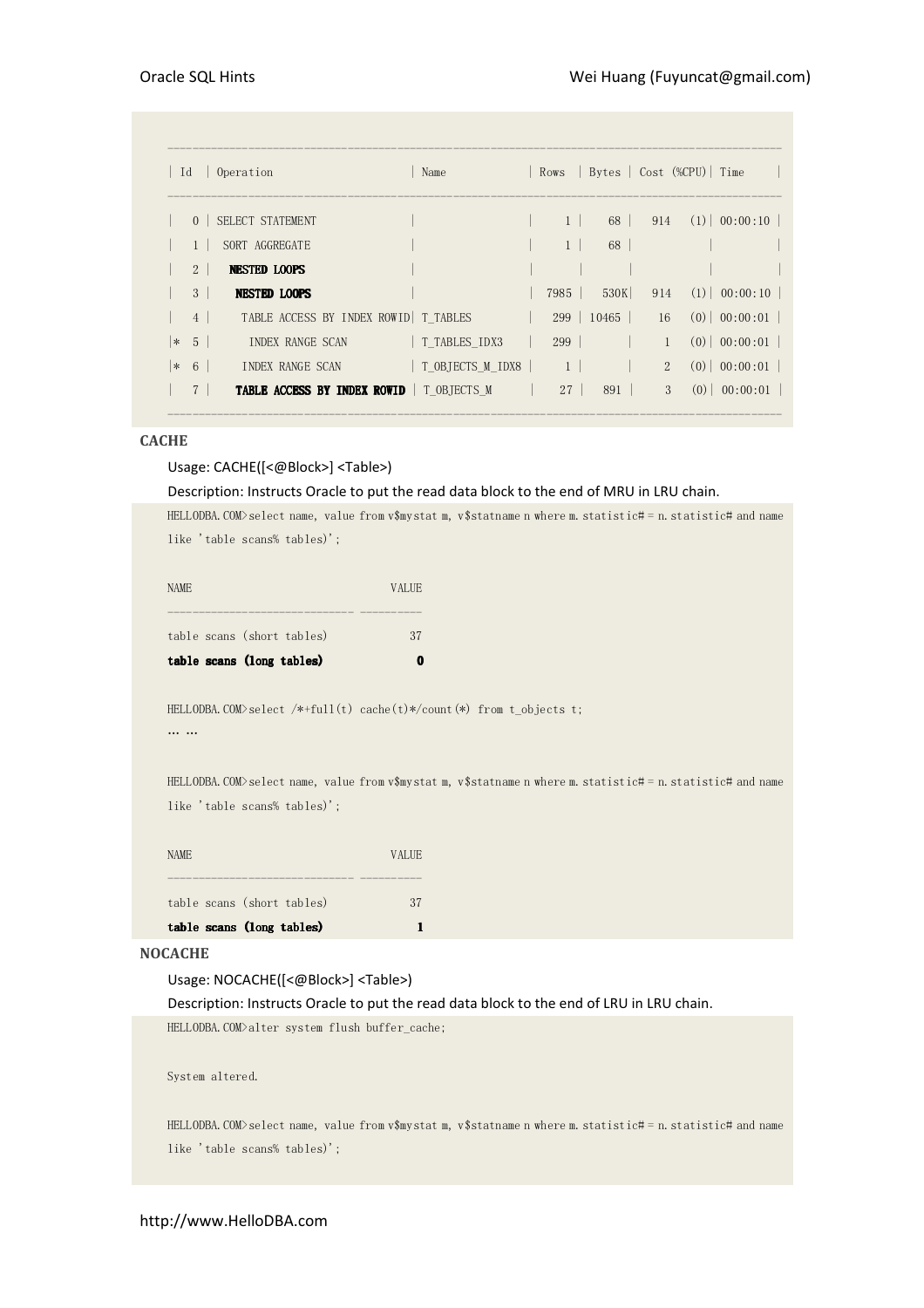| <b>NAME</b>                                                                                                  | <b>VALUE</b> |
|--------------------------------------------------------------------------------------------------------------|--------------|
| table scans (short tables)                                                                                   | 35           |
| table scans (long tables)                                                                                    | 1            |
| HELLODBA. COM>select /*+full(t) nocache(t)*/count(*) from t tables t;                                        |              |
| HELLODBA.COM>select name, value from v\$mystat m, v\$statname n where m. statistic# = n. statistic# and name |              |
| like 'table scans% tables)';                                                                                 |              |
| <b>NAME</b>                                                                                                  | <b>VALUE</b> |
| table scans (short tables)                                                                                   | 36           |
| table scans (long tables)                                                                                    |              |

# CACHE\_TEMP\_TABLE

Usage: CACHE\_TEMP\_TABLE([<@Block>] <Table>)

Description: Instructs Oracle to put the read temp block to the end of MRU in LRU chain. This hint 指 normally be used in internal statement.

HELLODBA.COM>begin

```
 2 sql_explain('WITH 
 3 A AS (SELECT /*+qb_name(AV)*/''x'' M FROM DUAL),
  4 B AS (SELECT /*+qb_name(BV)*/DISTINCT LEVEL L FROM A CONNECT BY LEVEL <= 10),
  5 C AS (SELECT /*+qb_name(CV)*/LPAD(LEVEL-1,(SELECT COUNT(*) FROM B),''0'') N 
FROM DUAL CONNECT BY LEVEL \le POWER(10, (SELECT COUNT(*) FROM B)))
 6 SELECT /*+qb name(M)*/* FROM A, B, C where rownum>=1', 'BASIC PREDICATE');
  7 end; 
  8 / 
… … 
Predicate Information (identified by operation id):
---------------------------------------------------
   7 - filter(LEVEL<=10) 
  10 - filter(ROWNUM>=1) 
   18 - filter(LEVEL<=POWER(10, (SELECT /*+ */ COUNT(*) FROM (SELECT 
            /*+ CACHE_TEMP_TABLE ("T1") */ "CO" "L" FROM
             "SYS"."SYS_TEMP_0FD9D663A_F1E95AE7" "T1") "B")))
```
# NO\_LOAD

Usage: NO\_LOAD

Description: Not allow the data to be loaded directly.

HELLODBA.COM>alter session enable parallel dml;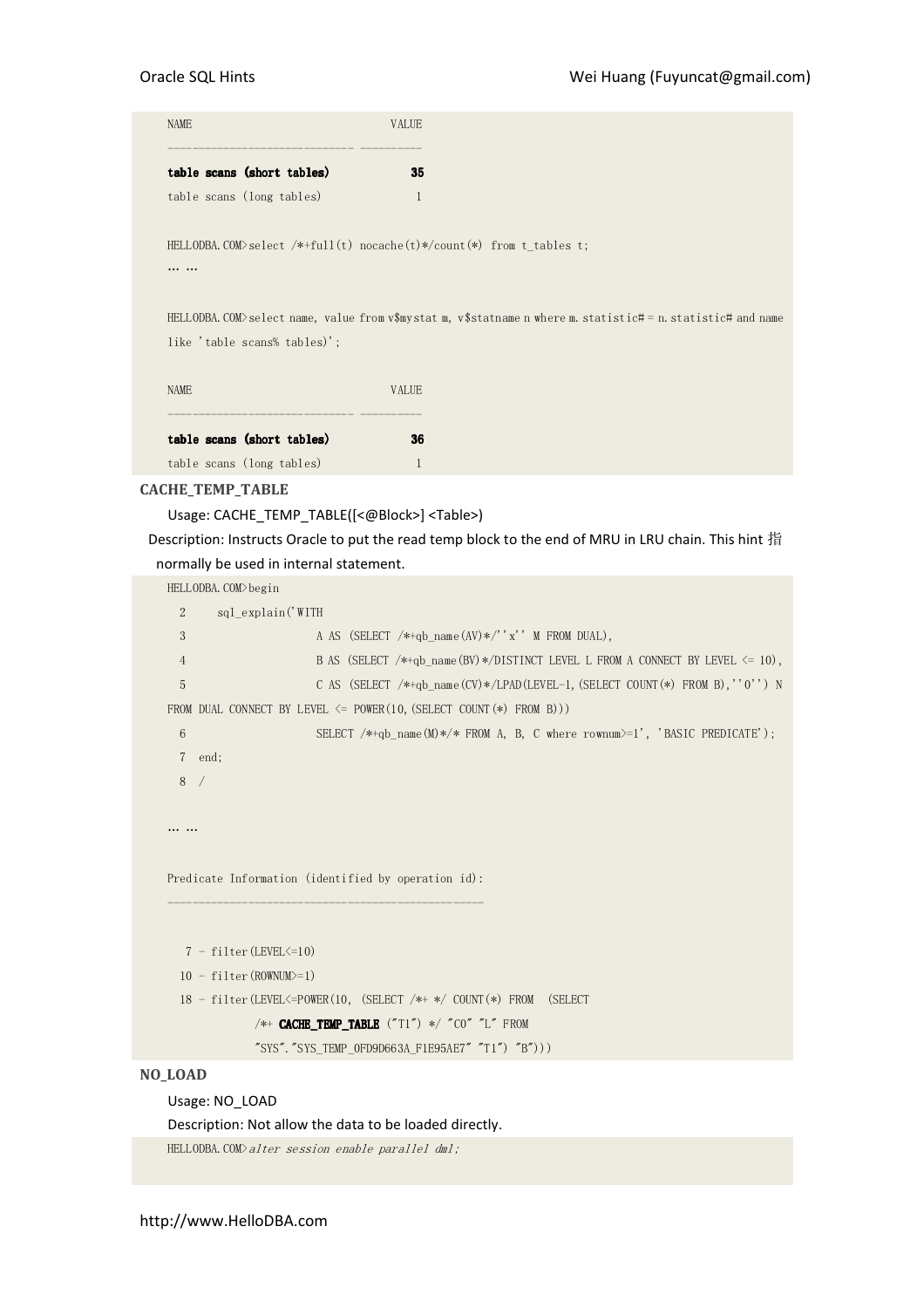Session altered.

HELLODBA.COM>alter session set "\_disable\_parallel\_conventional\_load"=true;

Session altered.

HELLODBA.COM>exec sql\_explain('insert /\*+ no\_load(d) parallel(d 2) \*/ into t\_objects\_dummy2 d select /\*+parallel(o 2)\*/\* from t\_objects o', 'BASIC');

|                | Id   Operation                                    | Name |
|----------------|---------------------------------------------------|------|
|                | 0   INSERT STATEMENT                              |      |
| $1 \perp$      | <b>LOAD TABLE CONVENTIONAL</b>   T OBJECTS DUMMY2 |      |
| $2 \perp$      | <b>PX COORDINATOR</b>                             |      |
| 3 <sup>1</sup> | PX SEND QC (RANDOM)   :TQ10000                    |      |
| 4              | PX BLOCK ITERATOR                                 |      |
| $5-1$          | TABLE ACCESS FULL   T OBTECTS                     |      |
|                |                                                   |      |

# NO\_SUBSTRB\_PAD

# Usage: NO\_SUBSTRB\_PAD

Description: No extra byte be padded when perform SUBSTRB on multiple-bytes character string. HELLODBA.COM>select /\*+ \*/substrb(chistr,1,2) str, lengthb(substrb(chistr,1,2)) len from (select ' 多字节字符串' chistrfrom dual ) v;

STR LEN ---- ----------

2 2

HELLODBA.COM>select /\*+ NO\_SUBSTRB\_PAD \*/substrb(chistr,1,2) str, lengthb(substrb(chistr,1,2)) len from (select '多字节字符串' chistr from dual ) v;

STR LEN --- ----------

# RESULT\_CACHE

## Usage: RESULT\_CACHE

Description: Instructs Oracle cache the result to be used by following query.

| HELLODBA.COM>show parameter result cache |                  |              |
|------------------------------------------|------------------|--------------|
| <b>NAME</b>                              | <b>TYPE</b>      | <b>VALUE</b> |
| client result cache lag                  | big integer 3000 |              |
| client result cache size                 | big integer 0    |              |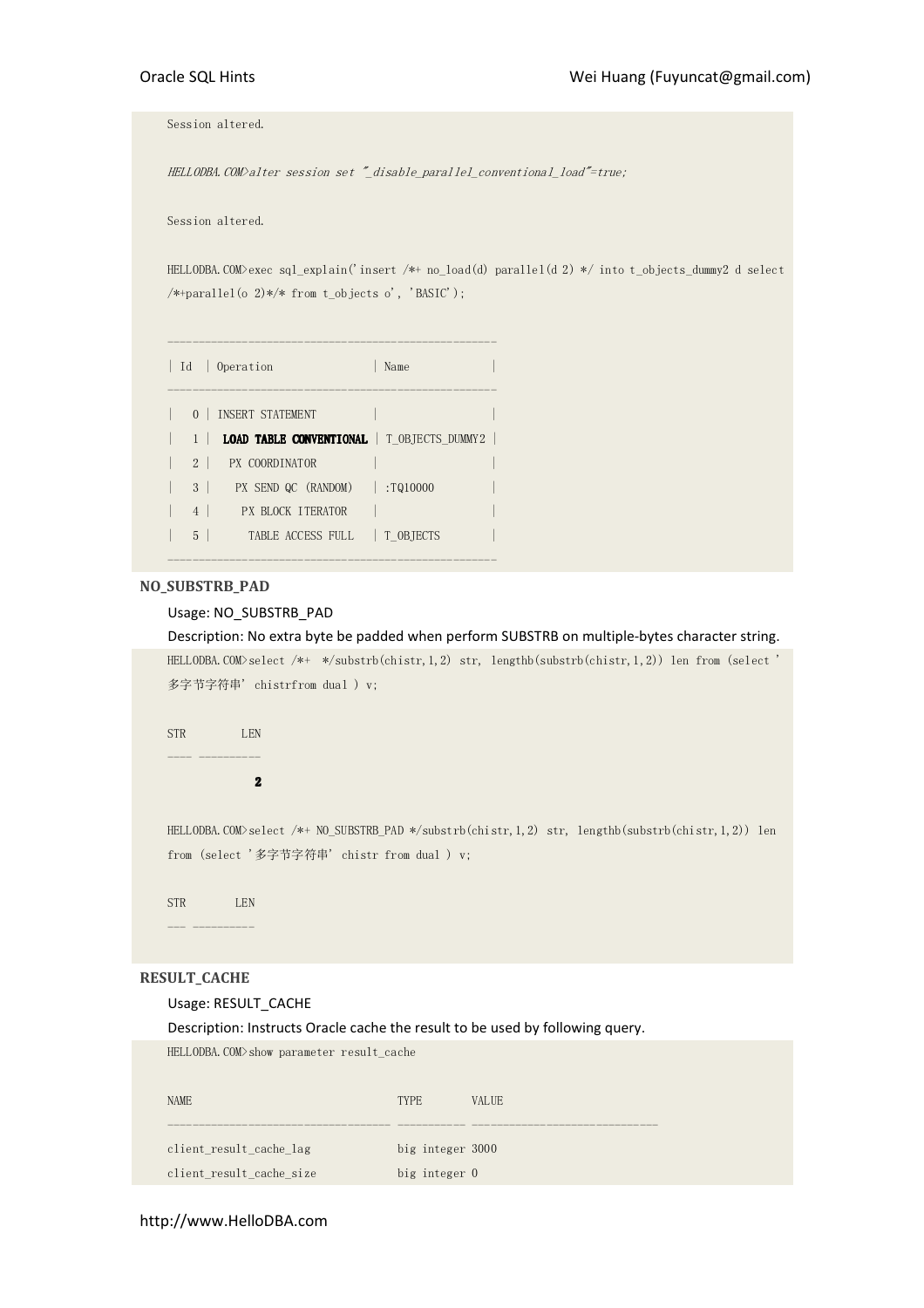| result cache max result        | integer        | :5            |
|--------------------------------|----------------|---------------|
| result cache max size          | big integer 1M |               |
| result cache mode              | string         | <b>MANUAL</b> |
| result cache remote expiration | integer        |               |

HELLODBA.COM>exec sql\_explain('select \* from t\_tables t, (select /\*+ result\_cache \*/\* from t\_objects o where object\_type = :A) v where v.owner = t.owner and v.object\_name = t.table\_name', 'BASIC PREDICATE');

| Id     |                | Operation                               | Name                       |
|--------|----------------|-----------------------------------------|----------------------------|
|        | $\Omega$       | SELECT STATEMENT                        |                            |
| $\ast$ | 1 <sup>1</sup> | HASH JOIN                               |                            |
|        | $2 \mid$       | <b>VTEW</b>                             |                            |
|        | 3 <sup>1</sup> | <b>RESULT CACHE</b>                     | b6zzbhhgh4knw21npw13q564wn |
|        | 4              | TABLE ACCESS BY INDEX ROWID   T OBJECTS |                            |
| $\ast$ | 5 <sup>1</sup> | INDEX RANGE SCAN                        | T OBJECTS IDX7             |
|        | 6              | TABLE ACCESS FULL                       | T TABLES                   |
|        |                |                                         |                            |

Result Cache Information (identified by operation id): ------------------------------------------------------ ------------------------------------------------------

 $3$  - column-count=16; dependencies=(DEMO.T\_OBJECTS); attributes=(ordered); parameters=(nls, :A); name="select /\*+ result\_cache \*/\* from t\_objects o where object\_type = :A"

## NO\_RESULT\_CACHE

Usage: NO\_RESULT\_CACHE

Description: Prevents Oracle cache the result to be used by following query.

HELLODBA.COM>alter session set result\_cache\_mode=force;

Session altered.

HELLODBA.COM>exec sql\_explain('select /\*+ no\_result\_cache \*/\* from t\_tables t', 'TYPICAL');

| 0   SELECT STATEMENT    <br>$2696$ 634K 28 (4) 00:00:01<br>  1   TABLE ACCESS FULL   T_TABLES   2696   634K   28 (4)   00:00:01 |  | Id   Operation |  | Name |  | Rows   Bytes   Cost (%CPU)   Time |  |  |
|---------------------------------------------------------------------------------------------------------------------------------|--|----------------|--|------|--|-----------------------------------|--|--|
|                                                                                                                                 |  |                |  |      |  |                                   |  |  |

------------------------------------------------------------------------------

# SYS\_DL\_CURSOR

Usage: SYS\_DL\_CURSOR

Description: This hint is added in the internal statement generated by SQL\*Loader when performing direct loading (Direct=TRUE).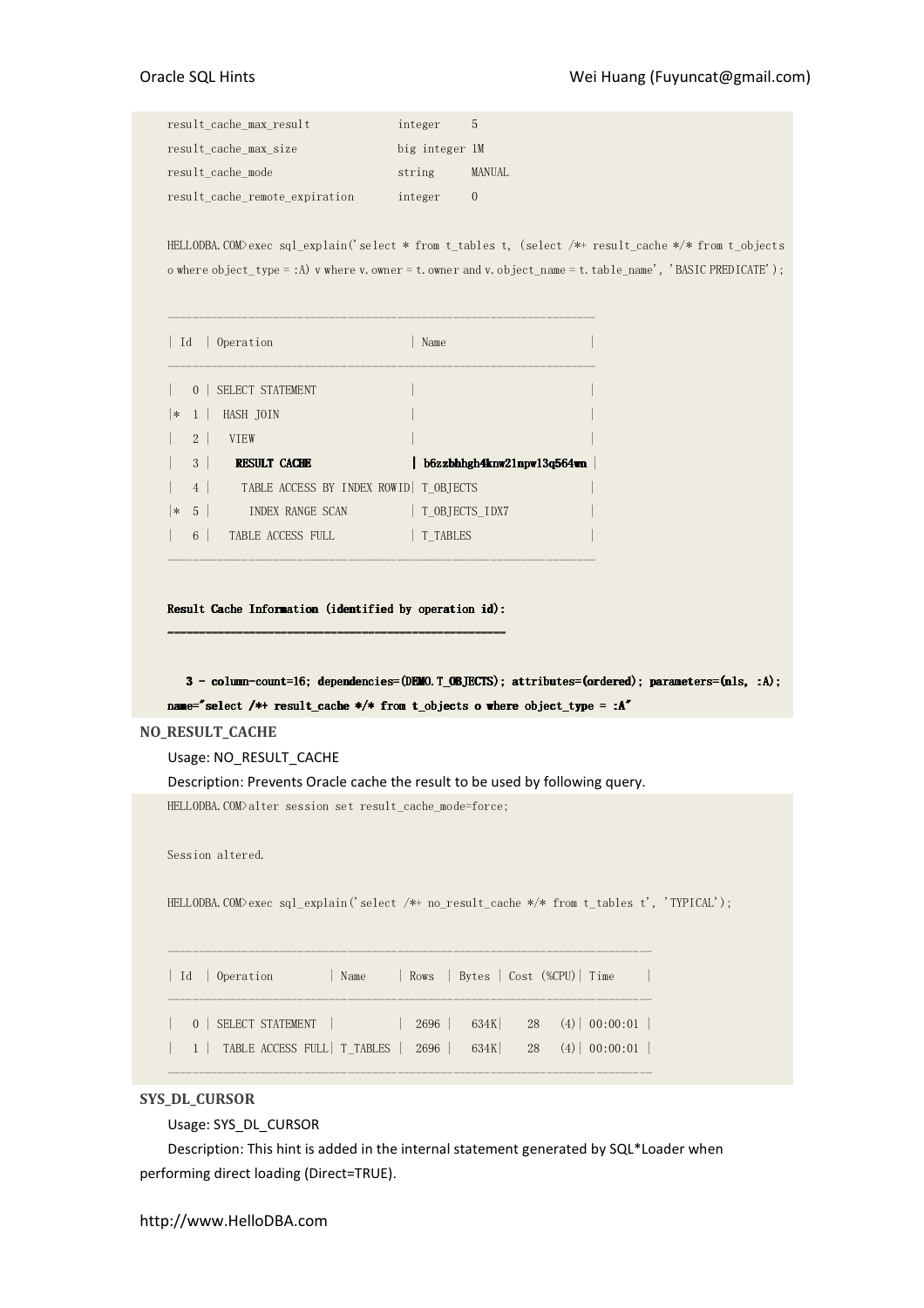Demo (Below statement is captured from library cache after run SQL\*Loader to load data

```
directly):
```
HELLODBA.COM>select sql\_text, module from v\$sql where sql\_text like 'INSERT /\*+ SYS\_DL\_CURSOR \*/%'; SQL\_TEXT

MODULE

------

INSERT /\*+ SYS\_DL\_CURSOR \*/ INTO "DEMO". "T\_TABLES\_LD" ("OWNER", "TABLE\_NAME") VALUES (NULL,NULL) SQL

------------------------------------------------------------------------------------------------

Loader Direct Path Load

**TRACING** 

Usage: TRACING(verify <Number> strip <Number>)

Description: Unknown. It might be used to trace the ASM stripping. This hint will add an extra operation, MONITORING STRIP, in the execution plan.

```
HELLODBA.COM>exec sql_explain('select /*+qb_name(M) full(t_objects) TRACING(verify 1, strip 1) */* from 
t_objects', 'TYPICAL_OUTLINE');
```

|  | Id   Operation                                                         | Name |  | Rows   Bytes   Cost (%CPU)   Time |  |                                            |  |
|--|------------------------------------------------------------------------|------|--|-----------------------------------|--|--------------------------------------------|--|
|  | 0   SELECT STATEMENT                                                   |      |  |                                   |  | $72116$   $7042K$   $297$ (3)   $00:00:03$ |  |
|  | <b>MONITORING STRIP</b>                                                |      |  |                                   |  | $72116$   $7042K$   $297$ (3)   $00:00:03$ |  |
|  | 2   TABLE ACCESS FULL   T_OBJECTS   72116   7042K   297 (3)   00:00:03 |      |  |                                   |  |                                            |  |

# Data Manipulate Hints

# CHANGE\_DUPKEY\_ERROR\_INDEX

```
Usage: CHANGE_DUPKEY_ERROR_INDEX(<Table>, <Index>) or 
CHANGE_DUPKEY_ERROR_INDEX(<Table>, <Indexed Columns>) 
    Description: When unique constraint is violated, it will raise ORA-38911 instead of ORA-00001. 
    HELLODBA.COM>insert into t_tables(owner, table_name) values ('SYS', 'TAB$'); 
    insert into t_tables(owner, table_name) values ('SYS', 'TAB$') 
    * 
    ERROR at line 1: 
    ORA-00001: unique constraint (DEMO.T_TABLES_PK) violated 
    HELLODBA.COM>insert /*+CHANGE_DUPKEY_ERROR_INDEX(t_tables t_tables_pk)*/into t_tables(owner, 
    table_name) values ('SYS','TAB$'); 
    insert /*+CHANGE_DUPKEY_ERROR_INDEX(t_tables t_tables_pk)*/into t_tables(owner, table_name) values 
    ('SYS', 'TAB$') 
    * 
    ERROR at line 1: 
    ORA-38911: unique constraint (DEMO.T_TABLES_PK) violated
```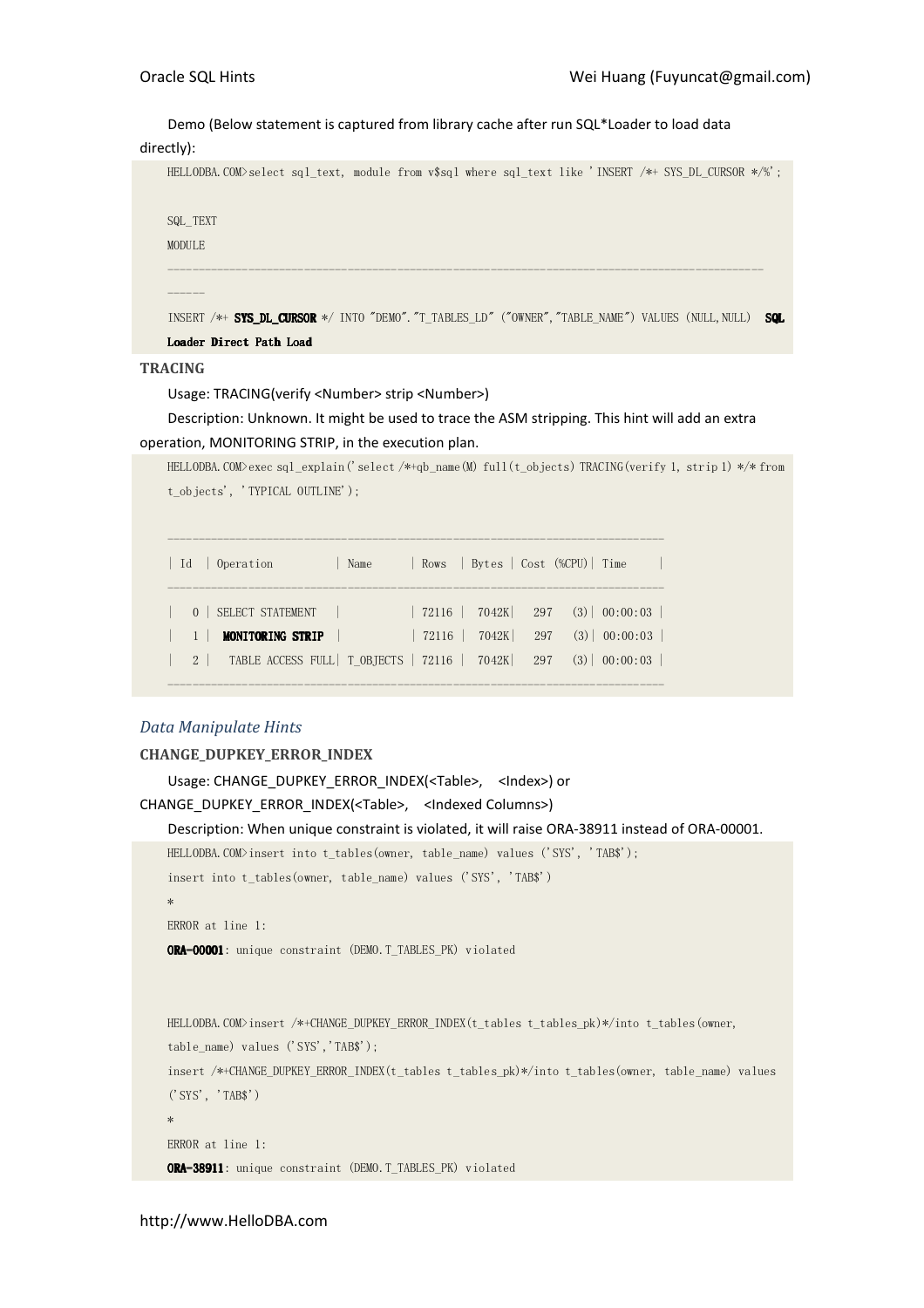# IGNORE\_ROW\_ON\_DUPKEY\_INDEX

Usage: IGNORE\_ROW\_ON\_DUPKEY\_INDEX(<Table> <Unique Index>) or

IGNORE\_ROW\_ON\_DUPKEY\_INDEX(<Table> <Unique INdex columns>)

Description: The duplicated data will be ignored when insert data to a table with unique

# constraint.

```
HELLODBA.COM>create table t(a number primary key); 
    Table created. 
    HELLODBA.COM>insert into t values(2);
    1 row created. 
    HELLODBA.COM>commit;
    Commit complete. 
    HELLODBA.COM>insert /*+IGNORE_ROW_ON_DUPKEY_INDEX(t (a))*/into t select level from dual connect by level 
    \leq 3;
    2 rows created. 
    HELLODBA.COM>commit; 
    Commit complete. 
    HELLODBA.COM>select * from t;
               A 
     ---------- 
               1 1 
               2 2 
               3 3
RETRY_ON_ROW_CHANGE
```
Usage: RETRY\_ON\_ROW\_CHANGE

Description: When the transaction of UPDATE or DELETE is committing, if the cached data changed, the transaction will be rebounded.

HELLODBA. COM>-- 会话 1

HELLODBA.COM>create table t(a number primary key);

Table created.

HELLODBA.COM>insert into t values(1);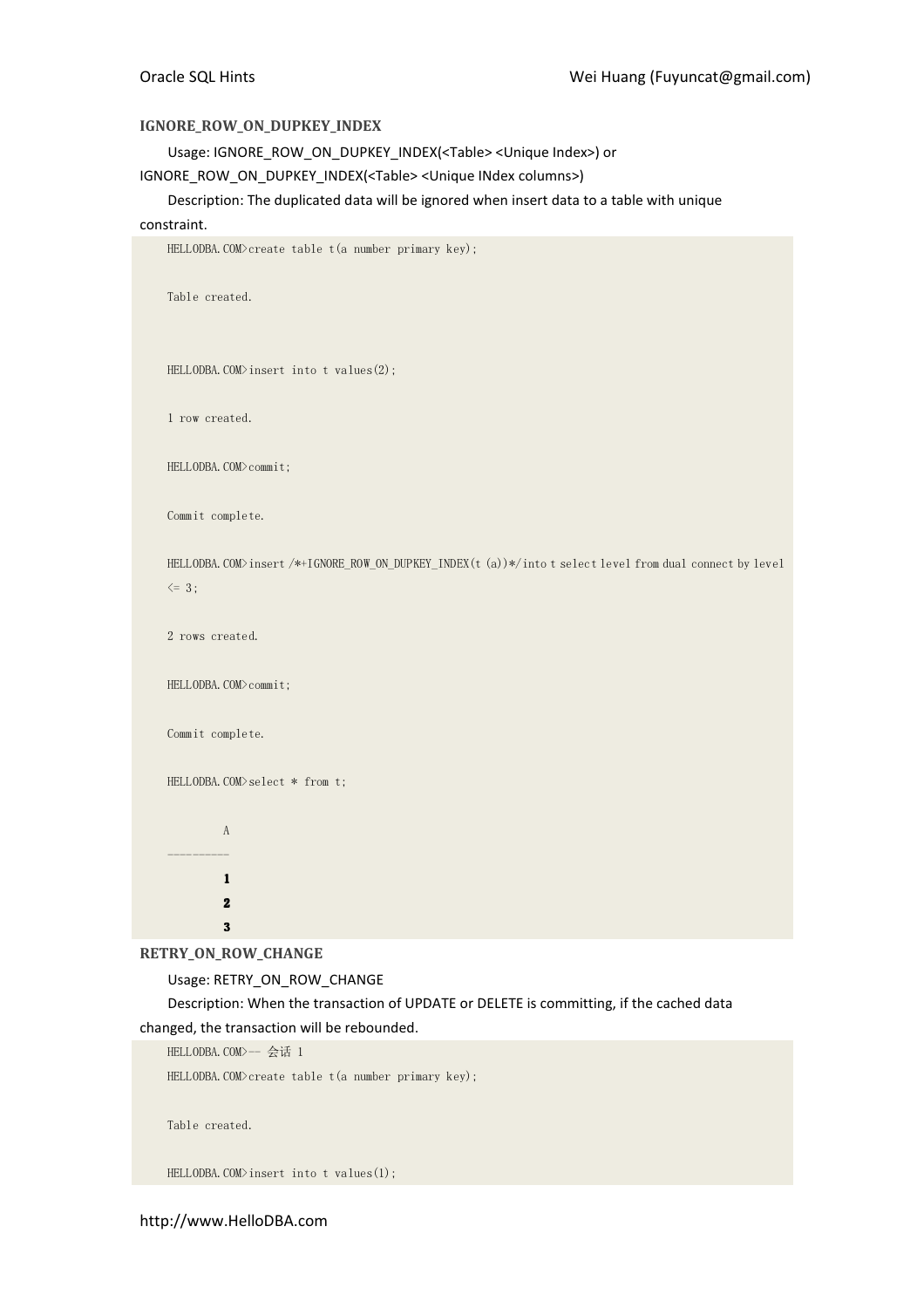1 row created.

HELLODBA.COM>insert into t values(2);

1 row created.

HELLODBA.COM>commit;

Commit complete.

HELLODBA.COM>exec dbms\_stats.gather\_table\_stats('DEMO', 'T');

PL/SQL procedure successfully completed.

HELLODBA.COM>select name, value from v\$mystat m, v\$statname n where m.statistic#=n.statistic# and name in ('consistent gets', 'no work - consistent read gets', 'transaction rollbacks');

| <b>NAME</b>                      | <b>VALIE</b> |
|----------------------------------|--------------|
| consistent gets                  | 1684         |
| no work $-$ consistent read gets | 549          |
| transaction rollbacks            |              |

HELLODBA.COM>update /\*+RETRY\_ON\_ROW\_CHANGE\*/t set a=a+10 where a>=2;

1 rows updated.

HELLODBA. COM> -- 会话 2 <code>HELLODBA</code>.COM>update <code>t</code> set <code>a=a+100</code> where <code>a=1;</code>

1 row updated.

HELLODBA.COM>commit;

Commit complete.

HELLODBA. COM> -- 会话 1 HELLODBA.COM>commit;

Commit complete.

HELLODBA.COM>select name, value from v\$mystat m, v\$statname n where m.statistic#=n.statistic# and name in ('consistent gets', 'no work - consistent read gets', 'transaction rollbacks');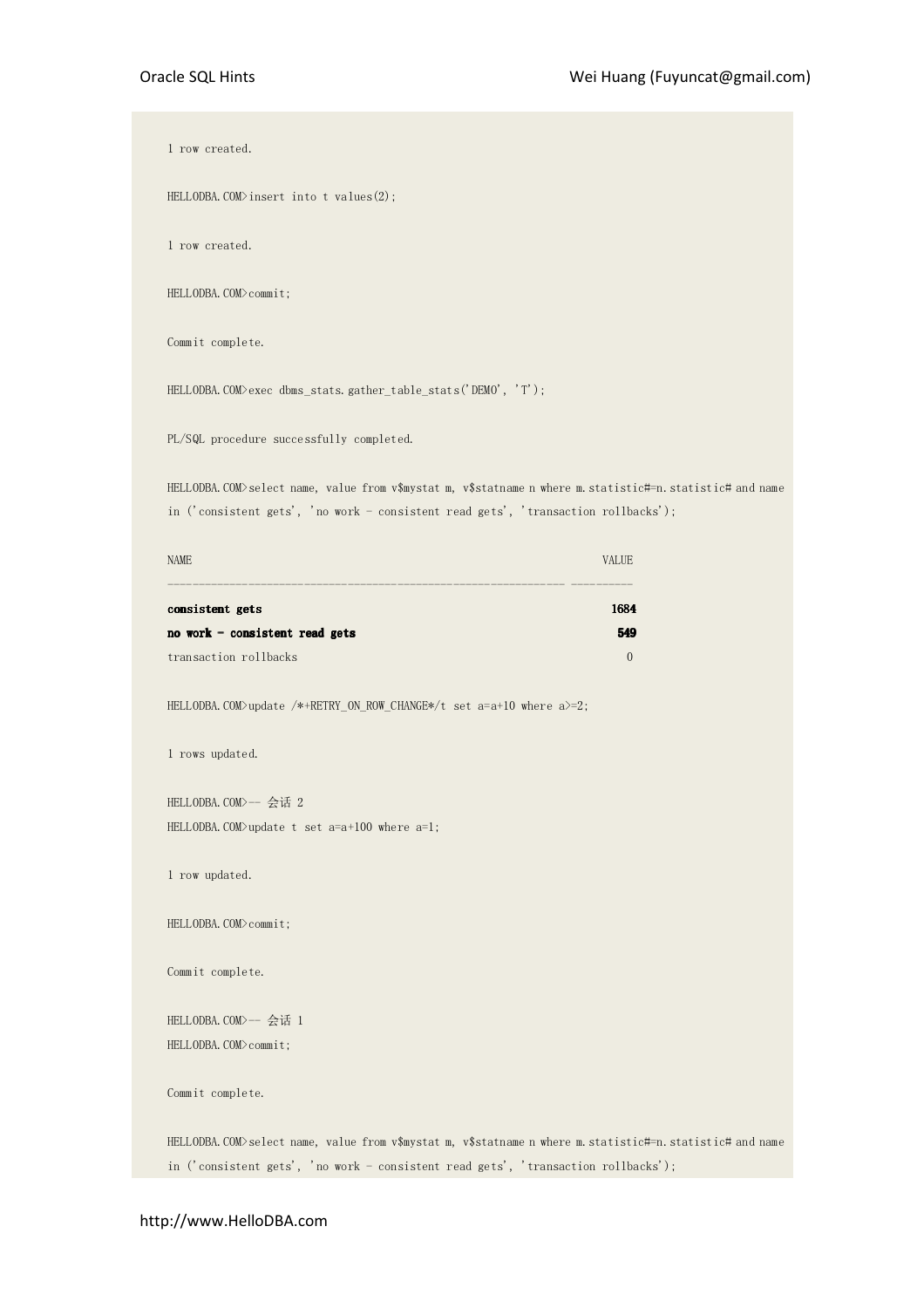| <b>NAME</b>                      | <b>VALUE</b> |
|----------------------------------|--------------|
| consistent gets                  | 1686         |
| no work $-$ consistent read gets | 550          |
| transaction rollbacks            | $\Omega$     |

## Without the hint, we get below result.

HELLODBA.COM>select name, value from v\$mystat m, v\$statname n where m.statistic#=n.statistic# and name in ('consistent gets', 'no work - consistent read gets', 'transaction rollbacks');

| <b>NAME</b>                    | VALIE. |
|--------------------------------|--------|
|                                |        |
| consistent gets                | 1708   |
| no work - consistent read gets | 555    |
| transaction rollbacks          |        |
|                                |        |

... ...

HELLODBA.COM>select name, value from v\$mystat m, v\$statname n where m.statistic#=n.statistic# and name in ('consistent gets', 'no work - consistent read gets', 'transaction rollbacks');

| <b>NAME</b>                      | VALIJE. |
|----------------------------------|---------|
|                                  |         |
| consistent gets                  | 1709    |
| no work $-$ consistent read gets | 555     |
| transaction rollbacks            |         |

# Hierarchy Query Hints

CONNECT\_BY\_CB\_WHR\_ONLY

Usage: CONNECT\_BY\_CB\_WHR\_ONLY([<@Block>])

Description: Unknown. It might instruct the optimizer to consider the WHERE clause only when performing CONNECT BY operation. There is an optimizer parameter,

\_optimizer\_connect\_by\_cb\_whr\_only, to control this feature.

NO\_CONNECT\_BY\_CB\_WHR\_ONLY

Usage: NO\_CONNECT\_BY\_CB\_WHR\_ONLY([<@Block>])

Description: Unknown. It might prevent the optimizer to consider the WHERE clause only when performing CONNECT BY operation.

CONNECT\_BY\_COMBINE\_SW

Usage: CONNECT\_BY\_COMBINE\_SW([<@Block>])

Description: Instructs the optimizer to consider the predication in START WITH when performing CONNECT BY operation.

HELLODBA.COM>exec sql\_explain('select /\*+NO\_CONNECT\_BY\_FILTERING(@SEL\$1)

CONNECT\_BY\_COMBINE\_SW(@SEL\$1)\*/owner, table\_name, level from t\_constraints connect by prior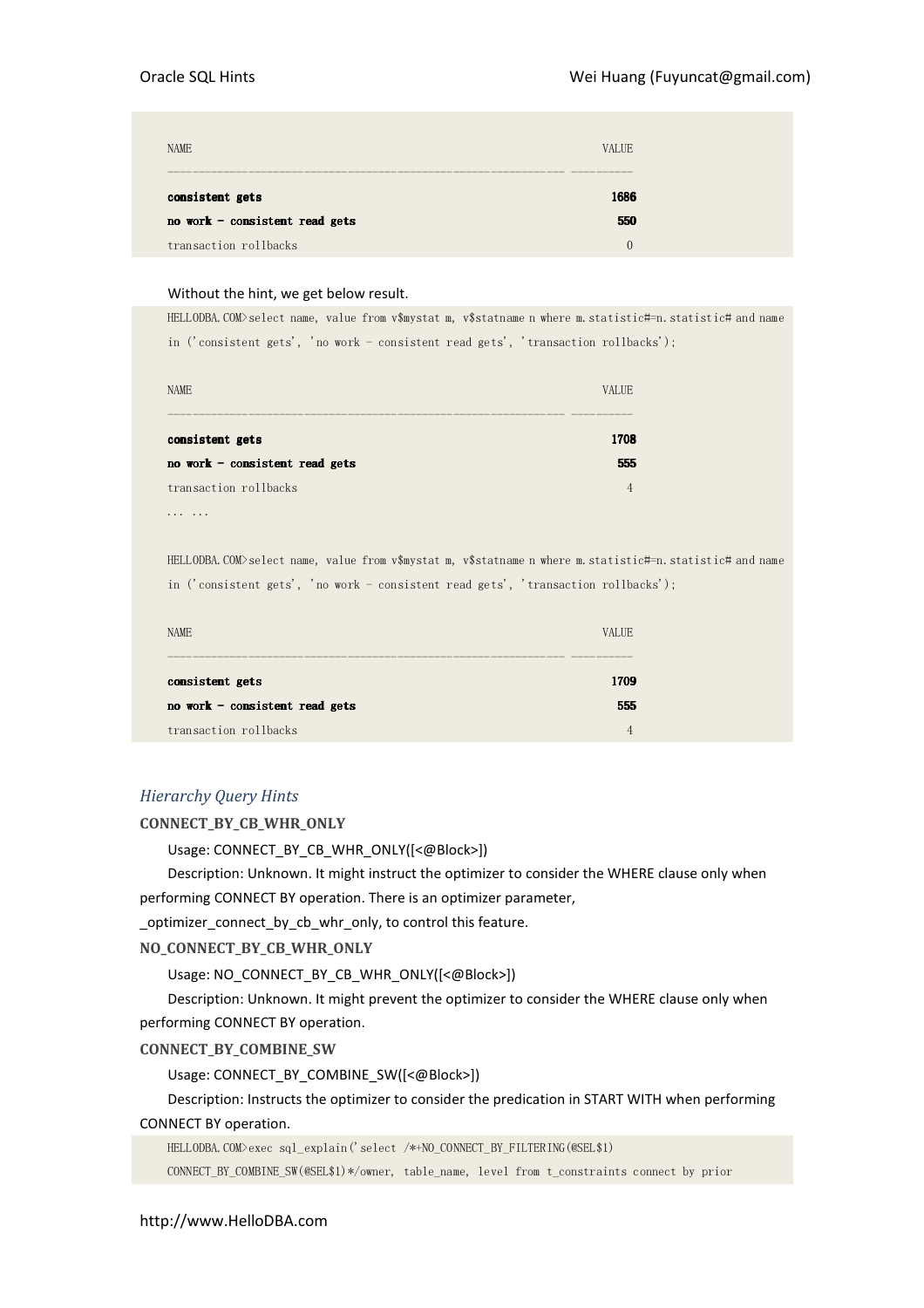r\_owner=owner and prior r\_constraint\_name = constraint\_name start with owner=:A','BASIC OUTLINE PREDICATE'); ----------------------------------------------------------------- | Id | Operation | Name | Name | Name | Name | Name | Name | Name | Name | Name | Name | Name | Name | Name | Name | Name | Name | Name | Name | Name | Name | Name | Name | Name | Name | Name | Name | Name | Name | Name | ----------------------------------------------------------------- | 0 | SELECT STATEMENT  $|\cdot|$  1 | CONNECT BY NO FILTERING WITH START-WITH | 2 | TABLE ACCESS FULL | T CONSTRAINTS | ----------------------------------------------------------------- Predicate Information (identified by operation id): --------------------------------------------------- 1 - access("OWNER"=PRIOR "R\_OWNER" AND "CONSTRAINT\_NAME"=PRIOR "R\_CONSTRAINT\_NAME") filter("OWNER"=:A) NO\_CONNECT\_BY\_COMBINE\_SW Usage: NO\_CONNECT\_BY\_COMBINE\_SW([<@Block>]) Description: Prevents the optimizer to consider the predication in START WITH when performing

# CONNECT BY operation.

HELLODBA.COM>exec sql explain('select /\*+NO\_CONNECT\_BY\_FILTERING(@"SEL\$1")

NO\_CONNECT\_BY\_COMBINE\_SW(@"SEL\$1")\*/owner, table\_name, level from t\_constraints connect by prior r\_owner=owner and prior r\_constraint\_name = constraint\_name start with owner=:A','BASIC OUTLINE PREDICATE');

------------------------------------------------------ | Id | Operation | Name | ------------------------------------------------------ | 0 | SELECT STATEMENT | |  $|\cdot|$  | CONNECT BY WITHOUT FILTERING  $|* 2 |$  **TABLE ACCESS FULL**  $|T_{\text{LONSTRAINTS}}|$ | 3 | TABLE ACCESS FULL | T\_CONSTRAINTS |

------------------------------------------------------

Predicate Information (identified by operation id): ---------------------------------------------------

 1 - access("OWNER"=PRIOR "R\_OWNER" AND "CONSTRAINT\_NAME"=PRIOR "R\_CONSTRAINT\_NAME")

## $2 - filter("OWNER"=:A)$

# CONNECT\_BY\_COST\_BASED

Usage: CONNECT\_BY\_COST\_BASED([<@Block>]) Description: Instructs the optimizer to transform CONNECT BY based on cost. Demo (10.2.0.4):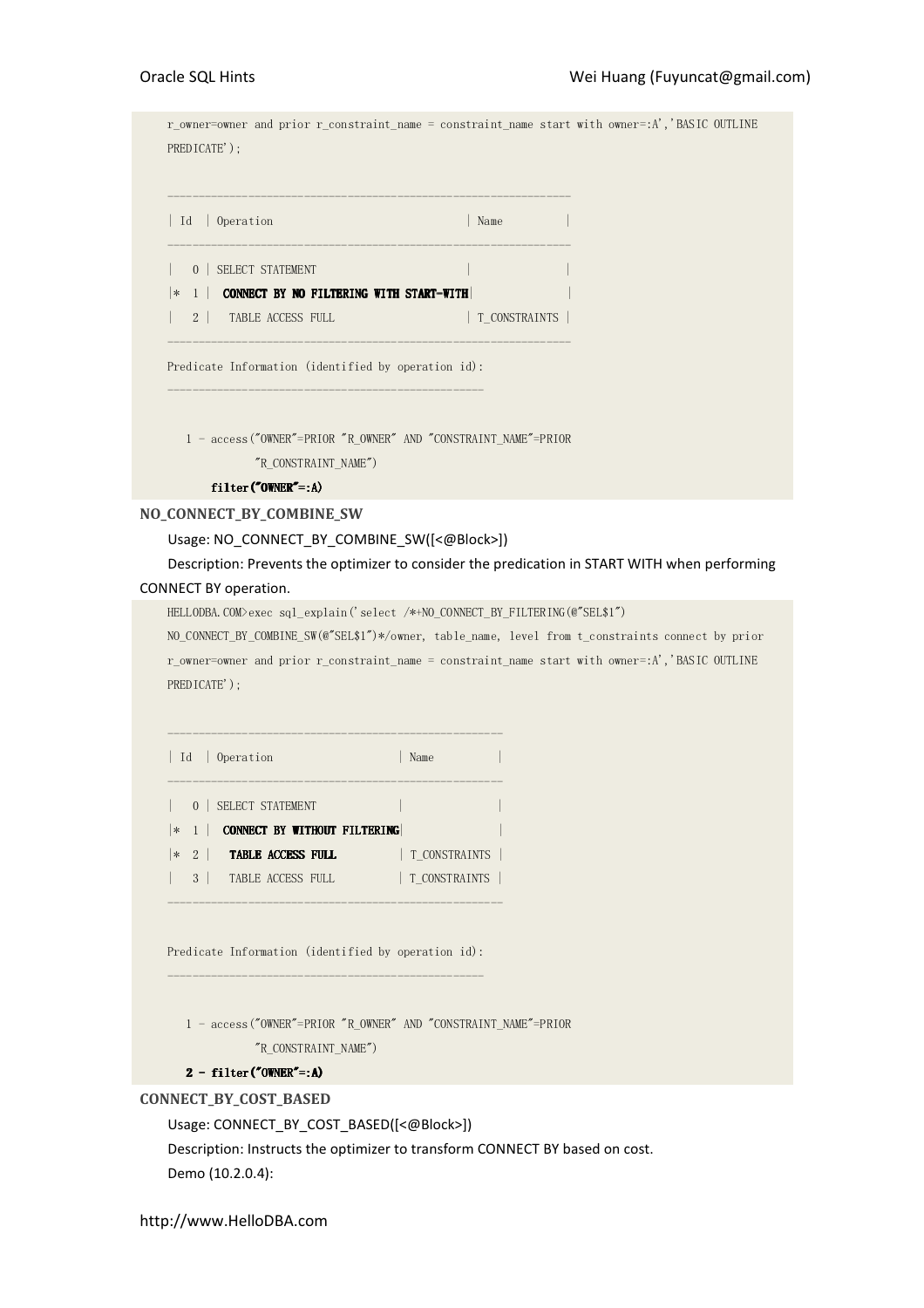HELLODBA.COM>exec sql\_explain('select /\*+QB\_NAME(M) CONNECT\_BY\_COST\_BASED(@M)\*/owner, table\_name, level from t constraints where constraint type=:B connect by prior r\_owner=owner and prior r\_constraint\_name = constraint\_name start with owner=:A and level  $> 2'$ , BASIC OUTLINE PREDICATE'); … …

```
Outline Data 
-------------
```
/\*+

 BEGIN\_OUTLINE\_DATA … … OUTLINE(@"M") CONNECT\_BY\_COST\_BASED(@"M") OUTLINE(@"SEL\$C20E7289") CONNECT\_BY\_FILTERING(@"SEL\$C20E7289") … …

IGNORE\_OPTIM\_EMBEDDED\_HINTS

END\_OUTLINE\_DATA

\*/

# NO\_CONNECT\_BY\_COST\_BASED

# Usage: NO\_CONNECT\_BY\_COST\_BASED([<@Block>])

Description: Instructs the optimizer to transform CONNECT BY based on cost.

#### Demo (10.2.0.4):

HELLODBA.COM>exec sql\_explain('select /\*+QB\_NAME(M) NO\_CONNECT\_BY\_COST\_BASED(@M)\*/owner, table\_name, level from t\_constraints where constraint\_type=:B connect by prior r\_owner=owner and prior r\_constraint\_name = constraint\_name start with owner=:A and level > 2','BASIC OUTLINE PREDICATE'); BEGIN sql explain('select /\*+QB\_NAME(M) NO\_CONNECT\_BY\_COST\_BASED(@M)\*/owner, table\_name, level from t\_constraints where constraint\_type=:B connect by prior r\_owner=owner and prior r\_constraint\_name = constraint\_name start with owner=:A and level  $> 2'$ , BASIC OUTLINE PREDICATE'); END;

\*

```
ERROR at line 1:
```
ORA-01788: CONNECT BY clause required in this query block

ORA-06512: at "SYS.SQL\_EXPLAIN", line 25

ORA-06512: at line 1

# CONNECT\_BY\_ELIM\_DUPS

## Usage: CONNECT\_BY\_ELIM\_DUPS([<@Block>])

Description: Instructs the SQL executor to eliminate duplicated data when perform CONNECT BY operation.

---------------------------------------------------------------------------------------

HELLODBA.COM>exec sql\_explain('SELECT /\*+qb\_name(BV) CONNECT\_BY\_ELIM\_DUPS(@"BV")\*/DISTINCT LEVEL FROM DUAL CONNECT BY LEVEL  $\langle = 10'$ , 'TYPICAL OUTLINE');

| Id | Operation | Name | Rows | Cost (%CPU) | Time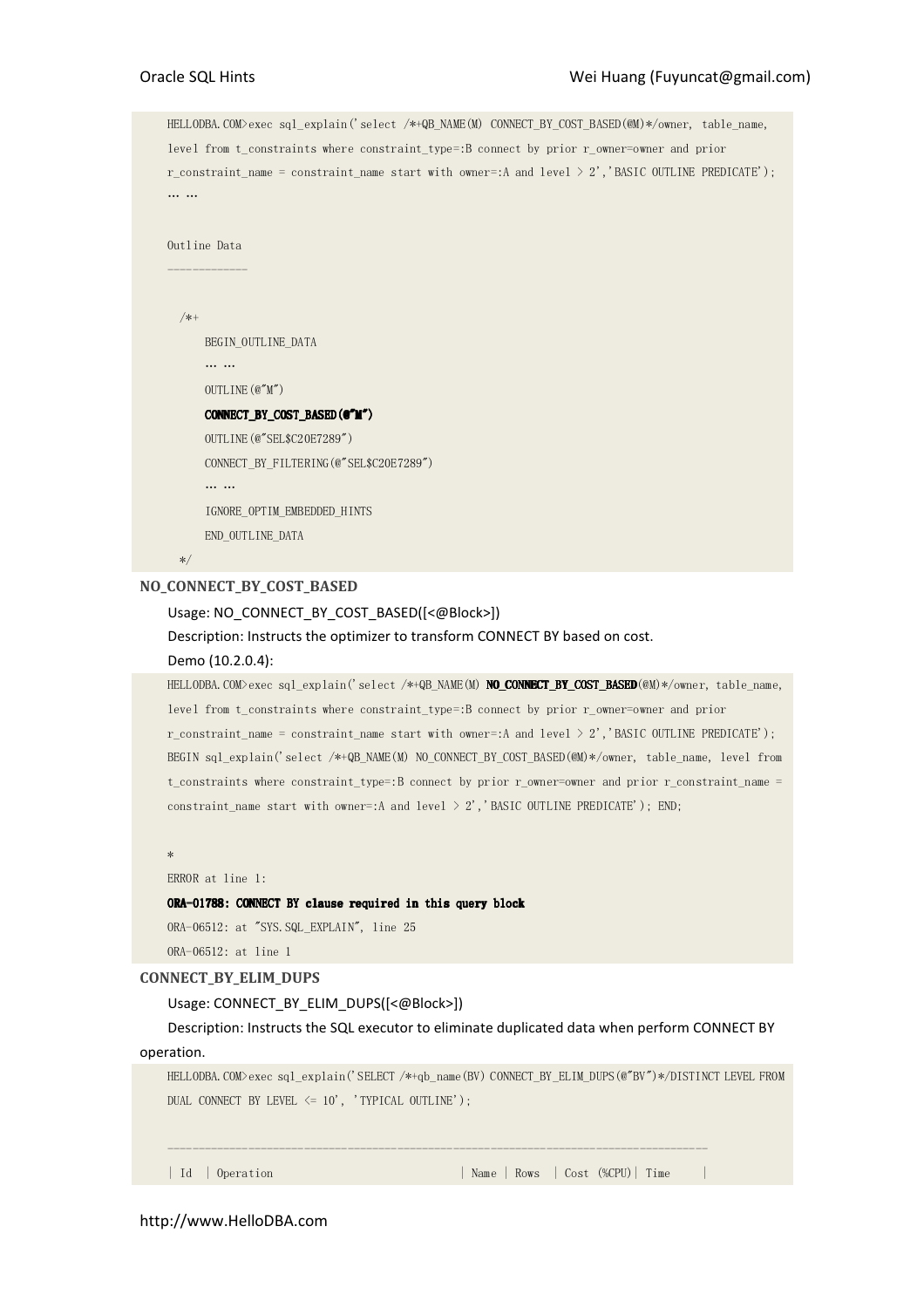| $\vert 0 \vert$ SELECT STATEMENT                                                |  |  | $\vert$ $\vert$ 1 3 (34) 00:00:01 $\vert$ |
|---------------------------------------------------------------------------------|--|--|-------------------------------------------|
|                                                                                 |  |  |                                           |
|                                                                                 |  |  |                                           |
| $\begin{array}{ c c c c c c } \hline 3 & 5 & 5 \\ \hline \end{array}$ FAST DUAL |  |  |                                           |

---------------------------------------------------------------------------------------

# NO\_CONNECT\_BY\_ELIM\_DUPS

# Usage: NO\_CONNECT\_BY\_ELIM\_DUPS([<@Block>])

Description: Prevents the SQL executor to eliminate duplicated data when perform CONNECT BY operation.

HELLODBA.COM>exec sql\_explain('SELECT /\*+qb\_name(BV) NO\_CONNECT\_BY\_ELIM\_DUPS(@"BV")\*/DISTINCT LEVEL FROM DUAL CONNECT BY LEVEL  $\leq 10'$ , 'TYPICAL OUTLINE');

|                  | Id   Operation                      |  |  | Name   Rows   Cost (%CPU)   Time |                                      |
|------------------|-------------------------------------|--|--|----------------------------------|--------------------------------------|
|                  | 0   SELECT STATEMENT                |  |  |                                  | $3(34) \mid 00:00:01 \mid$           |
| $\left(1\right)$ | HASH UNIQUE                         |  |  |                                  | $3(34) \mid 00:00:01$                |
|                  | $ *2 $ connect by without filtering |  |  |                                  |                                      |
| 3                | FAST DUAL                           |  |  |                                  | $1 \quad 2 \quad (0) \quad 00:00:01$ |
|                  |                                     |  |  |                                  |                                      |

# CONNECT\_BY\_FILTERING

# Usage: CONNECT\_BY\_FILTERING([<@Block>])

## Description: Instructs the SQL executor to filter data when perform CONNECT BY operation.

HELLODBA.COM>exec sql\_explain('select /\*+CONNECT\_BY\_FILTERING(@"SEL\$1")\*/owner, table\_name, level from t\_constraints c start with constraint\_name in (select index\_name from t\_indexes t where t.owner = c.owner ) connect by prior r\_owner=owner and prior r\_constraint\_name = constraint\_name','BASIC');

|                | Id   Operation                   | Name          |  |
|----------------|----------------------------------|---------------|--|
| 0 <sup>1</sup> | SELECT STATEMENT                 |               |  |
|                | <b>CONNECT BY WITH FILTERING</b> |               |  |
| $2 \perp$      | NESTED LOOPS                     |               |  |
| 3 <sup>1</sup> | TABLE ACCESS FULL                | T CONSTRAINTS |  |
| 4              | INDEX UNIQUE SCAN                | T INDEXES PK  |  |
| 5 <sup>1</sup> | HASH JOIN                        |               |  |
| 6              | CONNECT BY PIMP                  |               |  |
| 7              | TABLE ACCESS FULL                | T CONSTRAINTS |  |
|                |                                  |               |  |

# NO\_CONNECT\_BY\_FILTERING

Usage: NO\_CONNECT\_BY\_FILTERING([<@Block>])

Description: Prevents the SQL executor to filter data when perform CONNECT BY operation.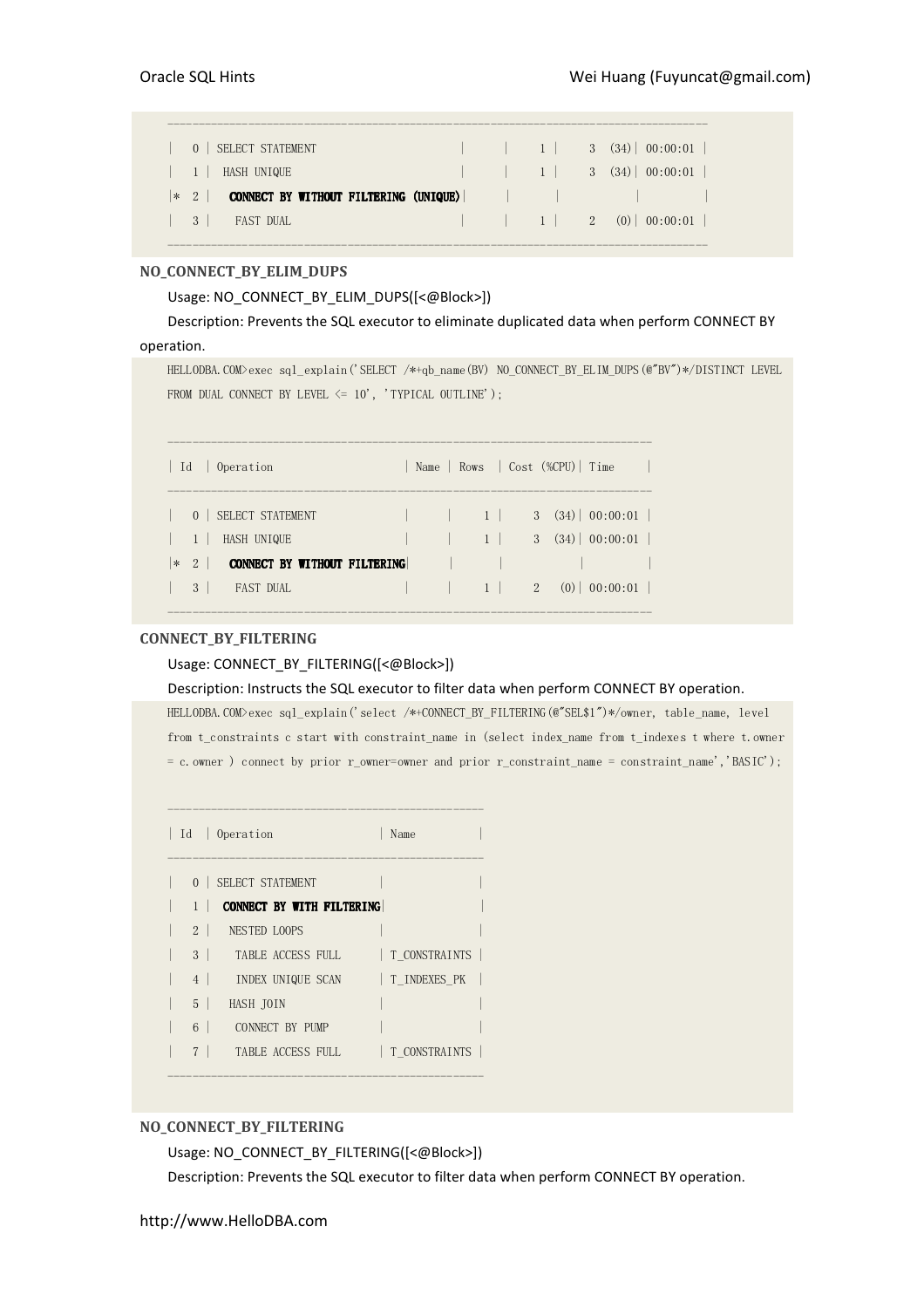HELLODBA.COM>exec sql\_explain('select /\*+NO\_CONNECT\_BY\_FILTERING(@"SEL\$1")\*/owner, table\_name, level from t\_constraints connect by prior r\_owner=owner and prior r\_constraint\_name = constraint\_name start with owner=:A', 'BASIC');

| Id   Operation                          | Name          |  |
|-----------------------------------------|---------------|--|
| 0   SELECT STATEMENT                    |               |  |
| CONNECT BY NO FILTERING WITH START-WITH |               |  |
| $2 \mid$<br>TABLE ACCESS FULL           | T CONSTRAINTS |  |
|                                         |               |  |

# XML 查询提示

# COST\_XML\_QUERY\_REWRITE

Usage: COST\_XML\_QUERY\_REWRITE

escription: Instructs the optimizer to perform XML query rewrite based on cost. By default, the optimizer will perform XML query rewrite based on rules. We can the reason why cost based rewrite failed from the trace file of 19027 event.

| HELLODBA.COM>desc xml_test                                                                            |       |      |
|-------------------------------------------------------------------------------------------------------|-------|------|
| Name                                                                                                  | Nu11? | Type |
|                                                                                                       |       |      |
|                                                                                                       |       |      |
| TABLE of SYS. XMLTYPE (XMLSchema "http://www.HelloDBA.com/xml/schema.xsd" Element "test-xml") STORAGE |       |      |
| Object-relational TYPE "test-xml748_T"                                                                |       |      |
|                                                                                                       |       |      |
| HELLODBA.COM>exec sql_explain('SELECT /*+*/EXTRACT(VALUE(x), ''/test-xml/id'') FROM xml_test x WHERE  |       |      |
| EXTRACTVALUE(value(x), "/test-xml/name'') = "'aaa''', 'TYPICAL OUTLINE');                             |       |      |
| Plan hash value: 3532887779                                                                           |       |      |
| .                                                                                                     |       |      |
| Outline Data                                                                                          |       |      |
|                                                                                                       |       |      |
|                                                                                                       |       |      |
| /*+                                                                                                   |       |      |
| BEGIN_OUTLINE_DATA                                                                                    |       |      |
| FULL (@"SEL\$1" "X"@"SEL\$1")                                                                         |       |      |
| OUTLINE_LEAF(@"SEL\$1")                                                                               |       |      |
| NO_COST_XML_QUERY_REWRITE                                                                             |       |      |
| XMLINDEX REWRITE IN SELECT                                                                            |       |      |
| XMLINDEX_REWRITE                                                                                      |       |      |
| XML DML RWT STMT                                                                                      |       |      |
| $\cdots \cdots$                                                                                       |       |      |
| END OUTLINE DATA                                                                                      |       |      |
| $\ast/$                                                                                               |       |      |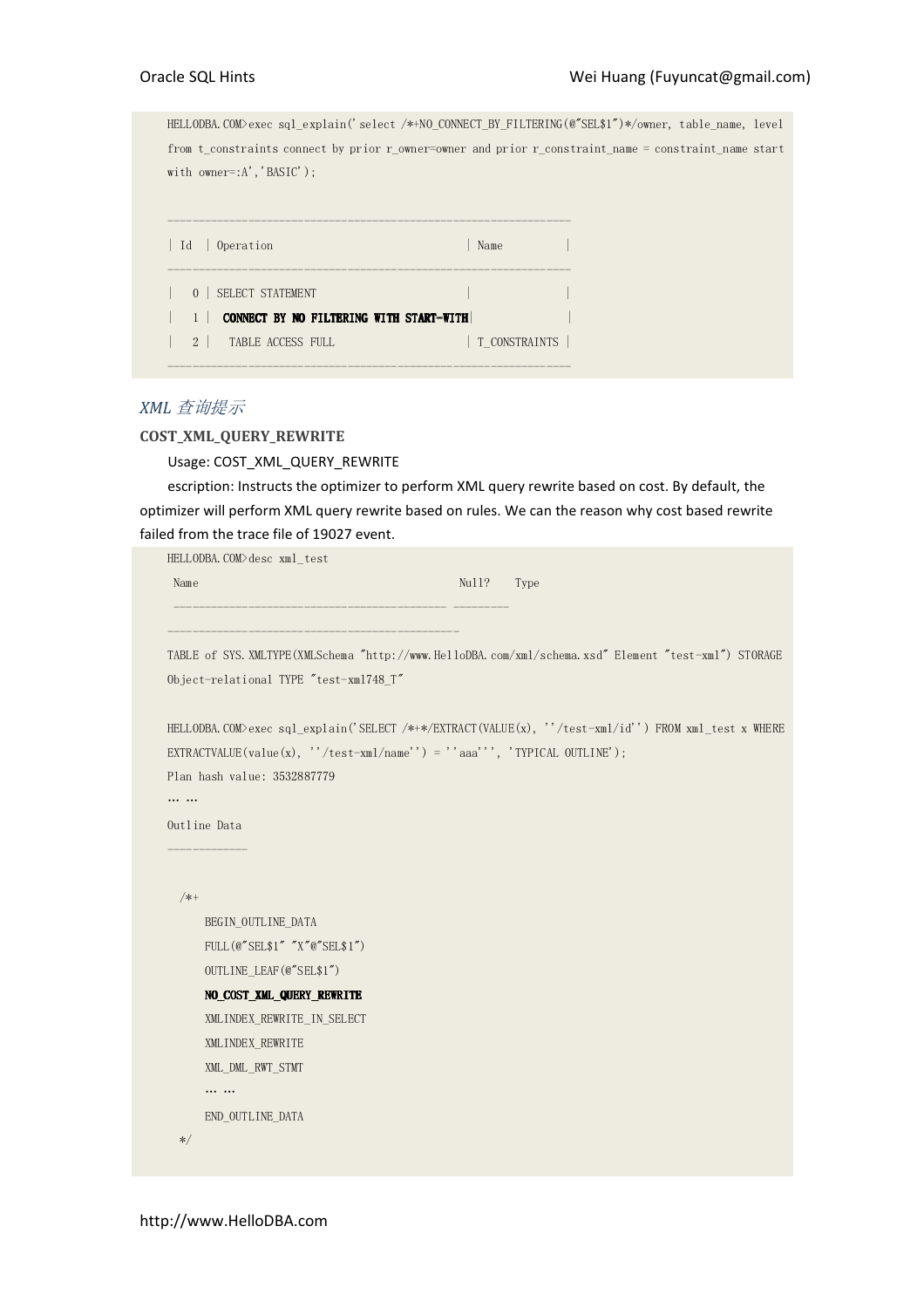```
HELLODBA.COM>exec sql_explain('SELECT /*+COST_XML_QUERY_REWRITE*/EXTRACT(VALUE(x), ''/test-xml/id'') 
FROM xml test x WHERE EXTRACTVALUE(value(x), ''/test-xml/name'') = ''aaa''', 'TYPICAL OUTLINE');
Plan hash value: 3532887779 
… … 
Outline Data 
------------- 
   /*+ 
       BEGIN_OUTLINE_DATA 
       FULL(@"SEL$1" "X"@"SEL$1") 
       OUTLINE_LEAF(@"SEL$1") 
       XMLINDEX_REWRITE_IN_SELECT 
       XMLINDEX_REWRITE 
       XML_DML_RWT_STMT 
       FORCE_XML_QUERY_REWRITE 
       … … 
       END_OUTLINE_DATA 
   */
```
# NO\_COST\_XML\_QUERY\_REWRITE

Usage: NO\_COST\_XML\_QUERY\_REWRITE

Description: Prevent the optimizer to perform XML query rewrite based on cost.

Refer to the demo of COST\_XML\_QUERY\_REWRITE

## FORCE\_XML\_QUERY\_REWRITE

## Usage: FORCE\_XML\_QUERY\_REWRITE

## Description: Force the optimizer to rewrite the XML query.

HELLODBA.COM>exec sql\_explain('select /\*+FORCE\_XML\_QUERY\_REWRITE\*/rowid from xml\_test where existsnode(object\_value,''/test-xml[name="aaa"]'')=1', 'BASIC PREDICATE');

Plan hash value: 3532887779

… …

Predicate Information (identified by operation id): ---------------------------------------------------

## 1 - filter("XML\_TEST". "SYS\_NC00009\$"='aaa')

# NO\_XML\_QUERY\_REWRITE

## Usage: NO\_XML\_QUERY\_REWRITE

#### Description: Forbidden the optimizer to rewrite the XML query.

HELLODBA.COM>exec sql\_explain('select /\*+NO\_XML\_QUERY\_REWRITE\*/rowid from xml\_test where

existsnode(object\_value,''/test-xml[name="aaa"]'')=1', 'BASIC PREDICATE');

Plan hash value: 3532887779

… …

Predicate Information (identified by operation id):

---------------------------------------------------

1 - filter(EXISTSNODE(SYS\_MAKEXML('43408109EBBC4C0C942DC83C286B7241',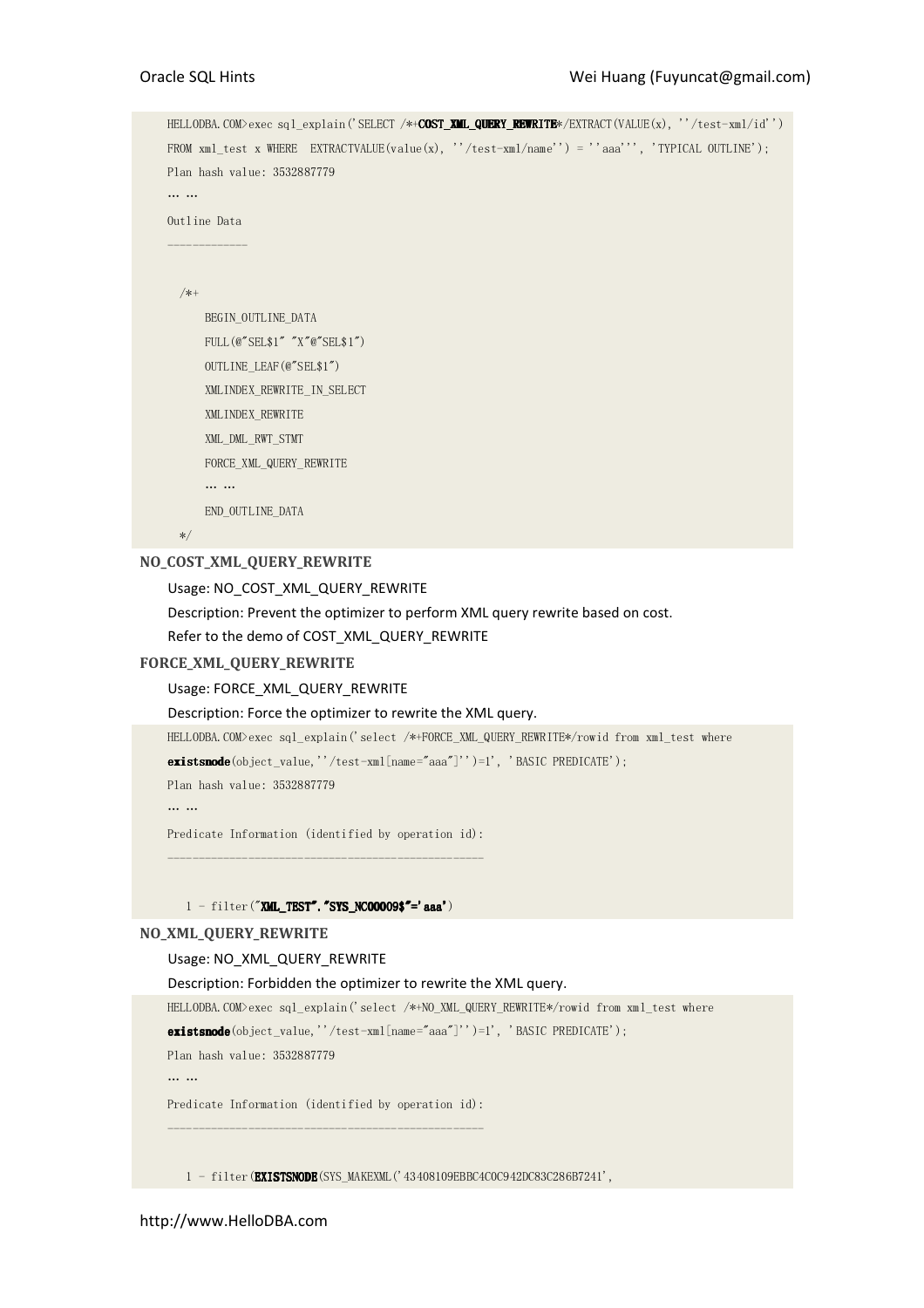4347,"XML\_TEST"."XMLEXTRA","XML\_TEST"."XMLDATA"),'/test-xml[name="aaa"]'  $)=1)$ 

## XML\_DML\_RWT\_STMT

Usage: XML\_DML\_RWT\_STMT

Description: 指示优化器对 XML 数据操作进行重写。概要数据中存在该提示的语句, 如果再 嵌入 NO\_XML\_DML\_REWRITE 进行解析,会导致该提示从概要数据中消失。

HELLODBA.COM>CREATE TABLE xmltest OF XMLType xmltype STORE as BINARY XML;

Table created.

HELLODBA.COM>exec sql\_explain('UPDATE /\*+XML\_DML\_RWT\_STMT\*/xmltest SET OBJECT\_VALUE = deleteXML deleteXML(OBJECT\_VALUE, ''/product\_details[@id=1]/product[@id=2]'')', 'BASIC PREDICATE');

|        |   | Id   Operation                  | Name    |  |
|--------|---|---------------------------------|---------|--|
|        |   | 0   UPDATE STATEMENT            |         |  |
|        |   | <b>UPDATE</b>                   | XMLTEST |  |
|        |   | 2   TABLE ACCESS FULL   XMLTEST |         |  |
|        | 3 | SORT AGGREGATE                  |         |  |
| $\ast$ |   | <b>EVALUATION</b>               |         |  |

---------------------------------------

Predicate Information (identified by operation id): ---------------------------------------------------

# $4$  -filter(TO\_BINARY\_DOUBLE("P". "C\_01\$")=2.0E+000D)

PL/SQL procedure successfully completed.

HELLODBA.COM>exec sql explain('UPDATE /\*+NO XML DML REWRITE\*/xmltest SET OBJECT VALUE = deleteXML(OBJECT\_VALUE, ''/product\_details[@id=1]/product[@id=2]'')', 'BASIC PREDICATE'); Plan hash value: 3332225581

|  | Id   Operation                  | Name    |  |
|--|---------------------------------|---------|--|
|  | 0   UPDATE STATEMENT            |         |  |
|  | 1   UPDATE                      | XMLTEST |  |
|  | 2   TABLE ACCESS FULL   XMLTEST |         |  |
|  |                                 |         |  |

--------------------------------------

PL/SQL procedure successfully completed.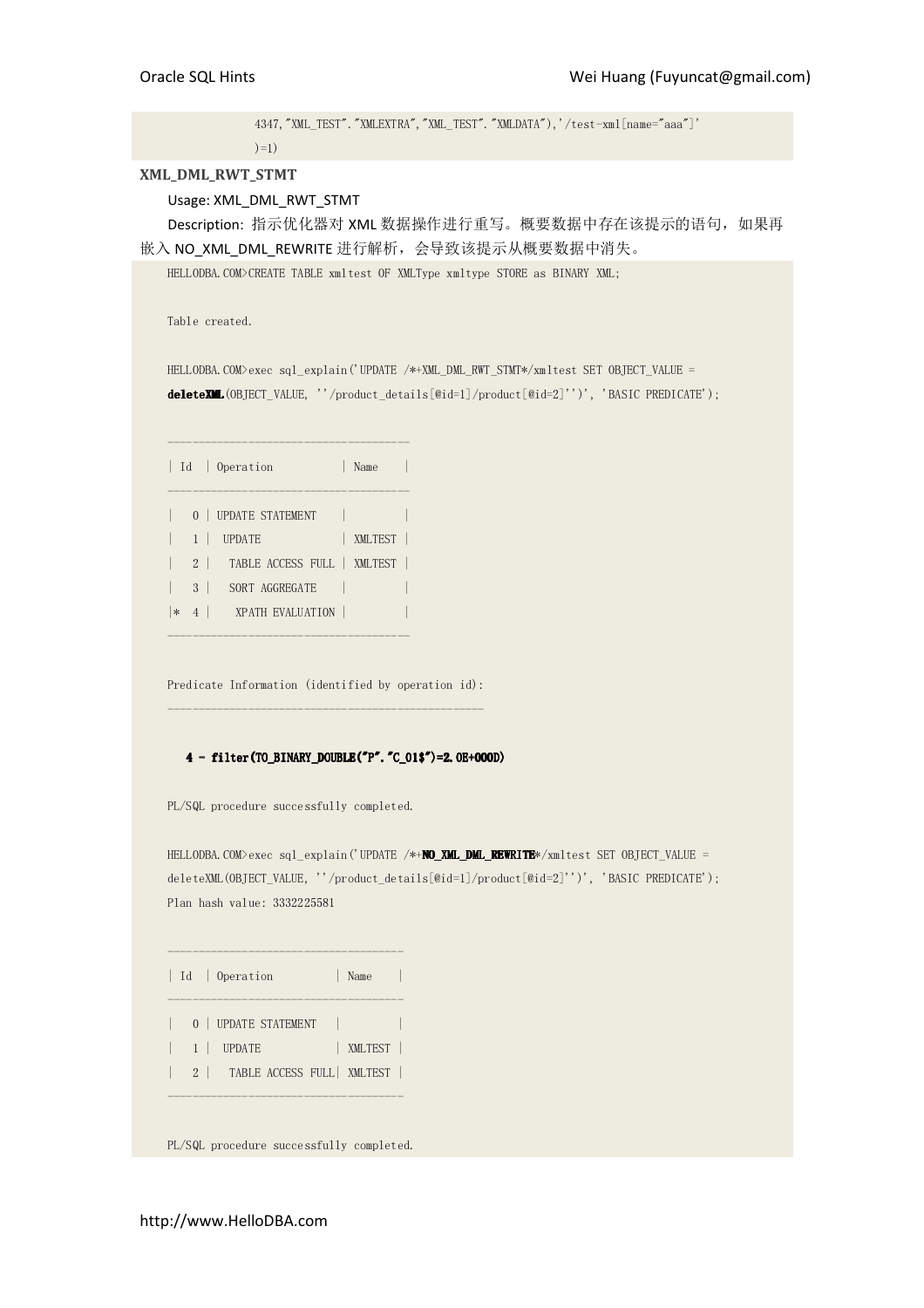## NO\_XML\_DML\_REWRITE

Usage: NO\_XML\_DML\_REWRITE

Description: 禁止优化器对 DML 语句中的 XML 数据操作(DELETEXML、UPDATEXML、

INSERTCHILDXML、INSERTCHILDXMLBEFORE 和 INSERTCHILDXMLAFTER)进行重写

见上例

# XMLINDEX\_REWRITE

## Usage: XMLINDEX\_REWRITE

Description: 指示优化器使用 XML 索引 (XMLIndex) 进行重写

HELLODBA.COM>create table t\_xml\_tab1 (ID NUMBER NOT NULL, XMLDATA XMLType) xmltype column "XMLDATA" STORE AS BINARY XML;

Table created.

HELLODBA.COM>create index t\_xml\_tab1\_IDX\_1 on t\_xml\_tab1(XMLDATA) indextype is xdb.xmlindex PARAMETERS ( 'PATHS ( INCLUDE (/ROOT))' );

Index created.

HELLODBA.COM>exec sql\_explain('SELECT /\*+ XMLINDEX\_REWRITE \*/ COUNT(ID) FROM t\_xml\_tab1 t WHERE t.XMLDATA.EXISTSNODE(''/ROOT'') = 1', 'BASIC OUTLINE');

| Id             | Operation               | Name                                                              |
|----------------|-------------------------|-------------------------------------------------------------------|
| $\Omega$       | SELECT STATEMENT        |                                                                   |
|                | SORT AGGREGATE          |                                                                   |
| $2 \perp$      | NESTED LOOPS SEMI       |                                                                   |
| 3 <sup>1</sup> | TABLE ACCESS FULL       | T XML TAB1                                                        |
| $\overline{4}$ |                         | <b>TABLE ACCESS BY INDEX ROWID</b> SYS138768 T XML TAB PATH TABLE |
| 5              | <b>INDEX RANGE SCAN</b> | SYS138768 T XML TAB PIKEY IX                                      |

------------------------------------------------------------------------

# NO\_XMLINDEX\_REWRITE

## Usage: NO\_XMLINDEX\_REWRITE

Description: 禁止优化器使用 XML 索引(XMLIndex)进行重写

```
HELLODBA.COM>exec sql_explain('SELECT /*+ NO_XMLINDEX_REWRITE */ COUNT(ID) FROM t_xml_tab1 t WHERE 
t.XMLDATA.EXISTSNODE(''/ROOT'') = 1', 'BASIC OUTLINE');
```

|  | Id   Operation<br>Name                    |  |
|--|-------------------------------------------|--|
|  | 0   SELECT STATEMENT                      |  |
|  | 1 SORT AGGREGATE                          |  |
|  | 2   <b>TABLE ACCESS FULL</b>   T XML TAB1 |  |
|  |                                           |  |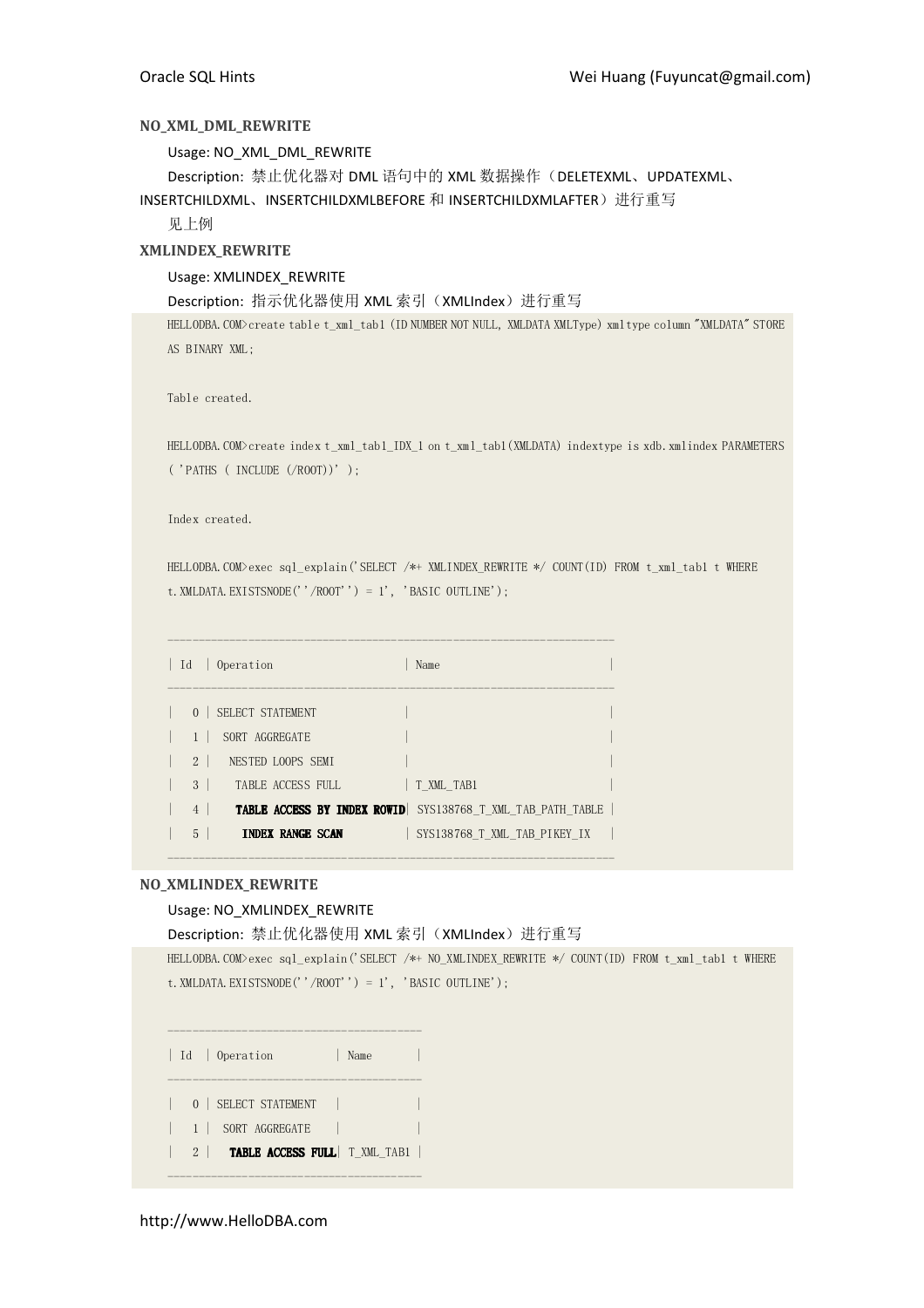# XMLINDEX\_REWRITE\_IN\_SELECT

Usage: XMLINDEX\_REWRITE\_IN\_SELECT

Description: Instructs the optimizer using XML index into rewrite SELECT clause.

HELLODBA.COM>exec sql\_explain('SELECT /\*+ XMLINDEX\_REWRITE\_IN\_SELECT \*/XMLQuery(''\$r/ROOT'' PASSING t. XMLDATA AS "r" RETURNING CONTENT) FROM t\_xml\_tab1 t WHERE t. XMLDATA. EXISTSNODE(''/ROOT'') = 1', 'BASIC OUTLINE');

| Id<br>Operation<br>Name                                                      |  |
|------------------------------------------------------------------------------|--|
| SELECT STATEMENT<br>$\Omega$                                                 |  |
| <b>SORT GROUP BY</b>                                                         |  |
| 2   <b>TABLE ACCESS BY INDEX ROWID</b> SYS138768 T XML TAB PATH TABLE        |  |
| $\mathbf{3}$<br><b>INDEX RANGE SCAN</b><br>SYS138768 T XML TAB PIKEY IX      |  |
| $\overline{4}$<br>NESTED LOOPS SEMI                                          |  |
| $\overline{5}$<br>T XML TAB1<br>TABLE ACCESS FULL                            |  |
| TABLE ACCESS BY INDEX ROWID SYS138768 T XML TAB PATH TABLE<br>6 <sup>1</sup> |  |
| $\overline{7}$<br>SYS138768 T XML TAB PIKEY IX<br><b>INDEX RANGE SCAN</b>    |  |

-----------------------------------------------------------------------

# NO\_XMLINDEX\_REWRITE\_IN\_SELECT

# Usage: NO\_XMLINDEX\_REWRITE\_IN\_SELECT

Description: Prevents the optimizer using XML index into rewrite SELECT clause.

HELLODBA.COM>exec sql\_explain('SELECT /\*+ NO\_XMLINDEX\_REWRITE\_IN\_SELECT \*/XMLQuery(''\$r/ROOT'' PASSING t. XMLDATA AS "r" RETURNING CONTENT) FROM t\_xml\_tab1 t WHERE t. XMLDATA.EXISTSNODE(''/ROOT'') = 1', 'BASIC OUTLINE');

| Id             | Operation<br>Name                                          |
|----------------|------------------------------------------------------------|
| $\Omega$       | SELECT STATEMENT                                           |
|                | NESTED LOOPS SEMI                                          |
| $\mathfrak{D}$ | TABLE ACCESS FULL<br>T XML TAB1                            |
| 3              | TABLE ACCESS BY INDEX ROWID SYS138768 T XML TAB PATH TABLE |
| $\overline{4}$ | INDEX RANGE SCAN<br>SYS138768 T XML TAB PIKEY IX           |

-----------------------------------------------------------------------

# CHECK\_ACL\_REWRITE

Usage: CHECK\_ACL\_REWRITE

Description: Unknown. It might instruct the optimizer to check the Access Control List when rewriting XML query.

NO\_CHECK\_ACL\_REWRITE

Usage: NO\_CHECK\_ACL\_REWRITE

Description: Unknown. It might prevent the optimizer to check the Access Control List when rewriting XML query.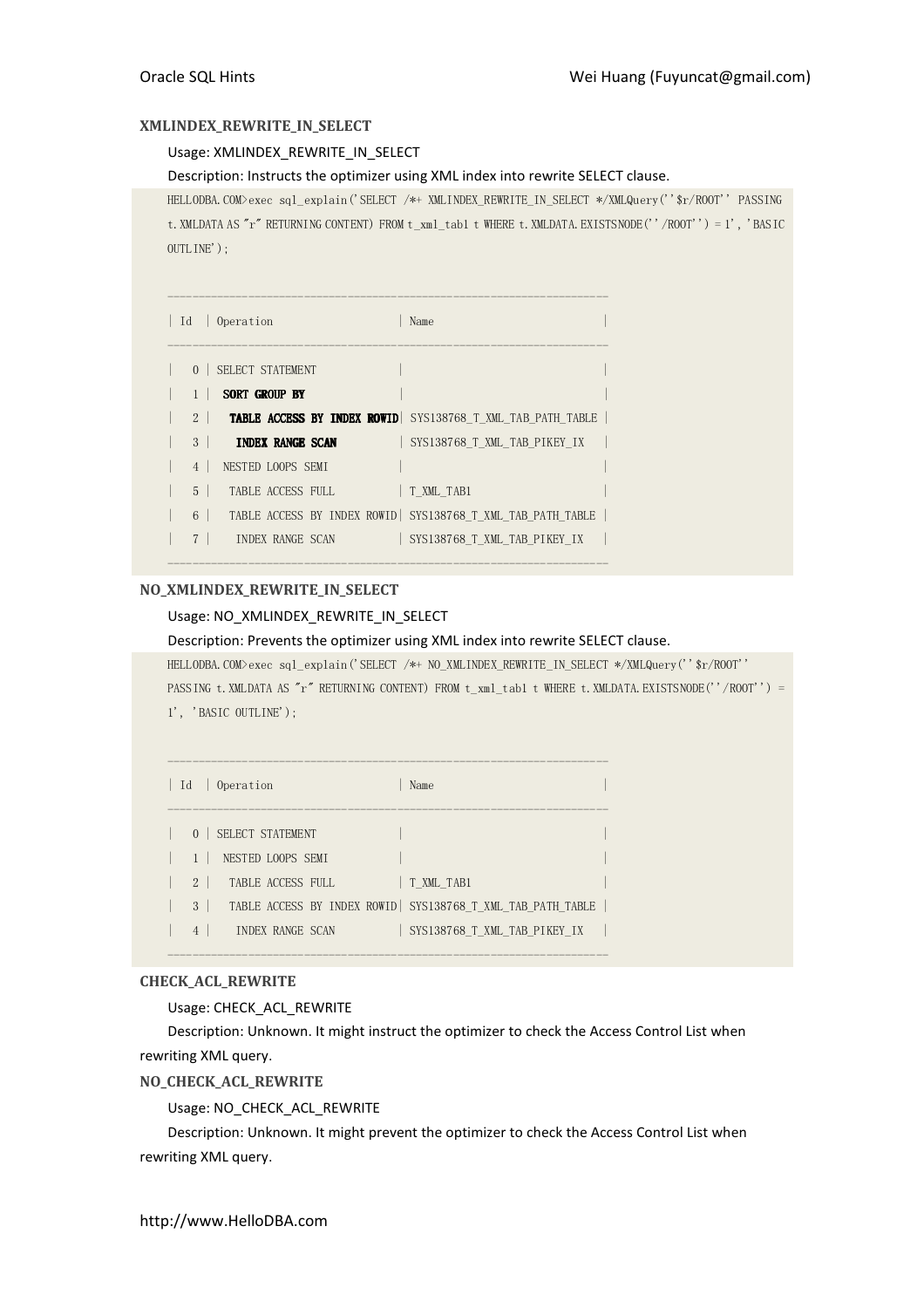# INLINE\_XMLTYPE\_NT

Usage: INLINE\_XMLTYPE\_NT

Description: Unknown. It might to instruct the optimizer to transform the inline XMLTYPE to Nested Table.

XMLINDEX\_SEL\_IDX\_TBL

Usage: XMLINDEX\_SEL\_IDX\_TBL

Description: Unknown

# Distributed Query Hints

# DRIVING\_SITE

Usage: DRIVING\_SITE([<Remote Table>])

Description: Instructs the optimizer to choose the site of remote table as the driving site to

# execute the query.

```
HELLODBA.COM>exec sql_explain('select /*+ driving_site(rt) */count(*) from t_tables lt, 
t_tables@ora11r2 rt where lt.owner = rt.owner and lt.table_name = rt.table_name', 'TYPICAL NOTE'); 
... ...
```
Remote SQL Information (identified by operation id): ---------------------------------------------------- -----------------------------------------------------------------------------------------

 $3$  -SELECT "OWNER", "TABLE\_NAME" FROM "T\_TABLES" "A2" (accessing '!' )

Note -----

- fully remote statement

## REMOTE\_MAPPED

# Usage: REMOTE\_MAPPED([<Remote Database Link >])

Description: Instruct the optimizer to map the query via the database link.

HELLODBA.COM>exec sql\_explain('select /\*+ remote\_mapped(ORA11R2) \*/count(\*) from T\_USERS@ORA11R2 u, t\_tables t where t.owner=u.username', 'TYPICAL');

Remote SQL Information (identified by operation id): Remote SQL Information (identified by operation id): ---------------------------------------------------- -----------------------------------

 $3$  - SELECT "OWNER" FROM "T\_TABLES" "A1" (accessing '!' )

Note -----

- fully remote statement

OPAQUE\_TRANSFORM

Usage: OPAQUE\_TRANSFORM

Description: It appears in the internal SQL in remote server generated by the distributed query using the format of INSERT ... SELECT ... FROM.

Demo (Local DB, 10.2.0.4):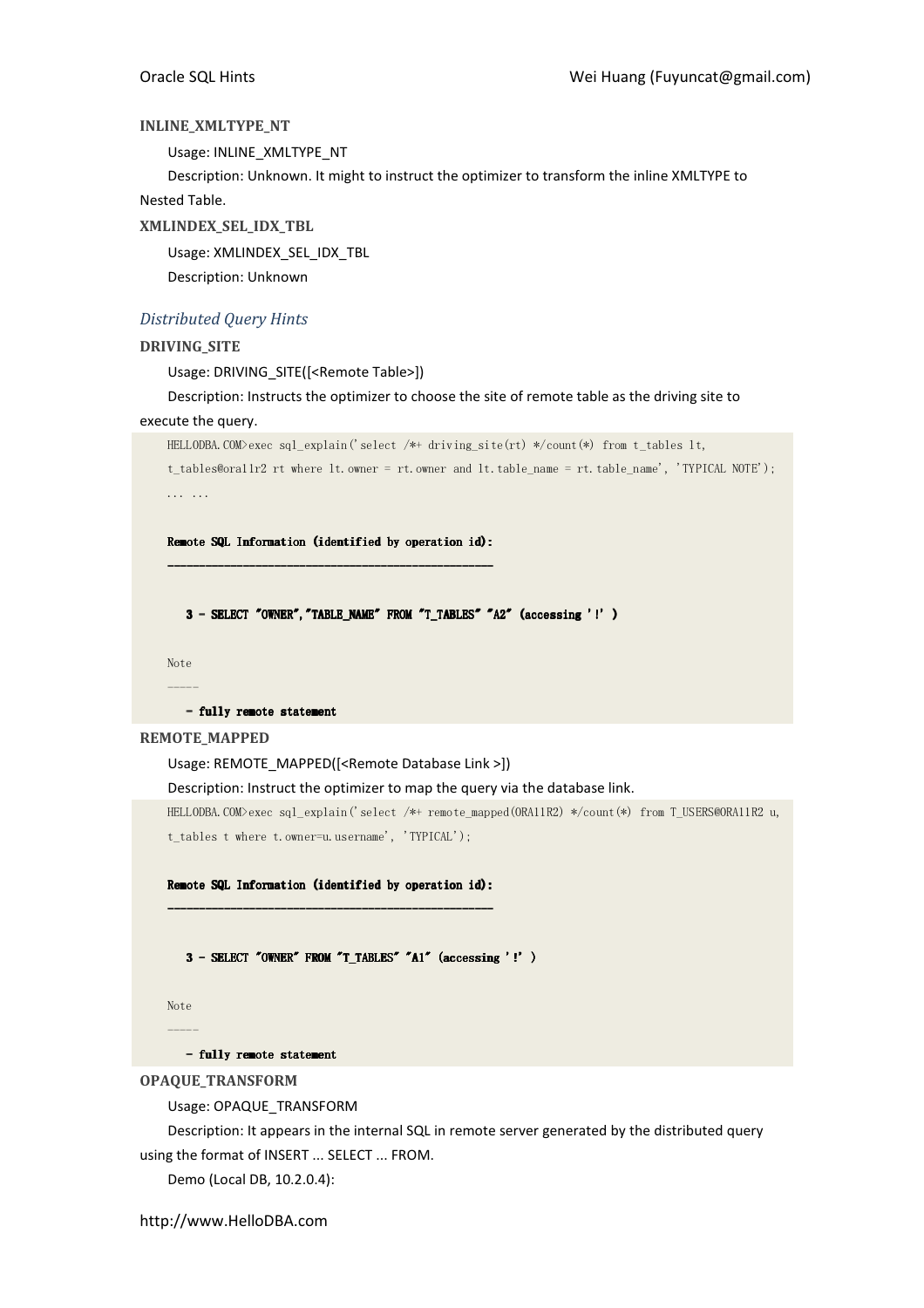HELLODBA.COM>create table t\_objects\_dummy2 as select \* from t\_objects@ora11r2 where 1=2;

Table created.

```
HELLODBA.COM>exec sql_explain('insert into t_objects_dummy2 select * from 
t_objects@ora11r2','TYPICAL');
… …
```
Remote SQL Information (identified by operation id): ----------------------------------------------------

1 - SELECT /\*+ OPAQUE\_TRANSFORM \*/ "OWNER", "OBJECT\_NAME", "SUBOBJECT\_NAME", "OBJECT\_I D", "DATA\_OBJECT\_ID", "OBJECT\_TYPE", "CREATED", "LAST\_DDL\_TIME", "TIMESTAMP", "STATUS", "TEMP ORARY", "GENERATED", "SECONDARY", "NAMESPACE", "EDITION\_NAME", "LIO" FROM "T\_OBJECTS" "T\_OBJECTS" (accessing 'ORA11R2' )

HELLODBA.COM>insert into t\_objects\_dummy2 select \* from t\_objects@ora11r2;

72116 rows created.

## (Remote DB, 11.2.0.1)

HELLODBA.COM>select sql\_text from v\$sqlarea where sql\_text like '%OPAQUE\_TRANSFORM%' and sql\_text not like '%v\$sqlarea%';

---------------------------------------------------------------------------------------------------

SQL\_TEXT

----

#### SELECT /\*+ OPAQUE TRANSFORM \*/

"OWNER","OBJECT\_NAME","SUBOBJECT\_NAME","OBJECT\_ID","DATA\_OBJECT\_ID","OBJECT\_TYPE","CREATE D","LAST\_DDL\_TIME","TIMESTAMP","STATUS","TEMPORARY","GENERATED","SECONDARY","NAMESPACE","EDITION\_NA ME", "LIO" FROM "T\_OBJECTS" "T\_OBJECTS"

# Parallel Query Hints

## STATEMENT\_QUEUING

# Usage: STATEMENT\_QUEUING

Description: In the auto parallel degree mode (11gR2 feature), if there is insufficient resource for parallel query, it will be pushed into waiting queue. We can query V\$SQL\_MONITOR to check the status of the statement.

# NO\_STATEMENT\_QUEUING

## Usage: NO\_STATEMENT\_QUEUING

Description: In the auto parallel degree mode (11gR2 feature), even if there is insufficient resource for parallel query, it will still runing.

Parameter "\_parallel\_statement\_queuing" controls the parallel statement queuing feature.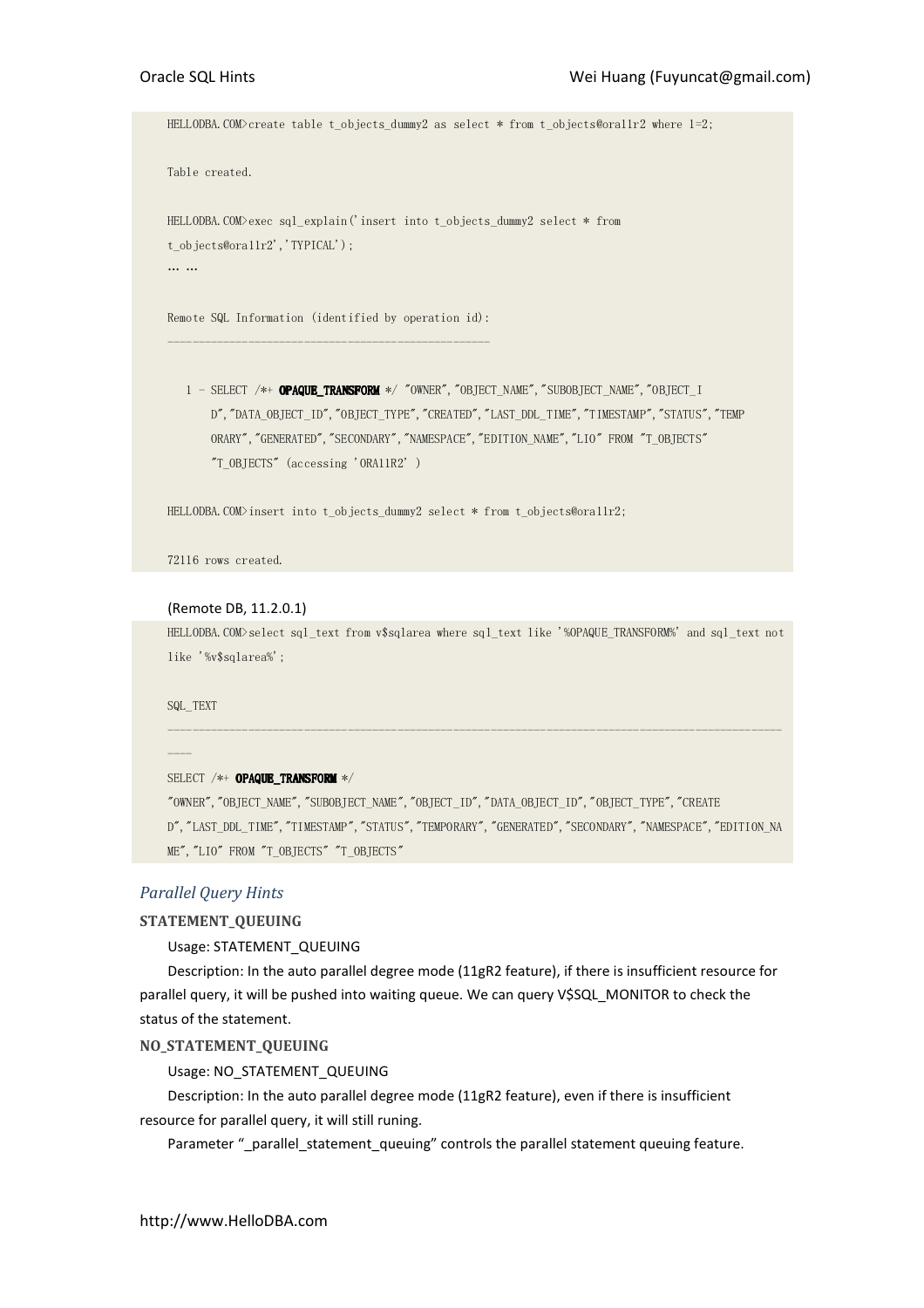# GBY\_PUSHDOWN

Usage: GBY\_PUSHDOWN([<@Block>])

Description: 指示优化器在对并行查询进行代价估算时,考虑将 GROUP BY 操作推入并行服务 进程的情况;

HELLODBA.COM>exec sql\_explain('SELECT /\*+ FULL(T) parallel(T DEFAULT) GBY\_PUSHDOWN \*/ owner, table name, COUNT (status) cnt FROM t tables t GROUP BY owner, table name', 'BASIC OUTLINE');

|                | Id   Operation                     | Name     |
|----------------|------------------------------------|----------|
|                | 0 SELECT STATEMENT                 |          |
|                | 1 PX COORDINATOR                   |          |
|                | 2   PX SEND QC (RANDOM)   :TQ10001 |          |
| 3 <sup>1</sup> | HASH GROUP BY                      |          |
| 4 <sup>1</sup> | <b>EX RECETVE</b>                  |          |
| $5-1$          | PX SEND HASH                       | :T010000 |
| $6-1$          | <b>HASH GROUP BY</b>               |          |
| 7 <sup>1</sup> | PX BLOCK ITERATOR                  |          |
| 8              | TABLE ACCESS FULL   T TABLES       |          |

# NO\_GBY\_PUSHDOWN

# Usage: NO\_GBY\_PUSHDOWN([<@Block>])

---------------------------------------------

Description: 禁止优化器在对并行查询进行代价估算时,将 GROUP BY 操作推入并行服务进程; HELLODBA.COM>exec sql\_explain('SELECT /\*+ FULL(T) parallel(T DEFAULT) NO\_GBY\_PUSHDOWN \*/ owner, table\_name, COUNT (status) cnt FROM t\_tables t GROUP BY owner, table\_name', 'BASIC OUTLINE');

|                | Id   Operation               | Name          |
|----------------|------------------------------|---------------|
|                | 0 SELECT STATEMENT           |               |
|                | 1 PX COORDINATOR             |               |
|                | 2 PX SEND QC (RANDOM)        | $ $ : TQ10001 |
| 3 <sup>1</sup> | <b>HASH GROUP BY</b>         |               |
| 4              | <b>PX RECEIVE</b>            |               |
| $5-1$          | PX SEND HASH                 | :T010000      |
| $6-1$          | - PX BLOCK ITERATOR          |               |
|                | TABLE ACCESS FULL   T TABLES |               |

--------------------------------------------

# HWM\_BROKERED

# Usage: HWM\_BROKERED

Description: 提示语句执行器在执行并行插入数据(或从其它表获取数据创建新表)时, 使 用高水位线查封器拆分高水位线,使得多个并行服务进程能共用一个扩展段。

示例(9i):

HELLODBA.COM>alter session enable parallel dml;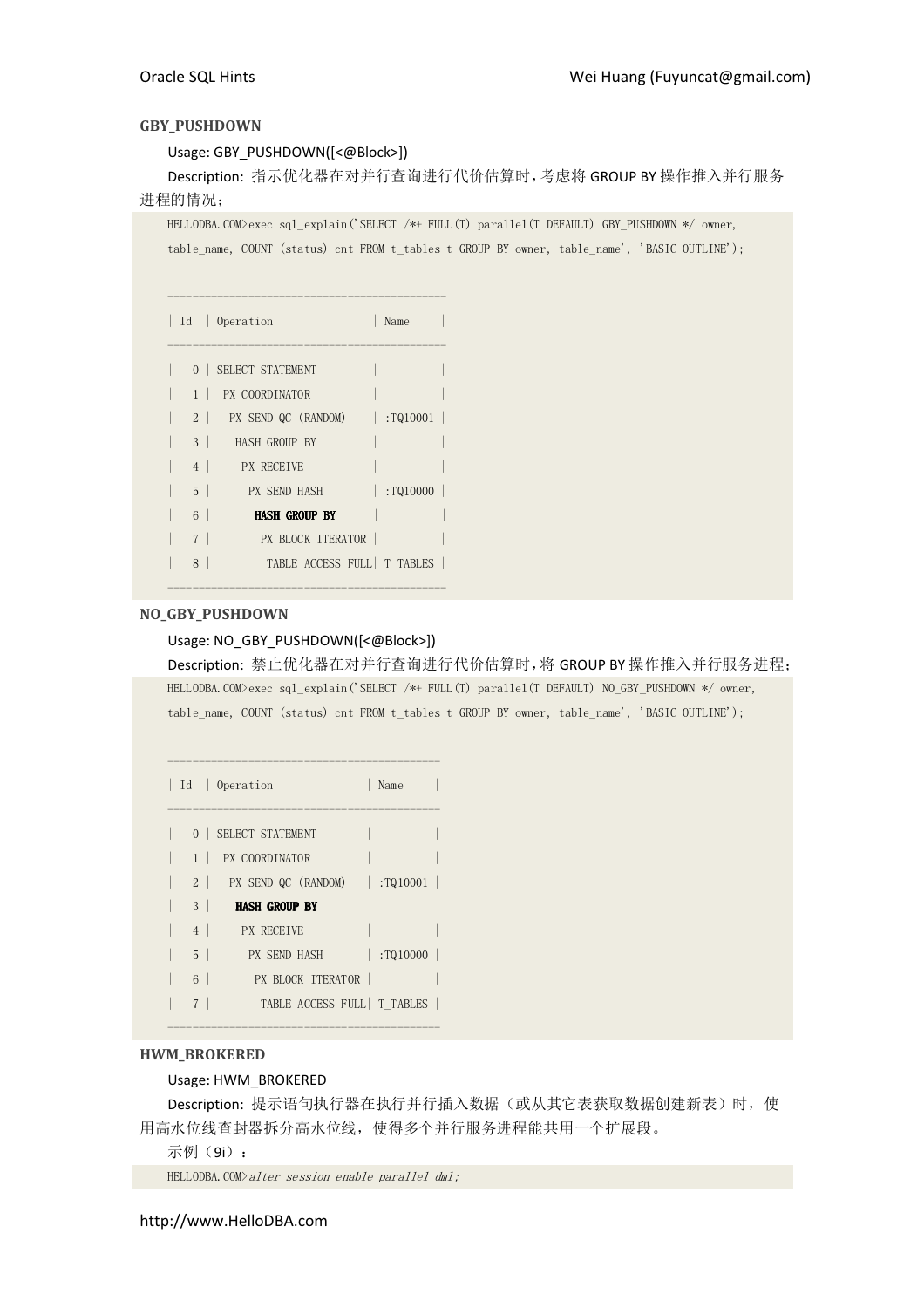Session altered.

HELLODBA.COM>explain plan for insert /\*+ append \*/ into t\_objects\_dummy select /\*+ full(o) parallel(o 2)\*/\* from t\_objects o;

Explained.

HELLODBA.COM>select plan table output from table(dbms xplan.display(null, null, 'ALL'));

--------------------------------------------------------------------------------

PLAN\_TABLE\_OUTPUT

| Id | Operation                    | Name | Rows   Bytes $ $ Cost $ $ TQ $ $ IN-OUT $ $ PQ Distrib $ $ |  |
|----|------------------------------|------|------------------------------------------------------------|--|
|    | INSERT STATEMENT<br>$\Omega$ |      | $32435$   2945K   22                                       |  |
|    | LOAD AS SELECT               |      |                                                            |  |
|    | 2 TABLE ACCESS FULL TOBIECTS |      | $32435$   $2945K$   $22$   63,00   P- $>$ S   QC (RAND)    |  |

HELLODBA.COM>explain plan for insert /\*+ append HWM\_BROKERED \*/ into t\_objects\_dummy select /\*+ full(o) parallel(o 2)\*/\* from t\_objects o;

Explained.

HELLODBA.COM>select plan\_table\_output from table(dbms\_xplan.display(null, null, 'ALL'));

--------------------------------------------------------------------------------

PLAN\_TABLE\_OUTPUT

------------------------------------------------------------------------------------------------- | Id | Operation | Name | Rows | Bytes | Cost | TQ |IN-OUT| PQ Distrib | ------------------------------------------------------------------------------------------------- | 0 | INSERT STATEMENT | | 32435 | 2945K| 22 | | | | | 1 | LOAD AS SELECT | | | | | | | | | | | | | 2 | TABLE ACCESS FULL | T\_OBJECTS | 32435 | 2945K| 22 | 64,00 | P->S | QC (RAND) | | 2 | TABLE ACCESS FULL | T\_OBJECTS | 32435 | 2945K| 22 | 63,00 | P->S | QC (RAND) | | 1 | LOAD AS SELECT | | | | | | | | | | | | | | 2 | TABLE ACCESS FULL | T\_OBJECTS | 32435 | 2945K| 22 | 64,00 | P->S | QC (RAND) | | 2 | TABLE ACCESS FULL | T\_OBJECTS | 32435 | 2945K| 22 | 63,00 | P->S | QC (RAND) | | 0 | INSERT STATEMENT | | 32435 | 2945K| 22 | | | | | 1 | LOAD AS SELECT | | | | | | | | | | | | | | | 2 | TABLE ACCESS FULL | T\_OBJECTS | 32435 | 2945K| 22 | 64,00 | P->S | QC (RAND) |

http://www.HelloDBA.com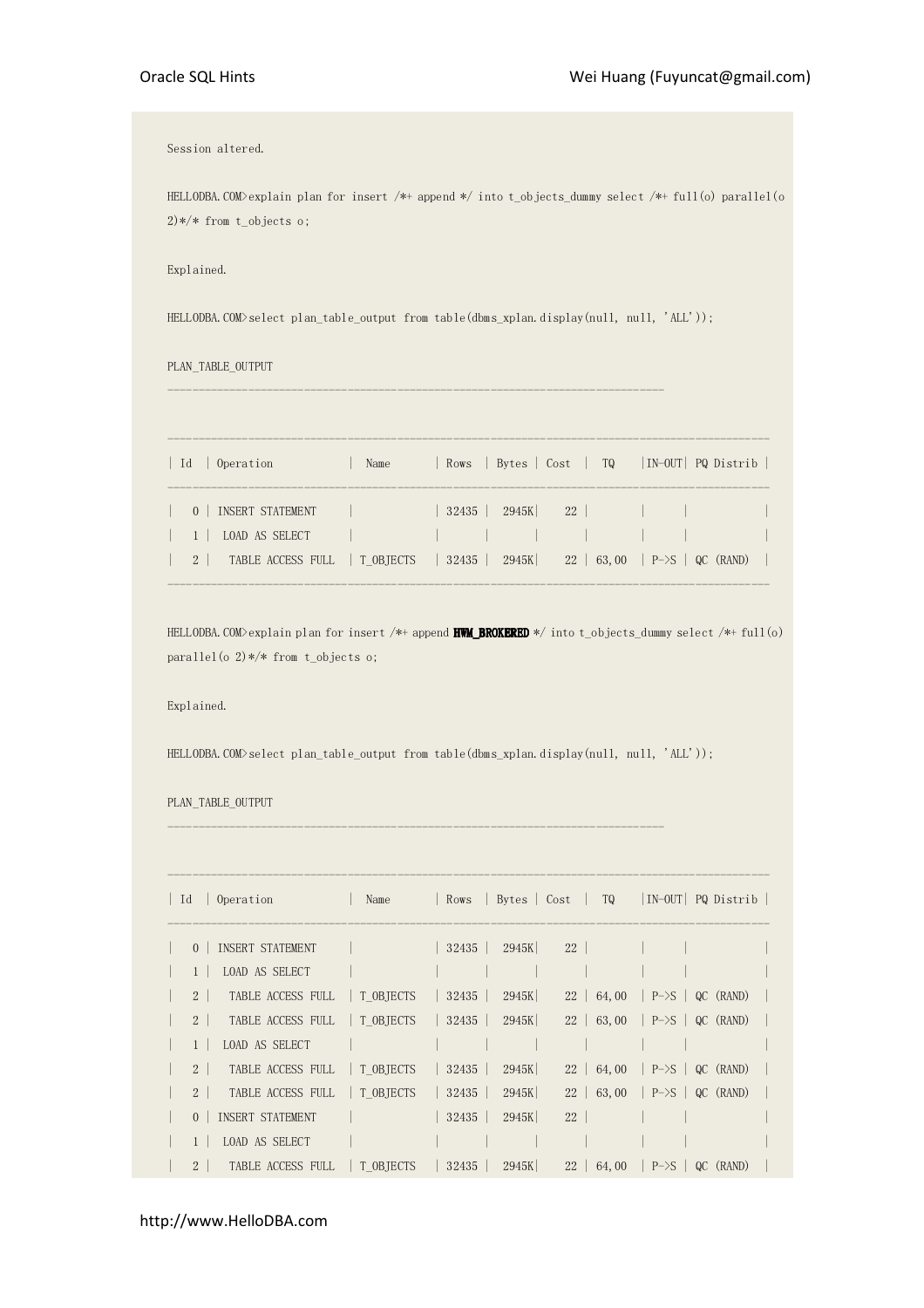|  | 2   TABLE ACCESS FULL   TOBJECTS   32435   2945K   22   63,00   P->S   QC (RAND) |  |  |  |
|--|----------------------------------------------------------------------------------|--|--|--|
|  |                                                                                  |  |  |  |
|  | 2   TABLE ACCESS FULL   TOBJECTS   32435   2945K   22   64,00   P->S   QC (RAND) |  |  |  |
|  | 2   TABLE ACCESS FULL   TOBJECTS   32435   2945K   22   63,00   P->S   QC (RAND) |  |  |  |

-------------------------------------------------------------------------------------------------

# NO\_QKN\_BUFF

# Usage: NO\_QKN\_BUFF

Description: 禁止优化器使用动态分配的内存

HELLODBA.COM>exec sql\_explain('select /\*+parallel(t 8) parallel(o 8) leading(t o) pq\_distribute(o hash hash) NO\_QKN\_BUFF\*/\* from t\_tables t, t\_objects o where t.owner=o.owner and t.table\_name=o.object\_name and o.status=:A','BASIC');

|                | Id   Operation                     | Name          |
|----------------|------------------------------------|---------------|
|                | 0 SELECT STATEMENT                 |               |
|                | 1 PX COORDINATOR                   |               |
|                | 2   PX SEND QC (RANDOM)   :TQ10002 |               |
| 3 <sup>1</sup> | HASH JOIN                          |               |
| 4              | <b>EX RECETVE</b>                  |               |
| $5-1$          | PX SEND HASH                       | :TQ10000      |
| 6              | <b>PX BLOCK ITERATOR</b>           |               |
| 7 <sup>1</sup> | TABLE ACCESS FULL   T TABLES       |               |
| 8 <sup>1</sup> | <b>PX RECEIVE</b>                  |               |
| $9 \mid$       | PX SEND HASH                       | $ $ : TQ10001 |
| $10-1$         | <b>PX BLOCK ITERATOR</b>           |               |
| 11             | TABLE ACCESS FULL   T OBJECTS      |               |

# PARALLEL\_INDEX

Usage: PARALLEL\_INDEX([查询块] <Table> <Index1> [<Index2> ...] <并行度>) or PARALLEL\_INDEX([查询块] <Table> (<Index 字段列表 1>) [(<Index 字段列表 2>) ...] <并行度>) Description: 指示优化器选择并行方式访问本地分区索引。并行度可以为数字, 也可以为

# DEFAULT,使用系统默认并行度。

HELLODBA.COM>exec sql\_explain('select /\*+ qb\_name(M) parallel\_index(o t\_objects\_list\_IDX1 2) \*/\* from t\_objects\_list o where object\_name like :A', 'BASIC');

| Id<br>Operation                                                      | Name     |
|----------------------------------------------------------------------|----------|
| SELECT STATEMENT<br>$\Omega$                                         |          |
| PX COORDINATOR                                                       |          |
| $2 \mid$<br>PX SEND QC (RANDOM)                                      | :T010000 |
| 3<br>PX PARTITION LIST ALL                                           |          |
| TABLE ACCESS BY LOCAL INDEX ROWID   T OBJECTS LIST<br>$\overline{4}$ |          |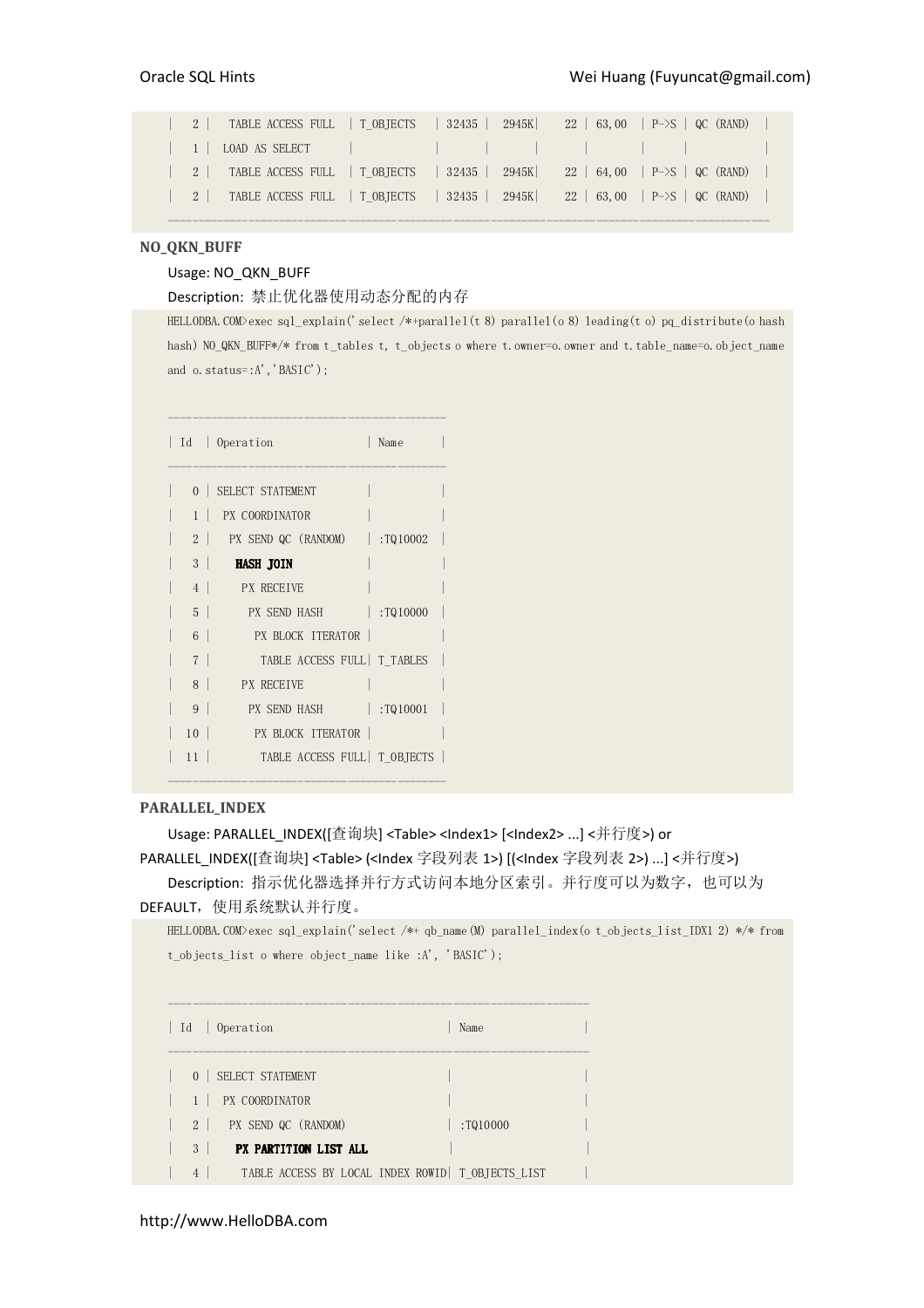| $5^{\circ}$       | INDEX RANGE SCAN                                                                         |      | T OBJECTS LIST IDX1 |                                                                                                           |
|-------------------|------------------------------------------------------------------------------------------|------|---------------------|-----------------------------------------------------------------------------------------------------------|
| NO_PARALLEL_INDEX |                                                                                          |      |                     |                                                                                                           |
|                   | Usage: NO_PARALLEL_INDEX([查询块] <table><index1> [<index2> ]) or</index2></index1></table> |      |                     |                                                                                                           |
|                   |                                                                                          |      |                     | NO_PARALLEL_INDEX([查询块] <table> (<index 1="" 字段列表="">) [(<index 2="" 字段列表="">) ])</index></index></table> |
|                   | Description: 禁止优化器选择并行方式访问本地分区索引                                                         |      |                     |                                                                                                           |
|                   | HELLODBA. COM>alter index t objects list IDX1 parallel (degree 2);                       |      |                     |                                                                                                           |
|                   |                                                                                          |      |                     |                                                                                                           |
| Index altered.    |                                                                                          |      |                     |                                                                                                           |
|                   |                                                                                          |      |                     |                                                                                                           |
|                   |                                                                                          |      |                     | HELLODBA. COM>exec sql explain('select /*+ qb name(M) no parallel index(o t objects list IDX1)*/* from    |
|                   | t objects list o where object name like :A', 'BASIC');                                   |      |                     |                                                                                                           |
|                   |                                                                                          |      |                     |                                                                                                           |
|                   |                                                                                          |      |                     |                                                                                                           |
| Id                | Operation                                                                                | Name |                     |                                                                                                           |
|                   |                                                                                          |      |                     |                                                                                                           |
| $\Omega$          | SELECT STATEMENT                                                                         |      |                     |                                                                                                           |
| $\mathbf{1}$      | PARTITION LIST ALL                                                                       |      |                     |                                                                                                           |
| 2                 | TABLE ACCESS BY LOCAL INDEX ROWID   T OBJECTS LIST                                       |      |                     |                                                                                                           |
| 3                 | INDEX RANGE SCAN                                                                         |      | T OBJECTS LIST IDX1 |                                                                                                           |
|                   |                                                                                          |      |                     |                                                                                                           |

# PQ\_DISTRIBUTE

Usage: PQ\_DISTRIBUTE([<@Block>] <Table> <分发方式>) or PQ\_DISTRIBUTE([<@Block>] <Table> <内分发方式> <外分发方式>)

Description: 指定并行查询中并行收、发进程直接的分发方式;

HELLODBA.COM>exec sql\_explain('select /\*+parallel(o 2)\*/\* from t\_objects o where exists (select /\*+hash\_sj PQ\_DISTRIBUTE(t HASH HASH)\*/1 from t\_tables t where o.owner = t.owner and o.object\_name = t.table\_name)', 'BASIC');

| Id<br>$\mathbb{R}$ | Operation                     | Name        |
|--------------------|-------------------------------|-------------|
| $\Omega$<br>- 11   | SELECT STATEMENT              |             |
|                    | PX COORDINATOR                |             |
| 2 <sup>1</sup>     | PX SEND QC (RANDOM)           | :TQ10002    |
| 3 <sup>1</sup>     | HASH JOIN RIGHT SEMI BUFFERED |             |
| 4                  | <b>BUFFER SORT</b>            |             |
| 5 <sup>1</sup>     | <b>PX RECEIVE</b>             |             |
| 6 <sup>1</sup>     | <b>PX SEND HASH</b>           | :TQ10000    |
| 7 <sup>1</sup>     | INDEX FULL SCAN               | T TABLES PK |
| $8-1$              | <b>PX RECEIVE</b>             |             |
| 9 <sup>1</sup>     | <b>PX SEND HASH</b>           | :TQ10001    |
| 10<br>- 1          | <b>EX BLOCK ITERATOR</b>      |             |
| 11                 | TABLE ACCESS FULL             | T OBJECTS   |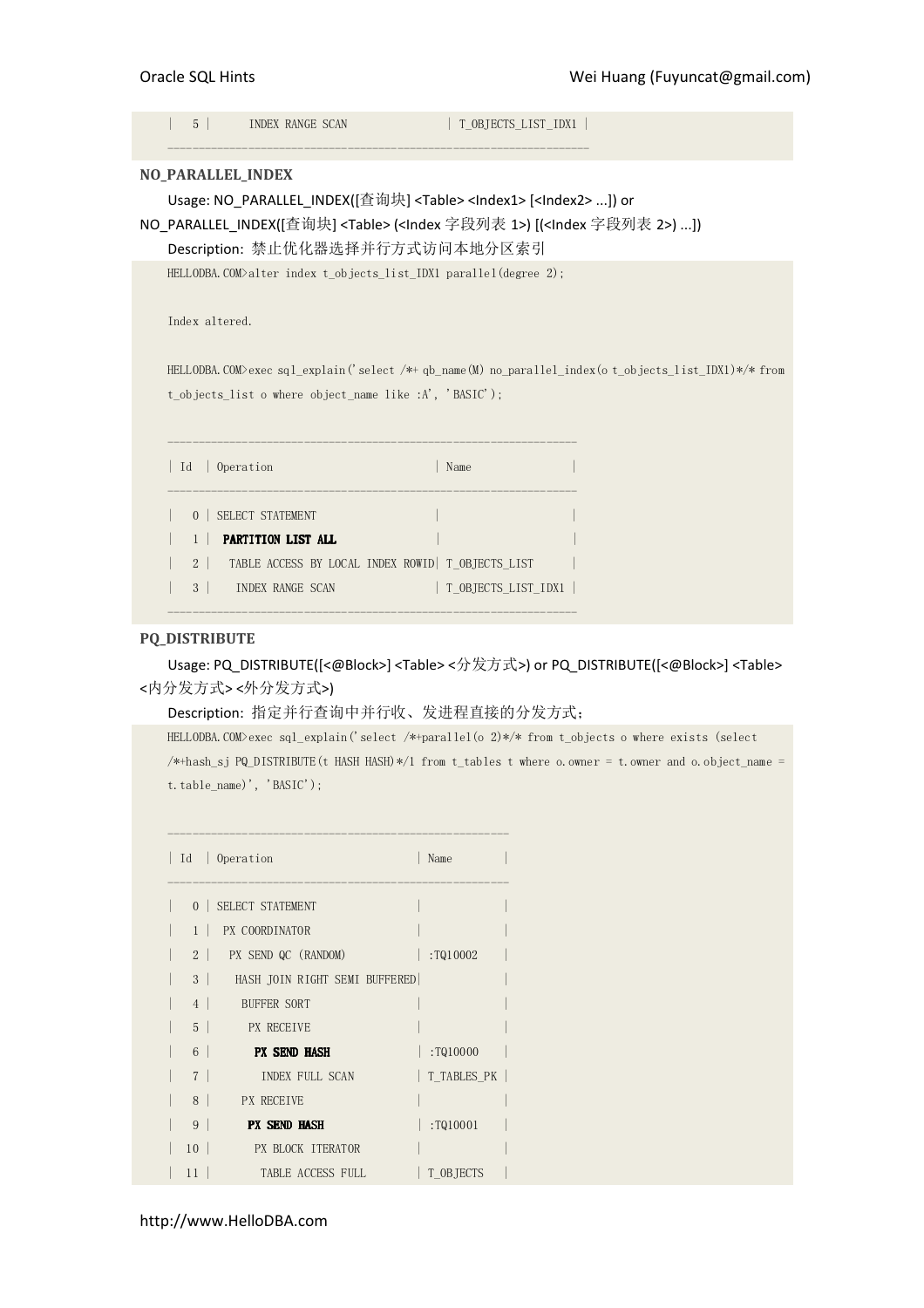## PARALLEL

Usage: PARALLE([[<@Block>] <Table>] [<并行度>])

-------------------------------------------------------

Description: 指示优化器对查询块或者对象使用并行查询。其中,当中指定整条语句为并行 查询(未指定查询块和表)时,并行度可以为 MANUAL,AUTO,DEFAULT 或者指定数字; 指定某个 表时,并行度可以为 DEFAULT 或者指定数字,

HELLODBA.COM>exec sql\_explain('SELECT /\*+ parallel(u default) \*/\* from t\_users u', 'BASIC');

----------------------------------------- | Id | Operation | Name | ----------------------------------------- | 0 | SELECT STATEMENT |  $| 1 |$  PX COORDINATOR  $| 1 |$ | 2 | PX SEND QC (RANDOM)| :TQ10000 | | 3 | PX BLOCK ITERATOR | | | 4 | TABLE ACCESS FULL | T USERS |

# NO\_PARALLEL

Usage: NO\_PARALLEL(<Table>)

Description: 禁止优化器并行查询表

-----------------------------------------

HELLODBA.COM $\lambda$ alter table t\_objects\_dummy parallel(degree 2);

Table altered.

HELLODBA.COM>exec sql\_explain('SELECT /\*+ no\_parallel \*/\* from t\_objects\_dummy o', 'BASIC'); Plan hash value: 2093122083

| Id | Operation | Name --------------------------------------------- | 0 | SELECT STATEMENT | | 1 | TABLE ACCESS FULL| T\_OBJECTS\_DUMMY |

---------------------------------------------

---------------------------------------------

# SHARED

## Usage: SHARED(<Table> [并行度])

Description: 指示优化器共享指定表的并行度。如果指定并行度,则和 PARALLEL 提示作用相

同。

HELLODBA.COM $\geq$ alter table t objects dummy parallel(degree 2);

Table altered.

HELLODBA.COM $\lambda$ alter table t\_objects parallel(degree 8);

Table altered.

http://www.HelloDBA.com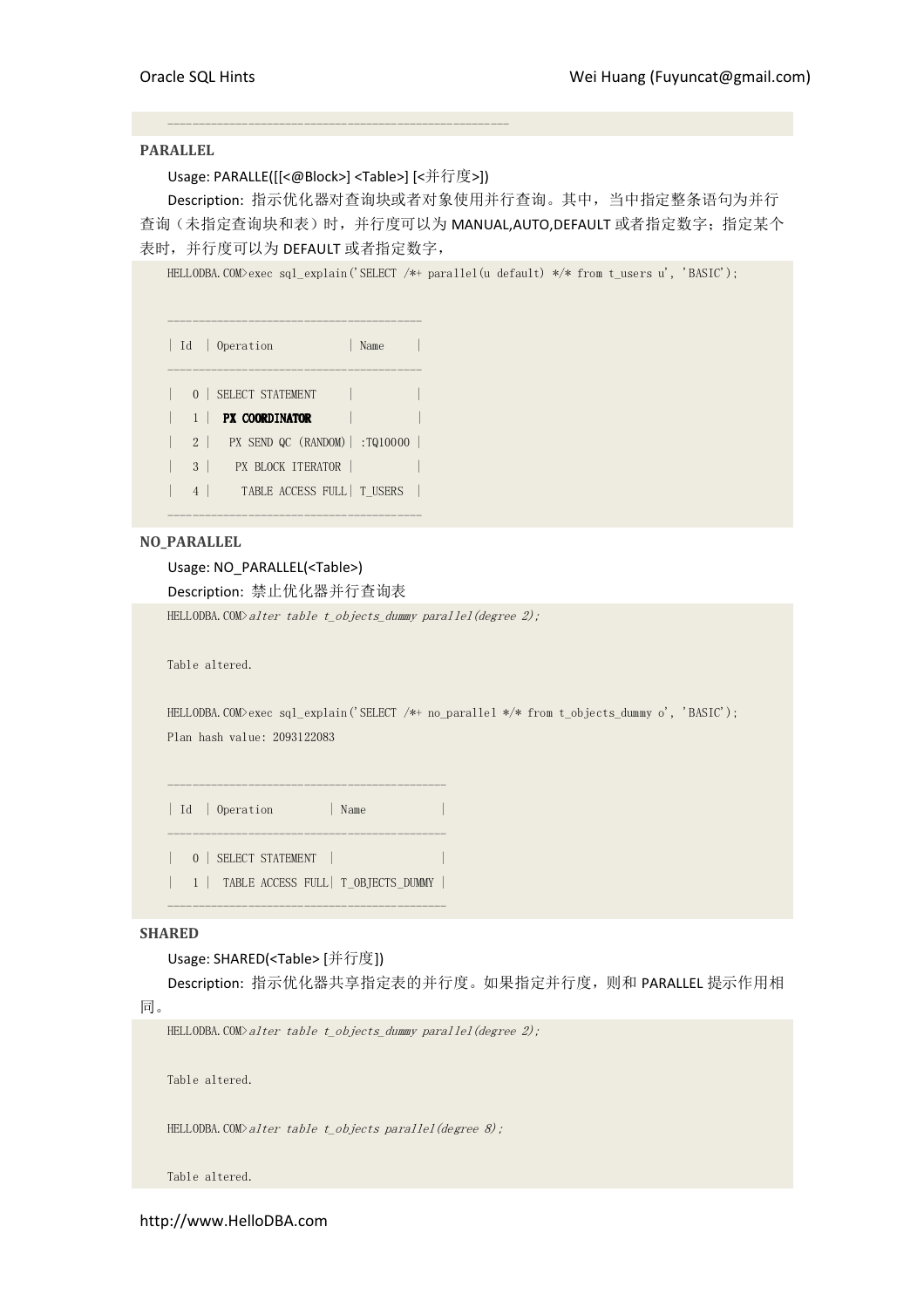HELLODBA.COM>exec sql\_explain('select /\*+ full(o) full(d) **shared(d)** \*/count(\*) from t\_objects\_dummy d, t\_objects o where o.owner=d.owner and o.object\_name = d.object\_name', 'BASIC COST');

| Id             | $\log$ 0 peration<br>Name               | $\vert$ Cost (%CPU) $\vert$ |     |
|----------------|-----------------------------------------|-----------------------------|-----|
| $\Omega$       | SELECT STATEMENT                        | 719                         | (1) |
| $1 \perp$      | SORT AGGREGATE                          |                             |     |
| $2 \perp$      | <b>PX COORDINATOR</b>                   |                             |     |
| 3 <sup>1</sup> | PX SEND QC (RANDOM)   :TQ10002          |                             |     |
| 4              | SORT AGGREGATE                          |                             |     |
| $5-1$          | HASH JOIN                               | 719                         | (1) |
| $6-1$          | <b>PX RECEIVE</b>                       | 231                         | (0) |
| 7 <sup>1</sup> | PX SEND HASH :TQ10000                   | 231                         | (0) |
| 8 <sup>1</sup> | <b>PX BLOCK ITERATOR</b>                | 231                         | (0) |
| 9              | TABLE ACCESS FULL   T OBJECTS           | 231                         | (0) |
| $10-1$         | PX RECEIVE                              | 486                         | (0) |
| $11-1$         | PX SEND HASH : TQ10001                  | 486                         | (0) |
| $12-1$         | PX BLOCK ITERATOR                       | 486                         | (0) |
| 13             | TABLE ACCESS FULL T OBJECTS DUMMY   486 |                             | (0) |

HELLODBA.COM>exec sql\_explain('select /\*+ full(o) full(d) **shared(o)** \*/count(\*) from t\_objects\_dummy d, t\_objects o where o.owner=d.owner and o.object\_name = d.object\_name', 'BASIC COST');

|                 | Id   Operation<br>Name                    | $\vert$ Cost (%CPU) $\vert$ |     |
|-----------------|-------------------------------------------|-----------------------------|-----|
| $\Omega$        | SELECT STATEMENT                          | 1437                        | (1) |
| 1               | SORT AGGREGATE                            |                             |     |
| 2 <sup>1</sup>  | <b>PX COORDINATOR</b>                     |                             |     |
| $3-1$           | PX SEND QC (RANDOM)   :TQ10002            |                             |     |
| 4               | SORT AGGREGATE                            |                             |     |
| 5 <sup>1</sup>  | HASH JOIN                                 | 1437                        | (1) |
| $6-1$           | <b>PX RECEIVE</b>                         | 463                         | (1) |
| 7 <sup>1</sup>  | PX SEND HASH :TQ10000                     | 463                         | (1) |
| $8-1$           | <b>PX BLOCK ITERATOR</b>                  | 463                         | (1) |
| 9 <sup>1</sup>  | TABLE ACCESS FULL   T OBJECTS             | 463                         | (1) |
| $10-1$          | <b>PX RECEIVE</b>                         | 973                         | (1) |
| 11              | PX SEND HASH : TQ10001                    | 973                         | (1) |
| $12-1$          | <b>PX BLOCK ITERATOR</b>                  | 973                         | (1) |
| 13 <sup>1</sup> | TABLE ACCESS FULL   T OBJECTS DUMMY   973 |                             | (1) |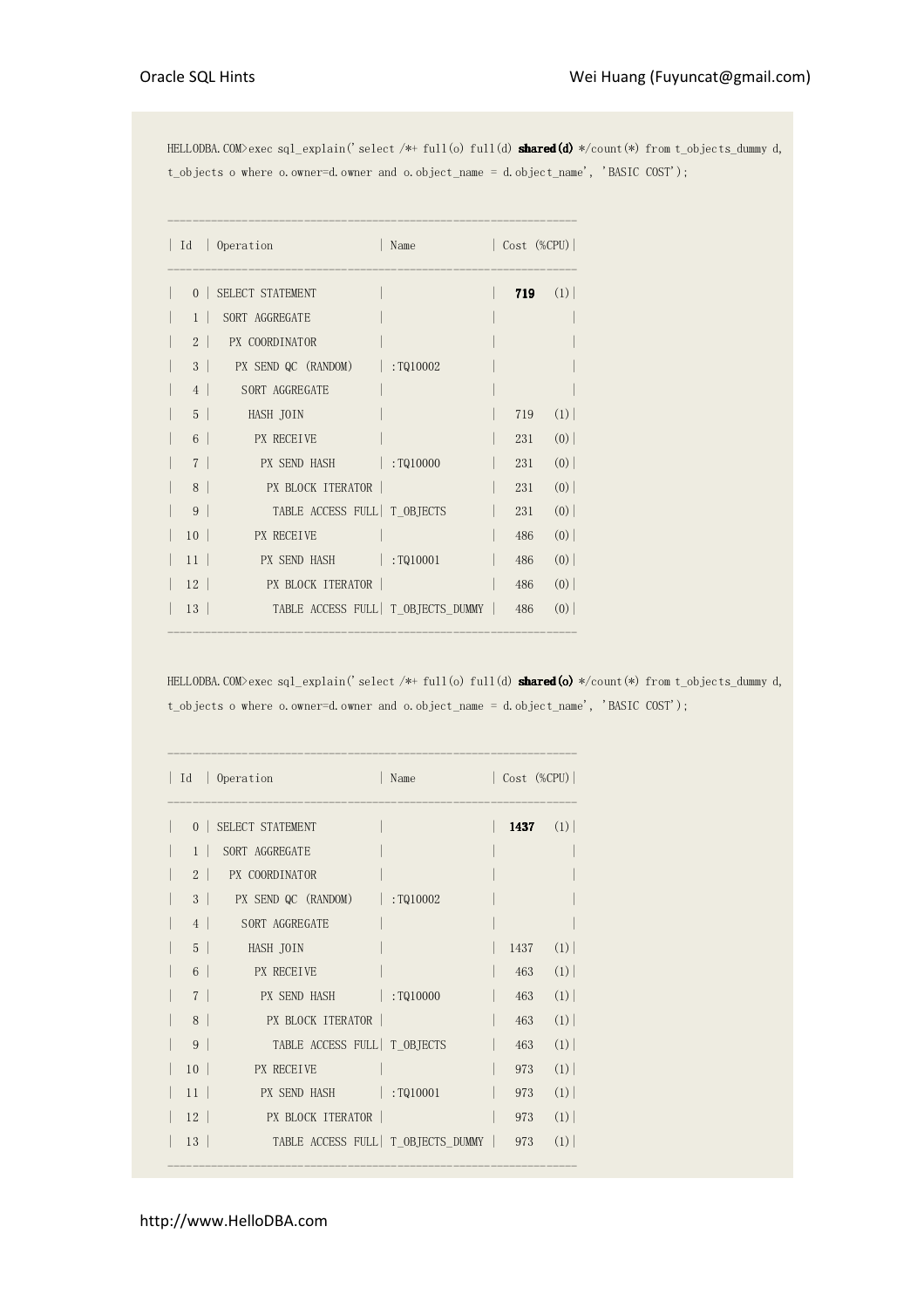# NOPARALLEL

Usage: NOPARALLEL([[<@Block>] <Table>])

Description: 禁止优化器对查询块或者对象使用并行查询。和 NO\_PARALLEL 作用基本相同。 参见 NO\_PARALLEL 示例。

# PQ\_MAP

Usage: PQ\_MAP(<Table>)

Description: 未知。可能是用于并行查询的提示。

# PQ\_NOMAP

Usage: PQ\_NOMAP(<Table>)

Description: 未知。可能是用于并行查询的提示。

PRESERVE\_OID

Usage: PRESERVE\_OID

Description: 未知。可能是用于并行查询的提示。

# SYS PARALLEL TXN

Usage: SYS\_PARALLEL\_TXN

Description: 未知。可能是用于并行查询的递归调用语句上的。

# CUBE\_GB

Usage: CUBE\_GB

Description: 未知。可能是用于 GROUP BY CUBE 并行查询的内部递归查询

该提示直接使用会导致 10g (10.2.0.4) 在解析提示时在后台发生 ORA-00600 错误, 但不会终 止语句运行。

ORA-600: internal error code, arguments: [prsHintQbLevel-1], [890], [], [], [], [], [], [], [] 发生类似情况的提示还有:

CUBE\_GB/GBY\_CONC\_ROLLUP/PIV\_GB/PIV\_SSF/RESTORE\_AS\_INTERVALS/SAVE\_AS\_INTERVALS/SCN\_ ASCENDING/MODEL\_DONTVERIFY\_UNIQUENESS/TIV\_GB/TIV\_SSF

# GBY\_CONC\_ROLLUP

Usage: GBY\_CONC\_ROLLUP

Description: 未知。可能是用于 GROUP BY ROLLUP 并行查询的内部递归查询

# PIV\_GB

Usage: PIV\_GB

Description: 未知。出现在 GROUP BY 并行查询的内部递归查询语句上

示例(9i):

HELLODBA.COM>select /\*+qb\_name(Q2) full(o2) parallel(o2 2)\*/ owner, status, count(object\_name) from t\_objects o2 where owner like 'D%' group by owner, status;

# Execution Plan

---------------------------------------------------------- 0 SELECT STATEMENT Optimizer=CHOOSE (Cost=11 Card=3 Bytes=42) 1 0 SORT\* (GROUP BY) (Cost=11 Card=3 Bytes=42) :Q17865001 2 1 SORT\* (GROUP BY) (Cost=11 Card=3 Bytes=42) :Q17865000 3 2 TABLE ACCESS\* (FULL) OF 'T\_OBJECTS' (Cost=6 Card=3379 Bytes=47306) :Q17865000 1 PARALLEL TO SERIAL SELECT /\*+ CIV\_GB \*/ A1.C0,A1.C1,COUNT(SYS\_O P CSR(A1.C2,0)) FROM :Q17865000 A1 GROUP BY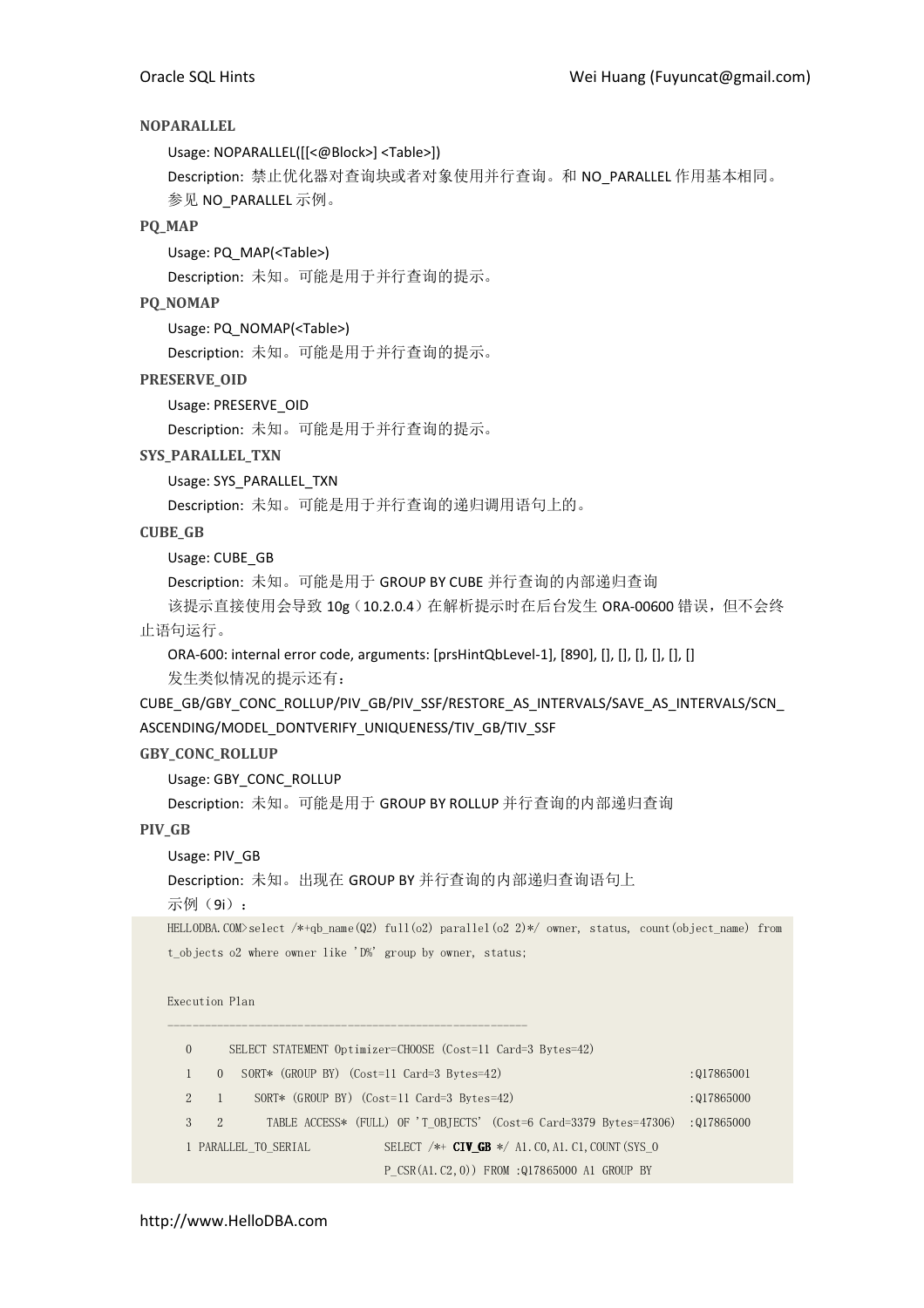| 2 PARALLEL TO PARALLEL | SELECT $/*$ PIV GB $*/$ A1. CO CO, A1. C1 C1, SYS O |
|------------------------|-----------------------------------------------------|
|                        | P MSR $(COUNT (*))$ C2 FROM (SELECT /*+ NO EXPAN    |
|                        | D ROWID(A2) $*/$ A2. "OWNER" CO, A2. "STATUS" C1    |
|                        | FROM "T OBJECTS" PX GRANULE (0, BLOCK RANGE,        |
|                        | DYNAMIC) A2 WHERE A2. "OWNER" LIKE 'D%') A1         |
|                        | GROUP BY A1. CO, A1. C1                             |

3 PARALLEL\_COMBINED\_WITH\_PARENT

## TIV\_GB

Usage: TIV\_GB

Description: 未知。出现在并行查询的内部递归查询语句上

#### TIV\_SSF

Usage: TIV\_SSF

Description: 未知。出现在并行查询的内部递归查询语句上

# PIV\_SSF

Usage: PIV\_SSF

Description: 未知。出现在并行查询的内部递归查询语句上

#### RESTORE AS INTERVALS

Usage: RESTORE\_AS\_INTERVALS

Description: 未知。出现在并行查询的内部递归查询语句上

## SAVE\_AS\_INTERVALS

Usage: SAVE\_AS\_INTERVALS

Description: 未知。出现在并行查询的内部递归查询语句上

## SCN\_ASCENDING

Usage: SCN\_ASCENDING Description: 未知。出现在并行查询的内部递归查询语句上

## Model Query Hints

## MODEL\_MIN\_ANALYSIS

Usage: MODEL\_MIN\_ANALYSIS

Description: Instructs the optimizer to do minimum transformation analysis on the main query when performing 用 query transformation on Model Query.

## Trace below two queries with/without this hint:

```
HELLODBA.COM>alter session set events 'TRACE[RDBMS.SQL Compiler.*]';
```
Session altered.

HELLODBA.COM>explain plan for

- 2 SELECT /\*+qb\_name(m) no\_merge(@inv) NO\_MERGE(@"SEL\$2")\*/status, s
- 3 FROM (select /\*+qb\_name(inv) no\_merge(v)\*/o.owner, o.status, o.object\_name, o.created,

t.tablespace\_name from v\_objects\_sys o, t\_tables t where o.owner=t.owner and

- o.object\_name=t.table\_name) q
	- 4 WHERE q.created < :A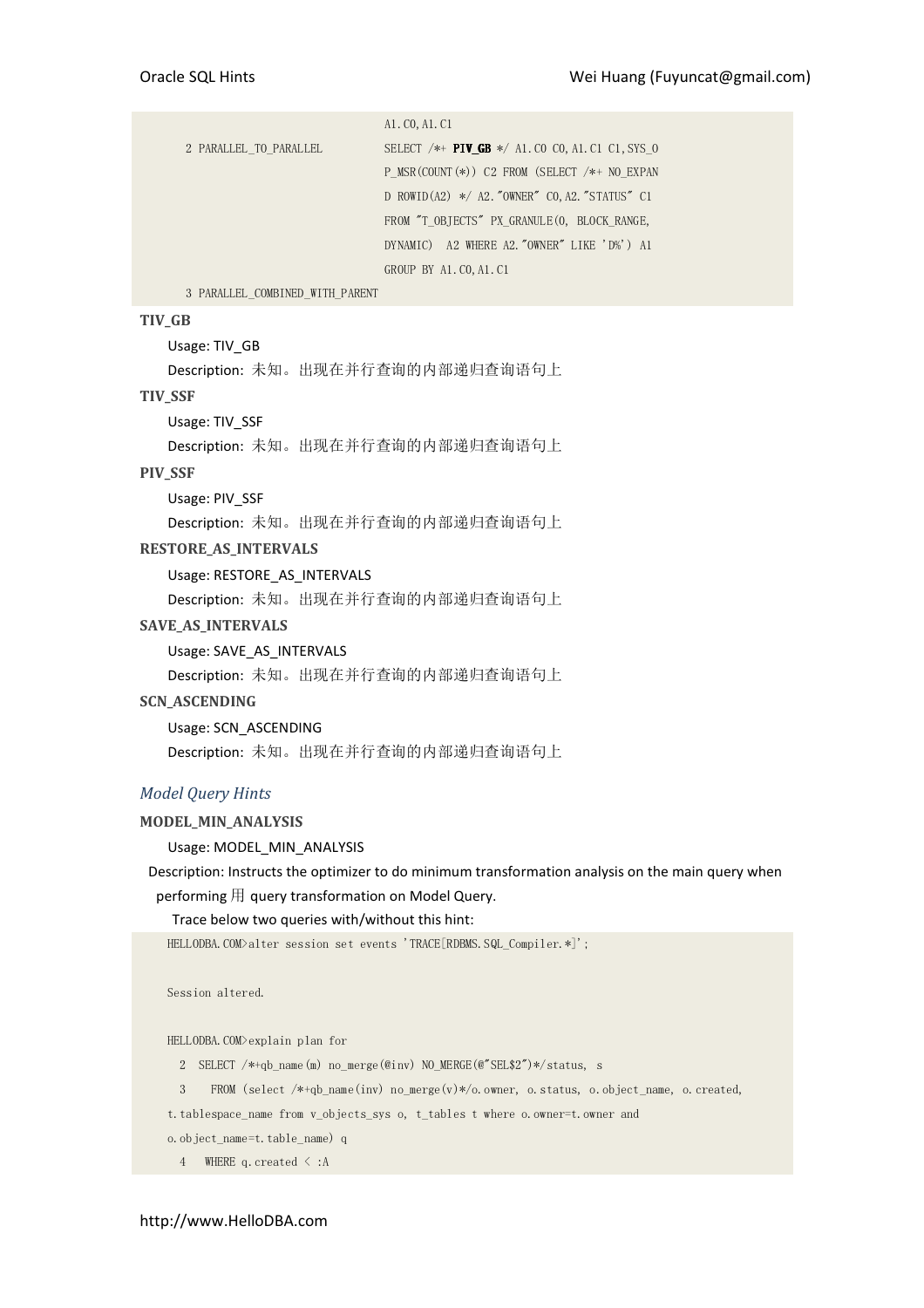5 MODEL RETURN UPDATED ROWS 6 PARTITION BY (status) 7 DIMENSION BY (owner) 8 MEASURES (object\_name v, 1 s) 9 RULES 10  $(s[any] = count(v) over (partition by status));$ ... ... HELLODBA.COM>explain plan for 2 SELECT /\*+qb\_name(m) MODEL\_MIN\_ANALYSIS no\_merge(@inv) NO\_MERGE(@"SEL\$2")\*/status, s 3 FROM (select /\*+qb\_name(inv) no\_merge(v)\*/o.owner, o.status, o.object\_name, o.created, t.tablespace\_name from v\_objects\_sys o, t\_tables t where o.owner=t.owner and o.object\_name=t.table\_name) q 4 WHERE q.created < :A 5 MODEL RETURN UPDATED ROWS 6 PARTITION BY (status) 7 DIMENSION BY (owner) 8 MEASURES (object\_name v, 1 s) 9 RULES 10  $(s[any] = count(v) over (partition by status));$ 

Comparing the trace content, we can find the optimizer performed simple filter push analysis:

FPD: Considering simple filter push (pre rewrite) in query block M (#0)

FPD: Current where clause predicates ??

try to generate transitive predicate from check constraints for query block M (#0) finally: ??

kkqfppRelFilter: Not pushing filter predicates in query block SEL\$21876068 (#0) because no predicate to push

FPD: Considering simple filter push (pre rewrite) in query block SEL\$21876068 (#0)

FPD: Current where clause predicates "T\_OBJECTS". "OWNER"="T". "OWNER" AND

"T\_OBJECTS"."OBJECT\_NAME"="T"."TABLE\_NAME" AND "T\_OBJECTS"."OWNER"='SYS' AND

 $"T_OBJECTS"$ . "CREATED" $\le$ :B1 AND "T". "OWNER"='SYS'

## MODEL\_NO\_ANALYSIS

Usage: MODEL\_NO\_ANALYSIS

Description: Prevents the optimizer to do transformation analysis on the main query when performing. We can compare the optimizer tracing records to confirm the effect of this hint. MODEL\_PUSH\_REF

Usage: MODEL\_PUSH\_REF

Description: Unknown. It might instruct the optimizer to push the predication in the main model to reference model.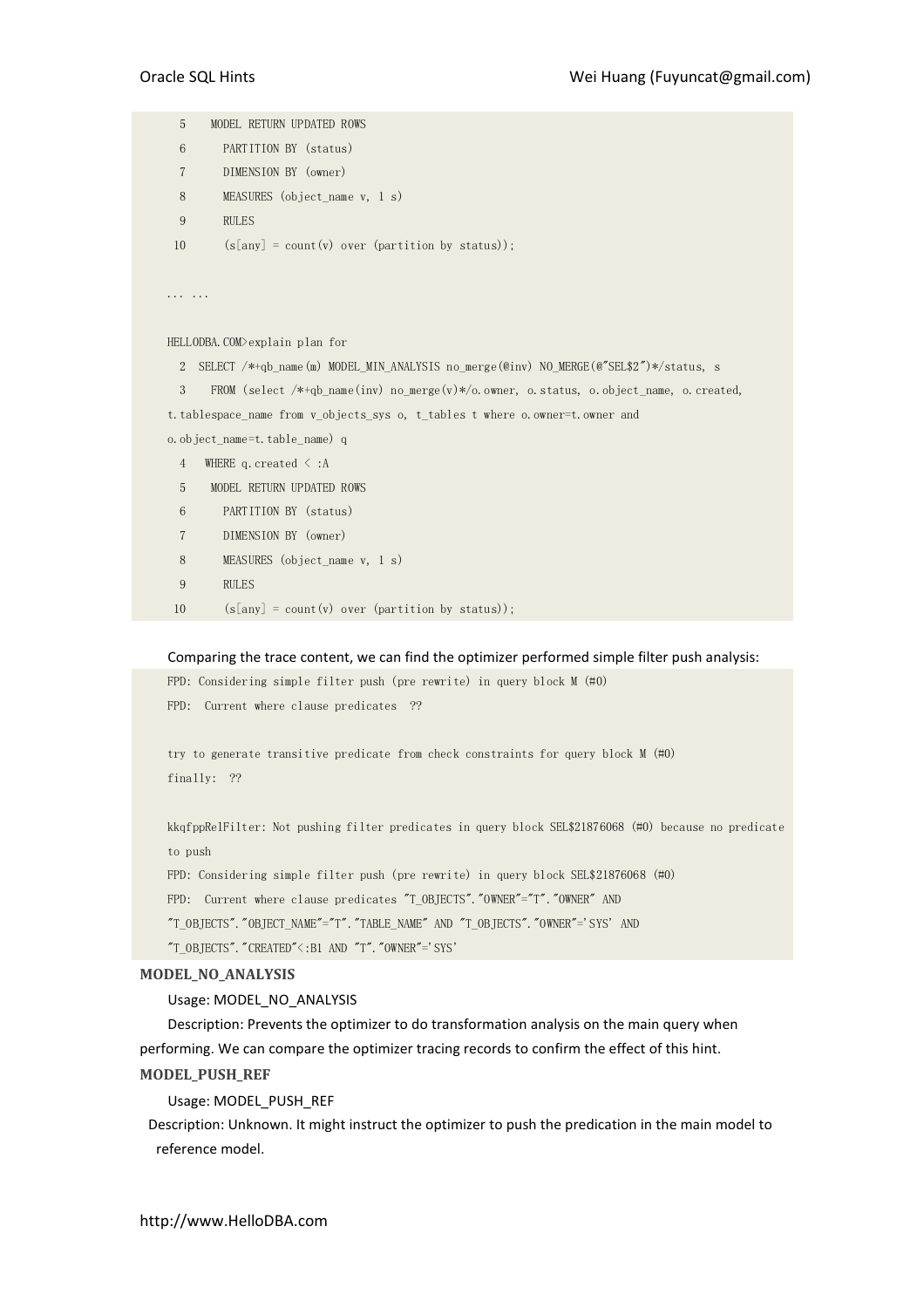# NO\_MODEL\_PUSH\_REF

Usage: NO\_MODEL\_PUSH\_REF

Description: Unknown. It might prevent the optimizer to push the predication in the main model to reference model.

# MODEL COMPILE SUBQUERY

Usage: MODEL\_COMPILE\_SUBQUERY

Description: Unknown. It might be used for model query transformation.

# MODEL\_DONTVERIFY\_UNIQUENESS

Usage: MODEL\_DONTVERIFY\_UNIQUENESS

Description: Unknown. It might be used for model query transformation.

## MODEL\_DYNAMIC\_SUBQUERY

Usage: MODEL\_DYNAMIC\_SUBQUERY

Description: Unknown. It might be used for model query transformation.

# Partitioning Hints

# X\_DYN\_PRUNE

Usage: X\_DYN\_PRUNE

# Description: Instructs the SQL executor to using the result of sub query to prune the partitions

## dynamically.

HELLODBA.COM>alter session set tracefile\_identifier = 'hash\_X\_DYN\_PRUNE(10128)';

Session altered.

HELLODBA.COM>alter session set events '10128 trace name context forever, level 31';

Session altered.

HELLODBA.COM>select /\*+use\_hash(tr t2) X\_DYN\_PRUNE\*/tr.\* from t\_objects\_range tr, t\_tables t2 where tr.owner=t2.owner and tr.object\_name=t2.table\_name and t2.tablespace\_name='USERS'; … …

HELLODBA.COM>exec sql\_explain('select /\*+use\_hash(tr t2) X\_DYN\_PRUNE\*/tr.\* from t\_objects\_range tr, t tables t2 where tr.owner=t2.owner and tr.object name=t2.table name and t2.tablespace\_name=''USERS''', 'BASIC OUTLINE');

| Id   Operation<br>Name                             |               |
|----------------------------------------------------|---------------|
| 0   SELECT STATEMENT                               |               |
| HASH JOIN                                          |               |
| 2 PART JOIN FILTER CREATE<br>:BF0000               |               |
| TABLE ACCESS BY INDEX ROWID   T TABLES<br>$3 \mid$ |               |
| 4<br>INDEX RANGE SCAN                              | T TABLES IDX3 |
| PARTITION RANGE TOIN-FILTER<br>$5 \mid$            |               |

## http://www.HelloDBA.com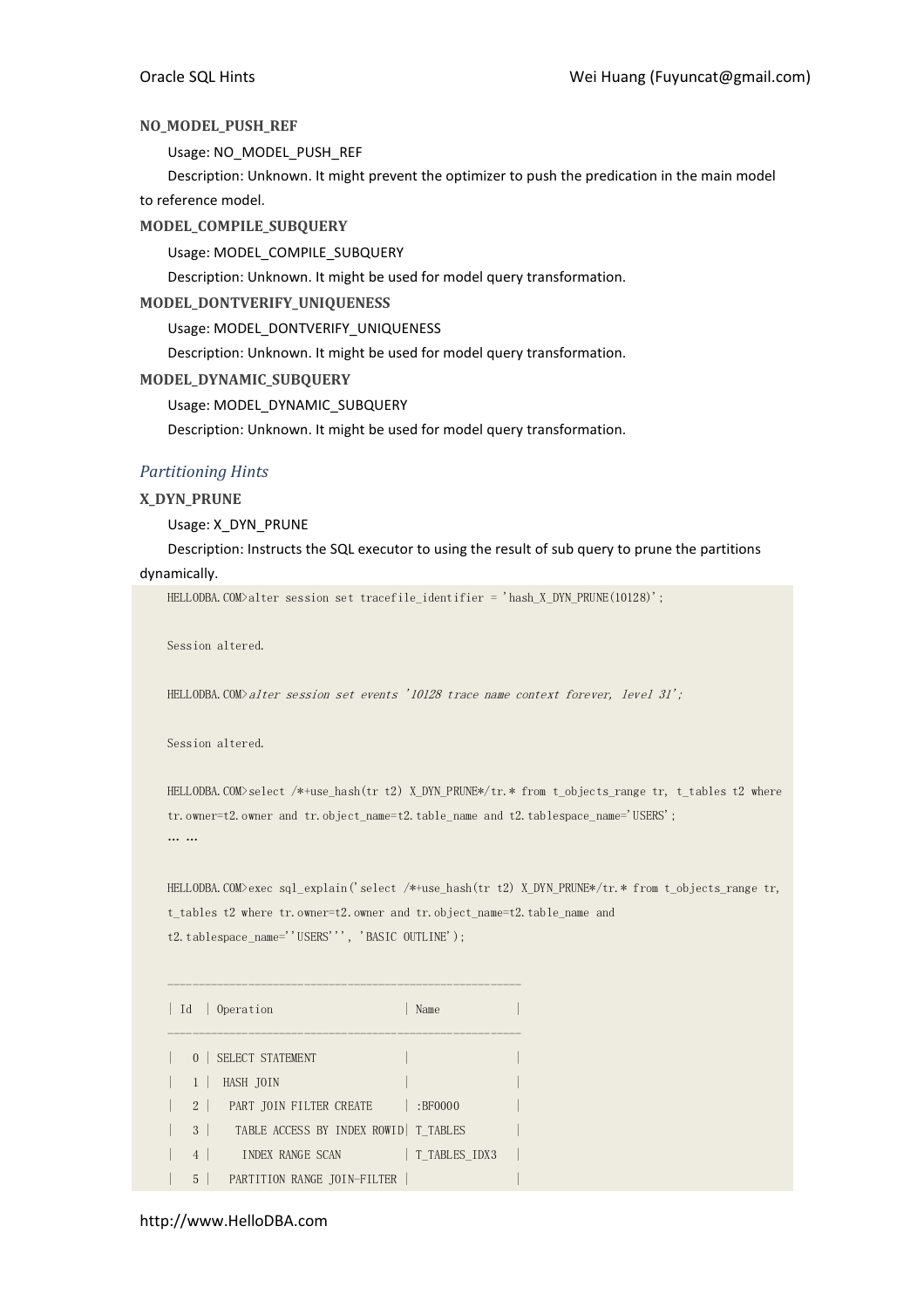| 6 | TABLE ACCESS FULL | T\_OBJECTS\_RANGE |

## From the trace records of 10128 event, we got below entries:

---------------------------------------------------------

kkpapDAExtSQuerySLvl strings sql1 SELECT distinct TBL\$OR\$IDX\$PART\$NUM("T\_OBJECTS\_RANGE", 0, sql2 "OWNER", "OBJECT\_NAME") FROM (SELECT "A1"."OWNER" "OWNER", "A1"."TABLE\_NAME" "OBJECT\_NAME" FROM "T\_TABLES" "A1" WHERE "A1"."TABLESPACE\_NAME"='USERS') ORDER BY 1

#### SUBQUERY\_PRUNING

## Usage: SUBQUERY\_PRUNING([<@Block>] <Table> PARTITION)

#### Description: Instructs the optimizer to using sub query to prune the partitions dynamically.

HELLODBA.COM>exec sql\_explain('select /\*+ use\_merge(tr t2) SUBQUERY\_PRUNING(tr PARTITION)\*/tr.\* from t\_objects\_range tr, t\_tables t2 where tr.owner=t2.owner and tr.object\_name=t2.table\_name and t2.tablespace\_name=''SYSTEM''', 'BASIC');

| Id<br>Operation |                                 | Name               |  |
|-----------------|---------------------------------|--------------------|--|
| $\Omega$        | SELECT STATEMENT                |                    |  |
| $1 \perp$       | MERGE JOIN                      |                    |  |
| 2 <sup>1</sup>  | SORT JOIN                       |                    |  |
| 3 <sup>1</sup>  | <b>VTEW</b>                     | index\$ join\$ 002 |  |
| 4 <sup>1</sup>  | HASH JOIN                       |                    |  |
| $5-1$           | INDEX RANGE SCAN                | T TABLES IDX3      |  |
| 6               | <b>INDEX FAST FULL SCAN</b>     | T TABLES PK        |  |
| 7 <sup>1</sup>  | SORT JOIN                       |                    |  |
| 8               | <b>PARTITION RANGE SUBQUERY</b> |                    |  |
| 9               | TABLE ACCESS FULL               | T OBJECTS RANGE    |  |
|                 |                                 |                    |  |

-------------------------------------------------------

#### From the trace records of 10128 event, we got below entries:

```
SQL text = text = SELECT distinct TBL$OR$IDX$PART$NUM("T_OBJECTS_RANGE", 0, "OWNER", "OBJECT_NAME")
FROM (SELECT "T2". "OWNER" "OWNER", "T2". "TABLE_NAME" "OBJECT_NAME" FROM "T_TABLES" "T2" WHERE
"T2"."TABLESPACE_NAME"='SYSTEM') ORDER BY 1}
```
## NO\_SUBQUERY\_PRUNING

#### Usage: NO\_SUBQUERY\_PRUNING([<@Block>] <Table>)

#### Description: Prevents the optimizer to using sub query to prune the partitions dynamically.

HELLODBA.COM>exec sql\_explain('select /\*+NO\_SUBQUERY\_PRUNING(O PARTITION) LEADING(u)\*/o.\* from t\_objects\_range o, t\_tables t, t\_users u where o.owner=t.owner and o.object\_name=t.table\_name and o.owner=u.username and t.tablespace\_name=''USERS'' and u.user\_id<10', 'BASIC OUTLINE');

| Id   Operation       | Name |  |
|----------------------|------|--|
| 0   SELECT STATEMENT |      |  |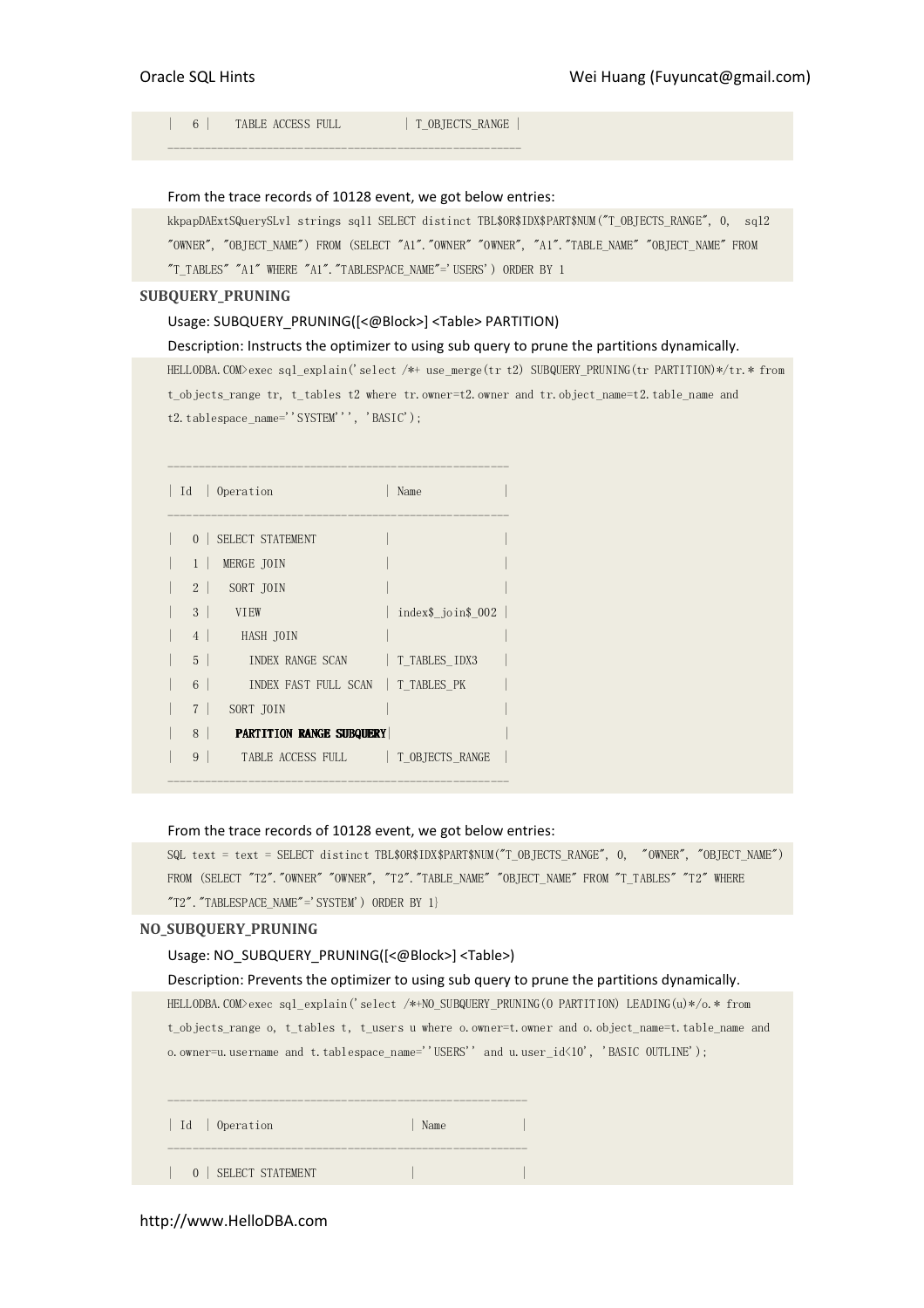|                | NESTED LOOPS                          |                 |  |
|----------------|---------------------------------------|-----------------|--|
| $\overline{2}$ | <b>NESTED LOOPS</b>                   |                 |  |
| 3 <sup>1</sup> | HASH JOIN                             |                 |  |
| $4 \mid$       | TABLE ACCESS BY INDEX ROWID   T USERS |                 |  |
| $5-1$          | INDEX RANGE SCAN                      | T USERS PK      |  |
| 6              | PARTITION RANGE ALL                   |                 |  |
|                |                                       |                 |  |
| 7 <sup>1</sup> | TABLE ACCESS FULL                     | T OBJECTS RANGE |  |
| 8 <sup>1</sup> | INDEX UNIQUE SCAN                     | T TABLES PK     |  |
| 9              | TABLE ACCESS BY INDEX ROWID           | T TABLES        |  |

# Other Hints

# RELATIONAL

Usage: RELATIONAL([<@Block>] <Table>)

Description: Instructs the optimizer to convert the Object to a relational table, similar to

# RELATIONAL function.

| HELLODBA.COM>desc xmltable                                                                                                                           |                |       |                                                                                                                              |
|------------------------------------------------------------------------------------------------------------------------------------------------------|----------------|-------|------------------------------------------------------------------------------------------------------------------------------|
| Name                                                                                                                                                 |                | Null? | Type                                                                                                                         |
| TABLE of PUBLIC. XMLTYPE                                                                                                                             |                |       |                                                                                                                              |
| HELLODBA.COM>select * from xmltable;                                                                                                                 |                |       |                                                                                                                              |
| SYS_NC_ROWINFO\$                                                                                                                                     |                |       |                                                                                                                              |
|                                                                                                                                                      |                |       |                                                                                                                              |
| <other_xml></other_xml>                                                                                                                              |                |       |                                                                                                                              |
| <br><br>d<br>d<br>d<br>d<br>d<br>d<br><br>d<br><br><br><br><br><br><br><br><br><br><br><br><br><br><br><br><br><br><br><br><br><br><br><br><<<<<<<<< |                |       |                                                                                                                              |
| $\langle \text{hint} \rangle$                                                                                                                        |                |       |                                                                                                                              |
| <ignore_optim_embedded_hints></ignore_optim_embedded_hints>                                                                                          |                |       |                                                                                                                              |
| $\langle$ /hint>                                                                                                                                     |                |       |                                                                                                                              |
| .                                                                                                                                                    |                |       |                                                                                                                              |
| $\langle$ /outline_data>                                                                                                                             |                |       |                                                                                                                              |
| $\langle /other\_xml \rangle$                                                                                                                        |                |       |                                                                                                                              |
| 1 row selected.                                                                                                                                      |                |       |                                                                                                                              |
| HELLODBA. COM>select /*+ relational(x) */* from xmltable x;                                                                                          |                |       |                                                                                                                              |
| SYS_NC_OID\$<br>_________________                                                                                                                    | <b>XMLDATA</b> |       |                                                                                                                              |
| 5477ABC43C2D4A85917F7328AA961884                                                                                                                     |                |       |                                                                                                                              |
|                                                                                                                                                      |                |       | <other_xml><outline_data><hint><ignore_optim_embedded_hints></ignore_optim_embedded_hints></hint></outline_data></other_xml> |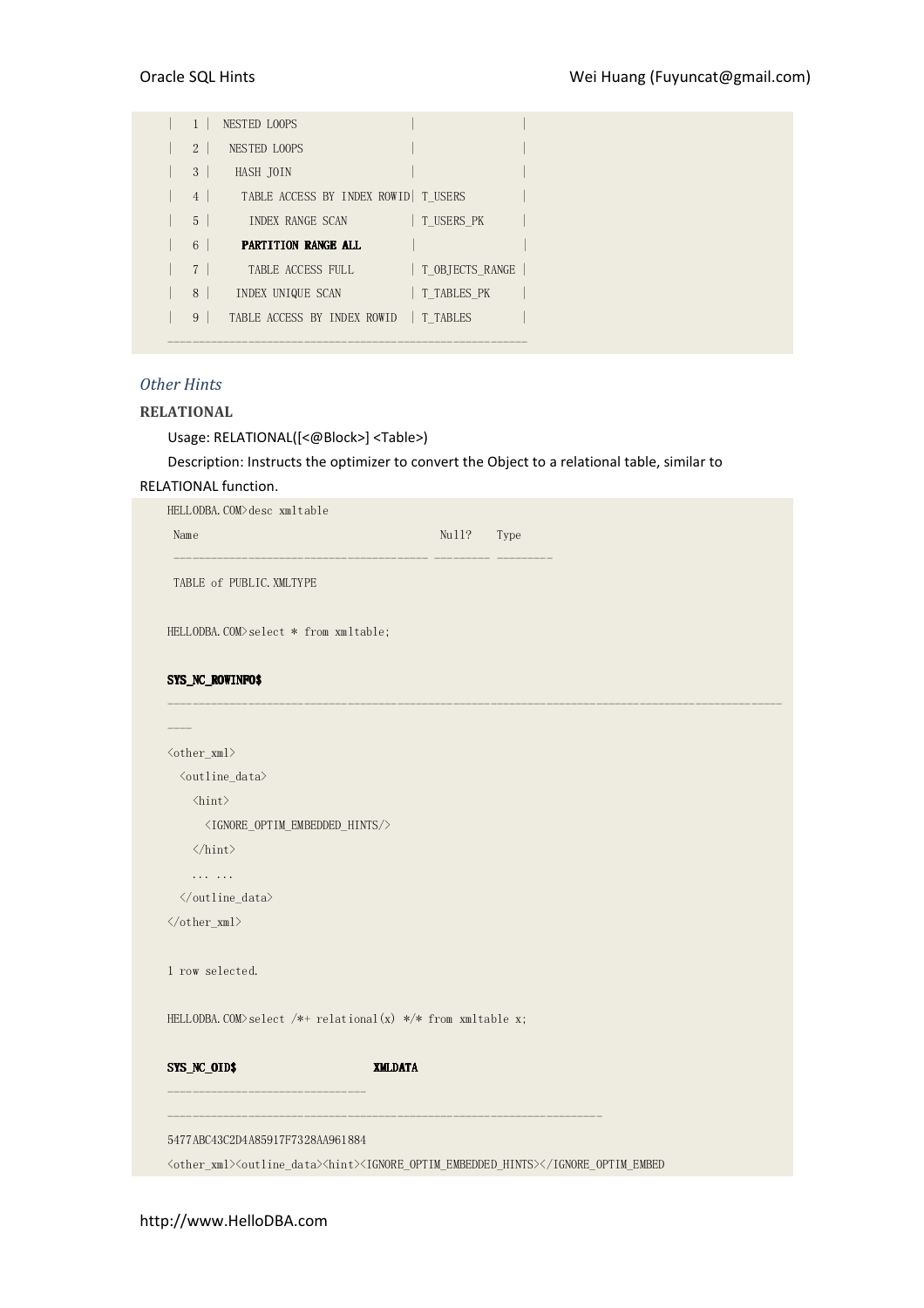DED\_HINTS></hint><hint><OPTIMIZER\_FEATURES\_ENABLE>10.2.0.3</OPTIMIZER\_FEATURES\_E NABLE></hint><hint><![CDATA[ALL\_ROWS]]></hint><hint><OUTLINE\_LEAF>"SEL\$3BA1AD7C" … …

HELLODBA.COM>show parameter CONTROL\_MANAGEMENT\_PACK\_ACCESS

## MONITOR

Usage: MONITOR

Description: Instruct Oracle monitor the running status of the statement, regardless of whether it fulfills the criteria (Parallel Query or Running for more than 5 seconds) or not.

| HELLODBA.COM/show parameter CONIROL MANAGEMENI PACK ACCESS            |      |                                                                                           |
|-----------------------------------------------------------------------|------|-------------------------------------------------------------------------------------------|
| <b>NAME</b>                                                           | TYPE | <b>VALUE</b>                                                                              |
| control_management_pack_access    string                              |      | <i>DIAGNOSTIC+TUNING</i>                                                                  |
| HELLODBA.COM>select $/*+$ monitor $*/\text{count}(*)$ from t users u; |      |                                                                                           |
| $COUNT(*)$                                                            |      |                                                                                           |
| 31                                                                    |      |                                                                                           |
|                                                                       |      | HELLODBA.COM>select sql_text, status from v\$sql_monitor where sql_text like '%monitor%'; |
| SQL TEXT                                                              |      | <b>STATUS</b>                                                                             |
| select $/*+$ monitor $*/\text{count}(*)$ from t users u               |      | DONE (ALL ROWS)                                                                           |

## NO\_MONITOR

## Usage: NO\_MONITOR

Description: Prevent Oracle monitor the running status of the statement, regardless of whether it fulfills the criteria (Parallel Query or Running for more than 5 seconds) or not.

HELLODBA.COM>select /\*+ no\_monitor parallel(o 2) full(o) \*/ /\*identifier\*/ count(\*) from t\_objects o;

 COUNT(\*) ----------

72116

HELLODBA.COM>select sql\_text, status from v\$sql\_monitor where sql\_text like '%identifier%';

```
no rows selected
```
NESTED\_TABLE\_FAST\_INSERT

Usage: NESTED\_TABLE\_FAST\_INSERT

Description: Instructs SQL executor to insert data into nested table in fast mode. From the trace content of 10046 event, the data was inserted in batch.

```
HELLODBA.COM>CREATE OR REPLACE TYPE simple_type AS TABLE OF VARCHAR2(30);
```
2 /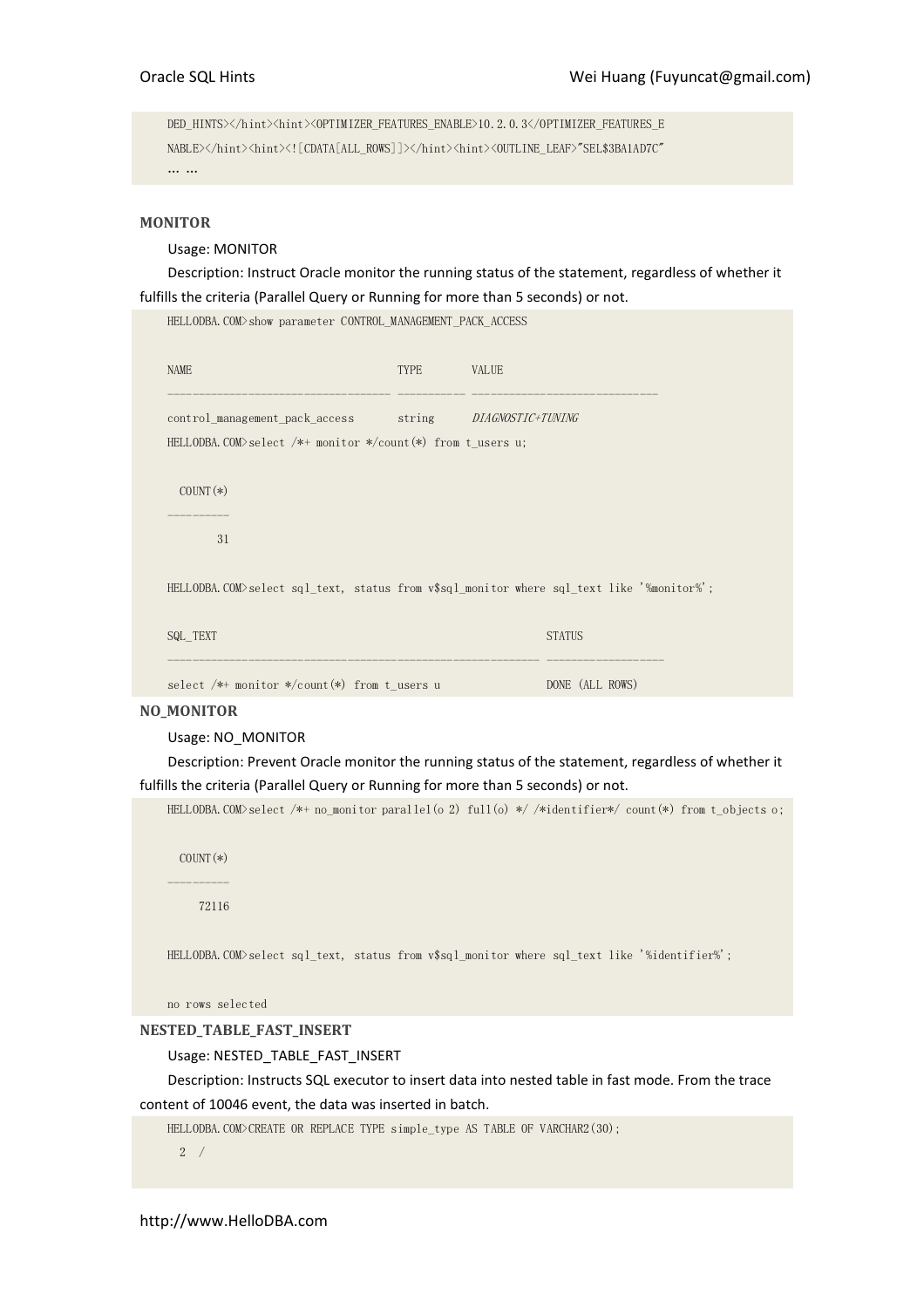Type created.

HELLODBA.COM>CREATE TABLE t\_nt\_table (a NUMBER, b simple\_type) NESTED TABLE b STORE AS t\_nt\_b;

Table created.

HELLODBA.COM>INSERT /\*+ \*/ INTO t\_nt\_table select object\_id, simple\_type(object\_name) from t\_objects;

72116 rows created.

#### Elapsed: 00:00:18.77 Elapsed: 00:00:18.77

HELLODBA.COM>INSERT /\*+ NESTED\_TABLE\_FAST\_INSERT \*/ INTO t\_nt\_table select object\_id, simple\_type(object\_name) from t\_objects;

72116 rows created.

#### Elapsed: 00:00:07.79 Elapsed: 00:00:07.79

NESTED\_TABLE\_GET\_REFS

Usage: NESTED\_TABLE\_GET\_REFS

Description: With this hint, user can access to nested table directly.

HELLODBA.COM>select /\*+ \*/count(\*) from T\_NT\_B;

select /\*+ \*/count(\*) from T\_NT\_B

\*\*\*\*\*\*\*\*\*\*\*\*\*\*\*\*\*\*\*\*\*\*\*\*\*\*

ERROR at line 1:

ORA-22812: cannot reference nested table column's storage table

HELLODBA.COM>select /\*+ nested\_table\_get\_refs \*/count(\*) from T\_NT\_B;

 COUNT(\*) ----------

72116

#### NESTED\_TABLE\_SET\_SETID

## Usage: NESTED\_TABLE\_SET\_SETID

Description: With this hint, user can access to nested table directly.

HELLODBA.COM>select /\*+ NESTED\_TABLE\_SET\_SETID \*/count(\*) from T\_NT\_B;

 $COUNT$ (\*)

----------

72116

# NO\_MONITORING

Usage: NO\_MONITORING

Description: Prevent Oracle monitor the column usage in predication, consequently, the dictionary table col\_usage\$ will not be updated by the execution of the statement.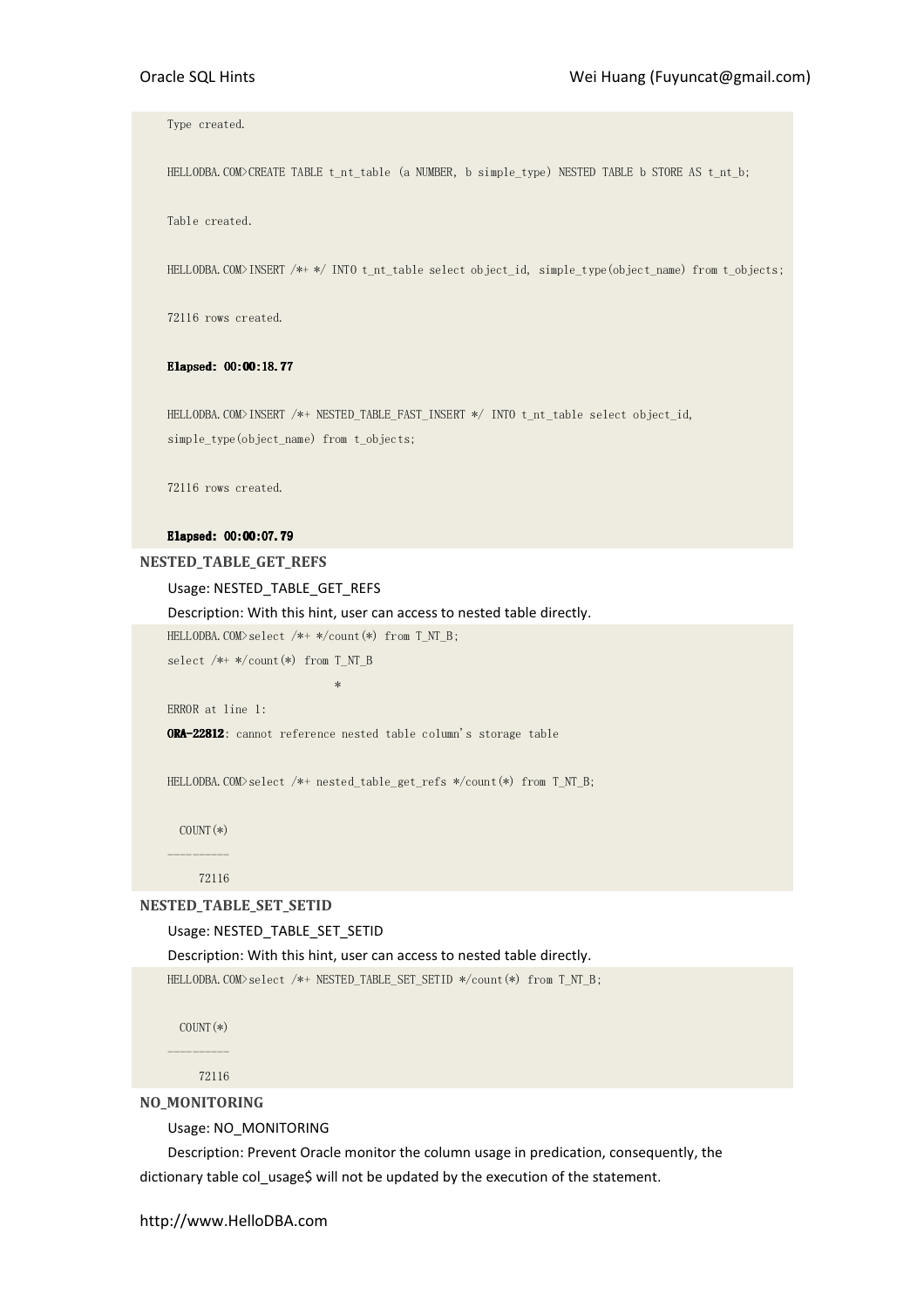HELLODBA.COM>select like\_preds from sys.SQLT\$\_DBA\_COL\_USAGE\_V where owner ='DEMO' and table\_name = 'T\_TABLES' and column\_name = 'TABLE\_NAME'; LIKE\_PREDS ---------- 18 18 HELLODBA.COM>select /\*run(7)\*/count(\*) from t\_tables where 7=7 and table\_name like 'T%'; COUNT(\*) ---------- 30 HELLODBA.COM>exec dbms\_stats.gather\_table\_stats('DEMO', 'T\_TABLES'); PL/SQL procedure successfully completed. HELLODBA.COM>select like\_preds from sys.SQLT\$\_DBA\_COL\_USAGE\_V where owner ='DEMO' and table\_name = 'T\_TABLES' and column\_name = 'TABLE\_NAME'; LIKE\_PREDS ---------- 19 19 HELLODBA.COM>select /\*+ no\_monitoring \*//\*run(8)\*/count(\*) from t\_tables where 8=8 and table\_name like  $'T\%$ :  $COUNT(*)$ ---------- 30 HELLODBA.COM>exec dbms\_stats.gather\_table\_stats('DEMO', 'T\_TABLES'); PL/SQL procedure successfully completed. HELLODBA.COM>select like preds from sys.SQLT\$\_DBA\_COL\_USAGE\_V where owner ='DEMO' and table\_name = 'T\_TABLES' and column\_name = 'TABLE\_NAME'; LIKE\_PREDS ---------- 19 19 NO\_SQL\_TUNE Usage: NO\_SQL\_TUNE

Description: Prevent the optimizer to do SQL tuning on the statement.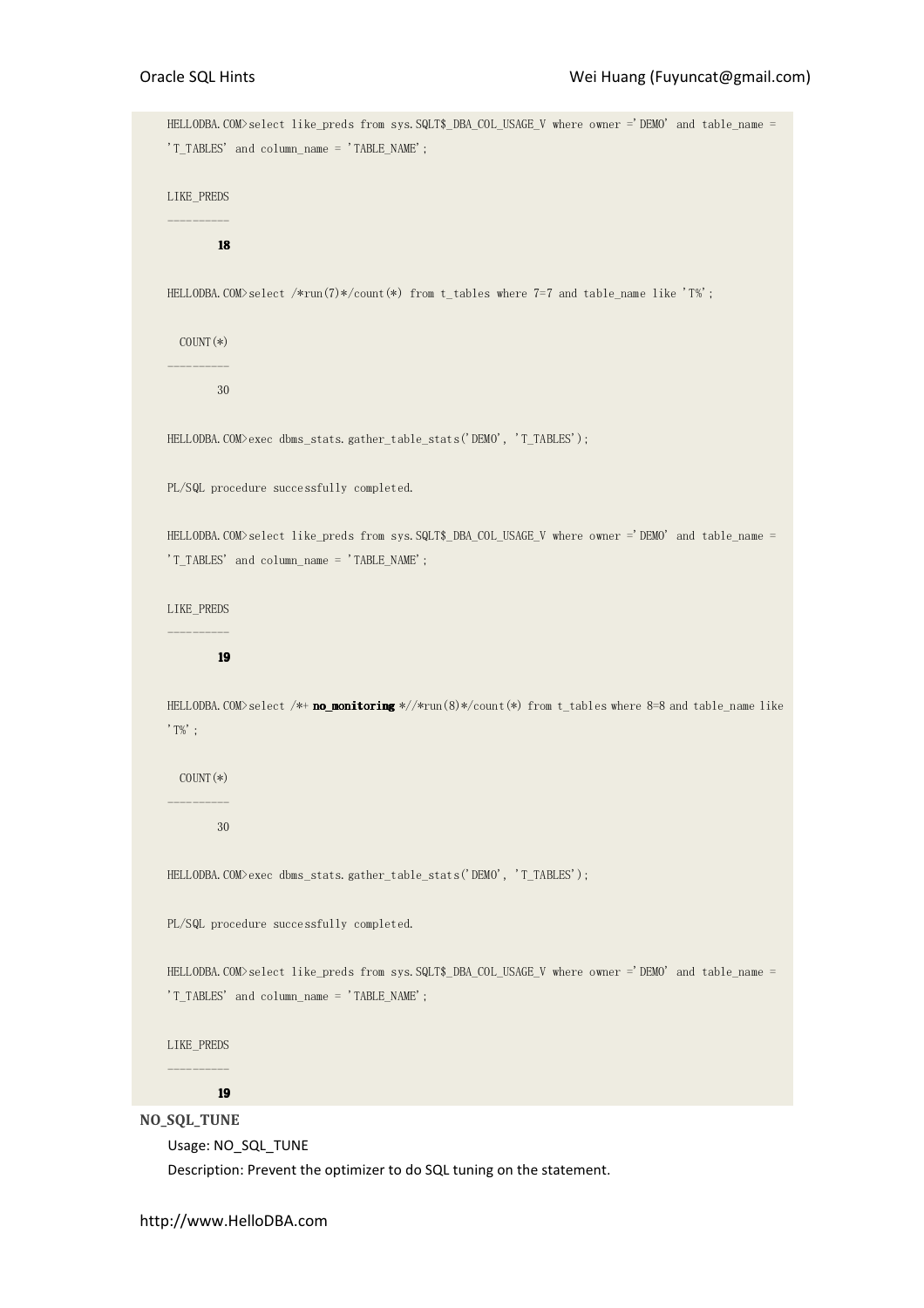```
HELLODBA.COM>select /* No_TUNE(2) *//*+NO_SQL_TUNE*/count(*) from t_users;
   COUNT(*) 
---------- 
         31 
… … 
HELLODBA.COM>exec :exec_name := dbms_sqltune.execute_tuning_task (:task_name, 
'EXEC_'||substr(:task_name, length(:task_name)-4));
PL/SQL procedure successfully completed. 
HELLODBA.COM>select dbms_sqltune.report_tuning_task (:task_name) from dual; 
... ... 
ADDITIONAL INFORMATION SECTION 
-------------------------------------------------------------------------- 
- 不支持的 SQL 语句类型。
```
# RESTRICT\_ALL\_REF\_CONS

#### Usage: RESTRICT\_ALL\_REF\_CONS

# Description: Restricts all cascaded operations caused by referencing constraints in the

# transactions.

|                       |            | HELLODBA.COM>select owner, table_name, constraint_name, r_owner, r_constraint_name, delete_rule from<br>dba_constraints where constraint_name = $T_C$ FK'; |         |                   |                |
|-----------------------|------------|------------------------------------------------------------------------------------------------------------------------------------------------------------|---------|-------------------|----------------|
| <b>OWNER</b>          | TABLE NAME | CONSTRAINT NAME                                                                                                                                            | R OWNER | R CONSTRAINT NAME |                |
| DELETE_RULE           |            |                                                                                                                                                            |         |                   |                |
| DEMO                  | $T_C$      | T_C_FK                                                                                                                                                     | DEMO    | T P PK            | <b>CASCADE</b> |
|                       |            | HELLODBA.COM>delete /*+RESTRICT_ALL_REF_CONS*/from <b>t_p</b> where a=3;                                                                                   |         |                   |                |
| 1 row deleted.        |            |                                                                                                                                                            |         |                   |                |
|                       |            | HELLODBA. COM>select count (a) from $t_c$ where a=3;                                                                                                       |         |                   |                |
| COUNT (A)             |            |                                                                                                                                                            |         |                   |                |
| $\mathbf{1}$          |            |                                                                                                                                                            |         |                   |                |
|                       |            |                                                                                                                                                            |         |                   |                |
| HELLODBA. COM>commit; |            |                                                                                                                                                            |         |                   |                |
| commit                |            |                                                                                                                                                            |         |                   |                |
| $\ast$                |            |                                                                                                                                                            |         |                   |                |
| ERROR at line 1:      |            |                                                                                                                                                            |         |                   |                |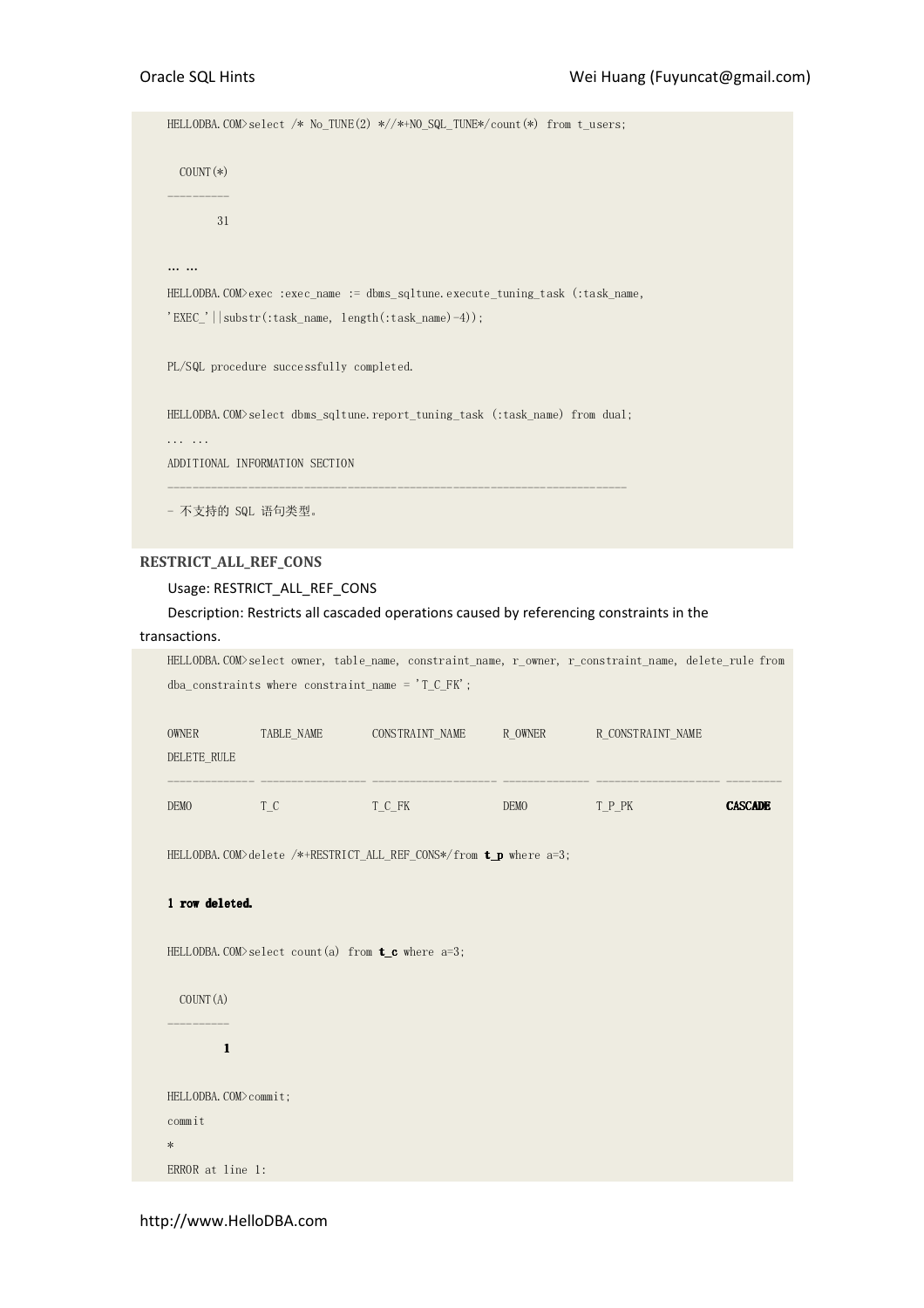ORA-02091: transaction rolled back

ORA-02292: integrity constraint (DEMO.T\_C\_FK) violated - child record found

#### USE\_HASH\_AGGREGATION

## Usage: USE\_HASH\_AGGREGATION([<@Block>])

Description: Instructs the optimizer using hash algorithm to perform aggregation operations.

HELLODBA.COM>alter session set "\_gby\_hash\_aggregation\_enabled"=false;

Session altered.

HELLODBA.COM>exec sql\_explain('select /\*+qb\_name(M) USE\_CONCAT(@M)\*/owner, count(1) from t\_objects o group by owner', 'T

YPICAL OUTLINE');

Plan hash value: 87103648

| - Id | 0 Operation                                       | Name |           |     |          | Rows   Bytes   Cost (%CPU)   Time                   |
|------|---------------------------------------------------|------|-----------|-----|----------|-----------------------------------------------------|
|      | SELECT STATEMENT                                  |      |           |     |          | $23 \mid 138 \mid 196 \quad (8) \mid 00:00:02 \mid$ |
|      | <b>HASH GROUP BY</b>                              |      | $23 \mid$ | 138 |          | $196$ (8) 00:00:02                                  |
|      | 2   INDEX FAST FULL SCAN   T OBJECTS IDX8   72116 |      |           |     | 422K 185 | $(2)$ 00:00:02                                      |
|      |                                                   |      |           |     |          |                                                     |

## NO\_USE\_HASH\_AGGREGATION

## Usage: NO\_USE\_HASH\_AGGREGATION([<@Block>])

Description: Prevents the optimizer using hash algorithm to perform aggregation operations.

HELLODBA.COM>exec sql\_explain('select /\*+qb\_name(M) NO\_USE\_HASH\_AGGREGATION(@M)\*/owner, count(1) from t\_objects o group by owner', 'TYPICAL OUTLINE');

Plan hash value: 49003928

| Id             | Operation                                     | Name |           |      |     | Rows   Bytes   Cost (%CPU)   Time |                    |
|----------------|-----------------------------------------------|------|-----------|------|-----|-----------------------------------|--------------------|
|                | 0   SELECT STATEMENT                          |      | $23 \mid$ | 138  |     |                                   | $196$ (8) 00:00:02 |
|                | <b>SORT GROUP BY</b>                          |      | $23 \mid$ | 138  |     |                                   | $196$ (8) 00:00:02 |
| 2 <sup>1</sup> | INDEX FAST FULL SCAN   T OBJECTS IDX8   72116 |      |           | 422K | 185 |                                   | $(2)$   00:00:02   |

----------------------------------------------------------------------------------------

## BYPASS\_RECURSIVE\_CHECK

Usage: BYPASS\_RECURSIVE\_CHECK

Description: Unknown. It might instruct the parser not do recursive checking. It could be observed in the internal statement generated by Materialized View updating.

# Demo:

HELLODBA.COM>alter session set sql\_trace=true;

Session altered.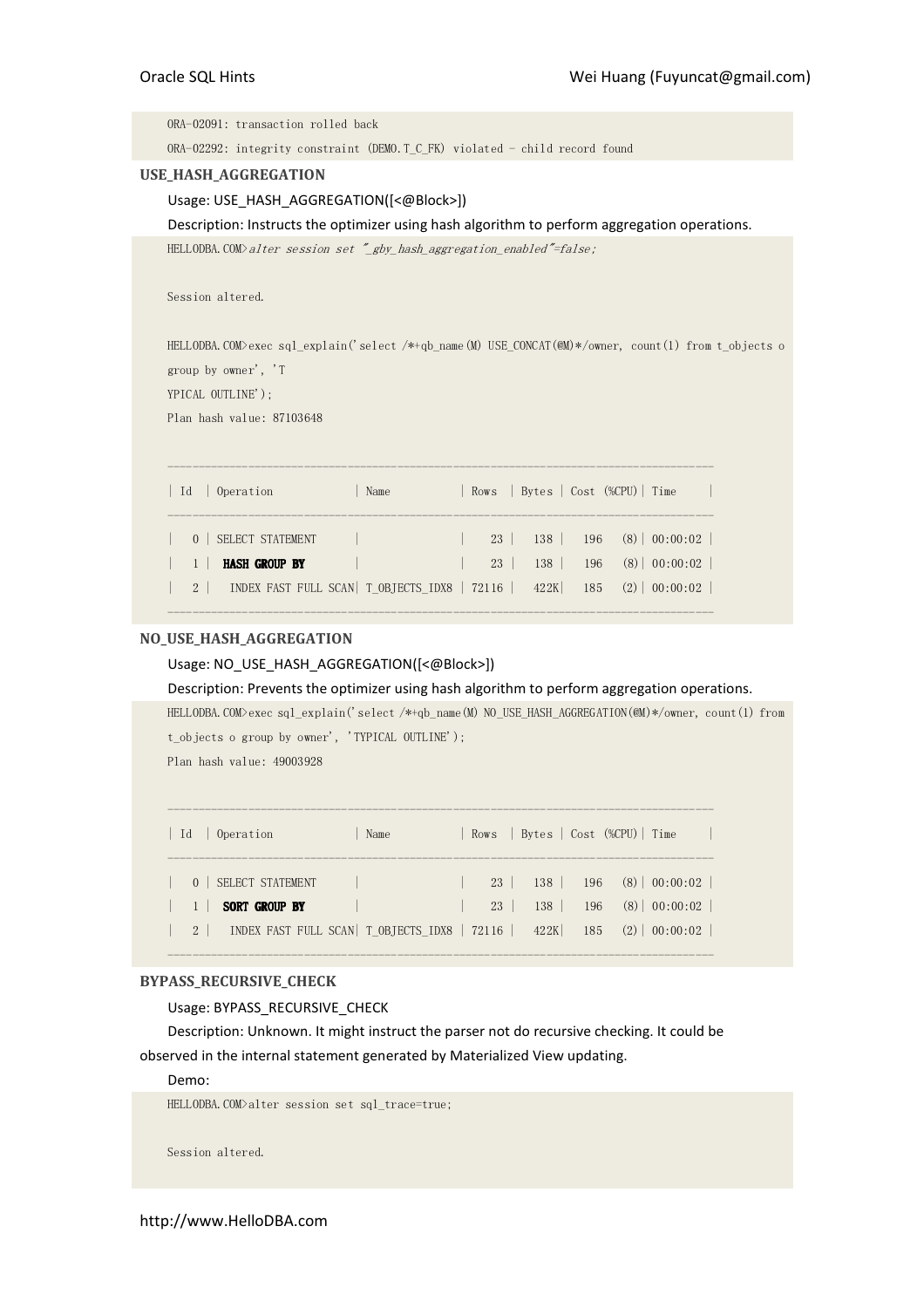HELLODBA.COM $\rangle$ exec dbms mview.refresh(list => 'MV TABLES');

PL/SQL procedure successfully completed.

## We got below statement from the tracing content.

INSERT /\*+ BYPASS\_RECURSIVE\_CHECK \*/ INTO

"DEMO"."MV\_TABLES"("OWNER","TABLE\_NAME","TABLESPACE\_NAME","CREATED","LAST\_DDL\_TIME") SELECT "T"."OWNER","T"."TABLE\_NAME","T"."TABLESPACE\_NAME","O"."CREATED","O"."LAST\_DDL\_TIME" FROM "T\_TABLES" "T", "T\_OBJECTS" "O" WHERE "T". "OWNER"="O". "OWNER" AND "T". "TABLE\_NAME"="O". "OBJECT\_NAME" AND "O"."OBJECT\_TYPE"=:"SYS\_B\_0" AND "T"."TABLESPACE\_NAME" IS NOT NULL

#### BYPASS\_UJVC

Usage: BYPASS\_UJVC

Description: Unknown. It might instruct parser not check unique constraint for the join view. It could be observed in the internal statement generated by Materialized View updating.

We got below statement from the trace file generated in previous demo.

update /\*+ BYPASS\_UJVC \*/ ( select s. status status from snap\$ s, snap\_reftime\$ r where s. sowner = r. sowner and s. vname = r. vname and r. mowner = :1 and r. master = :2 and s. mlink IS NULL and bitand(s. status, 16) = 0 and r. instsite =0 and s. instsite =0) v set status = status + 16;

#### DOMAIN\_INDEX\_FILTER

Usage: DOMAIN\_INDEX\_FILTER([<@Block>] <Table> [( <Index>)]) or

DOMAIN\_INDEX\_FILTER([<@Block>] <Table> [( <Indexed Columns>)])

Description: Instructs the optimizer the push filter to Composite Domain Index.

HELLODBA.COM>exec sql\_explain('SELECT /\*+ domain\_index\_filter(t t\_tables\_dix03) \*/ \* FROM t\_tables t WHERE CONTAINS (owner, ''aaa'', 1) > 0 AND status = ''VALID''', 'TYPICAL');

| - Id | Operation                                                                         | Name           |                                  |                                            |                        | Rows   Bytes   Cost (%CPU)   Time      |
|------|-----------------------------------------------------------------------------------|----------------|----------------------------------|--------------------------------------------|------------------------|----------------------------------------|
|      | SELECT STATEMENT<br>$\Omega$                                                      |                | $\begin{array}{ccc} \end{array}$ |                                            |                        | 241   4 (0)   00:00:01                 |
|      | 1   TABLE ACCESS BY INDEX ROWID   T_TABLES<br>$ *2\rangle$<br><b>DOMAIN INDEX</b> | T TABLES DIXO3 | $-1$                             | 241<br>and the contract of the contract of | $4 \quad$<br>$4 \quad$ | $(0)$   00:00:01  <br>$(0)$   00:00:01 |

----------------------------------------------------------------------------------------------

Predicate Information (identified by operation id): ---------------------------------------------------

 $2 - \text{access}("CTXSYS"."CONTAINS" ("OWNER", 'aaa', 1) > 0$ 

#### filter("STATUS"='VALID')

### NO\_DOMAIN\_INDEX\_FILTER

Usage: NO\_DOMAIN\_INDEX\_FILTER([<@Block>] <Table> [( <Index>)]) or

NO\_DOMAIN\_INDEX\_FILTER([<@Block>] <Table> [( <Indexed Columns>)])

Description: Prevents the optimizer the push filter to Composite Domain Index.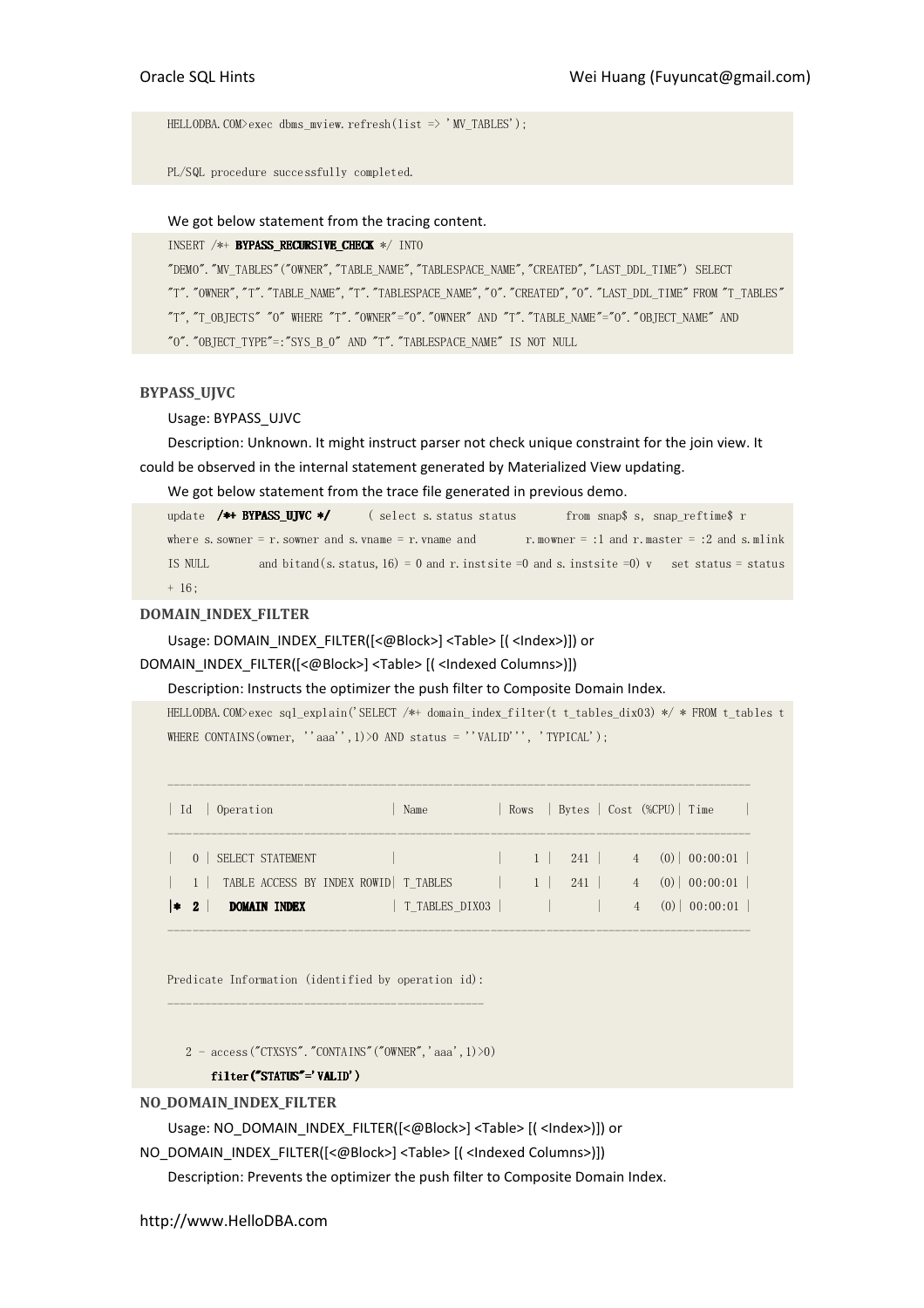HELLODBA.COM>exec sql\_explain('SELECT /\*+ no\_domain\_index\_filter(t t\_tables\_dix03) \*/ \* FROM t\_tables t WHERE CONTAINS(owner, ''aaa'',1)>0 AND status = ''VALID''', 'TYPICAL');

| Operation<br>$\vert$ Id                      | Name           |                                 |     |  | Rows   Bytes   Cost (%CPU)   Time |                     |  |
|----------------------------------------------|----------------|---------------------------------|-----|--|-----------------------------------|---------------------|--|
| 0 SELECT STATEMENT                           |                |                                 |     |  |                                   |                     |  |
| * 1   TABLE ACCESS BY INDEX ROWID   T_TABLES |                | $\blacksquare$ 1 $\blacksquare$ | 241 |  |                                   | $(0) \mid 00:00:01$ |  |
| $ *2\rangle$<br>DOMAIN INDEX                 | T TABLES DIXO3 |                                 |     |  |                                   | $(0)$   00:00:01    |  |

----------------------------------------------------------------------------------------------

Predicate Information (identified by operation id): ---------------------------------------------------

#### $1 - filter("STATUS"='VALID')$

 $2 - \text{access}("CTXSYS"."$ CONTAINS" ("OWNER", 'aaa', 1) > 0)

# DOMAIN\_INDEX\_SORT

#### Usage: DOMAIN\_INDEX\_SORT

Description: Instructs the optimizer the push sorting columns to Composite Domain Index. HELLODBA.COM>exec sql\_explain('SELECT /\*+ domain\_index\_sort \*/ \* FROM t\_tables t WHERE CONTAINS(tablespace\_name, ''aaa'',1)>0 ORDER BY table\_name, score(1) desc', 'TYPICAL'); Plan hash value: 991332243

| SELECT STATEMENT<br>$-1$<br>$\Omega$                                            | 241 | $5(20)$ 00:00:01                |
|---------------------------------------------------------------------------------|-----|---------------------------------|
| 1   TABLE ACCESS BY INDEX ROWID   T TABLES<br>$\mathbf{1}$                      | 241 | $5(20)$ 00:00:01                |
| T TABLES DIXO2  <br>$ *2 $<br>DOMAIN INDEX<br><u>and the state of the state</u> |     | $(0)$   00:00:01  <br>$4 \quad$ |

----------------------------------------------------------------------------------------------

Predicate Information (identified by operation id): ---------------------------------------------------

2 - access("CTXSYS". "CONTAINS" ("TABLESPACE\_NAME", 'aaa', 1)>0)

## NO\_DOMAIN\_INDEX\_ SORT

## Usage: NO\_DOMAIN\_INDEX\_ SORT

Description: Prevents the optimizer the push sorting columns to Composite Domain Index.

HELLODBA.COM>exec sql\_explain('SELECT /\*+ no\_domain\_index\_sort \*/ \* FROM t\_tables t WHERE CONTAINS(tablespace\_name, ''aaa'',1)>0 ORDER BY table\_name, score(1) desc', 'TYPICAL');

-----------------------------------------------------------------------------------------------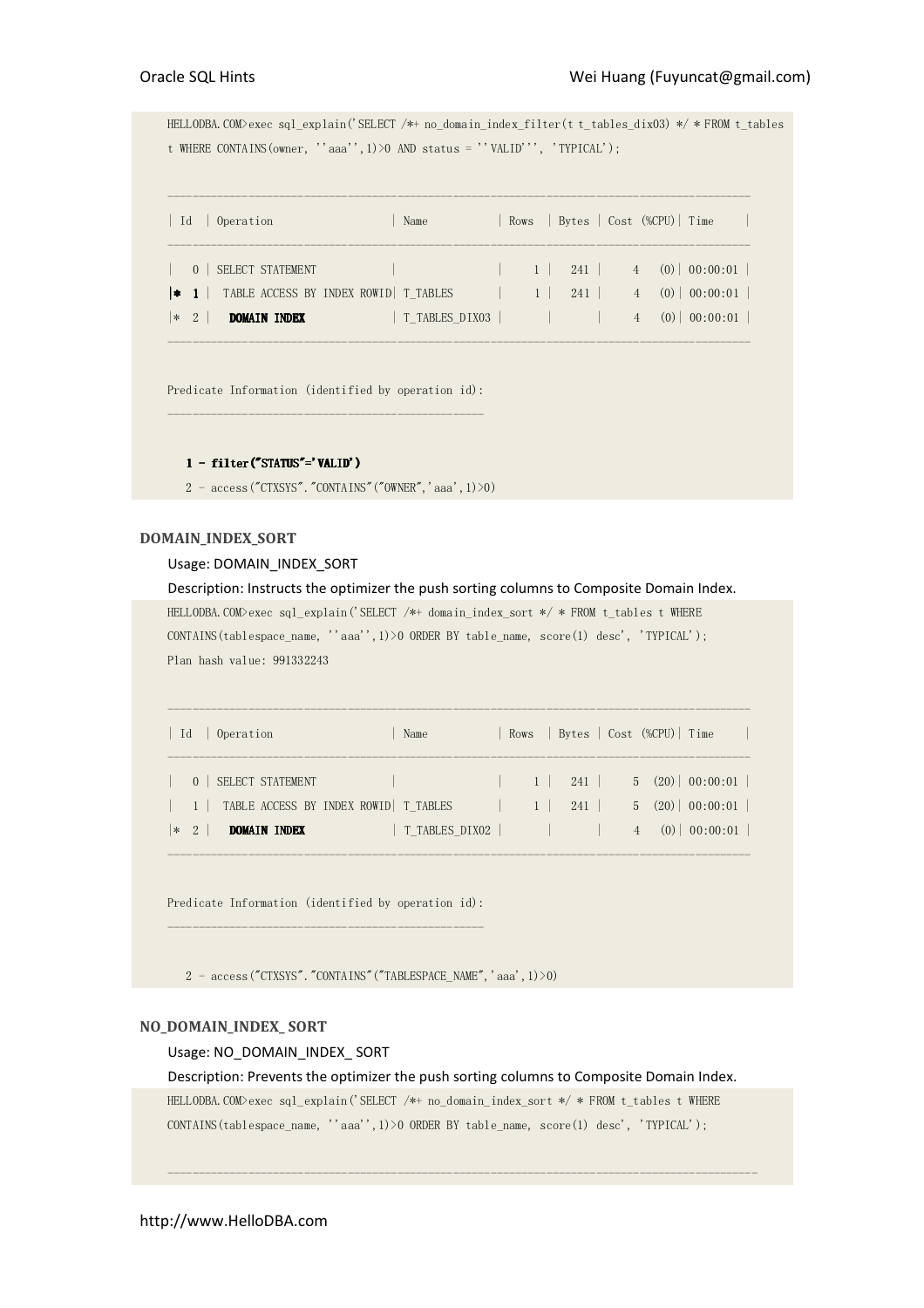|     | Id       | Operation            | Name                                   |                | Rows   Bytes   Cost (%CPU)   Time |                |     |                              |
|-----|----------|----------------------|----------------------------------------|----------------|-----------------------------------|----------------|-----|------------------------------|
|     |          |                      |                                        |                |                                   |                |     |                              |
|     | $\Omega$ | SELECT STATEMENT     |                                        | $1 \mid$       | 241                               |                |     | $5 \quad (20) \mid 00:00:01$ |
|     |          | <b>SORT ORDER BY</b> |                                        |                | 241                               |                |     | $5(20)$ 00:00:01             |
|     | $2^{1}$  |                      | TABLE ACCESS BY INDEX ROWID   T_TABLES | 1 <sup>1</sup> | 241                               | 4              |     | $(0)$   00:00:01             |
| $*$ | -3       | DOMAIN INDEX         | T TABLES DIXO2                         |                |                                   | $\overline{4}$ | (0) | 00:00:01                     |

-----------------------------------------------------------------------------------------------

Predicate Information (identified by operation id): ---------------------------------------------------

3 - access("CTXSYS"."CONTAINS"("TABLESPACE\_NAME",'aaa',1)>0)

# DST\_UPGRADE\_INSERT\_CONV

Usage: DST\_UPGRADE\_INSERT\_CONV

Description: With this hint, Oracle will add an internal function

(ORA\_DST\_CONVERT(INTERNAL\_FUNCTION())) to modify the column defined as TIMESTAMP WITH

TIME ZONE when using package DBMS\_DST to upgrade the time zone of the database.

NO\_DST\_UPGRADE\_INSERT\_CONV

Usage: NO\_DST\_UPGRADE\_INSERT\_CONV

Description: With this hint, Oracle will not add an internal function

(ORA\_DST\_CONVERT(INTERNAL\_FUNCTION())) to modify the column defined as TIMESTAMP WITH TIME ZONE when using package DBMS\_DST to upgrade the time zone of the database.

# STREAMS

Usage: STREAMS

Description: Unknown. It might instructs the SQL execution to transfer the data in stream.

#### DEREF\_NO\_REWRITE

Usage: DEREF\_NO\_REWRITE(<@Block>)

Description: Unknown. It might prevent the optimizer to rewrite the Materialized View with BUILD DEFERRED option.

## MV\_MERGE

Usage: MV\_MERGE

Description: Unknown. It might be used for CUBE.

# EXPR\_CORR\_CHECK

Usage: EXPR\_CORR\_CHECK

Description: Unknown. It might instruct the parser to do referencing checking where analyzing Expression Filter.

## INCLUDE\_VERSION

Usage: INCLUDE\_VERSION

Description: Unknown. It could be observed from the internal statement generated by Advanced Replication. It might be used to keep the compatibility when replicating data among databases with different versions.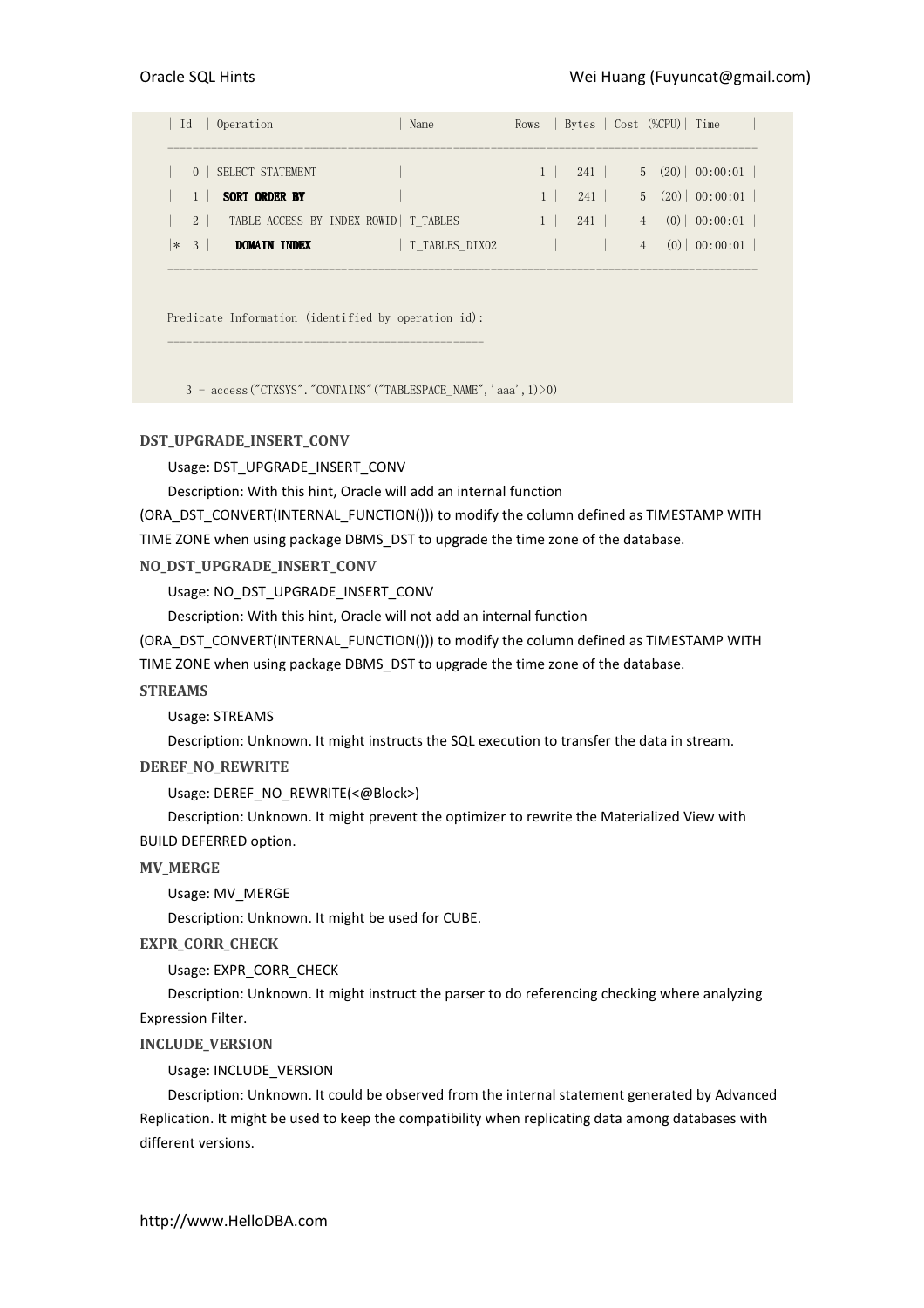## VECTOR\_READ

Usage: VECTOR\_READ

Description: Unknown. It might be used for Vector Filter in hash join.

# VECTOR\_READ\_TRACE

# Usage: VECTOR\_READ\_TRACE

Description: Unknown. It might be used for Vector Filter in hash join.

# USE\_WEAK\_NAME\_RESL

Usage: USE\_WEAK\_NAME\_RESL

Description: Unknown. It might instructs the parser using the internal name instead the user-defined name to find Resource Location. It could be observed from the internal statements generated statistics data gathering and Expression Filter.

select /\*+ no\_parallel(t) no\_parallel\_index(t) dbms\_stats cursor\_sharing\_exact use\_weak\_name\_resl dynamic\_sampling(0) no\_monitoring no\_substrb\_pad \*/ count(\*) from "DEMO"."T\_OBJECTS" sample block ( 9.1911764706,1) t

NO\_PARTIAL\_COMMIT

Usage: NO\_PARTIAL\_COMMIT

Description: Unknown. It might be used to prevent the commit of internal recursive transaction. It could be observed from the internal statements generated by maintenance of the table with nested object.

HELLODBA.COM>alter session set events 'sql\_trace wait=true, bind=true, plan\_stat=all\_executions';

Session altered.

HELLODBA.COM>INSERT /\*+ NESTED\_TABLE\_FAST\_INSERT \*/ INTO t\_nt\_table select object\_id, simple\_type(object\_name) from t\_objects;

... ...

We got below statement from the trace file.

INSERT /\*+ NO\_PARTIAL\_COMMIT REF\_CASCADE\_CURSOR \*/ INTO "DEMO"."T\_NT\_B"

("NESTED\_TABLE\_ID", "COLUMN\_VALUE") VALUES(:1, :2)

# REF\_CASCADE\_CURSOR

Usage: REF\_CASCADE\_CURSOR

Description: Unknown. It might be used to prevent the commit of internal recursive transaction. It could be observed from the internal statements generated by maintenance of the table with nested object.

Refer to the demo of NO\_PARTIAL\_COMMIT

NO\_REF\_CASCADE

Usage: NO\_REF\_CASCADE

Description: Unknown. It might prevent the internal recursive statement to use the cascade cursor.

SQLLDR

Usage: SQLLDR